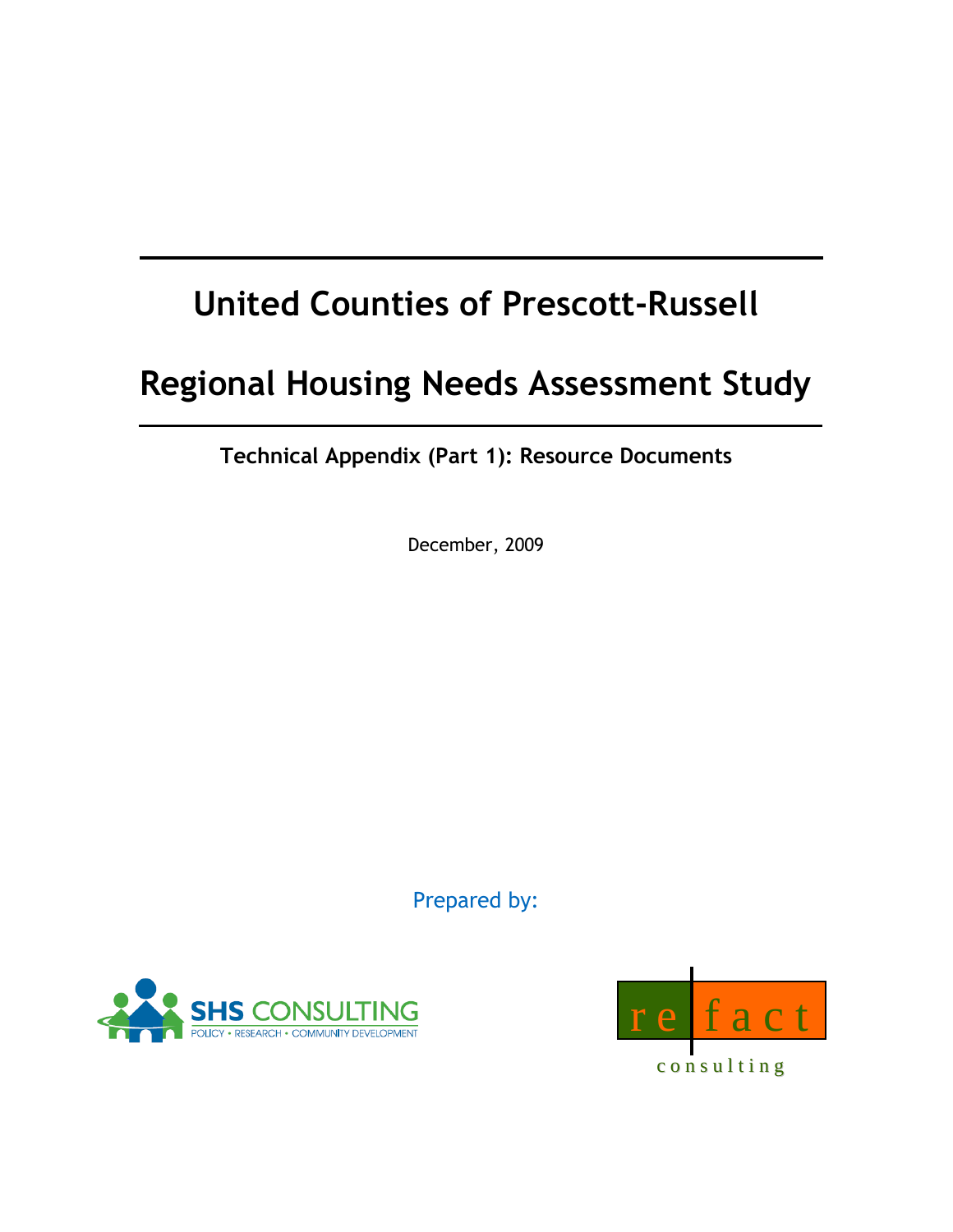### **Table of Contents**

| 1.0 |           |                                                                              |  |  |  |  |  |
|-----|-----------|------------------------------------------------------------------------------|--|--|--|--|--|
| 2.0 |           |                                                                              |  |  |  |  |  |
| 2.1 |           |                                                                              |  |  |  |  |  |
|     | 2.1.1     |                                                                              |  |  |  |  |  |
|     | 2.1.1.1   |                                                                              |  |  |  |  |  |
|     | 2.1.2     |                                                                              |  |  |  |  |  |
|     | 2.1.2.1   |                                                                              |  |  |  |  |  |
|     | 2.1.2.2   |                                                                              |  |  |  |  |  |
|     | 2.1.2.2.1 |                                                                              |  |  |  |  |  |
|     | 2.1.2.3   |                                                                              |  |  |  |  |  |
|     | 2.1.2.4   |                                                                              |  |  |  |  |  |
|     | 2.1.2.1   |                                                                              |  |  |  |  |  |
|     | 2.1.2.2   |                                                                              |  |  |  |  |  |
|     | 2.1.2.3   |                                                                              |  |  |  |  |  |
|     | 2.1.2.4   |                                                                              |  |  |  |  |  |
|     | 2.1.2.5   |                                                                              |  |  |  |  |  |
|     | 2.1.2.6   |                                                                              |  |  |  |  |  |
|     | 2.1.2.7   |                                                                              |  |  |  |  |  |
|     | 2.1.2.8   |                                                                              |  |  |  |  |  |
|     | 2.1.2.9   |                                                                              |  |  |  |  |  |
|     | 2.1.2.10  | Impact of the New Harmonized Sales Tax (HST) on Housing Affordability . 16   |  |  |  |  |  |
| 2.2 |           |                                                                              |  |  |  |  |  |
|     | 2.2.1     |                                                                              |  |  |  |  |  |
|     | 222 D     |                                                                              |  |  |  |  |  |
| 3.0 |           | Tools and Effective Practices in Addressing the Strategic Directions 36      |  |  |  |  |  |
| 3.1 |           |                                                                              |  |  |  |  |  |
|     | 3.1.1     | Objective 1.1 - Addressing the inequity of uneven growth and preserving      |  |  |  |  |  |
|     | 3.1.1.1   |                                                                              |  |  |  |  |  |
|     | 3.1.1.2   |                                                                              |  |  |  |  |  |
|     | 3.1.1.3   |                                                                              |  |  |  |  |  |
|     | 3.1.1.4   |                                                                              |  |  |  |  |  |
|     | 3.1.2     | Objective 1.2 - Meeting the needs of an aging and diversifying population 42 |  |  |  |  |  |
|     |           |                                                                              |  |  |  |  |  |

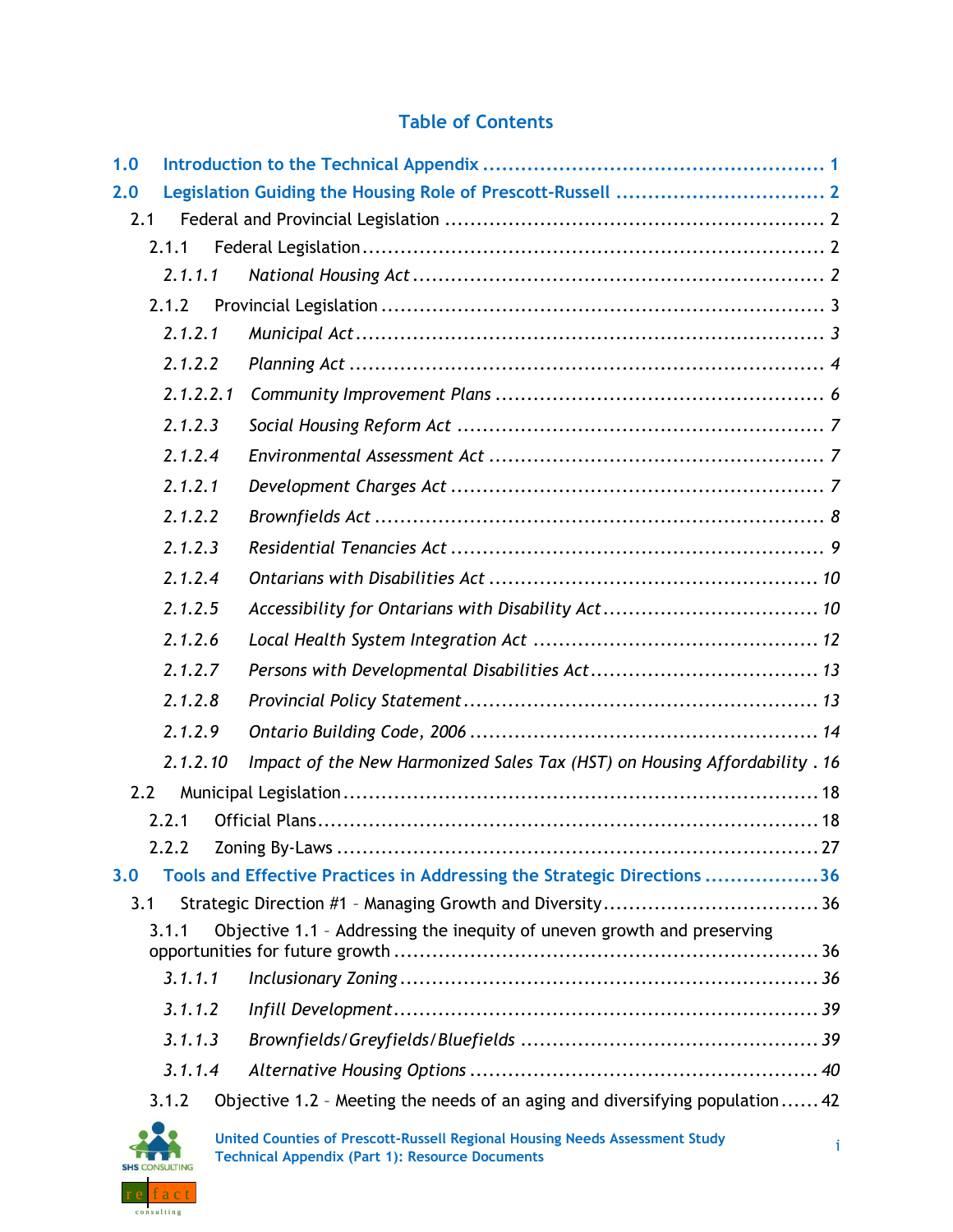| 3.1.2.1         |                                                                                      |  |
|-----------------|--------------------------------------------------------------------------------------|--|
| 3.1.2.2         |                                                                                      |  |
| 3.1.2.3         |                                                                                      |  |
| 3.1.2.4         |                                                                                      |  |
| 3.1.2.5         |                                                                                      |  |
| 3.1.2.6         | Inventory of Modified Units in Social Housing Stock  49                              |  |
| 3.2<br>stock 50 | Strategic Direction #2 - Stabilizing, revitalizing and increasing affordable housing |  |
| 3.2.1           | Objective 2.1 - Protecting the current supply of rental housing50                    |  |
| 3.2.1.1         | Rental Housing Conversion and Demolition Policies 50                                 |  |
| 3.2.2           | Objective 2.2 - Revitalizing housing stock that is affordable52                      |  |
| 3.2.2.1         | Residential Rehabilitation Assistance Program  52                                    |  |
| 3.2.2.2         | Social Housing Renovation and Retrofit Program (SHRRP) 53                            |  |
| 3.2.2.3         |                                                                                      |  |
| 3.2.2.4         |                                                                                      |  |
| 3.2.2.5         |                                                                                      |  |
| 3.2.3           | Objective 2.3 - Increasing the supply of affordable housing59                        |  |
| 3.2.3.1         | Canada-Ontario Affordable Housing Program (AHP)  59                                  |  |
| 3.2.3.2         | Strong Communities Rent Supplement Program  59                                       |  |
| 3.2.3.3         |                                                                                      |  |
| 3.2.3.4         |                                                                                      |  |
| 3.2.3.5         |                                                                                      |  |
| 3.2.3.6         |                                                                                      |  |
| 3.2.3.7         |                                                                                      |  |
| 3.3             |                                                                                      |  |
| 3.3.1           | Objective 3.1 - Improving supports and access to vulnerable populations  66          |  |
| 3.3.1.1         |                                                                                      |  |
| 3.3.1.2         |                                                                                      |  |
| 3.3.1.3         | Consolidated Homelessness Prevention Program (CHPP)  67                              |  |
| 3.3.1.4         |                                                                                      |  |
| 3.3.1.5         |                                                                                      |  |
| 3.3.1.6         |                                                                                      |  |
| 3.3.1.7         |                                                                                      |  |
| 3.3.1.8         |                                                                                      |  |
|                 |                                                                                      |  |

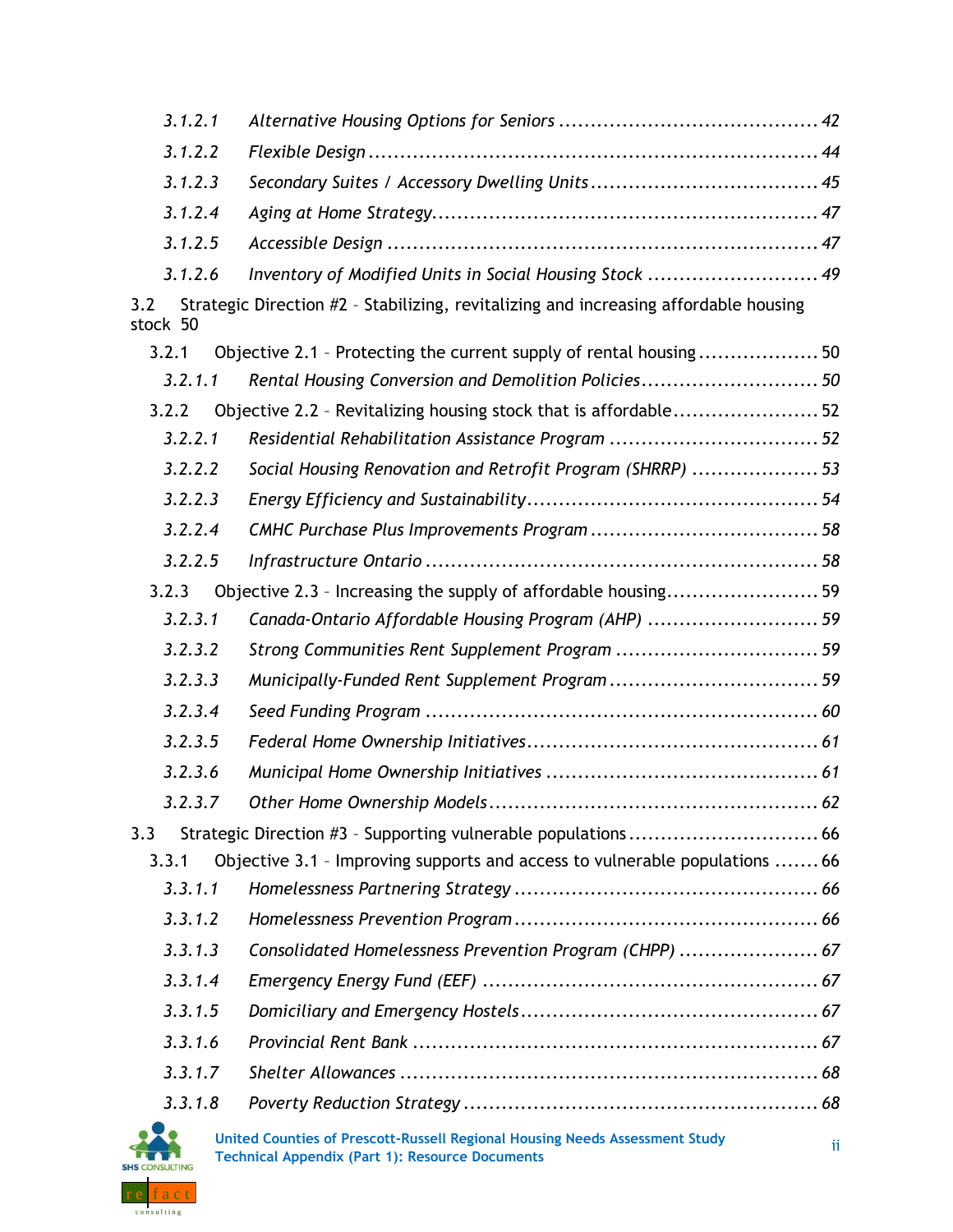| Objective 3.2 - Promote additions to the local supportive housing stock  70<br>3.3.2 |  |
|--------------------------------------------------------------------------------------|--|
| 3.3.2.1                                                                              |  |
| 3.3.2.2                                                                              |  |
| 3.3.2.3                                                                              |  |
| 3.3.2.4                                                                              |  |
| 3.3.2.5                                                                              |  |
| 3.3.2.6                                                                              |  |
| 3.3.2.7                                                                              |  |
| 3.3.2.8                                                                              |  |
| 3.3.2.9                                                                              |  |
| 3.3.2.10                                                                             |  |
| 3.3.2.11                                                                             |  |
| 3.3.2.12                                                                             |  |
|                                                                                      |  |

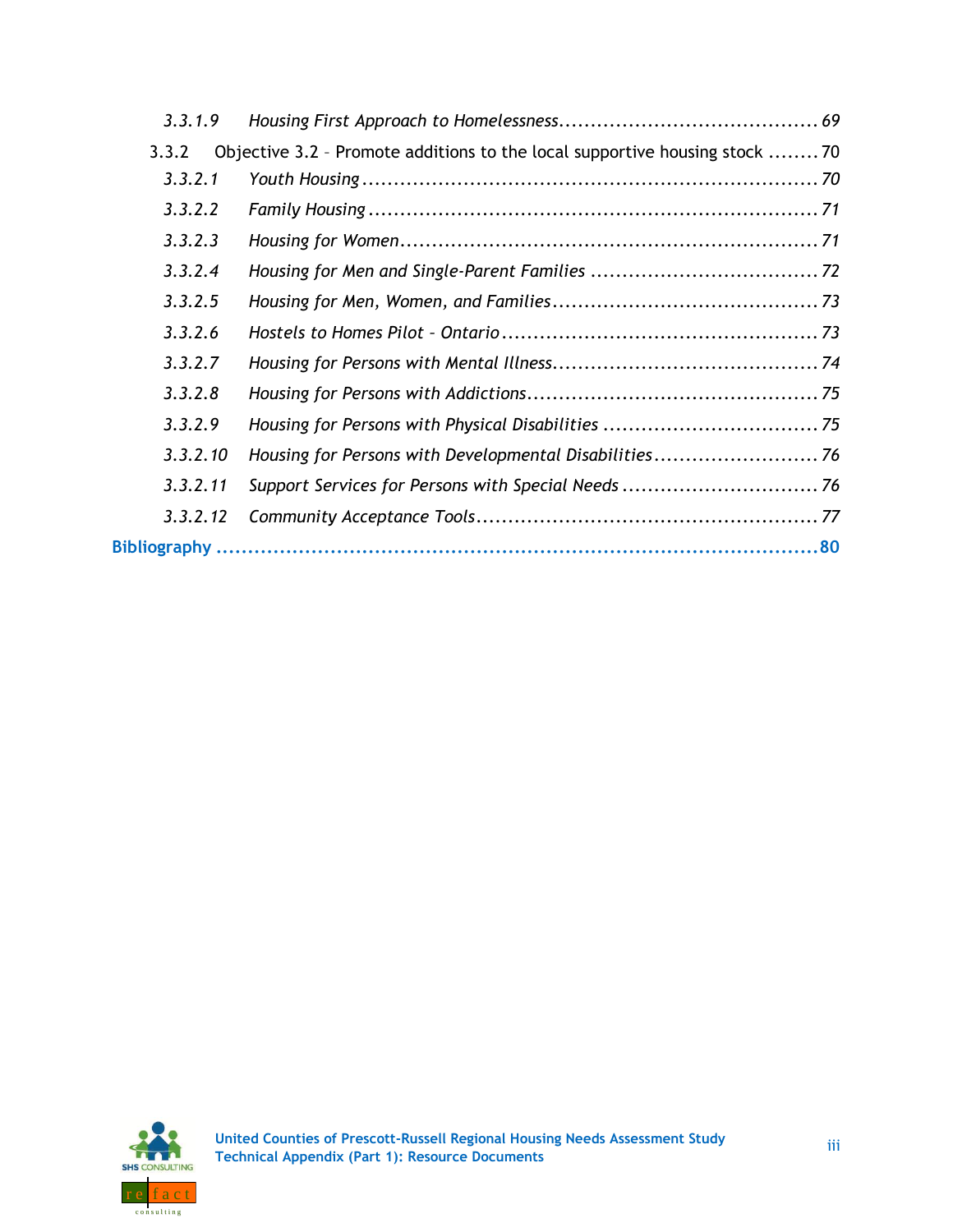# <span id="page-4-0"></span>**1.0 Introduction to the Technical Appendix**

The United Counties of Prescott-Russell Regional Housing Needs Assessment study is comprised of two main documents: 1) The Housing Demand and Supply Analysis, and 2) the Technical Appendix. The Technical Appendix includes two parts:

- 1. Part One: Resource Document
- 2. Part Two: Additional Data Tables

Part One of this report, provides relevant background information and aims to supply the policy framework for the development of the three strategic directions. The supporting material for this document includes:

- Current federal, provincial, and municipal legislation
- Current federal, provincial, and municipal housing policies and programs
- Planning tools and effective practices

The identified legislation, policies, and programs influence the ability of the United Counties of Prescott-Russell to meet the housing needs of its current and future residents. Tools and effective practices have been identified to provide examples of successes in other jurisdictions, which could be applied in the United Counties of Prescott-Russell in order to help address the key housing gaps. Tools and effective practices are presented the three Strategic Directions.

Part Two of this document provides additional data tables as referenced within the Housing Needs Assessment Study.

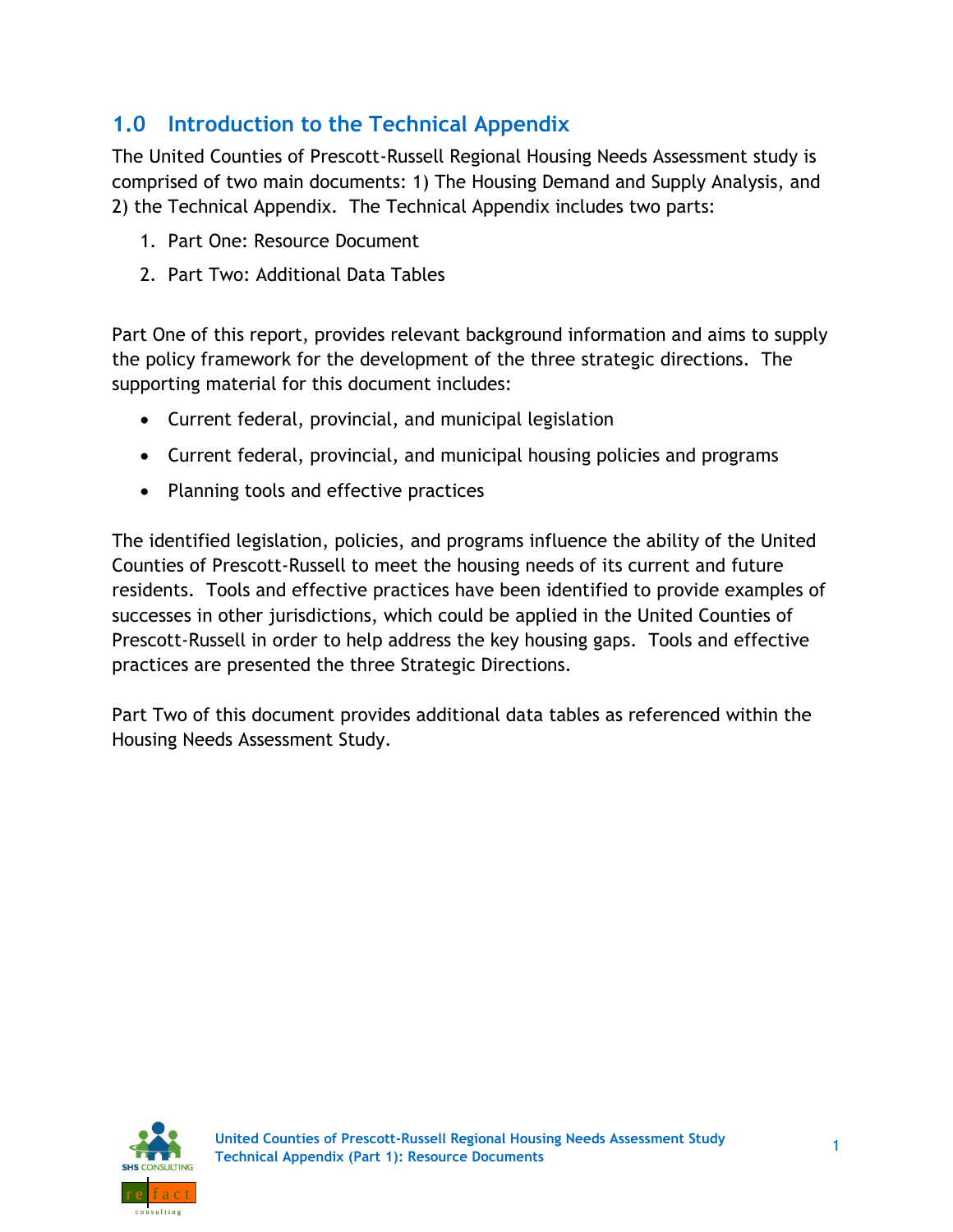# <span id="page-5-0"></span>**2.0 Legislation Guiding the Housing Role of Prescott-Russell**

Housing in Canada and in Ontario operates within a framework of legislation, policies and programs. The following section outlines federal and provincial legislation, policies and programs related to the provision and retention of housing including safe, affordable, accessible, special needs, as well as energy efficiency.

### <span id="page-5-1"></span>**2.1 Federal and Provincial Legislation**

#### <span id="page-5-2"></span>**2.1.1 Federal Legislation**

The federal role in housing is guided primarily by the National Housing Act.

### <span id="page-5-3"></span>*2.1.1.1 National Housing Act*

The National Housing Act is the enabling legislation that sets out the Federal Government's roles, responsibilities and powers with respect to housing. It is defined in federal legislation as:

*"An Act to promote the construction of new houses, the repair and modernization of existing houses and the improvement of living conditions."*

The Act focuses primarily on enabling Canada Mortgage and Housing Corporation (CMHC) to undertake a range of initiatives in support of various affordable housing programs. CMHC is the crown corporation responsible for delivering the federal housing role. The Act also sets out the provisions through which CMHC will provide mortgage insurance to approved lenders to help support the financing of all forms of housing.

The Act is comprised of several parts that outline the roles and responsibilities of CMHC with respect to various aspects of housing. These include: Part I Housing Loan Insurance, Part II Housing for Rental Purposes, Part III Land Assembly, Part IV Land Acquisition and Leasing, Part VI Repair, Rehabilitation, Improvement and Conversion of Buildings, Part VII Facilitation of Home Ownership and Occupancy, Part IX Housing Research, Community Planning and International Support, Part X Public Housing, Part XI New Construction, Part XII Loans for Student Housing Projects, Part XIII Community Services, and Part XIV Housing Development (directly by CMHC itself).

These parts demonstrate the Federal government's involvement in maintaining an array of programs and supports which can help address local housing needs. They also show that there are opportunities to deal directly with the Federal government in pursuing support for specific projects.

Many proponents and academics involved in housing and homelessness have called for the development of a long-term national housing framework that outlines a range of effective, long-term solutions for addressing homelessness, housing affordability and other housing-related issues. Ideally, a national housing framework or strategy would

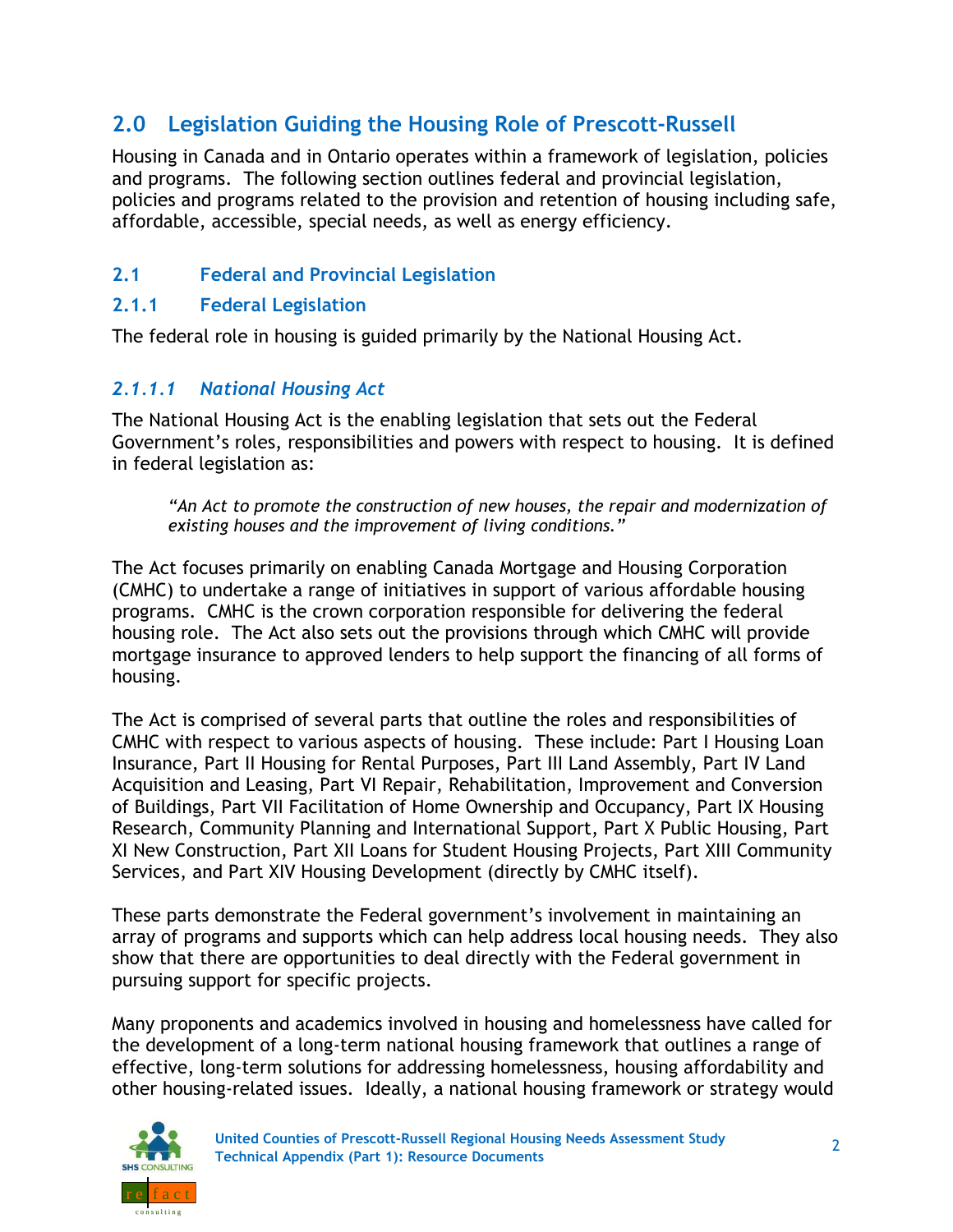integrate a wide range of solutions, be flexible to respond to the diverse needs that exist in communities across the country and provide sufficient long-term funding so that private and community based housing providers can concentrate on building capacity and expertise to find solutions to create and maintain adequate, safe, affordable housing.

## <span id="page-6-0"></span>**2.1.2 Provincial Legislation**

There are a number of Provincial Acts that provide the framework for the provincial and municipal roles and related powers for the provision of the full range of housing and other related matters in Ontario. The relevant provincial legislation is outlined in the following.

## <span id="page-6-1"></span>*2.1.2.1 Municipal Act*

The Municipal Act sets out the responsibilities of municipalities in Ontario and the authorities through which these responsibilities can be carried out.

Amendments to Section 210 of the Municipal Act allow designated municipalities (i.e. Service Managers) to add "housing" as a class of municipal facilities and complement the new municipal authority for housing under the Social Housing Reform Act. The amendments give Service Managers the authority to stimulate the production of new affordable housing by providing:

- affordable housing producers grants
- affordable housing loans
- exemptions from or grants in lieu of development fees and charges
- reducing or waiving property taxes or a grant in lieu of the reduction
- providing land at less than market value

As well, Section 110, of the Municipal Act, 2001 states that a municipality may enter into agreements for the provision of municipal capital facilities. Under Section 110 a municipality may provide financial or other assistance at less than fair market value or at no cost to any person who has entered into an agreement to provide facilities under this section and such assistance may include:

- giving or lending money and charging interest
- giving, lending, leasing or selling property
- guaranteeing borrowing
- providing the services of the employees of the municipality

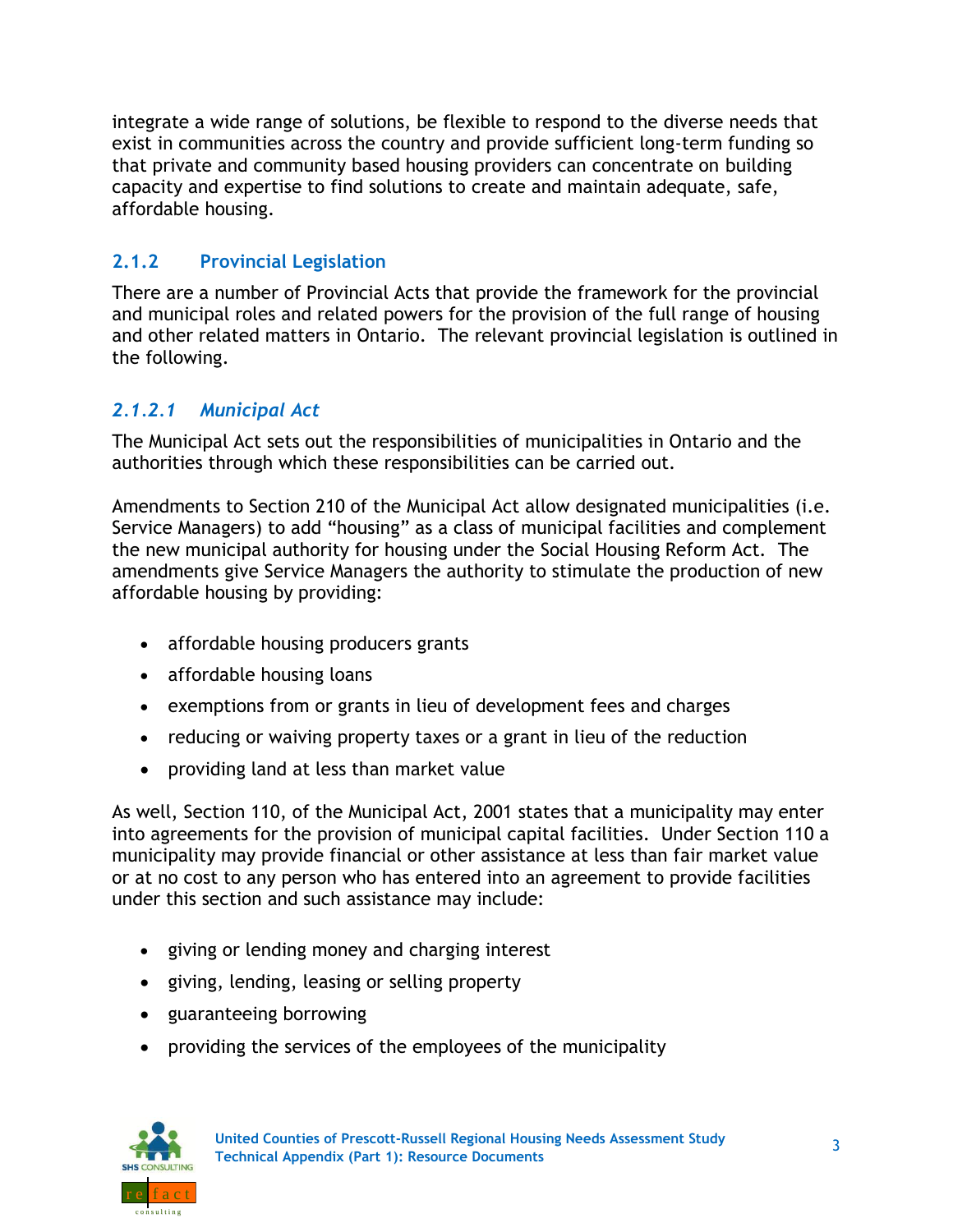The Municipal Statute Law Amendment Act (Bill 130) received Royal Assent on December 20, 2006. The intent of the legislation is to provide municipalities with more flexibility and increased powers. Changes to Section 99.1 of the Municipal Act give Local Municipalities the authority to prohibit and regulate the conversion of residential rental properties with six or more dwelling units. This includes the power to pass a by-law to prohibit the demolition of residential rental properties without a permit; to prohibit the conversion of residential rental properties to a purpose other than the purpose of a residential rental property without a permit; and to impose conditions as a requirement of obtaining a permit.

## <span id="page-7-0"></span>*2.1.2.2 Planning Act*

The Planning Act sets out the formal planning process in Ontario and the roles and responsibilities of municipalities in Ontario with respect to this process.

The tools and provisions included in the Planning Act may have a significant impact on the supply and production of housing as it allows for various exemptions and by-laws. These are described below.

Planning and Conservation Land Statute Amendment Act (Bill 51) received Royal Assent on October 19, 2006, and came into effect on January 1, 2007. This new Act puts in place planning and Ontario Municipal Board (OMB) reforms that gives municipalities broader permissions to regulate development and more control over planning matters.

The changes introduced to the Planning Act included the following:

- Provincial matters of interest are to be expanded to include the promotion of development that is designated to be sustainable, to support public transit, and to be oriented to pedestrians (Section 2).
- The OMB is required to have regard to decisions made by municipal councils and approval authorities relating to the same planning matters (Section 2.1).
- Municipal decisions are to be based on the policies in effect at the time of the decision, not those in place at the time of application.
- Municipalities, upper and lower tier, that meet minimum requirements have the option to develop a local appeal body to deal with certain planning matters rather than the OMB. Decisions made by the local bodies cannot be appealed to the OMB (Section 8.1).
- OMB appeals pertaining to amendments to official plans and zoning by-laws that would reduce the designation of employment lands are restricted to the 5 year municipal comprehensive official plan review (Sections 22(7.1) to (7.4), and 34(11.0.3)).

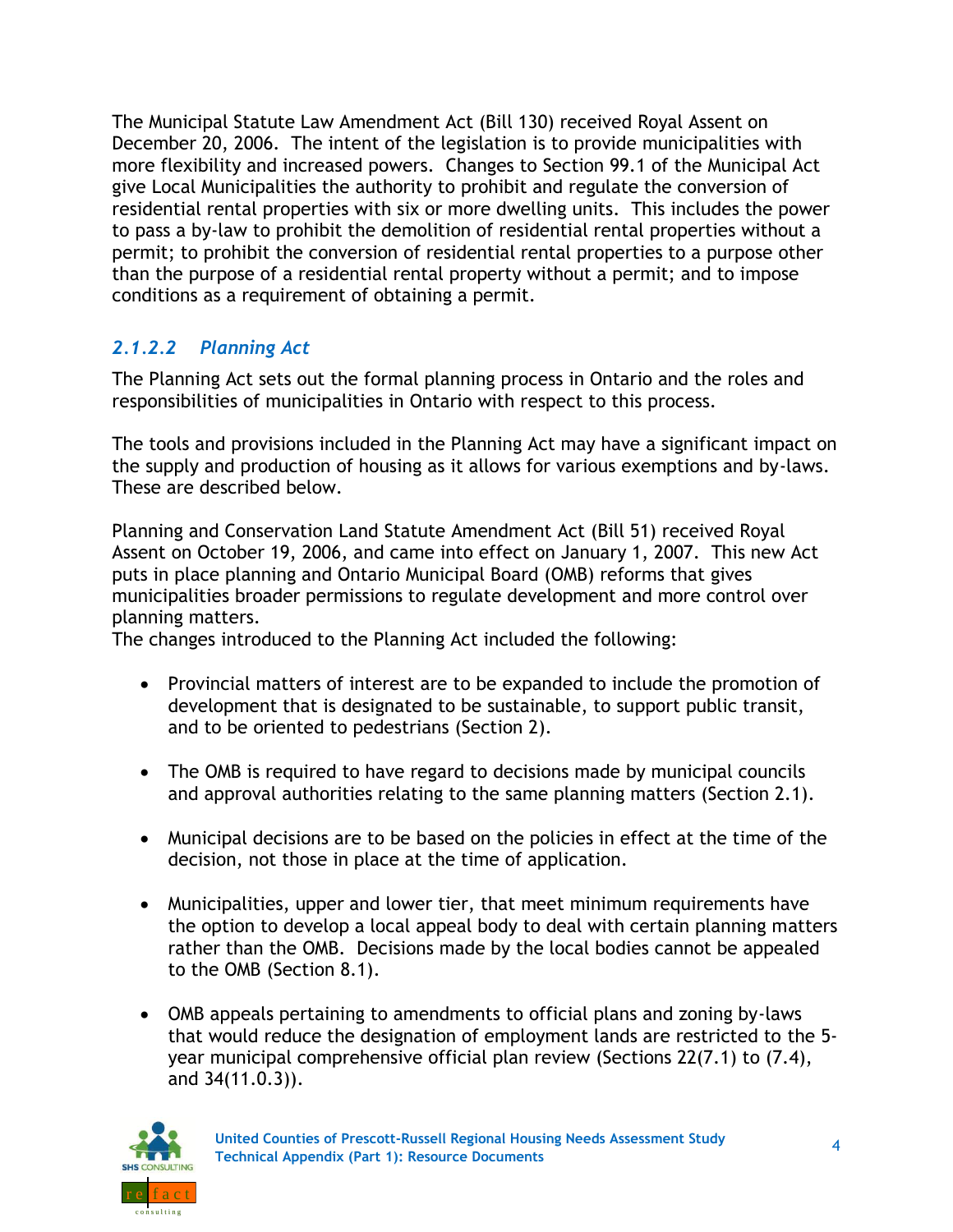- Public notice and consultation requirements are expanded. Open Houses are required in addition to public meetings for OPA's which are adopted under Section 26 and for a development permit system (Sections 17(15) to (19.6); 22(3.1) to (5); and 34(10.0.1), (10.2) to (10.9) and (12) to (14.6)).
- Clarification of a municipalities' power to regulate the density of development including minimum and maximum density and height is provided (Sections 34(3), (16) and (16.2)).
- Municipalities are able to establish second unit policies as of right (Sections 17(24.1) and (36.1); and 34(19.1)). Further, second unit policies put in place by municipalities cannot be appealed to the OMB.
- The OMB's power to determine appeals of a Minister's Zoning Orders are restricted if the Minister has given written notice that he/she is of the opinion that all or any part of the requested changes adversely affect matters of provincial interest. Decisions, in this case are determined by the Lieutenant Governor in Council (Section 47(13.1) to (13.5)).
- Through the site plan control process, municipalities can consider the accessibility of a development proposal in meeting the needs of persons with physical disabilities.

There are several other important sections of the Act that provide municipalities with various tools.

Part IV of the Act allows a municipality, or upper-tier municipalities in some cases, to designate "community improvement project areas" in their official plans (Section 28). Through the use of community improvement plans, the municipality is then able to enable a variety of tools, such as providing grants or loans for eligible costs to owners or tenants of lands and buildings (subsection (7)), agreements for studies and development (Section 29.(1)). It also enables the use of grants in aid of community improvement (Section 30), or grants or loans to registered or assessed owners of land to help pay or offset the costs of any repairs required to be done (Section 32.(1)). Finally, through the community improvement areas, a municipality may enact a demolition control area by virtue of a by-law (Section 33).

Part V of the Act provides several other interesting tools to municipalities. Section 36 allows for the use of holding designations in zoning that specifies the future use of land once the designation is removed. Such provisions can be used to ensure adequate land supplies for affordable housing uses for example.

Section 37 of the Planning Act allows municipalities to approve density bonusing and transfers of development rights, which can be important tools in supporting affordable housing development. This can be done through a municipal by-law, but

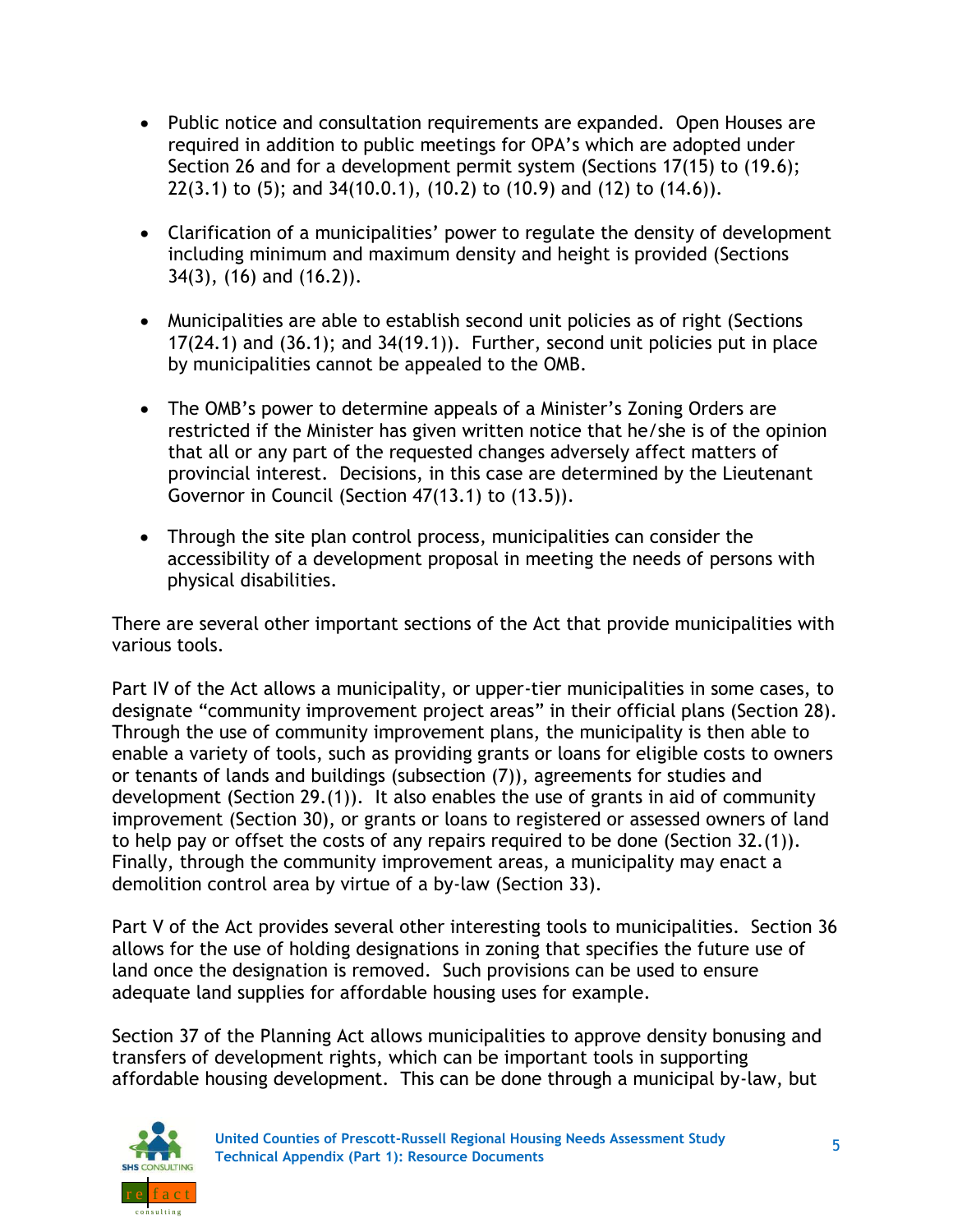only if the respective official plan contains provisions relating to the authorization of the increases.

Garden suites are authorized in Section 39 of the Act as temporary use "portable" structures. A municipality with a garden suite by-law can require the owner of the unit to enter into an agreement which cover timelines for installation and removal, maintenance, the occupancy period, and any monetary security or costs that the units would incur on it.

Section 40 of the Act authorizes municipalities to enter into agreements for the exemption of municipal parking requirements. It also authorizes the use of payment in-lieu of the parking requirements.

Under Section 42 which covers the conveyance of land for park purposes, subsection (3) allows for the provision of alternative requirements. These alternative requirements, which include lowered standards or payment in-lieu, must be reflected in the policies of the official plan.

The above two sections (40 and 42), can be helpful in the used to exempt or reduce requirements for affordable housing, items which can be especially helpful in infill or redevelopment situations.

More recently, Bill 198 passed a second reading in the Ontario Legislature on September  $25<sup>th</sup>$  2009. Bill 198 would amend the Planning Act to give municipalities the power to require developers to include affordable housing in new developments. Inclusionary zoning policies are used in US Cities as well as some Canadian Cities. For further information on inclusionary zoning refer to Section 5.1.3.

### <span id="page-9-0"></span>*2.1.2.2.1 Community Improvement Plans*

Under Section 28 of the Planning Act, municipalities can enact community improvement project areas, in which it is possible to use grants and loans aimed at community improvement, grants and loans aimed at property owners for offsetting or paying for costs associated with community improvements, and demolition control legislation. The grants and loans permitted also allow municipalities to apply for funding under the provincial Brownfields Financial Tax Incentive Program. Community improvement areas are by-laws enacted at the municipal level and many municipalities in Ontario have enacted them in order to help redevelop certain sectors of their cities or territories as defined in the community improvement area by-law.

The changes to the Planning Act brought in by the *Planning and Land Conservation Statute Amendment Act* expanded the scope of the community improvement plans, and included expanding the definition of "community improvement" covered under the plans to incorporate the provision of affordable housing. Prescribed upper-tier municipalities are permitted to establish community improvement plans for limited purposes: infrastructure that is within the upper-tier municipality's jurisdiction, lands and buildings adjacent to existing or planned transit corridors that have potential to

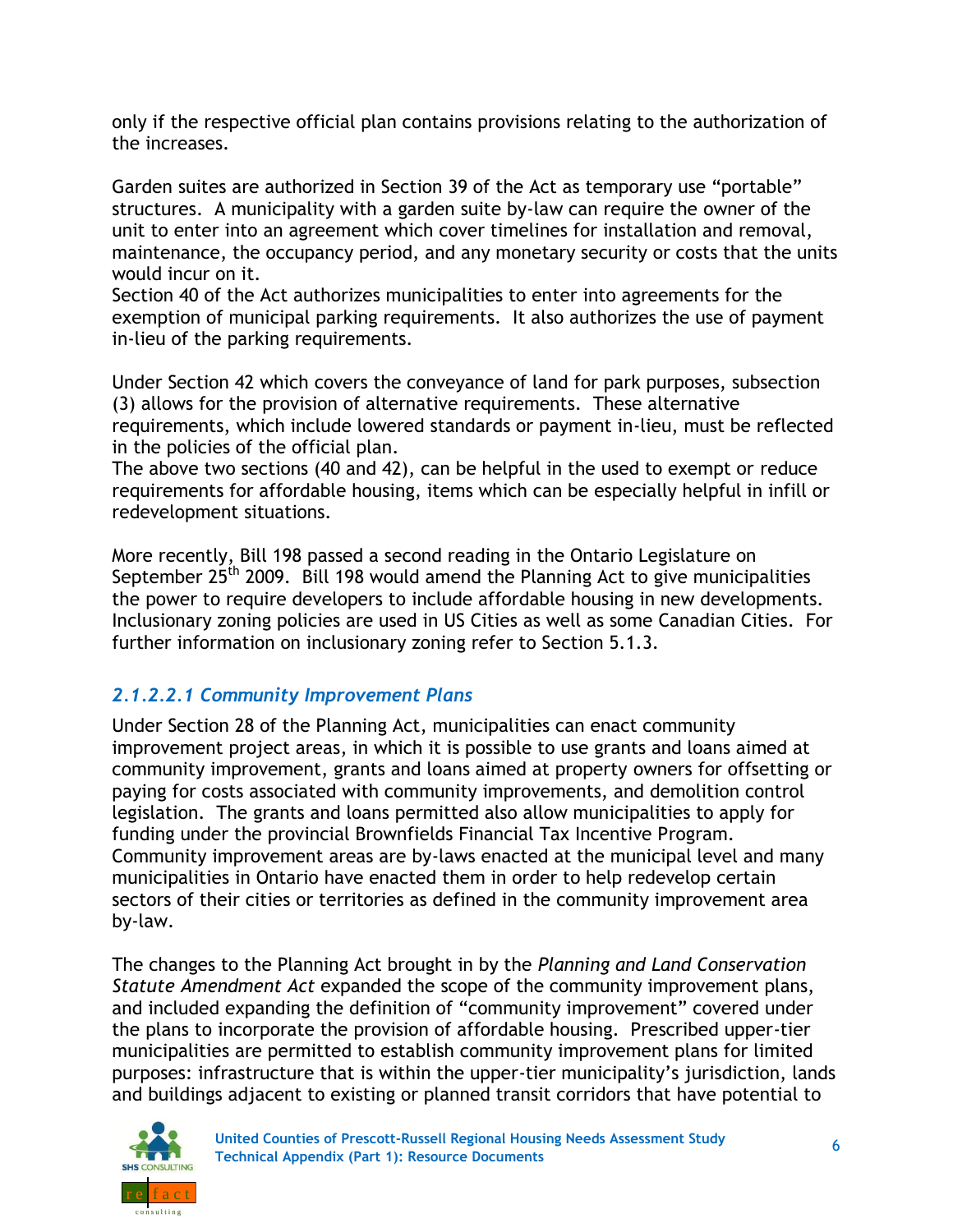provide higher density mixed-use development and redevelopment, and affordable housing. Municipalities at each level are able to participate financially in each other levels' community improvement plan as well.

## <span id="page-10-0"></span>*2.1.2.3 Social Housing Reform Act*

The Social Housing Reform Act, 2000 transferred to municipalities the responsibility for affordable housing. This includes responsibility for administering the existing stock of social housing, and also permits Service Managers to "establish, fund and *administer programs for the provision of residential accommodation*" in their service areas. This Act, therefore, specifically gives Municipal Service Managers the power to put in place programs aimed at supporting affordable housing development in their service areas. However, the Act does not specifically identify long-term provincial funds to assist Service Managers in the provision of residential accommodation in their service areas.

In addition, there are a range of issues many Service Managers across Ontario are dealing with regarding their social housing portfolio. The most pressing issues include the physical condition of the social housing stock and maintaining service level standards for rent-geared-to-income units once operating agreements with social housing providers expire.

## <span id="page-10-1"></span>*2.1.2.4 Environmental Assessment Act*

The Environmental Assessment Act encourages the promotion of sustainable development to maintain a healthy environment. Its processes require municipalities and those conducting the Environmental Assessment (EA) to identify possible impacts and evaluate how they might affect the overall environment. The Environmental Assessment Act attempts to ensure the sustainable use of resources. An EA may have an impact on the supply of housing when, for example, higher densities are encouraged to minimize the impact of urban sprawl on natural resources in the surrounding areas. An EA also provides many opportunities for public involvement and input into important issues and concerns. In a community where an EA is being conducted, for example a highway extension, a community commitment agreement may be negotiated which can provide a community with certain funds or other items which the community may need (i.e. new park or arena).

## <span id="page-10-2"></span>*2.1.2.1 Development Charges Act*

The Development Charges Act gives municipalities the authority to levy development charges on new developments and/or redevelopments that result in an increased need for municipal services. Municipalities use the funds collected to assist in the financing of growth related to net capital costs incurred by the municipality such as education, fire protection, road maintenance or utilities. Given the often-significant cost of financing growth, development charges can add considerably to the cost of

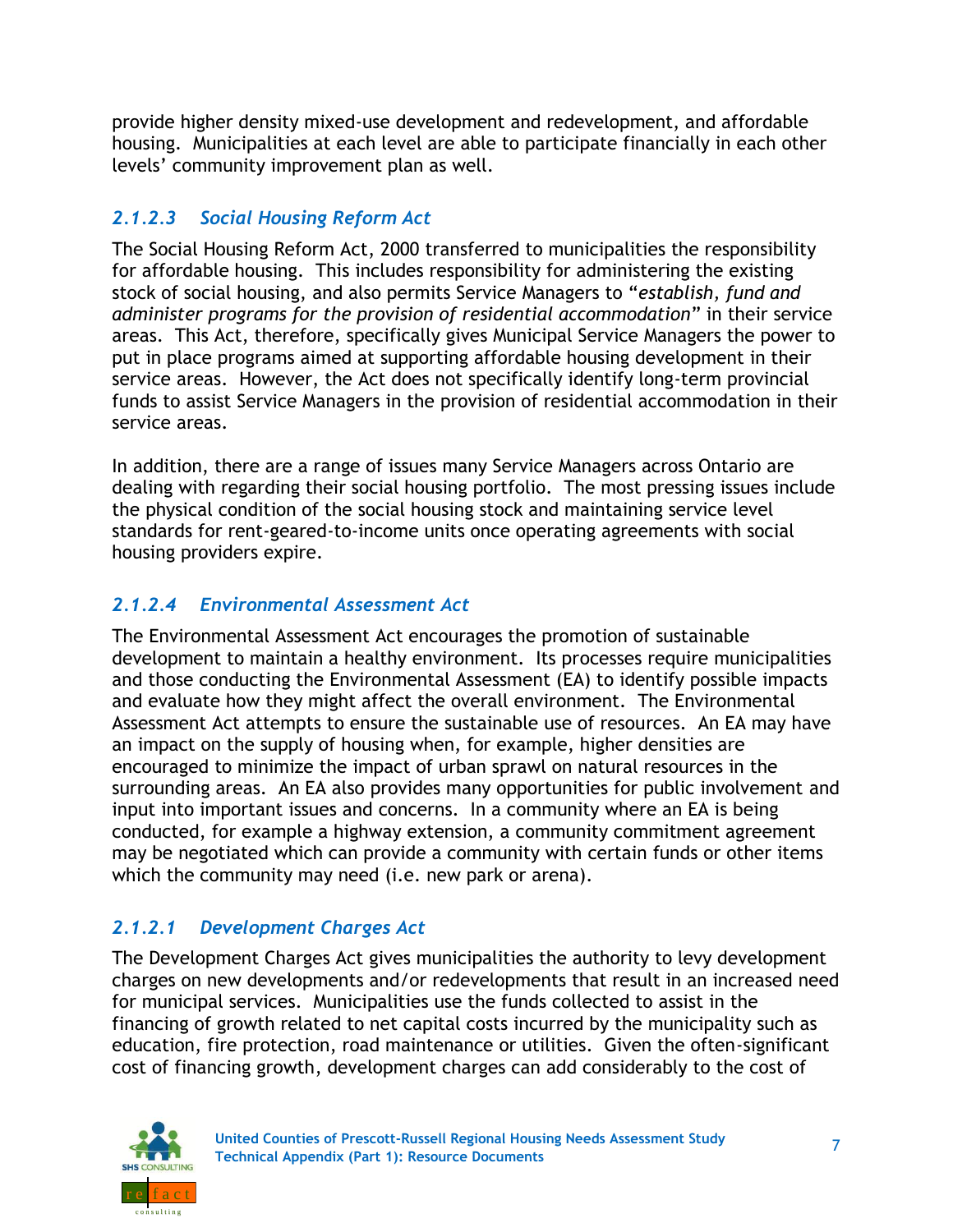housing development and thereby can discourage the development of affordable housing.

# <span id="page-11-0"></span>*2.1.2.2 Brownfields Act*

The Brownfields Statute Law Amendment Act, 2001 promotes brownfield development projects throughout municipalities in Ontario. The legislation provides municipalities with greater flexibility in community improvement projects. It also expands the definition of community improvement projects to include, as well as physical reasons, environmental, social and economic reasons as well. This new legislation will eliminate the need for ministerial approval of community improvement plans that do not involve financing incentive programs, therefore speeding up the planning process. The Act also allows municipalities to offer loans and grants to landlords and tenants of brownfield properties.

Some recent initiatives related to Brownfields include:

- The Planning and Conservation Land Statute Amendment Act, discussed under the Planning Act, does have implications for brownfield development. The Act expands the scope of community improvement plans permitting municipalities to negotiate financial incentives on the title of land.
- Recent changes (effective May 17, 2007), protect developers from provincial clean-up orders in cases where contaminants migrate from a property. Consultants doing clean-up work are also protected from clean-up orders. Additional changes include the protection of municipalities from civil lawsuits related to planning approval and permit decisions (related to brownfield development) where the lawsuit arises from inaccuracies in filed clean-up documentation. These changes were aimed at reducing the risks associated with brownfield development.
- The Ministries of Environment, Municipal Affairs and Housing, Northern Development and Mines and the Attorney General held a consultation process with the public on potential legislative changes to address a number of issues relating to liability, financing and regulatory processes that act as barriers to brownfield redevelopment in Ontario. The session closed on May 22, 2007, and the compiled results and recommended were reviewed.
- In October 2008, the Ontario Government proposed amendments to the *Environmental Protection Act*. Highlights of the regulatory reforms include changes to requirements for the Record of Site Condition, creating off-site liability protection, streamlining the risk assessment approach, and strengthened site condition standards. The regulatory amendments and revised standards were posted on the Environmental Bill of Rights Registry for public comment until February 10, 2009. The Government of Ontario is currently discussing the proposed amendments with interested parties.

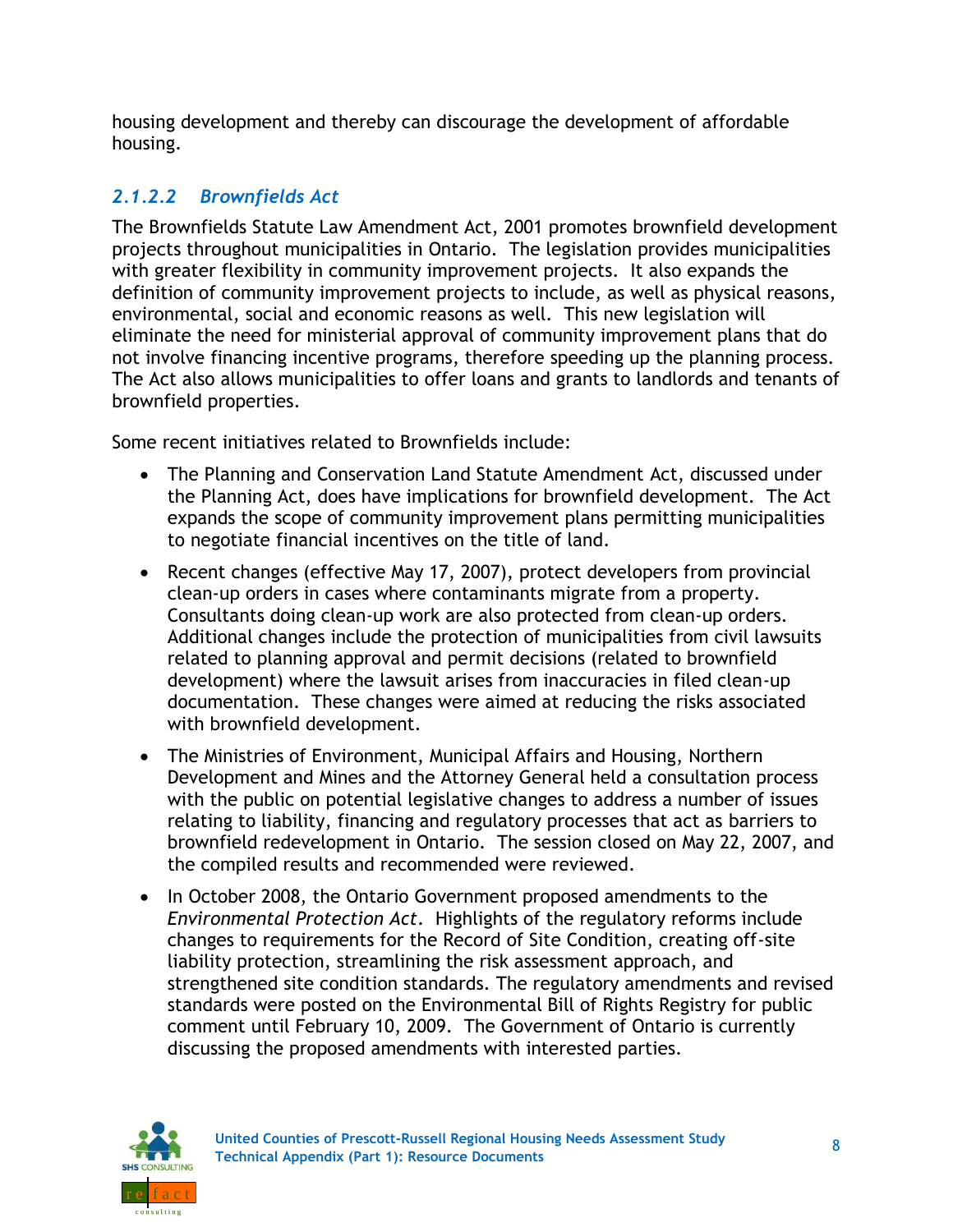#### <span id="page-12-0"></span>*2.1.2.3 Residential Tenancies Act*

The Residential Tenancies Act, 2006 replaced the Tenant Protection Act. The Residential Tenancies Act changes the Ontario Rental Housing Tribunal to the Landlord and Tenant Board (the Board). Other key changes of the Act are outlined in the following.

If a building has serious maintenance issues, a tenant could apply to the Board to stop all rent increases until the maintenance issues are resolved or rent could be paid to the Board instead of to the landlord. Landlords can inspect for maintenance on 24 hours written notice.

Several changes cover increases in rent. The annual rent increase guideline would be based on the Ontario Consumer Price Index. The guideline is announced each August, and the annual rent increase is the maximum percentage that landlords can raise rents without getting permission from the Board. A tenant's rent can be raised by "an above guideline rent increase" for higher utility costs. If costs went down, a landlord would be required to reduce the rent accordingly otherwise he/she could face fines. A landlord must apply for an above guideline increase. Finally, a tenant's rent can also be raised by the above guideline rent increase for capital expenditures (i.e. new roof). For this, a landlord would have to apply for the increase and a tenant's rent would be reduced once the work is completed and paid for.

If a tenant were to purposely cause excessive damage to a unit or building, the landlord would have more remedies to deal with this, such as cutting the eviction period in half. A landlord would also have more remedies available to deal with a tenant causing disturbances.

Tenants who would be required to pay for their own electricity using smart metering would only pay electricity bills after the smart meter has been installed for one year. The tenant would also be able to apply to the Board if the landlord did not have appliances and buildings that promote electricity conservation.

Interest paid to tenants on last month's rent deposit would be the same as the Ontario Consumer Price index. Landlords would also be able to give up to three months of free rent to tenants as a way to attract new tenants while still keeping original rent in place.

Another change under the new Act is that most landlord applications to evict are automatically scheduled for a hearing at the Landlord and Tenant Board (*Board*). A landlord must serve the tenant with a Notice of Termination and then apply to the Board to evict the tenant. The landlord must then serve the tenant with a copy of the Notice of Hearing and other documents. A tenant cannot be evicted unless the landlord obtains an Eviction Order from the Board even if the landlord and tenant had previously agreed to terminate the tenancy. If an eviction order is issued, it tells the tenant when they must be out of the unit. If they do not move out, the landlord can

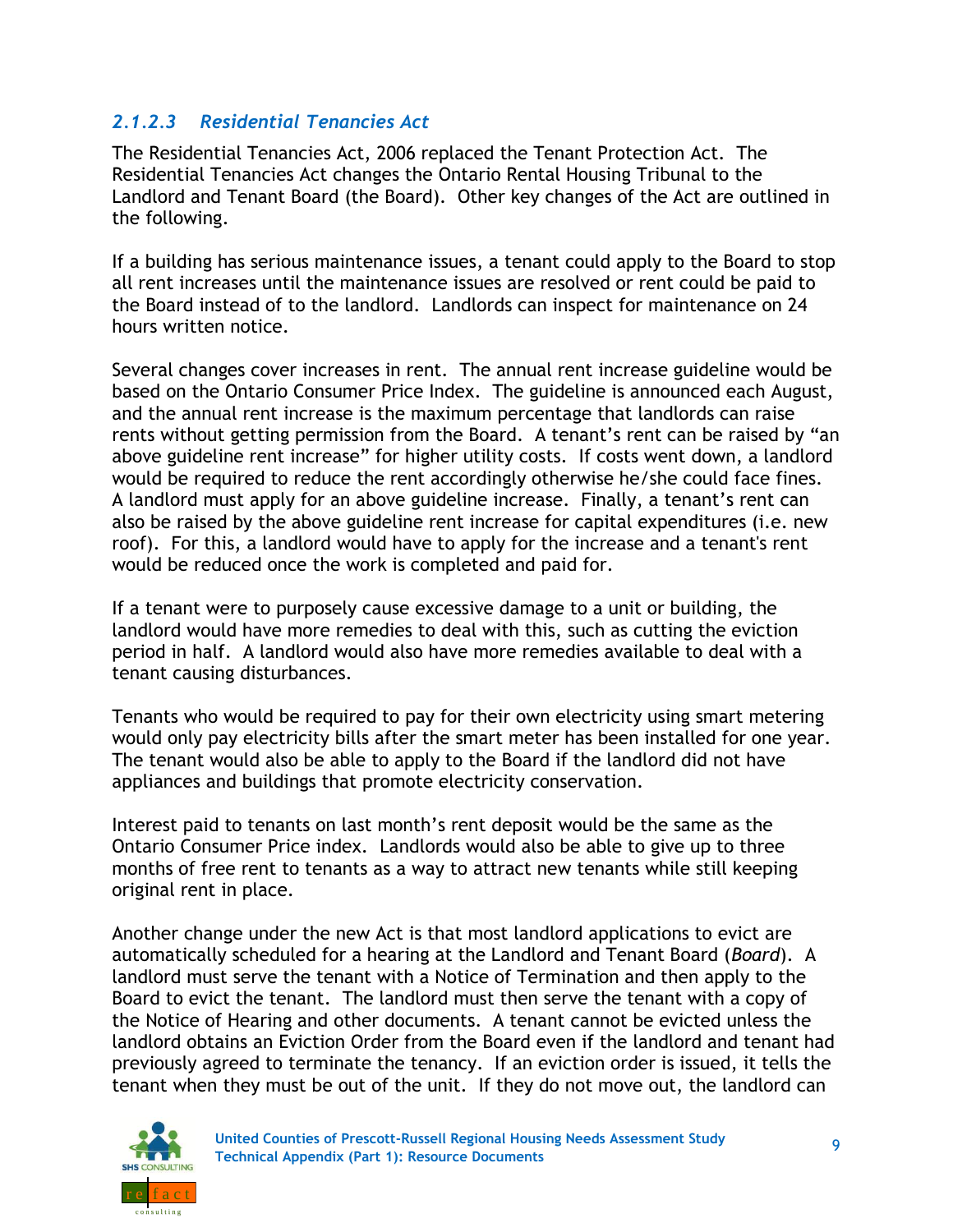file an order with the Court Enforcement Office. Only a Sheriff can evict a tenant who does not leave a unit as directed by an eviction order issued by the Board.

Rent-geared-to-income units in social housing projects are exempt from certain sections of the Residential Tenancies Act, in particular those related to rent increases.

## <span id="page-13-0"></span>*2.1.2.4 Ontarians with Disabilities Act*

The Ontarians with Disabilities Act (ODA) was enacted in 2001, and sets out standards by which the Ontario government, public sector municipalities, public transport agencies, colleges and universities, hospitals, and school boards were required to develop annual accessibility plans. Requirements include the development of barrierfree design guidelines for government buildings, developed in consultation with persons with disabilities.

Municipal accessibilities plans, developed with advice from the accessibility advisory committees and persons with disabilities, are required to include reports on measures taken to identify and remove barriers, and measures that assess by-laws, policies, programs, services, and practices to determine their effect on persons with disabilities. The plans are also required to list, for the coming year, by-laws, policies, services, programs and practices that will be reviewed to ensure barriers, if any, are identified and what measure are intended to be taken to address these.

The Act also established Accessibility Advisory Committees (AAC) that includes representation of persons with disabilities. These committees were required for municipalities of over 10,000 residents, while municipalities with smaller populations could choose whether or not to establish one.

## <span id="page-13-1"></span>*2.1.2.5 Accessibility for Ontarians with Disability Act*

The Accessibility for Ontarians with Disabilities Act (AODA), passed in 2005, builds on the ODA with the creation of Standards Development Committees. The AODA sets as one of its goals to "develop, implement, and enforcing accessibility standards in order to achieve accessibility for Ontarians with disabilities with respect to goods, services, facilities, accommodation, employment, buildings, structures and premises on or before January 1, 2025."

Provincially, the Act mandated the creation of Standards Development Committees which are charged with developing standards for customer service, transportation, information and communications, the built environment, and employment. These standards will define measures, policies, and steps needed to remove barriers for persons with disabilities. A barrier means anything that prevents a person with a disability from fully participating in all aspects of society because of his or her disability, including a physical barrier, an architectural barrier, information or

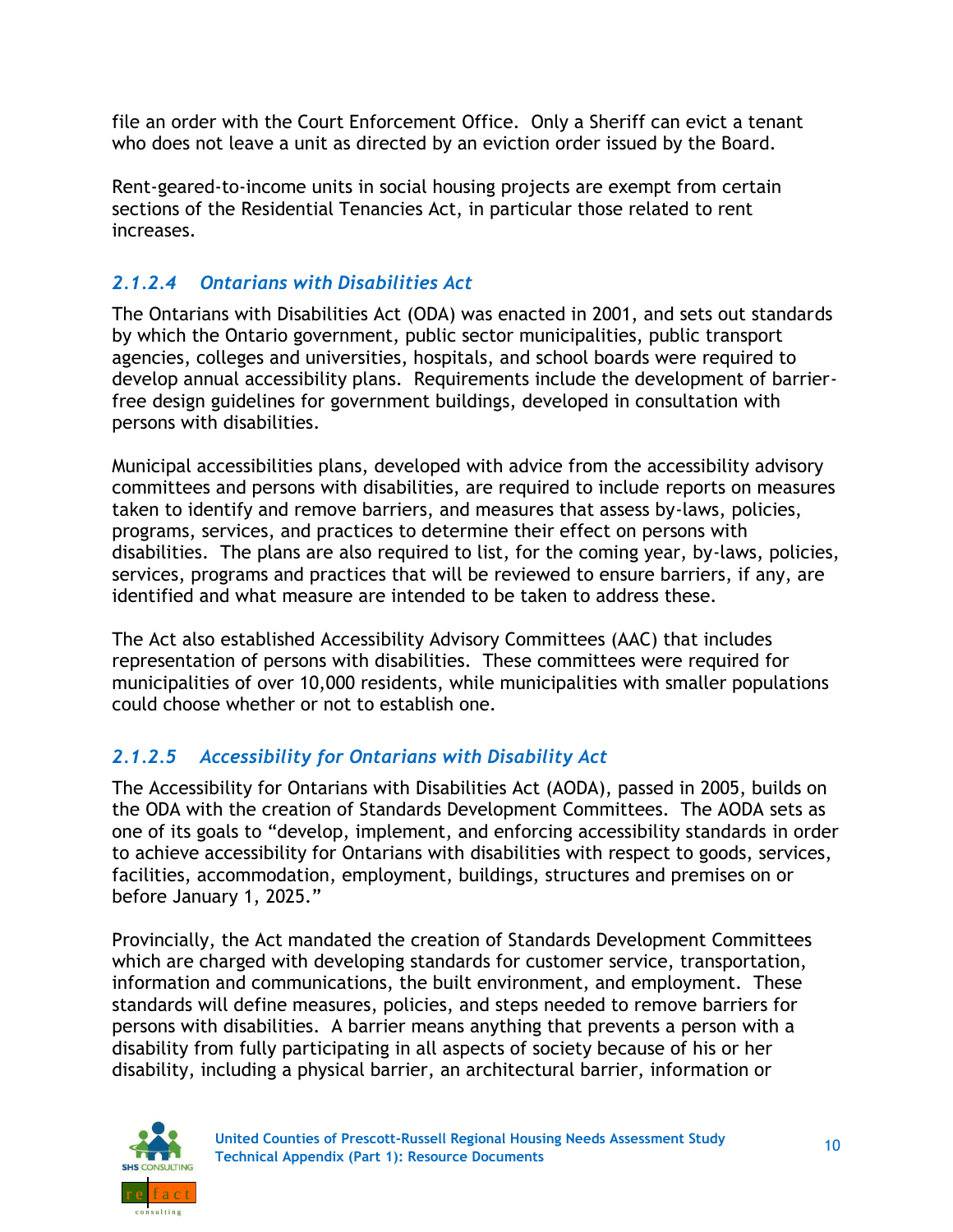communication barrier, an attitudinal barrier, a technological barrier, a policy or a practice.

The accessibility standard for customer service came into force on January 1, 2008 and the standards for transportation, information and communications, and employment have been submitted to the Minister of Community and Social Services for consideration as law. Public consultation for the built environment standards was held from July 14 to October 16, 2009. The Standards Development Committee will meet in early 2010 to review public comments and to finalize the standard.

Municipalities are required to prepare accessibility plans with consultation of persons with disabilities, and make the plans public. Section 29 of the Act stipulates that "every municipality having a population of not less than 10,000 shall establish an accessibility advisory committee" or that any such existing committees continue to exist. Small municipalities, of less than 10,000 "may" establish or continue with any such existing committees.

The impending standard for built environment will greatly improve accessibility in Ontario, however it is unclear as to what financial impact these standards will have on existing and future social/affordable housing buildings. The Ontario Non-Profit Housing Association (ONPHA) estimated that the costs for social housing providers could be as high as \$10 million to \$60 million annually just for the implementation of the Information and Communication Standards component.

### **Accessible Built Environment (ABE) Standard**

The Initial Proposed Accessible Built Environment (ABE) Standard sets out requirements that will help Ontario become accessible by 2025. It proposes accessibility requirements for new construction, extensive renovations and retrofits. The Standard was developed by the Accessible Built Environment Standard Development Committee.

The proposed standard has 11 groups of building elements: common access and circulation, interior accessible routes, exterior spaces, communication elements and facilities, plumbing elements and facilities, building performance and maintenance, special rooms, spaces and other elements, transient residential, recreation elements and facilities, transportation elements and housing. For each building element, there are technical requirements that explain how to make these elements accessible for persons with disabilities.

The Provincial government has indicated that it will not require houses or existing buildings to be retrofitted to meet the new standard at this time. Instead, the standard will focus on new developments. In addition, where possible, requirements for buildings will be in the Building Code and other requirements will be regulated under the Accessibility of Ontarians with Disabilities Act.

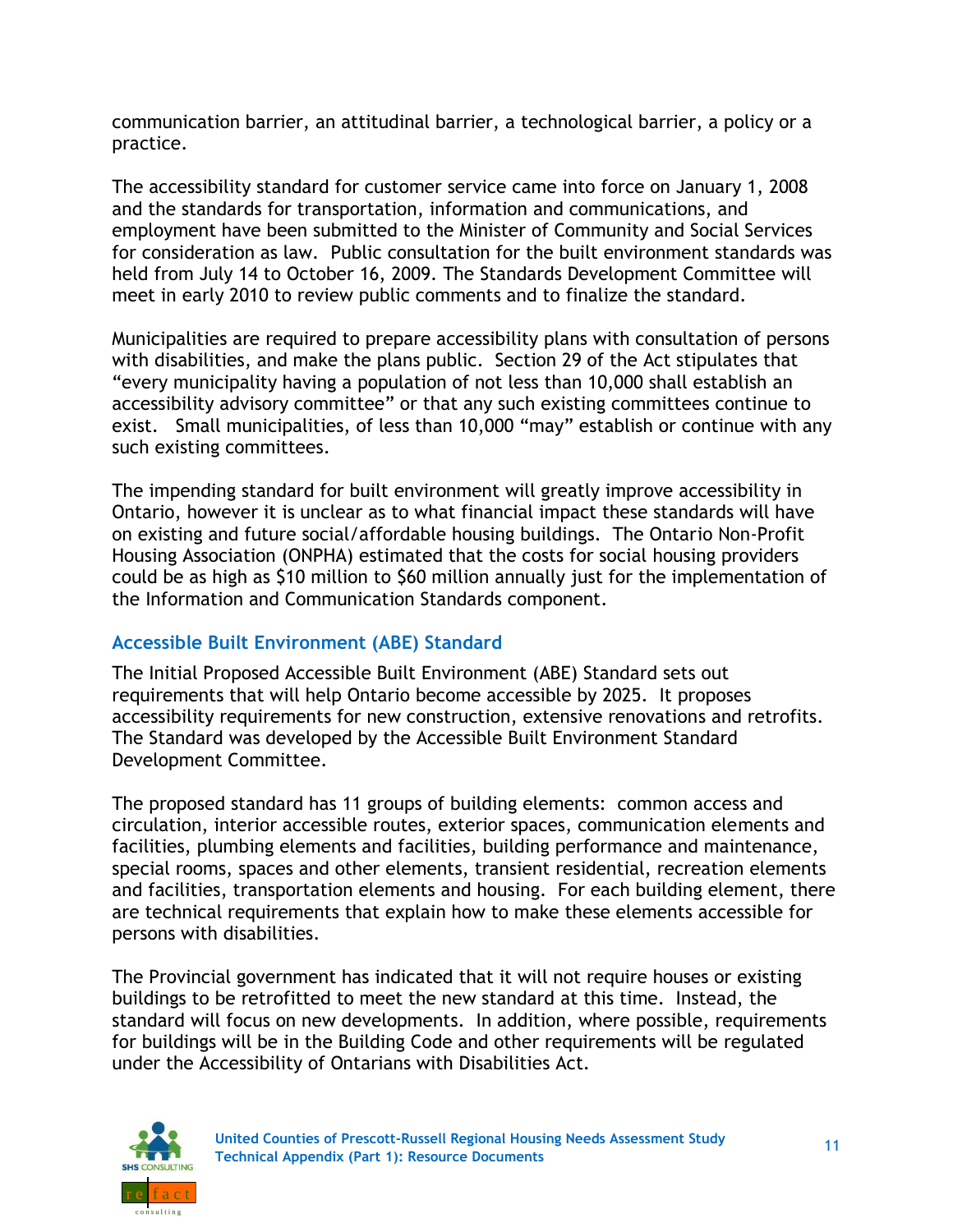## <span id="page-15-0"></span>*2.1.2.6 Local Health System Integration Act*

In 2006, as part of the Provincial Government's new approach to health care in Ontario, the government enacted the Local Health System Integration Act (2006) which re-centres some of the power of decision of each local health system at the community level that is intended to better focus on the needs of each community. The Act created 14 Local Health Integration Networks (LHINS), which each manage their respective local health services. While LHINS will not directly provide services, they will have the mandate for planning, integrating and funding health care services. The LHINS will oversee nearly two-thirds (\$21 billion) of the health care budget in Ontario.

LHINS operate as not-for-profit organizations governed by boards of directors who were appointed by the province after a rigorous skill and merit-based selection process. Each LHIN has nine board members, the board of directors being responsible for the management and control of the affairs of the LHIN and is the key point of interaction with the ministry.

The responsibilities of the LHINS include:

- Public and private hospitals
- Community Care Access Centres
- Community Support Service Organizations
- Mental Health and Addiction Agencies
- Community Health Centres
- Long-Term Services Homes

The territory of the United Counties of Prescott-Russell is administered by the Champlain LHIN.

The three-year plan (2007-2010) of the Champlain LHIN has six priorities:

- Elderly with complex and chronic conditions
- Chronic disease prevention and management
- Primary health services for healthy communities
- e-Health
- Addictions and mental health
- Better access to treatment

As part of the successful Aging at Home program, the Champlain LHIN has received \$17,219,166 to allow seniors to receive the health services they require while staying in their own homes and communities. The Champlain LHIN has also received:

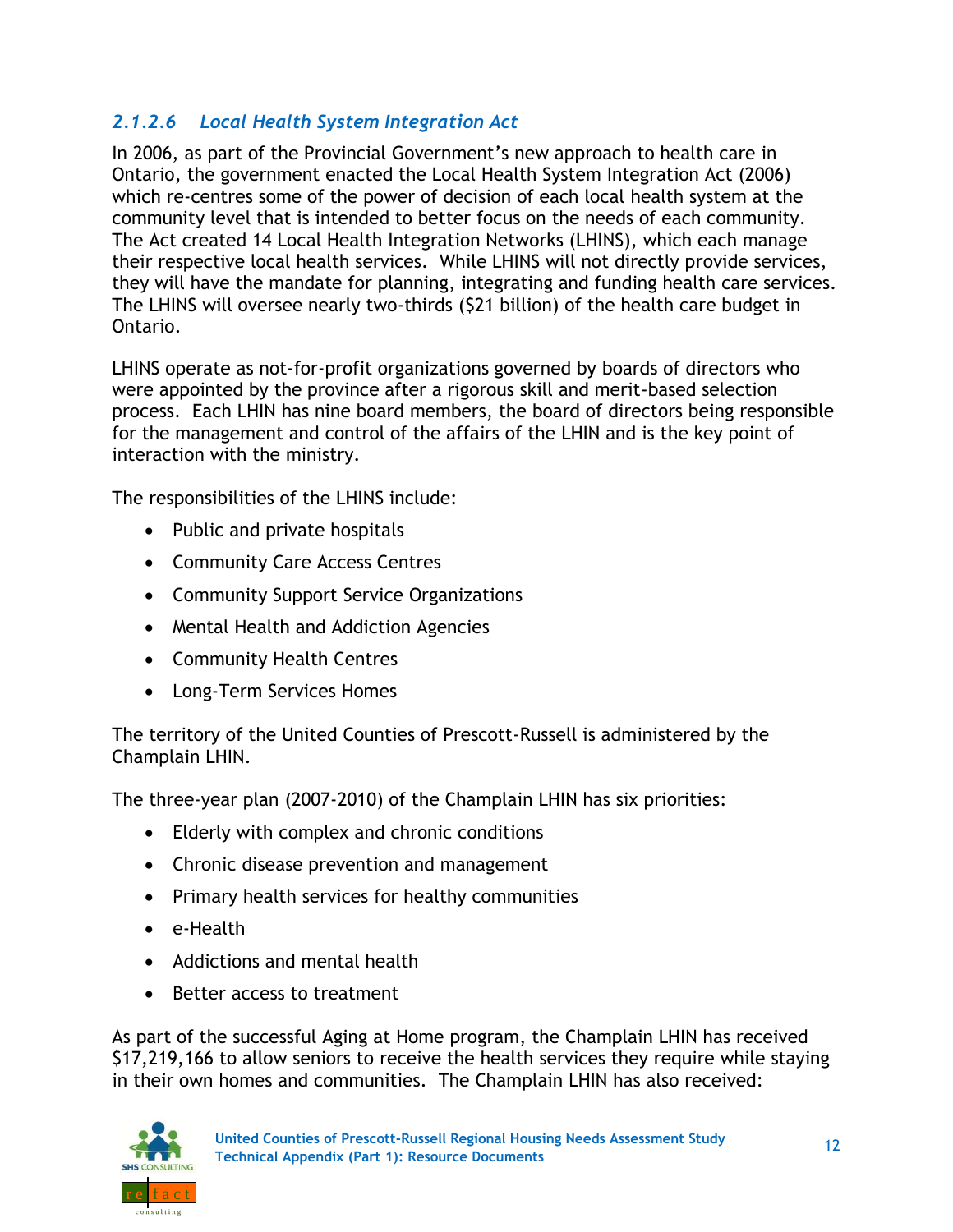- \$5,380,300 for increased home care, personal support and homemaking services provided by Communication Care Access Centres;
- \$2,085,333 to invest in local solutions that will address ALC pressures; and,
- \$250,000 for nurse-led outreach teams to provide more care to patients in long-term care homes and help them avoid transfers to a hospital emergency room.

# <span id="page-16-0"></span>*2.1.2.7 Persons with Developmental Disabilities Act*

The Services and Supports to Promote the Social Inclusion of Persons with Developmental Disabilities Act was passed in September of 2008 but has yet to be put into force. The Act will replace the older Developmental Services Act which mostly focused on providing services to people in government-run institutions, and further the government's policy of deinstitutionalization by supporting and providing for the inclusion of persons with developmental disabilities in their communities. The Act provides for flexibility in the choice of services and support for individuals and their families to better meet the needs of each person and situation.

The Ministry of Community and Social Services is nearing the completion of the 1987 government plan to close its facilities for adults with developmental disabilities over 25 years and include them into communities across Ontario. The last three facilities located in Smiths Fall, Orillia, and Chatham-Kent were closed in early 2009.

# <span id="page-16-1"></span>*2.1.2.8 Provincial Policy Statement*

On March 1, 2005, the Provincial Policy Statement (PPS) was put in place which requires municipal policies to "be consistent with" provincial requirements for minimum targets for moderate and low income households based on a definition of affordability.

The PPS further requires municipalities to maintain the ability to accommodate residential growth for a minimum of 10 years and where new development is to occur, a three**-**year supply of serviced zoned, draft approved or registered plans sufficient to provide an appropriate range of housing types and densities to meet projected requirements of current and future residents. Residential intensification and redevelopment is to be the preferred means of meeting residential requirements, with designated growth areas to be used only when the former source is inadequate.

The PPS requires municipalities to provide for an appropriate range of housing types and densities by:

- Establishing and implementing minimum targets for the provision of housing which is affordable to low and moderate income households
- Permitting and facilitating all forms of housing required to meet the social, health and well-being requirements of current and future residents (including

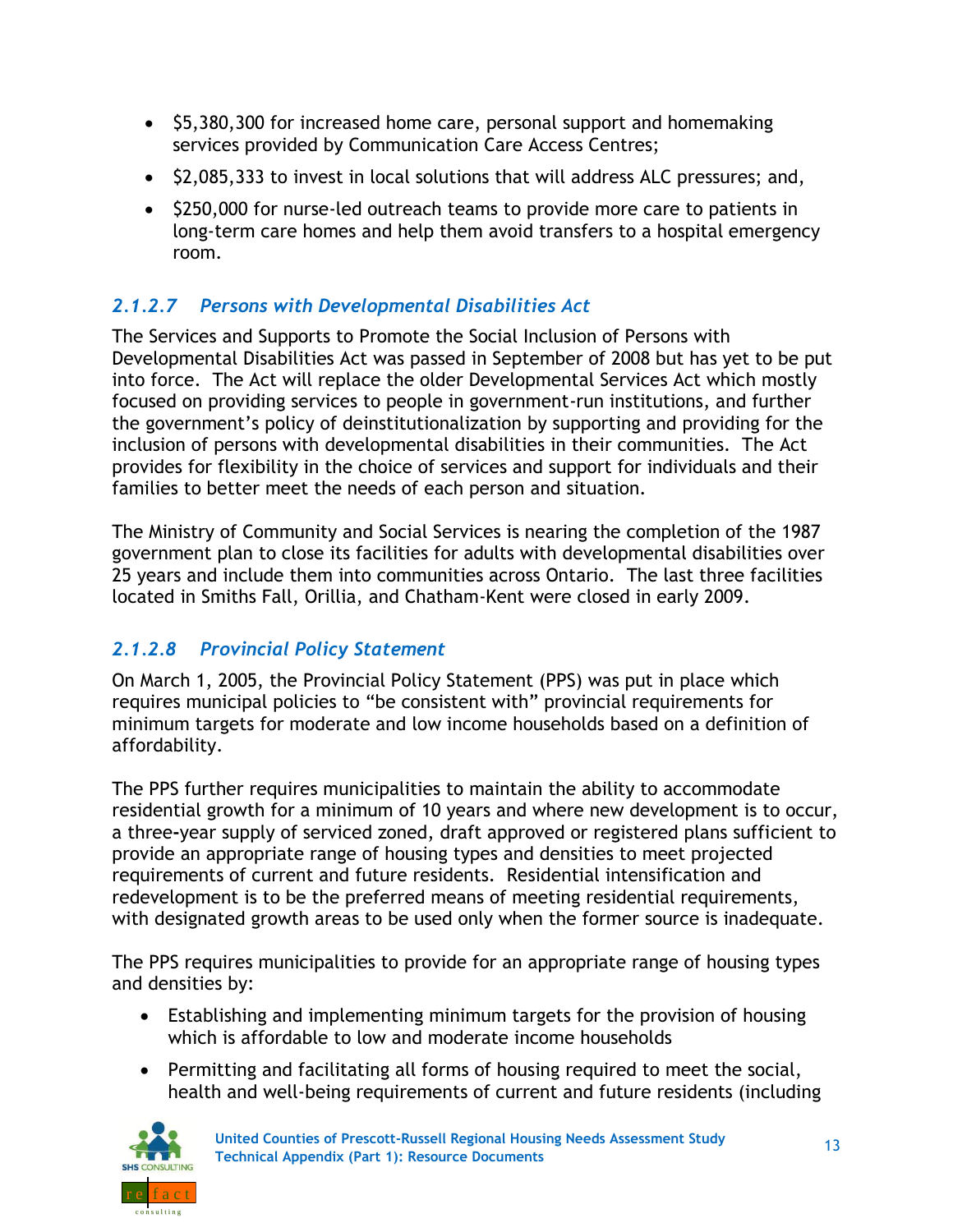special needs requirements) and all forms of residential intensification and redevelopment

- Directing the development of new housing towards locations where appropriate levels and infrastructure and public service facilities are or will be available to support current and projected needs
- Promoting densities for new housing which efficiently use land, resources, infrastructure and public service facilities, and support the use of alternative transportation modes and public transit in areas where it exists or is to be developed
- Establishing development standards for residential intensification, redevelopment and new residential development which minimize the costs of housing and facilitate compact form, while maintaining appropriate levels of health and safety.

The Policy Statement defines "affordable housing" as follows:

*In the case of ownership housing, the least expensive of:* 

- *Housing for which the purchase price results in annual accommodation costs which do not exceed 30% of gross household income for low and moderate income households; or,*
- *Housing for which the purchase price is at least 10% below the average purchase price of a resale unit in the regional market area.*

*In the case of rental housing, the least expensive of:* 

- *A unit for which rent does not exceed 30% of gross annual household income for low and moderate income households; or,*
- *A unit for which the rent is at or below the average market rent of a unit in the regional market area.*

*Low and moderate income households mean:* 

- *In the case of ownership housing, households with incomes in the lowest 60% of the income distribution for the regional market area.*
- In the case of rental housing, households with incomes in the lowest 60% of *the income distribution for renter households for the regional market area.*

# <span id="page-17-0"></span>*2.1.2.9 Ontario Building Code, 2006*

The new Ontario Building Code (OBC) was introduced in June of 2006, and uses an objectives-based format that provides room for alternative innovations, and flexibility in designs and construction through the use of "acceptable solutions", which are prescriptive requirements that serve as benchmarks for evaluation. Other changes relevant to the Joint Municipal Housing Statement include increased requirements for energy efficiency, increased accessibility requirements, increasing flexibility for the

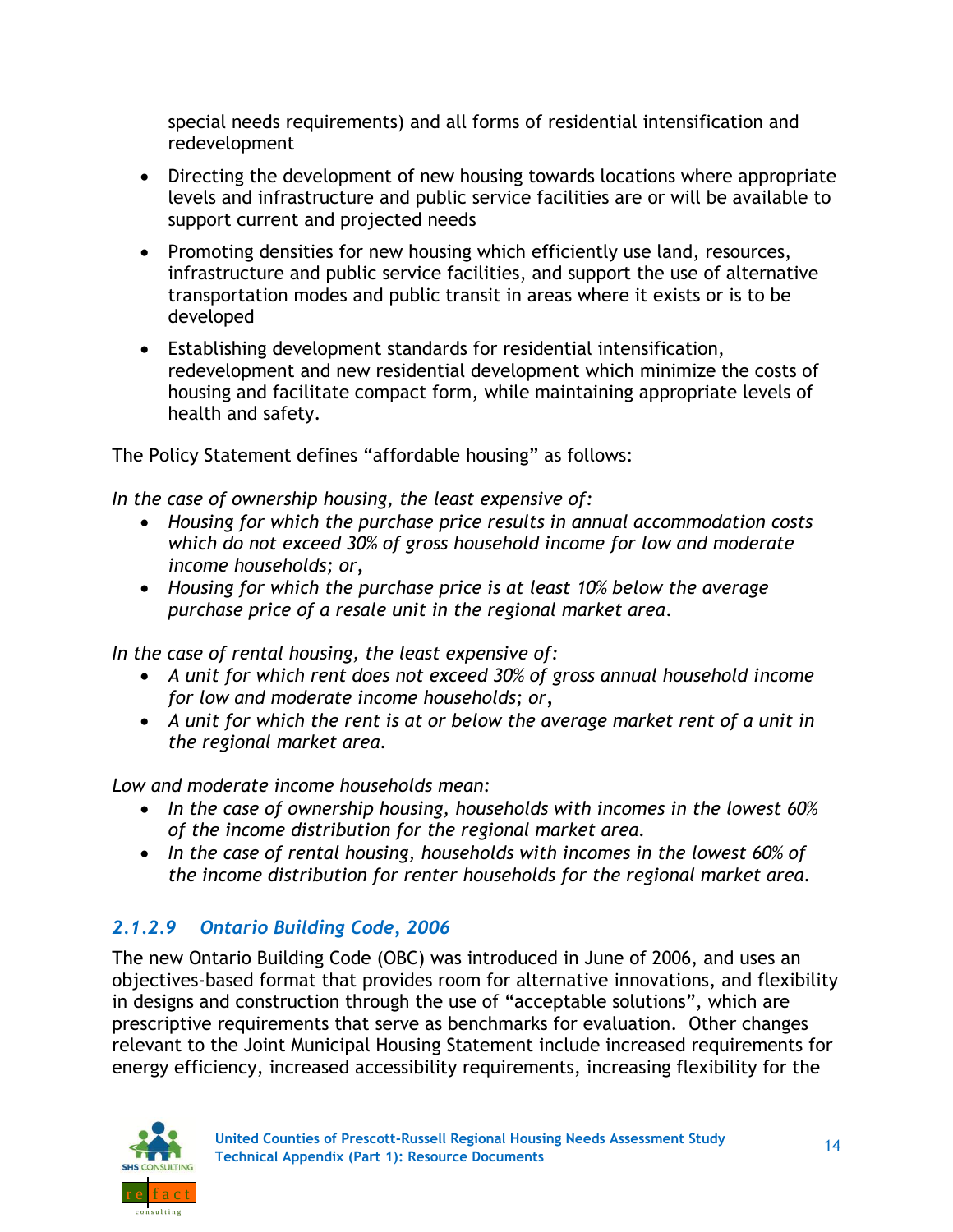design and construction of small care homes, and simplifying the requirements for small buildings.

Accessibility is stated as an objective of the OBC, and it seeks to limit the probability of persons with disabilities being unacceptably impeded from accessing or using buildings. The OBC also includes objectives for barrier-free paths of travel design, and barrier-free facilities. Functionally, these objectives translate into updated requirements which include:

- building of public corridors to accommodate wheelchairs
- building main-floor bathrooms in new homes with reinforced stud walls to accommodate grab-bars bear toilets and bathtubs/showers in the future
- use of tactile signs for the visually impaired
- ten percent of units built in new apartment units to incorporate barrier-free features, including:
- providing a barrier-free path of travel from the suite entrance door to the doorway to at least one bedroom on the same level and the doorway to at least one bathroom having an area not less than 4.5 square metres at the same level
- the doorway to such bathroom and to each bedroom at the same level as such bathroom must have, when the door is in the open position, a clear width of not less than 760 mm where the door is served by a corridor or space not less than 1 060 mm wide, and 810 mm where the door is served by a corridor or space less than 1 060 mm wide.

Changes for small care homes include the waiving of certain fire dampers and certain fire-resistant ratings, using residential sprinkler systems, and using lower structural floor loading requirements to make it easier to build and renovate such units and buildings.

In addition, the changes to the OBC also increased the energy-efficiency requirements for new homes built as of 2007. For houses, these changes include the use of more energy-efficient windows, higher insulation levels, and the inclusion of more efficient gas or propane furnaces. There are further requirements that will be phased in incrementally, starting with requirements for near full-height insulation in basements as of 2009, and the substantial use of EnerGuide 80 standards in homes as of 2012. Larger residential buildings will also be required to meet increased efficiency standards, and as of 2012 it will be required that larger buildings exceed by 25% the standards of the Model National Energy Code for Buildings.

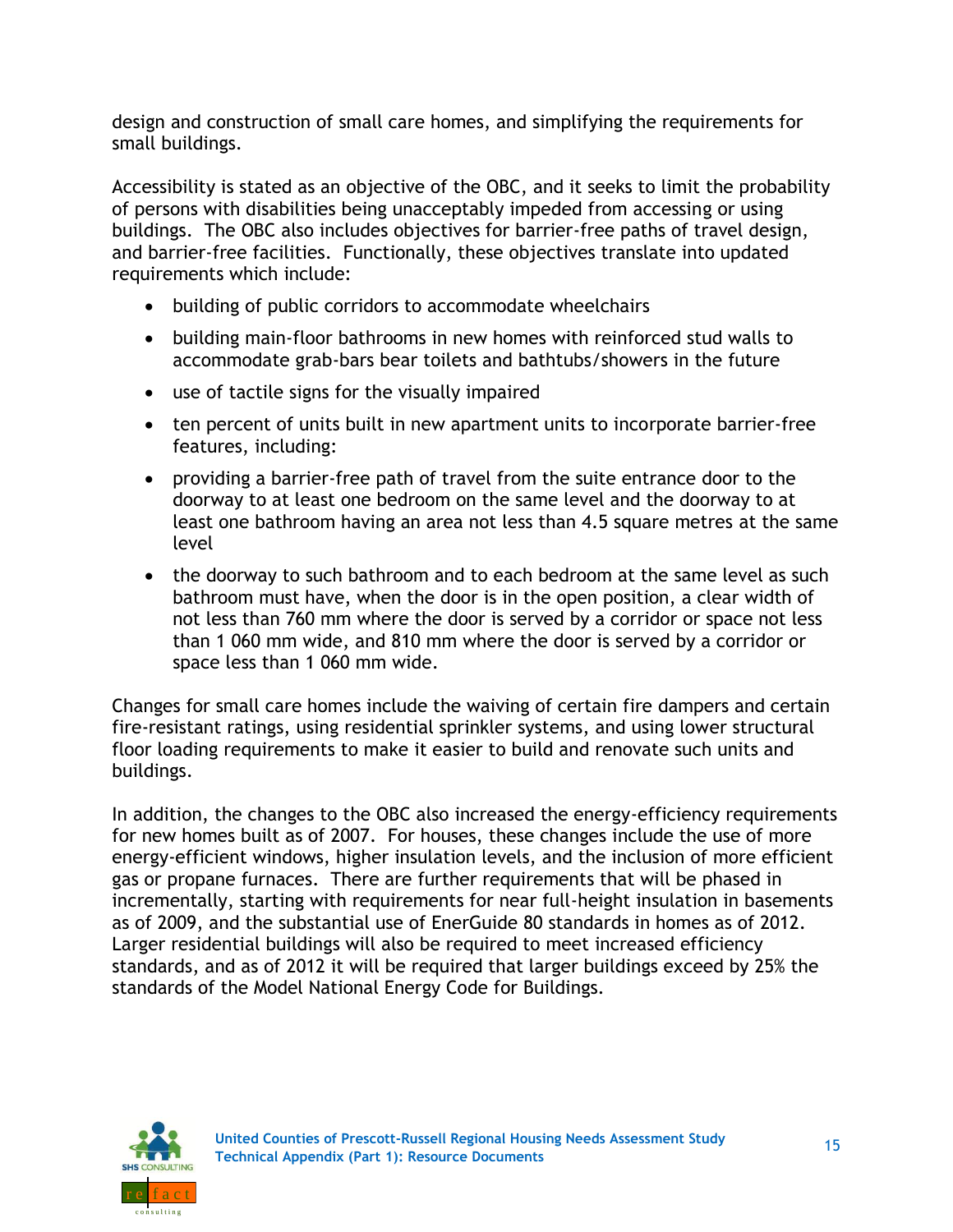#### <span id="page-19-0"></span>*2.1.2.10 Impact of the New Harmonized Sales Tax (HST) on Housing Affordability*

The Ontario government, in its 2009 budget, proposed combining the 8% Provincial Sales Tax (PST) with the 5% Federal Goods and Services Tax (GST) starting July 1, 2010, creating a 13% Harmonized Sales Tax (HST). The HST is a single, value-added sales tax and has been adopted in Newfoundland and Labrador, Nova Scotia, New Brunswick, and Quebec.<sup>1</sup>

A study by the C.D. Howe Institute, *Lessons in Harmony: What Experience in the Atlantic Provinces Shows About the Benefits of a Harmonized Sales Tax* (July 2007), found that the implementation of the HST in 1997 had a positive effect on overall business investment in the Atlantic Provinces. It also found that housing starts from 1997 to 1998 decreased with an average of -23% in the three provinces. New house prices also decreased approximately 4% on average in the following two years after the implementation of the HST. The decrease in house prices may be attributed to lower demand or lower builder costs that were being passed through to consumers.

New homes built in Ontario are currently subject to a 5% GST but no PST. This tax is offset by a GST rebate of 1.8% for homes under \$350,000. The proposed HST will apply PST to the selling price of a home, rather than just on the building materials.  $^2$ To offset the cost of this additional tax, buyers of new homes would receive a rebate of up to \$24,000 regardless of the price of the home. This ensures that new homes priced up to \$400,000 would not be subject to additional tax. The effect of the rebate is to apply the provincial portion of the single sales tax at a rate of 2% on the first \$400,000 of the purchase price of a new home and at a rate of 8% on the portion above \$400,000. The rebate would be calculated as 75% of the provincial portion of  $HST.<sup>3</sup>$ 

A rebate for new rental housing, including investment properties to be rented out, is also being proposed to offset the costs of the new HST. This rebate would apply to all price ranges up to a maximum rebate of \$24,000. The effect of the rebate would be to apply the provincial portion of the single sales tax at a rate of 2% on the first \$400,000 of the purchase price of a new rental home and at a rate of 8% on the portion above \$400,000.<sup>4</sup>

Landlords who purchase new rental homes and landlords who build their own rental homes and who would be subject to the HST under self-supply rules would be eligible for the rebate. In the case of traditional, non-condominium, apartment buildings, the rebate calculation would be based on each rental unit rather than the entire

l

 $<sup>4</sup>$  Ibid.</sup>



<sup>&</sup>lt;sup>1</sup> BMO Capital Markets Economics (May 2009). Home Truths: The Heavy Impact of Ontario's HST on Housing.

 $<sup>2</sup>$  lbid.</sup>

<sup>&</sup>lt;sup>3</sup> Ontario Ministry of Revenue (2009). Helping Homebuyers and the Housing Industry with an Enhanced New Housing Rebate, a new Rental Housing Rebate and Transitional Rules. Accessed from: <http://www.rev.gov.on.ca/en/notices/hst/02.html>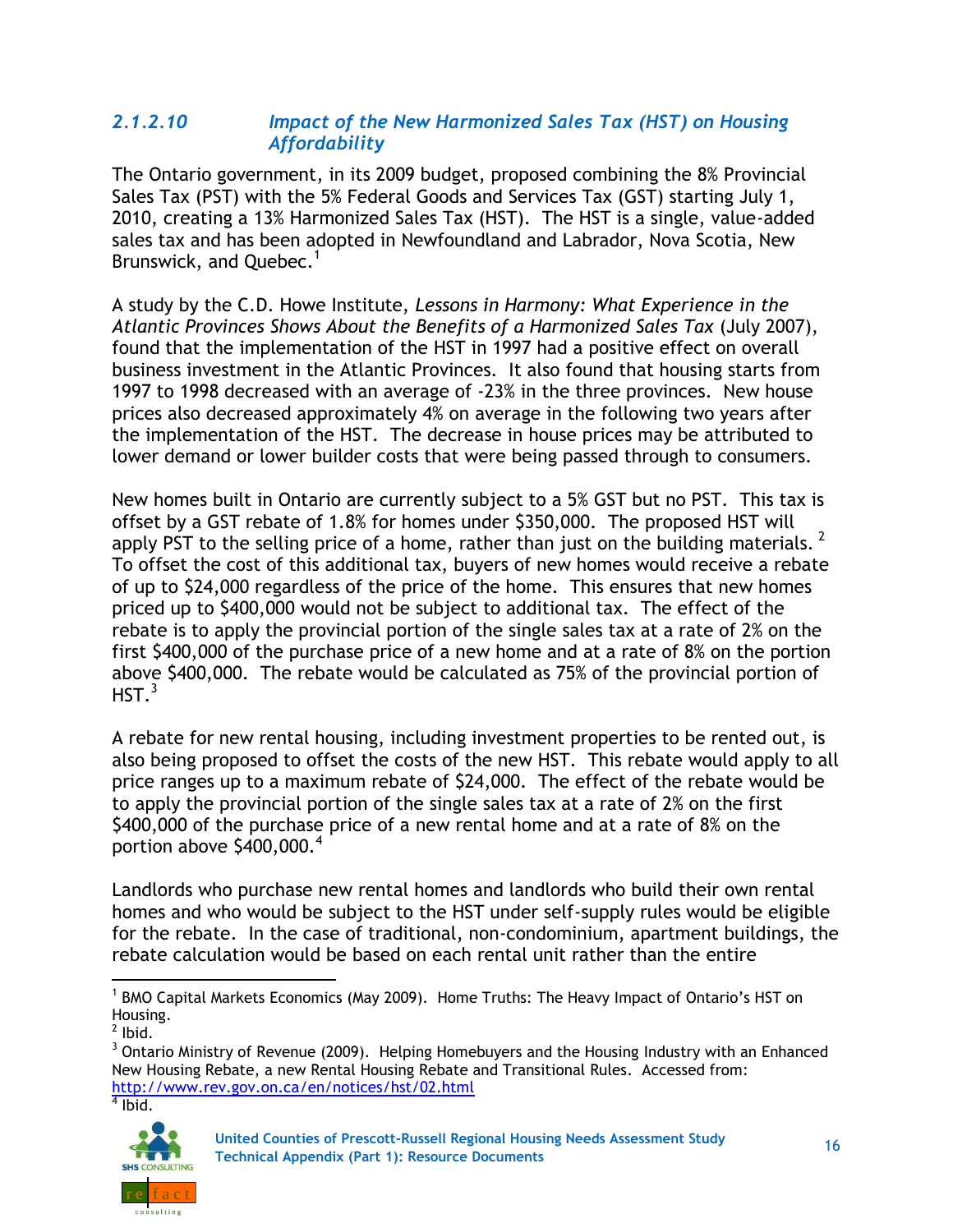apartment building. All new residential rental properties eligible for a GST rebate are eligible for this rebate. The rebate would also be available for leased land where the land is used for residential purposes.<sup>5</sup>

  $<sup>5</sup>$  Ontario Ministry of Revenue (2009). Helping Homebuyers and the Housing Industry with an Enhanced</sup> New Housing Rebate, a new Rental Housing Rebate and Transitional Rules. Accessed from: <http://www.rev.gov.on.ca/en/notices/hst/02.html>

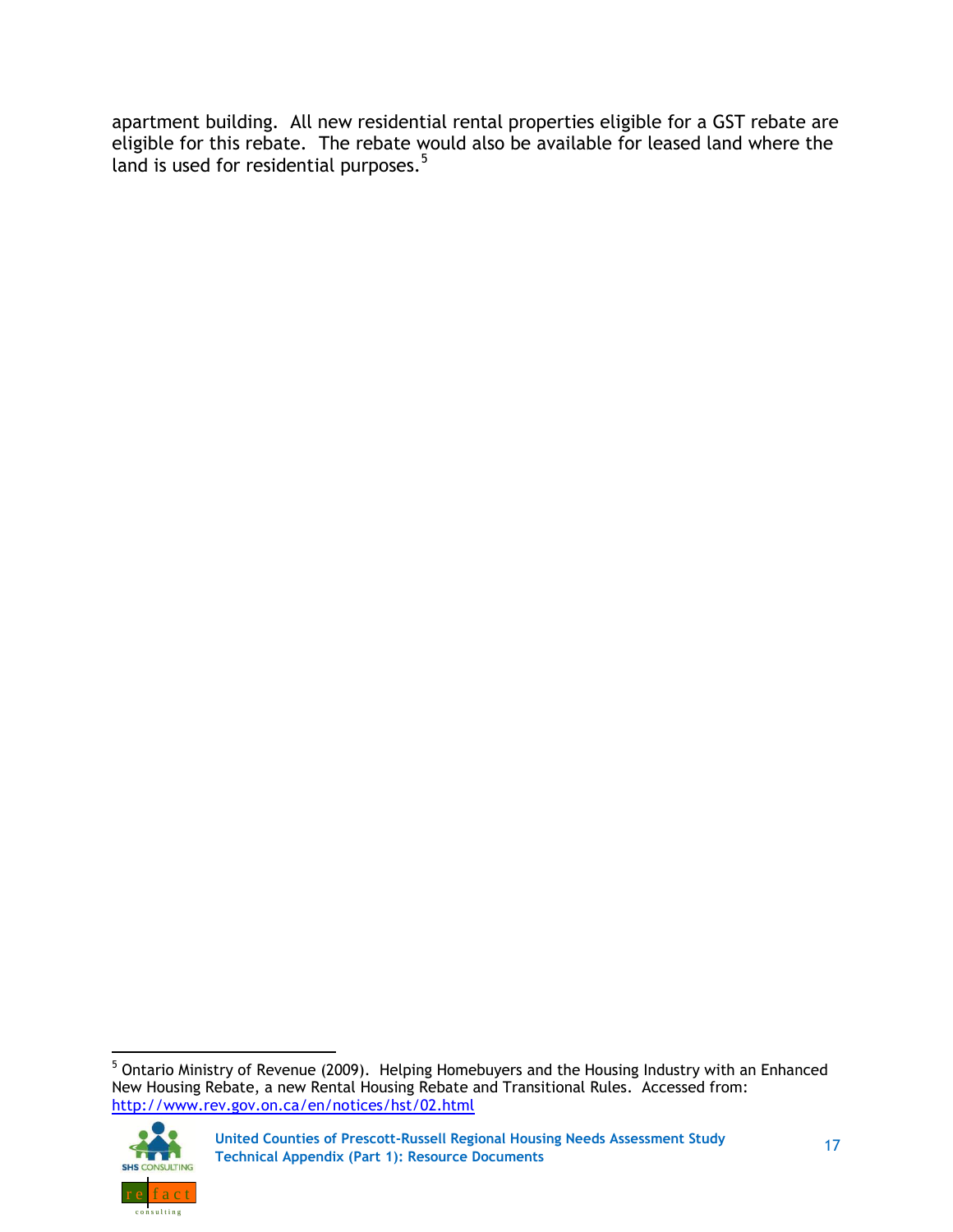#### **2.2 Municipal Legislation**

This section will review relevant municipal legislation, policies, and programs aimed at ensuring there is an adequate supply of land, a diversified housing stock, opportunities for residential intensification, efficient and effective use of land and resources, encouragement of energy efficient housing, retention of existing stock, an adequate supply of affordable rental and ownership housing, and a range of housing options and supports for persons with special needs.

#### **2.2.1 Official Plans**

The current Official Plans for the United Counties of Prescott-Russell and the Area Municipalities guide the growth and development of these communities. The official plans reflect the views of Councils towards the provision of housing, providing important support for housing initiatives and policies. The official plans can also act as barriers to housing initiatives depending on their specific strategies and polices.

<span id="page-21-0"></span>The following table provides a review of the Official Plans and focuses on any policies impacting the development of housing.

<span id="page-21-1"></span>

| <b>Plan Elements</b>    | <b>UCPR</b>                                                                                                                                                                                                                                                                                                                                      | <b>Casselman</b>                                                                                                                                                                                   | Hawkesbury*                                                                                                                                                                             | <b>Clarence-Rockland</b>                                                                                                                                                                                                                                                                                                                                                 | Russell**                                                                                                                                                                                                                                                                                                                                               |
|-------------------------|--------------------------------------------------------------------------------------------------------------------------------------------------------------------------------------------------------------------------------------------------------------------------------------------------------------------------------------------------|----------------------------------------------------------------------------------------------------------------------------------------------------------------------------------------------------|-----------------------------------------------------------------------------------------------------------------------------------------------------------------------------------------|--------------------------------------------------------------------------------------------------------------------------------------------------------------------------------------------------------------------------------------------------------------------------------------------------------------------------------------------------------------------------|---------------------------------------------------------------------------------------------------------------------------------------------------------------------------------------------------------------------------------------------------------------------------------------------------------------------------------------------------------|
| Adequate land<br>supply | Policies on ensuring<br>$\bullet$<br>an adequate supply<br>of residential lands<br>are present<br>A policy allows Local<br>Councils to identify<br>vacant land for<br>future residential<br>development and<br>use the Holding<br>provisions of the<br>Official Plan<br>Policy on monitoring<br>population<br>projections and the<br>residential | Policies on ensuring<br>an adequate supply<br>of residential lands<br>are present<br>Policy on monitoring<br>population<br>projections and the<br>residential<br>development targets<br>is present | Policies to ensure<br>that an adequate<br>supply of residential<br>land is available<br>Policy on monitoring<br>population<br>projections and the<br>residential<br>development targets | The Official Plan<br>states that there is<br>sufficient lands to<br>meet the projected<br>housing<br>requirements for<br>the municipality as<br>well as to respect<br>the PPS but does not<br>specifically refer to<br>ensuring a minimum<br>10-year supply of<br>residential land or a<br>3-year supply of<br>registered or draft<br>approved land<br>The Official Plan | The Official Plan<br>states that it is<br>estimated that<br>there is sufficient<br>land available to<br>accommodate<br>residential growth<br>for a period of 20<br>years<br>The Official Plan<br>does not have a<br>policy that ensures<br>a minimum 10-year<br>supply of residential<br>land and a 3-year<br>supply of registered<br>or draft approved |

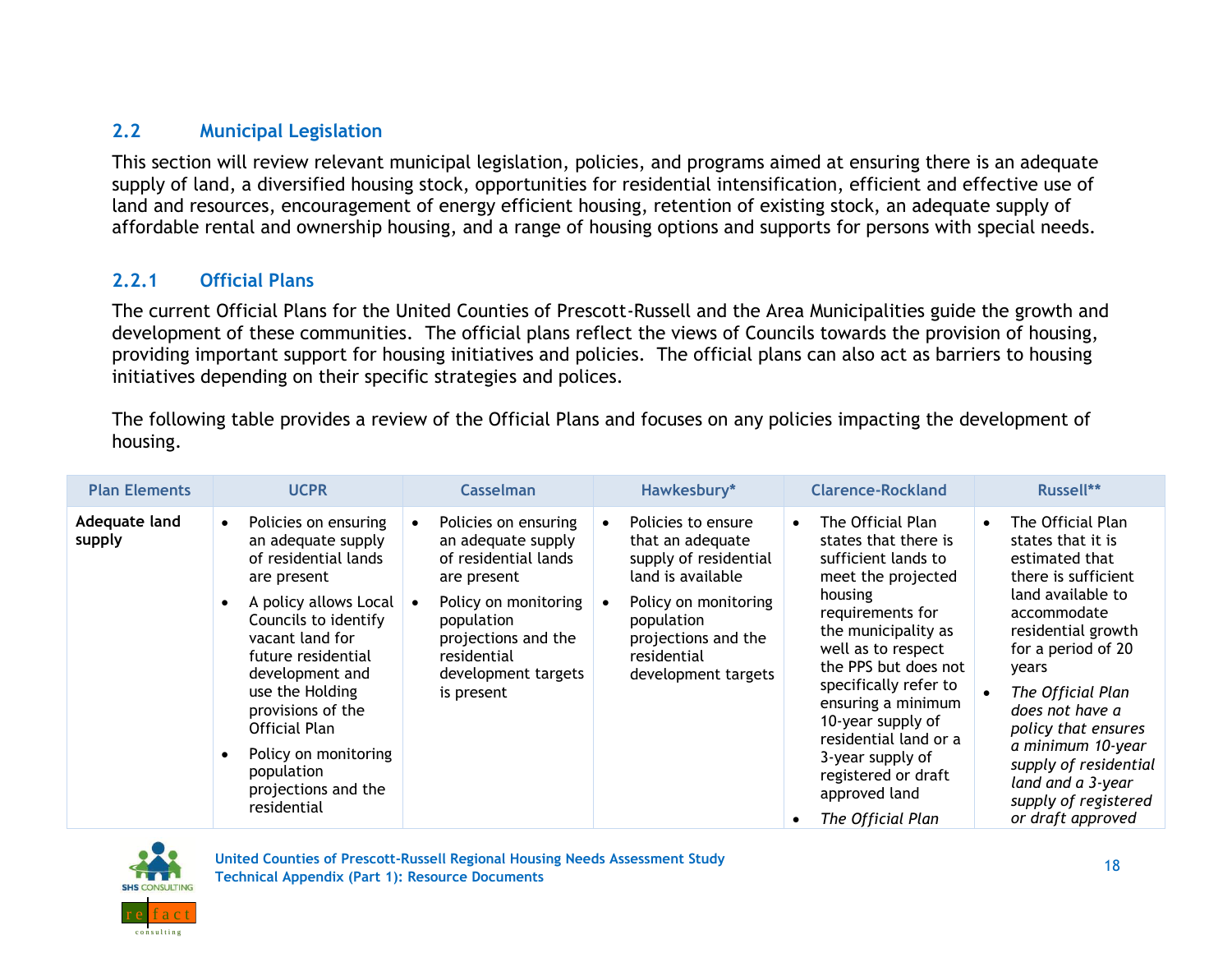| <b>Plan Elements</b>                       |                        | <b>UCPR</b>                                                                                                                                                                                                                                                                                                                                                                                                                                                                                                                                                                                                          | <b>Casselman</b>                                                                                                                                                                                                                                                                                                                                                                                                                                                                                                                                                               | Hawkesbury*                                                                                                                                                                                                                                                                                                                                                                                                                     |           | <b>Clarence-Rockland</b>                                                                                                                                                                                                                                                                                                                                                                                                                                                                                                                                                                                                     | Russell**                                                                                                                                                                                                                                                                                                                                                                                                                                                                                                                                                                        |
|--------------------------------------------|------------------------|----------------------------------------------------------------------------------------------------------------------------------------------------------------------------------------------------------------------------------------------------------------------------------------------------------------------------------------------------------------------------------------------------------------------------------------------------------------------------------------------------------------------------------------------------------------------------------------------------------------------|--------------------------------------------------------------------------------------------------------------------------------------------------------------------------------------------------------------------------------------------------------------------------------------------------------------------------------------------------------------------------------------------------------------------------------------------------------------------------------------------------------------------------------------------------------------------------------|---------------------------------------------------------------------------------------------------------------------------------------------------------------------------------------------------------------------------------------------------------------------------------------------------------------------------------------------------------------------------------------------------------------------------------|-----------|------------------------------------------------------------------------------------------------------------------------------------------------------------------------------------------------------------------------------------------------------------------------------------------------------------------------------------------------------------------------------------------------------------------------------------------------------------------------------------------------------------------------------------------------------------------------------------------------------------------------------|----------------------------------------------------------------------------------------------------------------------------------------------------------------------------------------------------------------------------------------------------------------------------------------------------------------------------------------------------------------------------------------------------------------------------------------------------------------------------------------------------------------------------------------------------------------------------------|
|                                            |                        | development targets<br>is present                                                                                                                                                                                                                                                                                                                                                                                                                                                                                                                                                                                    |                                                                                                                                                                                                                                                                                                                                                                                                                                                                                                                                                                                |                                                                                                                                                                                                                                                                                                                                                                                                                                 |           | does not have a<br>policy that ensures<br>a minimum 10-year<br>supply of residential<br>land and a 3-year<br>supply of registered<br>or draft approved<br>land is provided.                                                                                                                                                                                                                                                                                                                                                                                                                                                  | land is provided.                                                                                                                                                                                                                                                                                                                                                                                                                                                                                                                                                                |
| <b>Diversified</b><br><b>Housing Stock</b> | $\bullet$<br>$\bullet$ | Growth targets have<br>been established to<br>guide 70% or more<br>of population<br>growth to the Urban<br>Policy area and the<br><b>Community Policy</b><br>Area and 30% or less<br>to the Rural Policy<br>Area. This reflects<br>the Plan's overall<br>stated objective of<br>encouraging growth<br>in existing<br>communities<br>Policy encouraging<br>Local Councils to<br>consider barrier-free<br>access to public and<br>commercial<br>buildings and the<br>designation of<br>parking spaces for<br>physically<br>challenged persons<br>when reviewing the<br>appropriateness of<br>any new<br>development or | Several policies<br>refer to the<br>provision of a wide<br>range of housing<br>choices that provide<br>variety and mix of<br>housing type,<br>density, lot size,<br>character, tenure,<br>and affordability<br>Supports the<br>provision of rental<br>housing and<br>encourages the<br>construction of<br>rental units that<br>vary in size and<br>number of bedrooms<br>The Official Plan<br>makes specific<br>references to<br>housing for special<br>needs, singles,<br>young families, and<br>an aging population<br>and allows, where<br>appropriate, the<br>provision of | Policies that allow a<br>full range of housing<br>types and densities<br>and monitoring the<br>need for social<br>assisted housing<br>Group homes are<br>permitted in all land<br>use designations<br>that permit<br>residential uses and<br>are allowed in a<br>single- or semi-<br>detached dwelling<br>There is no policy<br>that specifically<br>mentions special<br>needs / supportive<br>housing or<br>accessible housing | $\bullet$ | Objectives<br>encourage a mix of<br>housing types and<br>tenures, such as<br>single ownership,<br>cooperatives,<br>condominiums and<br>rental housing<br>Policies state that<br>group homes are a<br>permitted use in all<br>residential areas but<br>they also allow the<br>zoning by-law to<br>specifically define<br>permitted group<br>homes and specify<br>where they will be<br>allowed. In<br>addition, the<br><b>Official Plan allows</b><br>the zoning by-law to<br>include provisions<br>limiting the total<br>number of group<br>homes allowed and<br>to establish spacing<br>requirements for<br>the location of | Policies permit all<br>forms of housing<br>types and densities<br>in the Residential<br>designation<br>A policy specifies<br>the proportion of<br>low, medium and<br>high density<br>residential<br>development,<br>subject to the<br>availability of water<br>and wastewater<br>services and<br>provides a definition<br>of low, medium and<br>high density<br>Group homes are<br>permitted in all land<br>use designations<br>which permit<br>residential uses and<br>are permitted in a<br>single- or semi-<br>detached dwelling<br>or a duplex dwelling<br>if both units are |

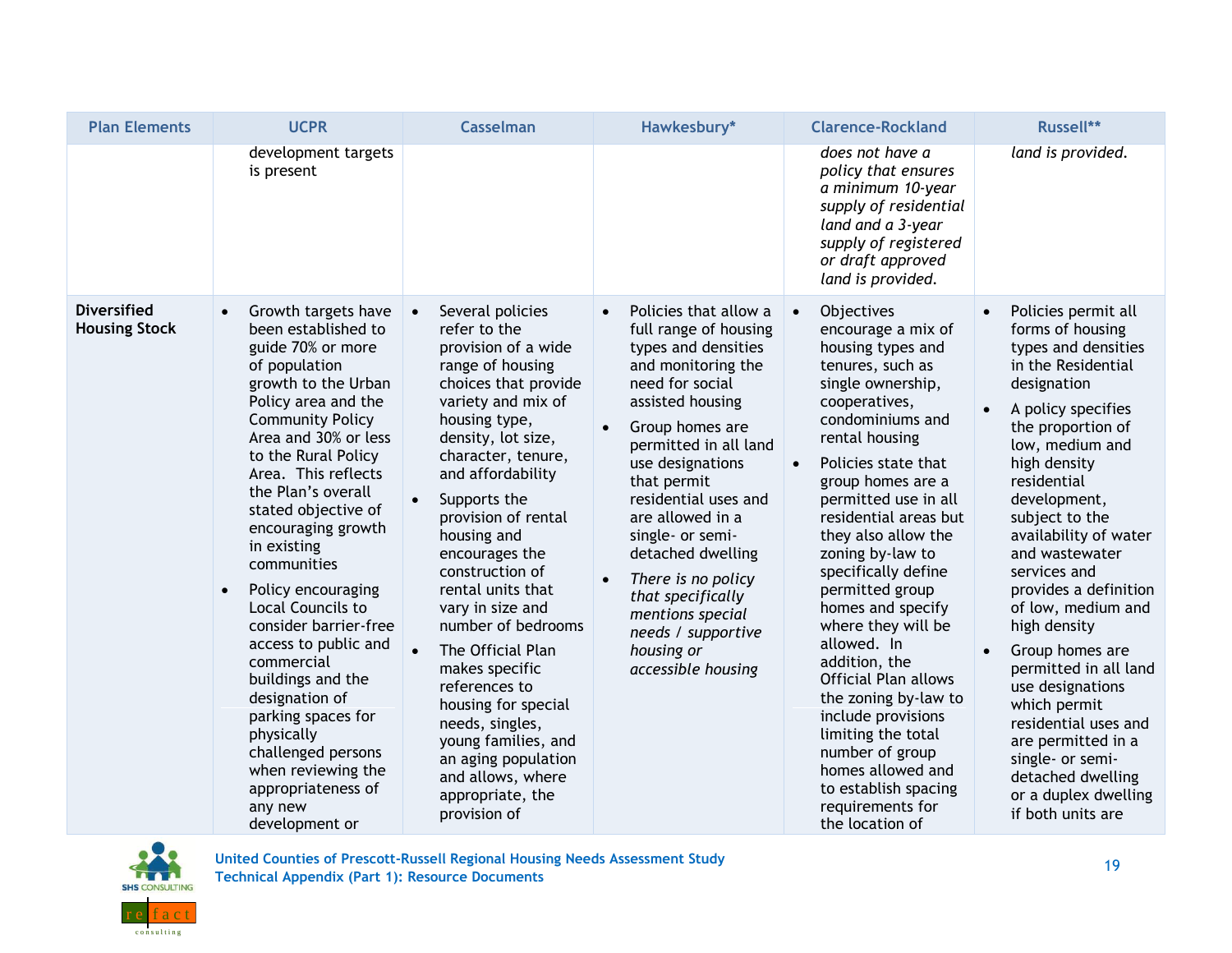| <b>Plan Elements</b> | <b>UCPR</b>                                                                                                                                                                                                                                                                                                                                                                                                                                                                                                                                                                                                                       | <b>Casselman</b>                                                                                                                                                                                                                                                                                                                                                                                                                                                                                                                                                                                                                                                                                                                              | Hawkesbury* | <b>Clarence-Rockland</b>                                                                                                                                                                                                                                                                                                                                                                                                                                                                           | Russell**                                                                                                                                                                                                                                                                                                                                                                                                 |
|----------------------|-----------------------------------------------------------------------------------------------------------------------------------------------------------------------------------------------------------------------------------------------------------------------------------------------------------------------------------------------------------------------------------------------------------------------------------------------------------------------------------------------------------------------------------------------------------------------------------------------------------------------------------|-----------------------------------------------------------------------------------------------------------------------------------------------------------------------------------------------------------------------------------------------------------------------------------------------------------------------------------------------------------------------------------------------------------------------------------------------------------------------------------------------------------------------------------------------------------------------------------------------------------------------------------------------------------------------------------------------------------------------------------------------|-------------|----------------------------------------------------------------------------------------------------------------------------------------------------------------------------------------------------------------------------------------------------------------------------------------------------------------------------------------------------------------------------------------------------------------------------------------------------------------------------------------------------|-----------------------------------------------------------------------------------------------------------------------------------------------------------------------------------------------------------------------------------------------------------------------------------------------------------------------------------------------------------------------------------------------------------|
|                      | redevelopment,<br>when considering<br>amendments to<br>local Zoning By-<br>laws, and in<br>considering the<br>requirements for<br>site plan control<br>Group homes are<br>$\bullet$<br>permitted in all land<br>use designations<br>that permit<br>residential uses and<br>are allowed in a<br>single- or semi-<br>detached dwelling<br>Rooming and<br>$\bullet$<br>boarding houses are<br>allowed in<br>residential zones in<br>the Community<br>Policy Area<br>There are no<br>$\bullet$<br>policies that<br>specifically refer to<br>special needs /<br>supportive housing<br>other than those<br>that refer to group<br>homes | affordable rental<br>and special needs<br>housing to be a<br>component of<br>development plans<br>Several policies<br>specifically<br>encourage seniors<br>housing and aging-<br>in-place options<br>Directs zoning<br>regulations to be<br>designed to provide<br>for a mix of 70% low<br>density residential<br>development, 20%<br>medium density,<br>and 10% high density<br>in the Residential<br>Policy Area.<br>Policies specifically<br>define low, medium,<br>and high density in<br>terms of number of<br>units per net<br>hectare<br>The Official Plan<br>directs<br>implementation to<br>be based on<br>permitting a range<br>of housing types and<br>sizes<br>The Official Plan<br>$\bullet$<br>allows Council to<br>initiate an |             | group homes<br>A policy objective<br>$\bullet$<br>states that<br>developers should<br>be required to<br>provide a<br>percentage of larger<br>lots intended for<br>single detached<br>dwellings in all<br>subdivision<br>proposals<br>Low and medium<br>density residential<br>development is<br>allowed but there is<br>no mention of high<br>density<br>development<br>There is no mention<br>of special needs /<br>supportive housing<br>or accessible<br>housing in the<br><b>Official Plan</b> | occupied by one<br>group home<br>operation<br>The policy allows<br>limiting the total<br>number of group<br>homes allowed in<br>the municipality as<br>well as the number<br>of certain types and<br>the spacing between<br>group homes<br>Rooming houses are<br>allowed in<br>residential areas<br>subject to the<br>zoning by-law,<br>which will regulate<br>the size and location<br>of rooming houses |

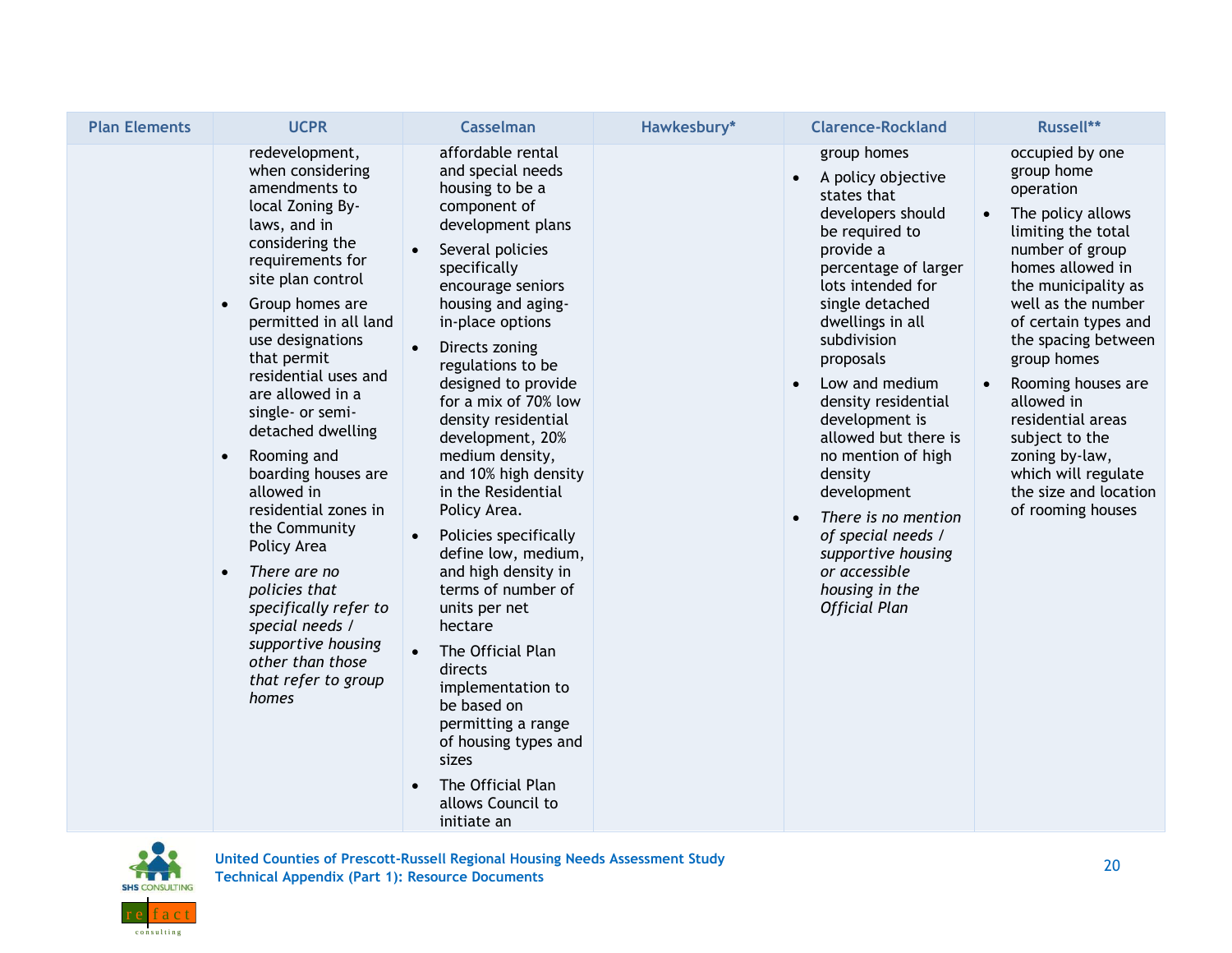| <b>Plan Elements</b>                         | <b>UCPR</b>                                                                                                                                                                                                                                                | Casselman                                                                                                                                                                                                                                   | Hawkesbury*                                                                                                                                                                                                                              | <b>Clarence-Rockland</b>                                                                                                                                                                                                                      | Russell**                                                                                                                                                                                                                                                      |
|----------------------------------------------|------------------------------------------------------------------------------------------------------------------------------------------------------------------------------------------------------------------------------------------------------------|---------------------------------------------------------------------------------------------------------------------------------------------------------------------------------------------------------------------------------------------|------------------------------------------------------------------------------------------------------------------------------------------------------------------------------------------------------------------------------------------|-----------------------------------------------------------------------------------------------------------------------------------------------------------------------------------------------------------------------------------------------|----------------------------------------------------------------------------------------------------------------------------------------------------------------------------------------------------------------------------------------------------------------|
|                                              |                                                                                                                                                                                                                                                            | affordable housing<br>strategy to identify<br>specific targets,<br>objectives,<br>opportunities and<br>municipal incentives<br>for affordable,<br>rental, and special<br>needs housing                                                      |                                                                                                                                                                                                                                          |                                                                                                                                                                                                                                               |                                                                                                                                                                                                                                                                |
|                                              |                                                                                                                                                                                                                                                            | Policy on making<br>provisions for<br>alternative housing<br>types, such as<br>garden suites and<br>accessory dwelling<br>units                                                                                                             |                                                                                                                                                                                                                                          |                                                                                                                                                                                                                                               |                                                                                                                                                                                                                                                                |
|                                              |                                                                                                                                                                                                                                                            | Group homes are<br>permitted in all land<br>use designations<br>that permit<br>residential uses and<br>are allowed in a<br>single- or semi-<br>detached dwelling                                                                            |                                                                                                                                                                                                                                          |                                                                                                                                                                                                                                               |                                                                                                                                                                                                                                                                |
| <b>Residential</b><br><b>Intensification</b> | A policy defining<br>$\bullet$<br>low, medium, and<br>high density<br>residential<br>development is<br>present<br>Policies specifying<br>$\bullet$<br>percentages of low,<br>medium, and high<br>density<br>developments in the<br><b>Community Policy</b> | The Official Plan<br>$\bullet$<br>directs<br>implementation to<br>be based on<br>permitting accessory<br>apartments and<br>encouraging<br>secondary suites<br>throughout the<br>built-up area<br>It is the goal of the<br>plan to support a | Policy that<br>$\bullet$<br>encourages private<br>investment in<br>brownfield sites<br>through the use of<br>Community<br>Improvement,<br>including the<br>related financial<br>tools such as<br>property tax and<br>building permit fee | Policies encourage<br>$\bullet$<br>infilling and<br>residential<br>intensification,<br>through the<br>conversion of larger<br>homes or non-<br>residential<br>buildings, where<br>infrastructure exists<br>Policies allow<br>Council to amend | Policies encourage<br>$\bullet$<br>intensification<br>through<br>redevelopment of<br>brownfield sites and<br>vacant lands, infill,<br>and expansion or<br>conversion of<br>existing buildings<br>Policies refer to<br>phasing of growth<br>and locating future |

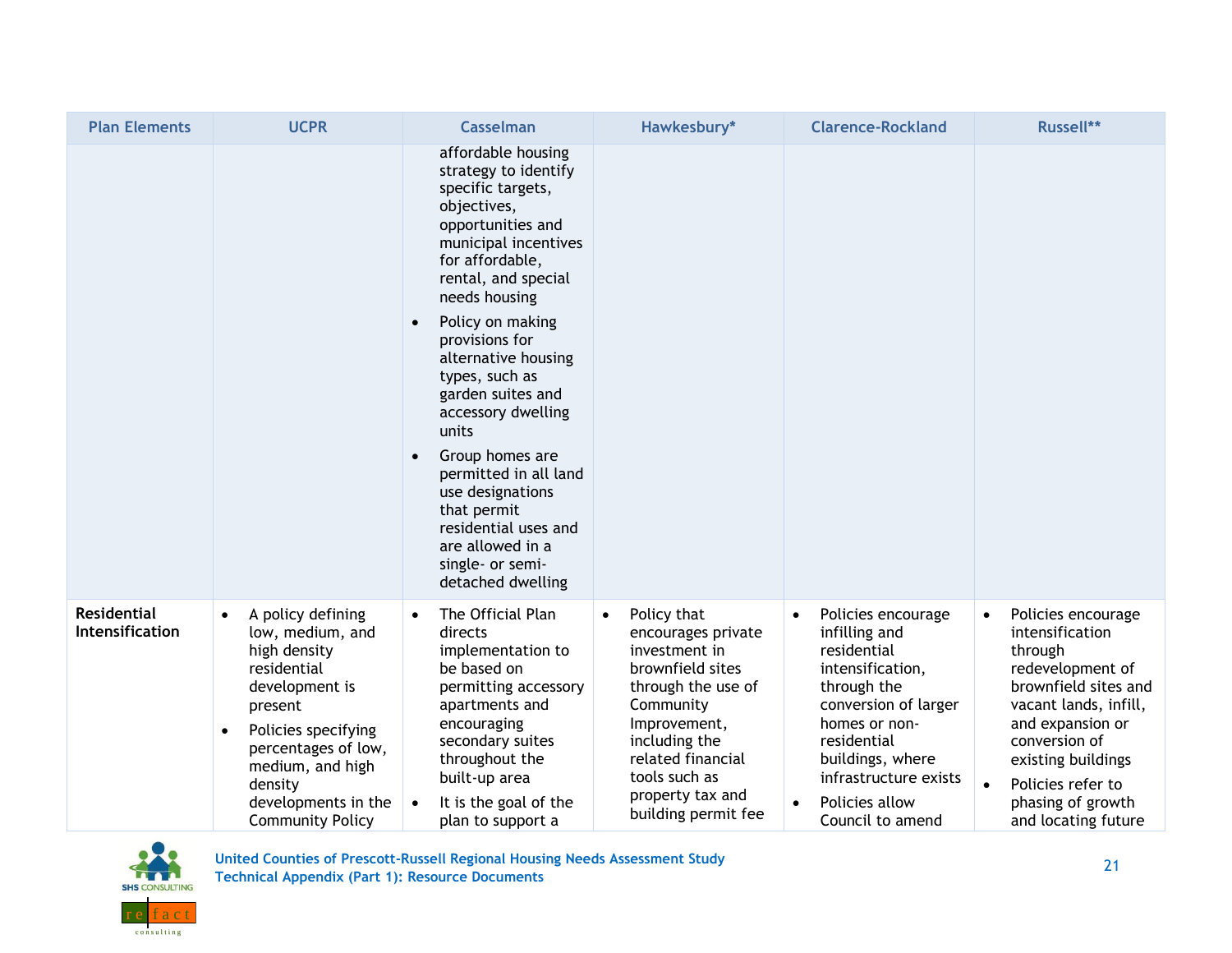| <b>Plan Elements</b> | <b>UCPR</b>                                                                                                                                                                                                                                                                                                                                                                                                                                     | <b>Casselman</b>                                                                                                                                                                                                                                                                                                                                                                                                                                                                                                                                                                                                                                                                                                                                                                                | Hawkesbury*                                                                                                                                                                                                                                                                                                                                                                                                                                                                                                                             | <b>Clarence-Rockland</b>                                                                                                                                                                                                                                              | Russell**                                                                                                                                             |
|----------------------|-------------------------------------------------------------------------------------------------------------------------------------------------------------------------------------------------------------------------------------------------------------------------------------------------------------------------------------------------------------------------------------------------------------------------------------------------|-------------------------------------------------------------------------------------------------------------------------------------------------------------------------------------------------------------------------------------------------------------------------------------------------------------------------------------------------------------------------------------------------------------------------------------------------------------------------------------------------------------------------------------------------------------------------------------------------------------------------------------------------------------------------------------------------------------------------------------------------------------------------------------------------|-----------------------------------------------------------------------------------------------------------------------------------------------------------------------------------------------------------------------------------------------------------------------------------------------------------------------------------------------------------------------------------------------------------------------------------------------------------------------------------------------------------------------------------------|-----------------------------------------------------------------------------------------------------------------------------------------------------------------------------------------------------------------------------------------------------------------------|-------------------------------------------------------------------------------------------------------------------------------------------------------|
|                      | Area and Urban<br>Policy Area are<br>present<br>Policies that<br>$\bullet$<br>encourage infill,<br>brownfield<br>redevelopment, and<br>housing<br>intensification<br>through conversion<br>of single detached<br>dwellings to<br>multiple units or<br>redevelopment at<br>higher densities are<br>present<br>Policies exist that<br>$\bullet$<br>permit accessory<br>apartments, subject<br>to available<br>infrastructure and<br>amenity space | more compact urban<br>environment by<br>encouraging infill,<br>redevelopment,<br>densification<br>policies, and<br>directing a minimum<br>of 5% of all<br>residential<br>development<br>occurring annually<br>to built-up areas<br>Policies exist that<br>$\bullet$<br>allow increased<br>housing densities<br>and height through<br>redevelopment of<br>existing residential<br>and non-residential<br>buildings<br>Policies allowing<br>$\bullet$<br>garden suites on any<br>lot where a single<br>detached dwelling is<br>a permitted use<br>Policy allowing the<br>$\bullet$<br>implementing zoning<br>by-law to permit<br>second suites /<br>accessory<br>apartments as-of-<br>right in designated<br>areas in accordance<br>with certain criteria<br>A policy that allows<br>Casselman to | incentives<br>Policies that<br>$\bullet$<br>encourage infill and<br>housing<br>intensification<br>through the<br>conversion of single<br>detached dwellings<br>to multiple units,<br>redevelopment at<br>higher densities<br>where appropriate,<br>and land severances<br>Policies on providing<br>$\bullet$<br>opportunities for<br>alternative housing<br>types such as<br>accessory dwelling<br>units<br>The wording of<br>$\bullet$<br>Section 5.3.1 may<br>be strengthened to<br>allow accessory<br>dwelling units as-of-<br>right | zoning from low<br>density to medium<br>density based on<br>certain criteria<br>without having to<br>amend the Official<br>Plan<br>Policies encourage<br>$\bullet$<br>row housing and<br>other ground<br>oriented housing for<br>medium density<br>residential areas. | development within<br>existing built-up<br>areas as far as<br>possible<br>Garden suites and<br>accessory dwelling<br>units are generally<br>permitted |

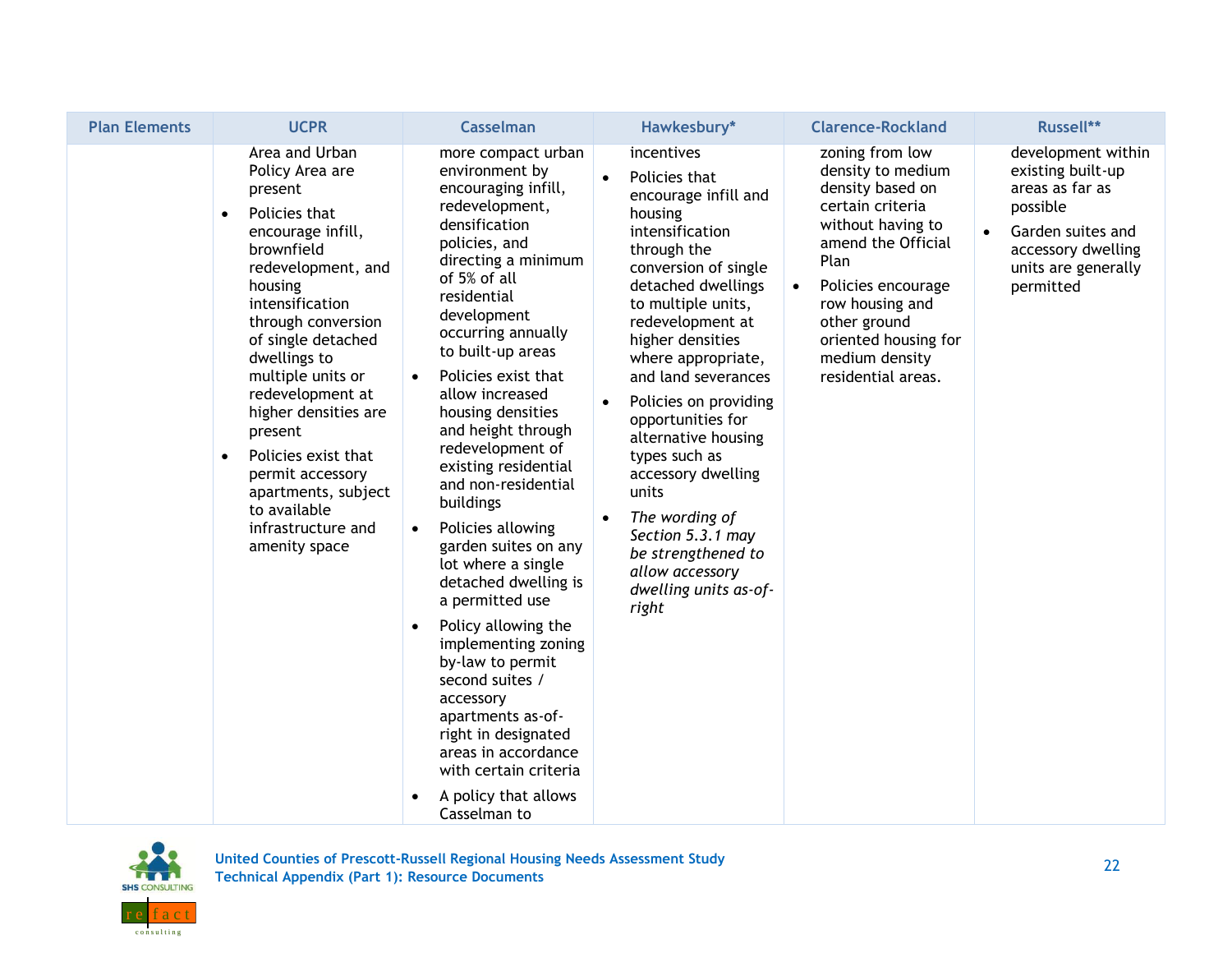| <b>Plan Elements</b>                                     | <b>UCPR</b>                                                                                                                                                                                         | <b>Casselman</b>                                                                                                                                                                                                                                                                                                                                                                                                                                                                                                                             | Hawkesbury*                                                                                                                                                                                      | <b>Clarence-Rockland</b>                                                                                                                                                                                           | Russell**                                                                                                                                                                                                           |
|----------------------------------------------------------|-----------------------------------------------------------------------------------------------------------------------------------------------------------------------------------------------------|----------------------------------------------------------------------------------------------------------------------------------------------------------------------------------------------------------------------------------------------------------------------------------------------------------------------------------------------------------------------------------------------------------------------------------------------------------------------------------------------------------------------------------------------|--------------------------------------------------------------------------------------------------------------------------------------------------------------------------------------------------|--------------------------------------------------------------------------------------------------------------------------------------------------------------------------------------------------------------------|---------------------------------------------------------------------------------------------------------------------------------------------------------------------------------------------------------------------|
|                                                          |                                                                                                                                                                                                     | identify and<br>promote<br>opportunities for<br>intensification and<br>redevelopment of<br>brownfiled sites,<br>including<br>encouraging private<br>sector investment in<br>these sites<br>Affordable housing<br>$\bullet$<br>policy that<br>encourages infill and<br>housing<br>intensification,<br>particularly in the<br><b>Community Core</b><br>Area, through the<br>conversion of single<br>detached dwellings<br>to multiple units,<br>redevelopment at<br>higher densities,<br>and land severances<br>of large<br>underutilized lots |                                                                                                                                                                                                  |                                                                                                                                                                                                                    |                                                                                                                                                                                                                     |
| Efficient &<br>effective use of<br>land and<br>resources | It is the objective of<br>$\bullet$<br>the Official Plan to<br>direct growth and<br>development to<br>areas with existing<br>or planned water<br>and sewer and<br>waste disposal<br>infrastructures | Policies that aim to<br>$\bullet$<br>increase densities in<br>existing built-up<br>areas to provide a<br>mix of uses and a<br>focus for transit and<br>infrastructure<br>investments<br>Wording of the<br><b>Official Plan</b>                                                                                                                                                                                                                                                                                                               | Policies that<br>$\bullet$<br>encourage<br>development in<br>areas with existing<br>services or where<br>infrastructure can<br>be reasonably<br>extended<br>There are no<br>policies that direct | Policies exist that<br>allow development<br>only where full<br>municipal services<br>are available.<br>Policies that direct<br>new development to<br>built-up areas, with<br>possible links to<br>transit or major | Policies on providing<br>a mix of land uses<br>and locating high<br>density residential<br>development in<br>locations having<br>greater access to<br>amenities and<br>services<br>Policy stating that<br>$\bullet$ |

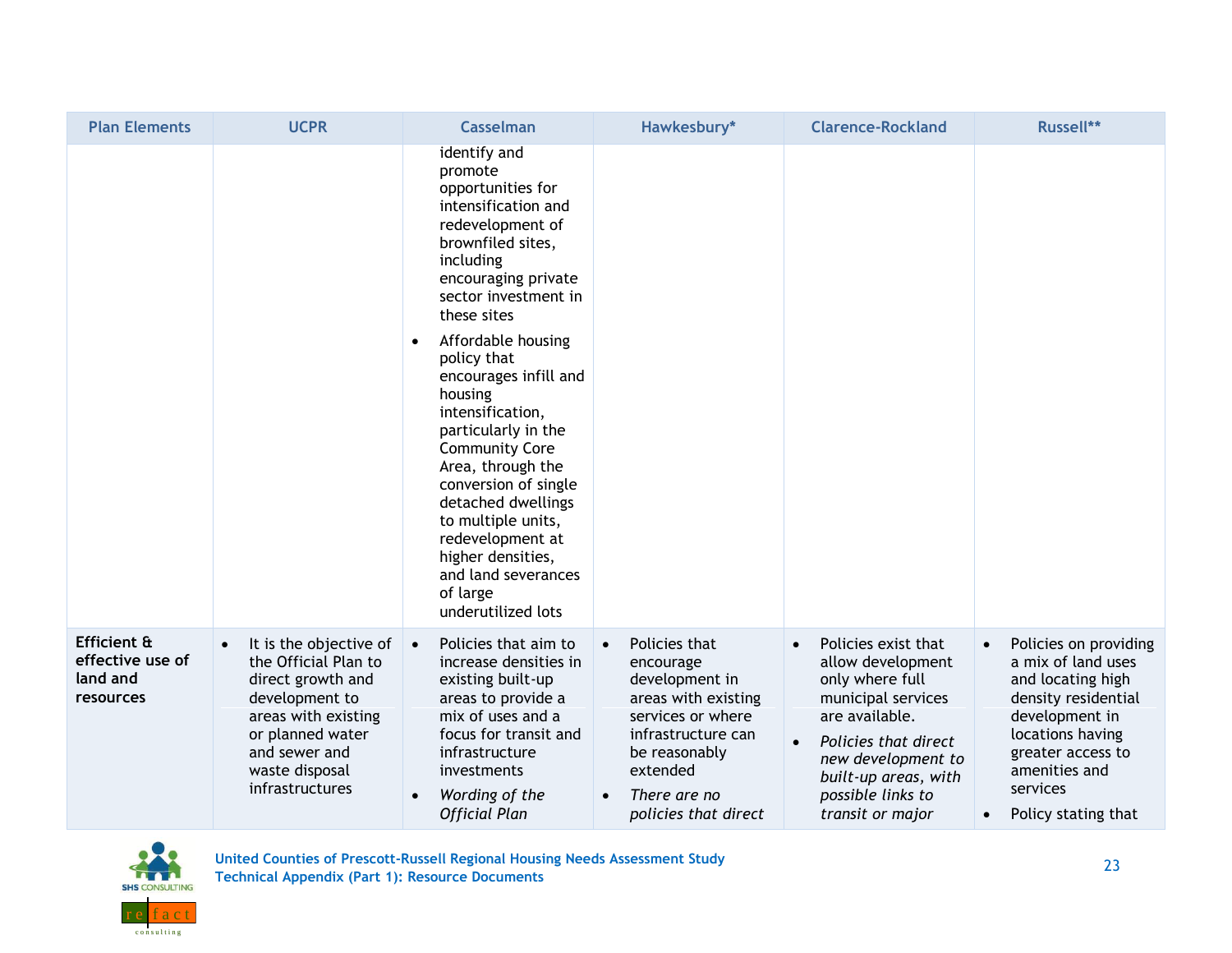| <b>Plan Elements</b>                    | <b>UCPR</b>                                                                                                                                                                                                                                          | <b>Casselman</b>                                                                                                                                                                                                                                                                                                                                                                         | Hawkesbury*                                                                                                                                                                                                                                                                                                                                                                                                                                                                                                   | <b>Clarence-Rockland</b>                                                                                                                                                                                                                                                                                                                                                                                                    | Russell**                                                                                                                                                                                                                                                                                                            |
|-----------------------------------------|------------------------------------------------------------------------------------------------------------------------------------------------------------------------------------------------------------------------------------------------------|------------------------------------------------------------------------------------------------------------------------------------------------------------------------------------------------------------------------------------------------------------------------------------------------------------------------------------------------------------------------------------------|---------------------------------------------------------------------------------------------------------------------------------------------------------------------------------------------------------------------------------------------------------------------------------------------------------------------------------------------------------------------------------------------------------------------------------------------------------------------------------------------------------------|-----------------------------------------------------------------------------------------------------------------------------------------------------------------------------------------------------------------------------------------------------------------------------------------------------------------------------------------------------------------------------------------------------------------------------|----------------------------------------------------------------------------------------------------------------------------------------------------------------------------------------------------------------------------------------------------------------------------------------------------------------------|
|                                         |                                                                                                                                                                                                                                                      | policies may be<br>strengthened to<br>specifically direct a<br>large proportion of<br>all new<br>developments to<br>existing built-up<br>areas.                                                                                                                                                                                                                                          | all new<br>development to<br>existing built-up<br>areas                                                                                                                                                                                                                                                                                                                                                                                                                                                       | roads, may<br>encourage a more<br>efficient and<br>effective use of<br>land and resources.                                                                                                                                                                                                                                                                                                                                  | all new residential<br>development shall<br>occur on the basis of<br>full municipal<br>services                                                                                                                                                                                                                      |
| Complete<br>communities<br>principles   | Several policies<br>encourage the<br>development of<br>compact, mixed use<br>and pedestrian<br>friendly<br>communities and<br>encourage Local<br>Municipalities to<br>identify and support<br>the development of<br>a core area in each<br>community | Policies refer to the<br>development of<br>Casselman as a<br>complete<br>community, with a<br>compact, transit<br>supportive form,<br>and a mix of uses,<br>including providing<br>opportunities for<br>people to work close<br>to where they live<br>Consider<br>$\bullet$<br>strengthening<br>wording to direct all<br>new developments<br>to be created as<br>complete<br>communities | A policy objectives<br>$\bullet$<br>encourage housing<br>opportunities that<br>are in proximity to<br>work and other<br>activities to reduce<br>the need to drive<br>A policy exists that<br>all new non-<br>residential uses in<br>residential areas<br>shall be subject to a<br>zoning by-law<br>amendment and site<br>plan control<br>An Official Plan<br>policy that allows a<br>mix of uses and a<br>more compact form<br>of development may<br>encourage the<br>creation of<br>complete<br>communities. | Policy objective<br>$\bullet$<br>refers to<br>concentrating retail<br>commercial along<br><b>Laurier Street</b><br>No reference to<br>$\bullet$<br>live/work or a mix<br>of land uses<br>The lack of an<br>$\bullet$<br><b>Official Plan policy</b><br>allowing a mix of<br>uses in designated<br>areas, such as the<br>Downtown Core<br>Area, may<br>discourage or limit<br>the development of<br>complete<br>communities. | Policy that<br>$\bullet$<br>encourages housing<br>opportunities in<br>proximity to work,<br>shopping, and<br>recreation<br>Policies for the<br>$\bullet$<br><b>Village Core allow</b><br>density residential<br>development only in<br>mixed-use buildings<br>with street-oriented<br>non-residential<br>development |
| <b>Retention of</b><br>existing housing | The maintenance<br>and occupancy<br>standards policy                                                                                                                                                                                                 | Policy that allows<br>controlling<br>demolition or                                                                                                                                                                                                                                                                                                                                       | Policy that allows<br>$\bullet$<br>the adoption of a<br><b>Municipal Property</b>                                                                                                                                                                                                                                                                                                                                                                                                                             | A policy exists that<br>$\bullet$<br>allows the re-<br>designation of                                                                                                                                                                                                                                                                                                                                                       | There are no<br>$\bullet$<br><b>Official Plan</b><br>policies that refer                                                                                                                                                                                                                                             |

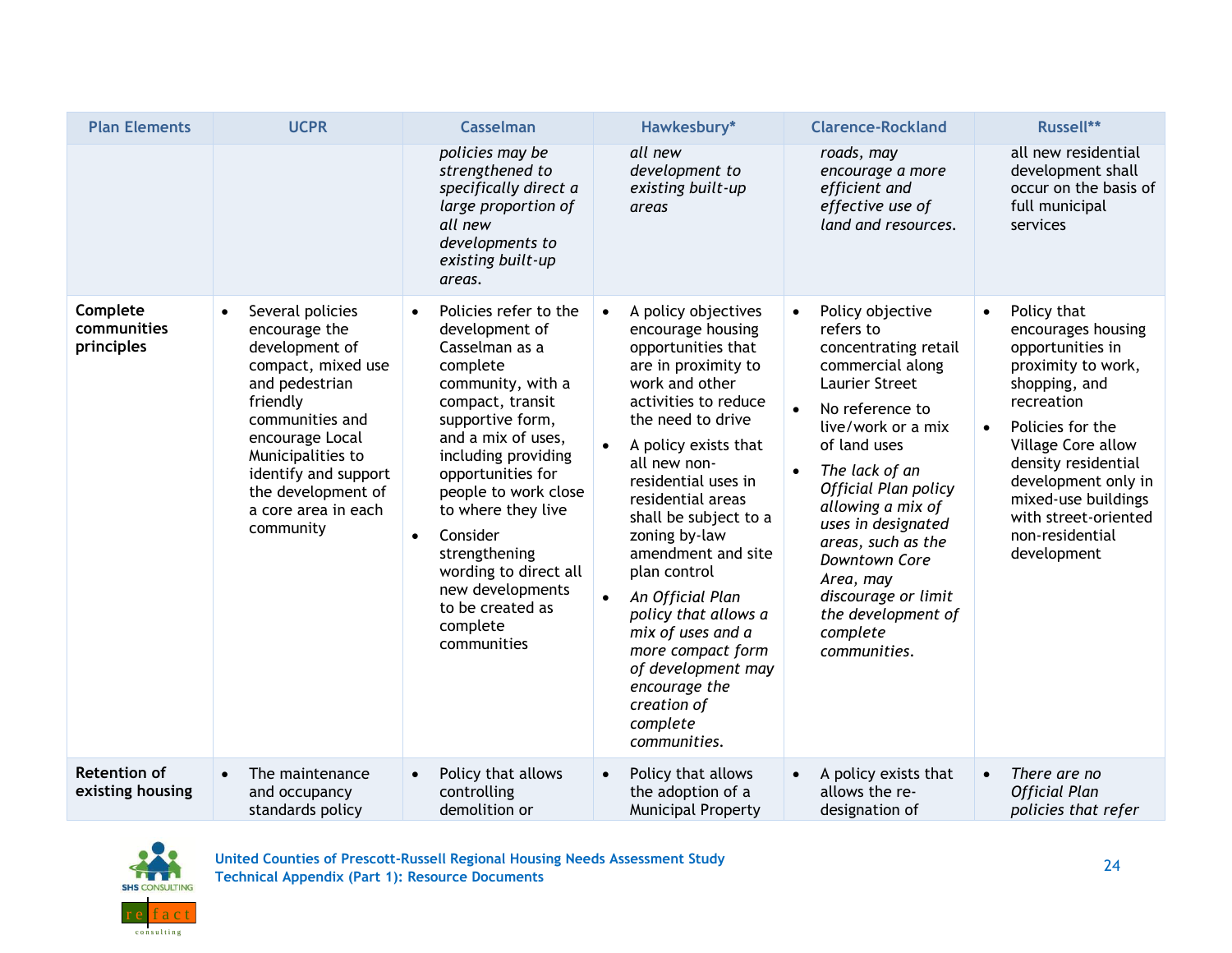| <b>Plan Elements</b>     | <b>UCPR</b>                                                                                                                                                                                                                                                                                                               | <b>Casselman</b>                                                                                                                                                                                                                                                                                       | Hawkesbury*                                                                                                                                                                                                                                                                                                                                                                                                       | <b>Clarence-Rockland</b>                                                                                                                                                                                                                                                            | Russell**                                                                                                                                                                                                                                                                                              |
|--------------------------|---------------------------------------------------------------------------------------------------------------------------------------------------------------------------------------------------------------------------------------------------------------------------------------------------------------------------|--------------------------------------------------------------------------------------------------------------------------------------------------------------------------------------------------------------------------------------------------------------------------------------------------------|-------------------------------------------------------------------------------------------------------------------------------------------------------------------------------------------------------------------------------------------------------------------------------------------------------------------------------------------------------------------------------------------------------------------|-------------------------------------------------------------------------------------------------------------------------------------------------------------------------------------------------------------------------------------------------------------------------------------|--------------------------------------------------------------------------------------------------------------------------------------------------------------------------------------------------------------------------------------------------------------------------------------------------------|
|                          | encourages Local<br>Councils to adopt<br>and enforce a<br><b>Municipal Property</b><br>Standards By-law to<br>maintain the<br>physical condition of<br>the existing building<br>stock<br>There are no<br>$\bullet$<br>policies on<br>demolition or<br>conversion of rental<br>housing stock.                              | conversion of<br>existing rental units,<br>unless vacancy rates<br>are within a healthy<br>range<br>Encourages the<br>adoption of a<br>Municipal Property<br>standards By-law to<br>maintain the<br>physical condition of<br>the existing building<br>stock                                            | Standards By-law to<br>maintain the<br>physical condition of<br>the existing building<br>stock<br>Policy that allows<br>$\bullet$<br>Council to utilize<br>government<br>programs and<br>provide financial<br>and administrative<br>support to<br>individuals seeking<br>to improve their<br>properties<br>There are no<br>policies on the<br>demolition and<br>conversion of<br>existing rental<br>housing stock | medium density<br>residential only if<br>the vacancy rate in<br>rental units in<br>Rockland exceeds<br>3%<br>Policies exist to<br>ensure the<br>maintenance of<br>existing housing<br>stock, including<br>enacting a<br>Maintenance and<br>Occupancy By-law                         | to the retention of<br>existing housing<br>stock although a<br>reference is made<br>to the County<br>Official Plan in<br>terms of<br>maintenance and<br>occupancy<br>standards.<br>There are no<br>$\bullet$<br>policies on the<br>demolition and<br>conversion of<br>existing rental<br>housing stock |
| <b>Energy efficiency</b> | The Official Plan<br>$\bullet$<br>encourages the use<br>of alternate energy<br>sources, such as<br>wind, solar and<br>energy from waste<br>heat or gases<br>There are no<br>$\bullet$<br><b>Official Plan</b><br>policies that<br>specifically deal<br>with energy<br>efficient housing,<br>including the<br>provision of | Several policies<br>$\bullet$<br>promote energy<br>conservation in the<br>design and<br>orientation of<br>developments and<br>buildings<br>An Official Plan<br>$\bullet$<br>policy that<br>specifically deals<br>with energy<br>efficient housing,<br>including the<br>provision of<br>incentives, may | Policies promote<br>$\bullet$<br>energy efficiency<br>and encourage all<br>new residential<br>developments to use<br>energy efficient<br>methods in the<br>design and<br>orientation of<br>buildings                                                                                                                                                                                                              | A policy suggests<br>$\bullet$<br>considering solar<br>orientation for new<br>subdivisions<br>An Official Plan<br>policy that<br>specifically deals<br>with energy<br>efficient housing,<br>including the<br>provision of<br>incentives, may<br>encourage the<br>creation of energy | Policies encourage<br>energy efficient<br>design in new<br>developments,<br>including the use of<br>solar energy and<br>green building<br>technologies such as<br><b>LEED</b>                                                                                                                          |

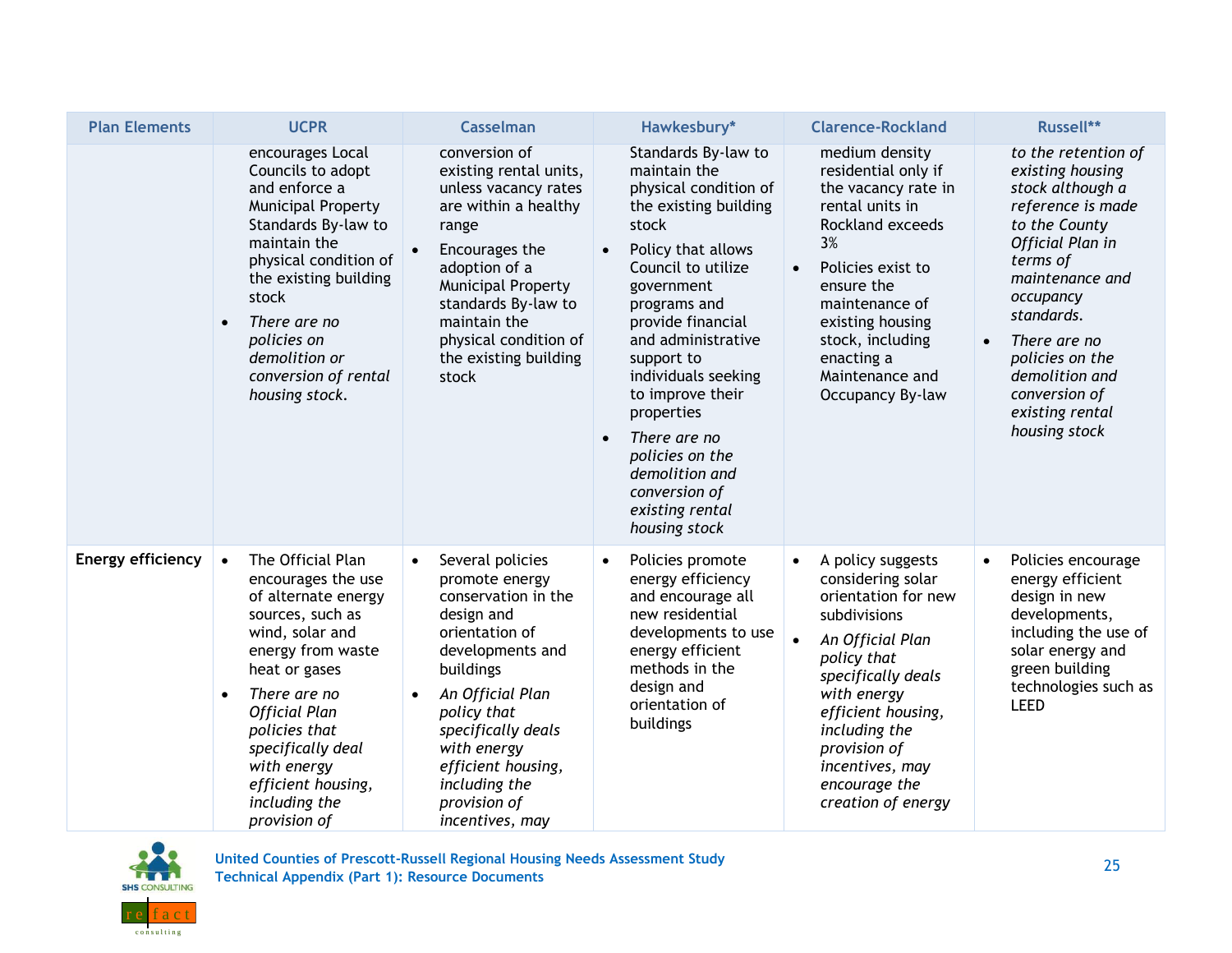| <b>Plan Elements</b>  | <b>UCPR</b>                                                                                                                                                                                                                                                                                                                                                                                                                                                                                                                                                                                                                                                                   | <b>Casselman</b>                                                                                                                                                                                                                                                                                                                                                                                                                                                                                                                                                                                                                                                                                                    | Hawkesbury*                                                                                                                                                                                                                                                                                                                                                                                                                                                                                                                                                                                                                                 | <b>Clarence-Rockland</b>                                                                                                                                                                                                                                                                                                                                                                                                                                                         | Russell**                                                                                                                                                                                                                                                                                                                                                                                                                                                                                                                                                                                                                                             |
|-----------------------|-------------------------------------------------------------------------------------------------------------------------------------------------------------------------------------------------------------------------------------------------------------------------------------------------------------------------------------------------------------------------------------------------------------------------------------------------------------------------------------------------------------------------------------------------------------------------------------------------------------------------------------------------------------------------------|---------------------------------------------------------------------------------------------------------------------------------------------------------------------------------------------------------------------------------------------------------------------------------------------------------------------------------------------------------------------------------------------------------------------------------------------------------------------------------------------------------------------------------------------------------------------------------------------------------------------------------------------------------------------------------------------------------------------|---------------------------------------------------------------------------------------------------------------------------------------------------------------------------------------------------------------------------------------------------------------------------------------------------------------------------------------------------------------------------------------------------------------------------------------------------------------------------------------------------------------------------------------------------------------------------------------------------------------------------------------------|----------------------------------------------------------------------------------------------------------------------------------------------------------------------------------------------------------------------------------------------------------------------------------------------------------------------------------------------------------------------------------------------------------------------------------------------------------------------------------|-------------------------------------------------------------------------------------------------------------------------------------------------------------------------------------------------------------------------------------------------------------------------------------------------------------------------------------------------------------------------------------------------------------------------------------------------------------------------------------------------------------------------------------------------------------------------------------------------------------------------------------------------------|
|                       | measures and<br>incentives for<br>creating energy<br>efficient housing                                                                                                                                                                                                                                                                                                                                                                                                                                                                                                                                                                                                        | encourage the<br>creation of energy<br>efficient housing.                                                                                                                                                                                                                                                                                                                                                                                                                                                                                                                                                                                                                                                           |                                                                                                                                                                                                                                                                                                                                                                                                                                                                                                                                                                                                                                             | efficient housing.                                                                                                                                                                                                                                                                                                                                                                                                                                                               |                                                                                                                                                                                                                                                                                                                                                                                                                                                                                                                                                                                                                                                       |
| Affordable<br>housing | <b>Official Plan states</b><br>that Council and<br>Local Councils will<br>provide affordable<br>housing by allowing<br>a full range of<br>housing types and<br>densities.<br>The need for social<br>$\bullet$<br>assisted housing for<br>households and<br>seniors will be<br>monitored through<br>periodic surveys in<br>cooperation with<br>local municipalities<br>and where specific<br>needs are<br>identified, the<br>County will work<br>with the Province to<br>meet these needs.<br>Policy that<br>$\bullet$<br>encourages cost-<br>effective<br>development<br>standards and<br>densities for new<br>residential<br>development to<br>reduce the cost of<br>housing | <b>Official Plan states</b><br>that Council and<br>Local Councils will<br>provide affordable<br>housing by allowing<br>a full range of<br>housing types and<br>densities.<br>The need for social<br>assisted housing for<br>households and<br>seniors will be<br>monitored through<br>periodic surveys in<br>cooperation with<br>local municipalities<br>and where specific<br>needs are<br>identified, the<br>County will work<br>with the Province to<br>meet these needs.<br>Defines affordable<br>$\bullet$<br>ownership as homes<br>with a purchase<br>price 10% below the<br>average purchase<br>price of a resale<br>unit in the regional<br>market area while<br>affordable rental<br>housing is defined as | Policies support the<br>$\bullet$<br>provision of<br>affordable housing<br>through increased<br>densities where<br>appropriate and<br>providing a mix of<br>housing types<br>Policies support the<br>$\bullet$<br>provision of non-<br>profit housing<br>provided that this is<br>not concentrated in<br>any particular area<br>of the municipality<br>and that it be<br>compatible with<br>surrounding<br>development<br>Policy that<br>encourages cost<br>effective<br>development<br>standards and<br>densities for new<br>residential<br>development to<br>reduce the cost of<br>housing<br>There is no<br>definition of<br>"affordable | Policies allow<br>$\bullet$<br>affordable housing,<br>which includes all<br>residential units<br>that meet the<br>definition of<br>affordability of the<br>Province, in the low<br>and medium density<br>residential<br>designations<br>An Official Plan<br>$\bullet$<br>policy that provides<br>financial or other<br>incentives for the<br>provision of<br>affordable housing<br>in new<br>developments may<br>contribute to<br>increasing the<br>affordable housing<br>stock. | Policies support the<br>$\bullet$<br>provision of<br>affordable housing<br>through increased<br>densities where<br>appropriate and<br>providing a mix of<br>housing types<br>Policies support the<br>provision of non-<br>profit housing<br>provided that this is<br>not concentrated in<br>any particular area<br>of the municipality<br>and that it be<br>compatible with<br>surrounding<br>development<br>An Official Plan<br>$\bullet$<br>policy that provides<br>financial or other<br>incentives for the<br>provision of<br>affordable housing<br>in new<br>developments may<br>contribute to<br>increasing the<br>affordable housing<br>stock. |

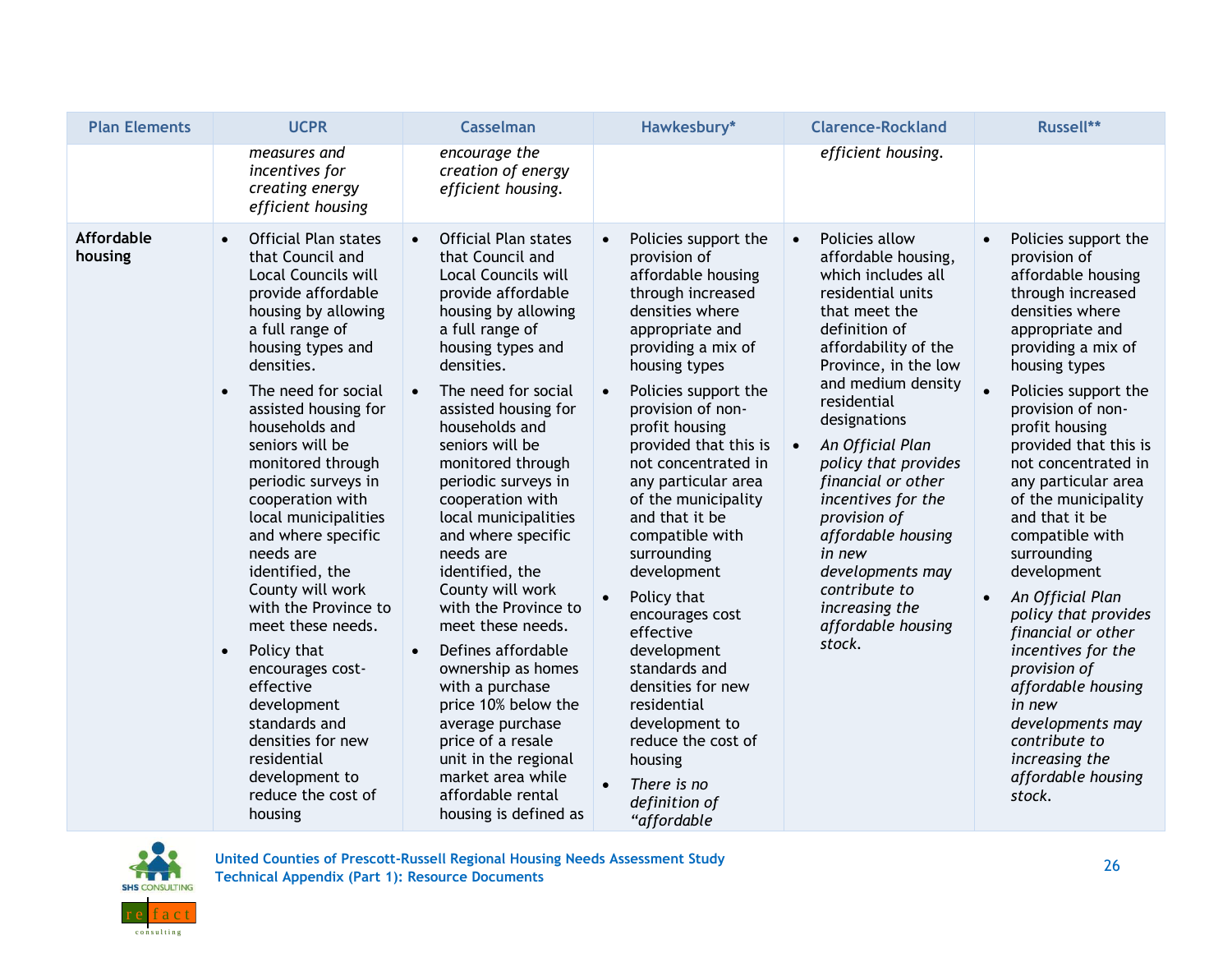| <b>Plan Elements</b> |           | <b>UCPR</b>                                                                                                                                                                                                                                                                               | <b>Casselman</b>                                                                                                                                                                                                                                                                           |                                                                                                                                                                                                                                                      | Hawkesbury* | <b>Clarence-Rockland</b> | Russell** |
|----------------------|-----------|-------------------------------------------------------------------------------------------------------------------------------------------------------------------------------------------------------------------------------------------------------------------------------------------|--------------------------------------------------------------------------------------------------------------------------------------------------------------------------------------------------------------------------------------------------------------------------------------------|------------------------------------------------------------------------------------------------------------------------------------------------------------------------------------------------------------------------------------------------------|-------------|--------------------------|-----------|
|                      | $\bullet$ | There is no<br>definition of<br>"affordable<br>housing"<br>An Official Plan<br>policy that<br>encourages the Area<br>Municipalities to<br>provide financial or<br>other incentives for<br>the development of<br>affordable housing<br>may help in<br>increasing the<br>affordable housing | housing with rents<br>at or below the<br>average market<br>rent.<br>Policies encourage<br>$\bullet$<br>cost effective<br>development<br>standards and<br>densities for new<br>residential<br>development to<br>reduce the cost of<br>housing<br>Policy that ensures<br>that 25% of all new | housing"<br>An Official Plan<br>$\bullet$<br>policy that provides<br>financial or other<br>incentives for the<br>provision of<br>affordable housing<br>in new<br>developments may<br>contribute to<br>increasing the<br>affordable housing<br>stock. |             |                          |           |
|                      |           | stock                                                                                                                                                                                                                                                                                     | residential<br>development<br>consists of<br>affordable housing                                                                                                                                                                                                                            |                                                                                                                                                                                                                                                      |             |                          |           |
|                      |           |                                                                                                                                                                                                                                                                                           | Allows density<br>$\bullet$<br>bonusing to<br>encourage the<br>provision of<br>affordable rental<br>and special needs<br>housing                                                                                                                                                           |                                                                                                                                                                                                                                                      |             |                          |           |

\*\*Note: Comments for the Hawkesbury and Russell Official Plans are based on the draft Official Plans

#### **2.2.2 Zoning By-Laws**

Various aspects of zoning by-laws can have significant impact on the provision of affordable housing and other forms of accommodation required to meet the needs of current and future residents of the United Counties of Prescott-Russell. Further, the implementation of many of the policies outlined in the various official plans is through the use of municipal by-laws.

<span id="page-30-0"></span>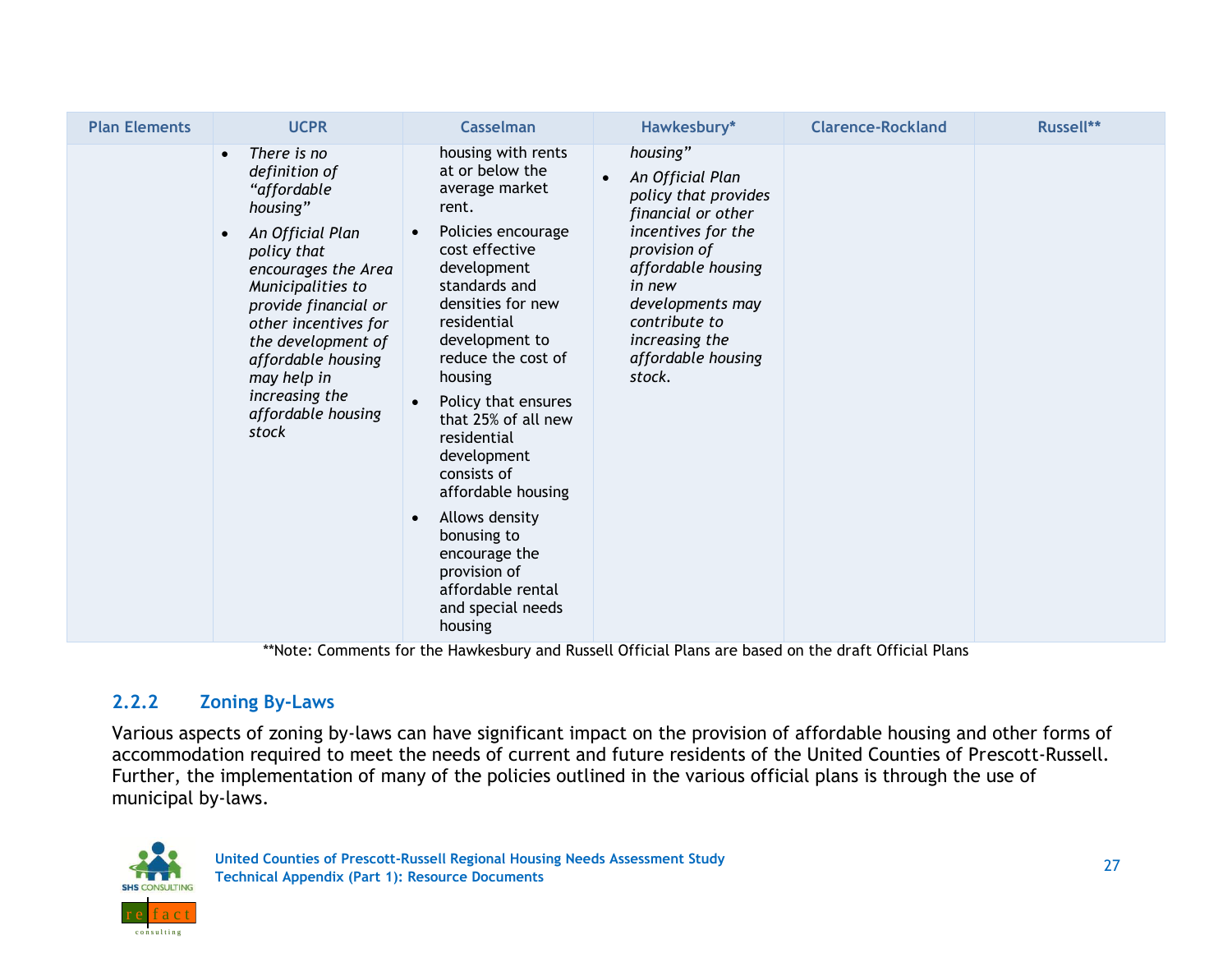The following table provides a review of the Zoning By-Laws of the Area Municipalities.

| <b>By-law</b><br><b>Elements</b>              | <b>Casselman</b>                                                                                                                                                                                                                                                            | <b>Clarence-</b><br><b>Rockland</b>                                                                                                                                                                                                                                                        | <b>Hawkesbury</b>                                                                                                                                                                             | <b>The Nation</b>                                                                                                                                                                                                   | <b>East Hawkesbury</b>                                                                                                                                                                                                                                                    | <b>Russell</b>                                                                                                                                                                                                                                                                 | <b>Champlain</b>                                                                                                                                                                                                                                                                                                                                                |
|-----------------------------------------------|-----------------------------------------------------------------------------------------------------------------------------------------------------------------------------------------------------------------------------------------------------------------------------|--------------------------------------------------------------------------------------------------------------------------------------------------------------------------------------------------------------------------------------------------------------------------------------------|-----------------------------------------------------------------------------------------------------------------------------------------------------------------------------------------------|---------------------------------------------------------------------------------------------------------------------------------------------------------------------------------------------------------------------|---------------------------------------------------------------------------------------------------------------------------------------------------------------------------------------------------------------------------------------------------------------------------|--------------------------------------------------------------------------------------------------------------------------------------------------------------------------------------------------------------------------------------------------------------------------------|-----------------------------------------------------------------------------------------------------------------------------------------------------------------------------------------------------------------------------------------------------------------------------------------------------------------------------------------------------------------|
| Permitted<br>uses                             | Permitted<br>$\bullet$<br>dwellings in<br>residential<br>zones include<br>single<br>detached<br>dwelling,<br>converted<br>dwelling,<br>duplex<br>dwelling,<br>semi-<br>detached<br>dwelling;<br>apartment<br>dwelling,<br>townhouse<br>dwelling, and<br>triplex<br>dwelling | Single<br>$\bullet$<br>detached<br>dwellings are<br>permitted in<br>the following<br>zones: R1,<br>R1S, R2, RV1,<br>RV2, RR, RCL<br>Row houses<br>$\bullet$<br>are allowed<br>in zones: R3,<br>RV2, and CA<br>Apartments<br>$\bullet$<br>are allowed<br>in the R3,<br>RV2, and CA<br>zones | Zones R1 to<br>$\bullet$<br>R4 and C1V<br>allow single<br>detached<br>dwellings<br>Multi-unit<br>dwellings are<br>allowed in<br>zones R4 to<br>R7, C1, C1S,<br>C1V, C2, and<br>C <sub>3</sub> | Permitted<br>$\bullet$<br>dwellings in<br>residential<br>zones<br>include:<br>single<br>detached<br>dwellings,<br>converted<br>dwellings,<br>duplex<br>dwellings,<br>row dwellings<br>and<br>apartment<br>dwellings | Permitted<br>$\bullet$<br>dwellings in<br>residential<br>zones<br>include:<br>single<br>detached<br>dwellings,<br>duplex<br>dwellings,<br>semi-<br>detached<br>dwellings,<br>apartment<br>dwellings,<br>row houses,<br>converted<br>dwellings and<br>triplex<br>dwellings | Single<br>$\bullet$<br>dwellings are<br>allowed in<br>zones RV1,<br>RV1A, RV2,<br>RR, and A2<br>Semi-<br>$\bullet$<br>detached and<br>duplex<br>dwellings are<br>allowed in<br>zone RV2<br>Apartment<br>$\bullet$<br>dwellings and<br>row houses<br>are allowed<br>in zone RV3 | Single<br>$\bullet$<br>dwellings are<br>permitted in<br>zones R1-R3,<br>RR, RE, RLS,<br>A, and RU<br><b>Duplex</b><br>$\bullet$<br>dwellings and<br>semi-<br>detached<br>dwellings are<br>permitted in<br>zones R2 and<br>R <sub>3</sub><br>Apartments,<br>$\bullet$<br>row houses,<br>and<br>converted<br>dwellings are<br>permitted in<br>zone R <sub>3</sub> |
| <b>Minimum Unit</b><br>size and floor<br>area | There are<br>$\bullet$<br>minimum net<br>floor area per<br>dwelling unit<br>requirements<br>for the<br>medium<br>density<br>residential<br>zone $(R3)$<br>Minimum<br>$\bullet$                                                                                              | Minimum<br>$\bullet$<br>dwelling unit<br>areas and<br>maximum lot<br>coverage<br>policies exist<br>for the<br>residential<br>zones and<br>other zones<br>that allow                                                                                                                        | Minimum<br>$\bullet$<br>dwelling unit<br>areas exist<br>for all zones<br>where<br>residential<br>uses are<br>permitted<br>Minimum<br>$\bullet$<br>areas for<br>single                         | There are no<br>$\bullet$<br>policies on<br>minimum<br>dwelling unit<br>sizes except<br>for garden<br>suites<br>There are<br>requirements<br>for maximum<br>lot coverage                                            | There are no<br>$\bullet$<br>minimum unit<br>sizes<br>$\bullet$<br>There are<br>maximum lot<br>coverage for<br>zones that<br>permit<br>residential<br>use                                                                                                                 | Minimum<br>dwelling unit<br>requirements<br>and maximum<br>lot coverage<br>requirements<br>exist for<br>zones RV1,<br>RV1A, RV2,<br>RV3, RR,<br>RMH, I, and                                                                                                                    | Minimum<br>$\bullet$<br>floor areas<br>and maximum<br>lot coverage<br>requirements<br>exist for<br>zones that<br>permit<br>residential<br>use<br>Minimum<br>$\bullet$                                                                                                                                                                                           |

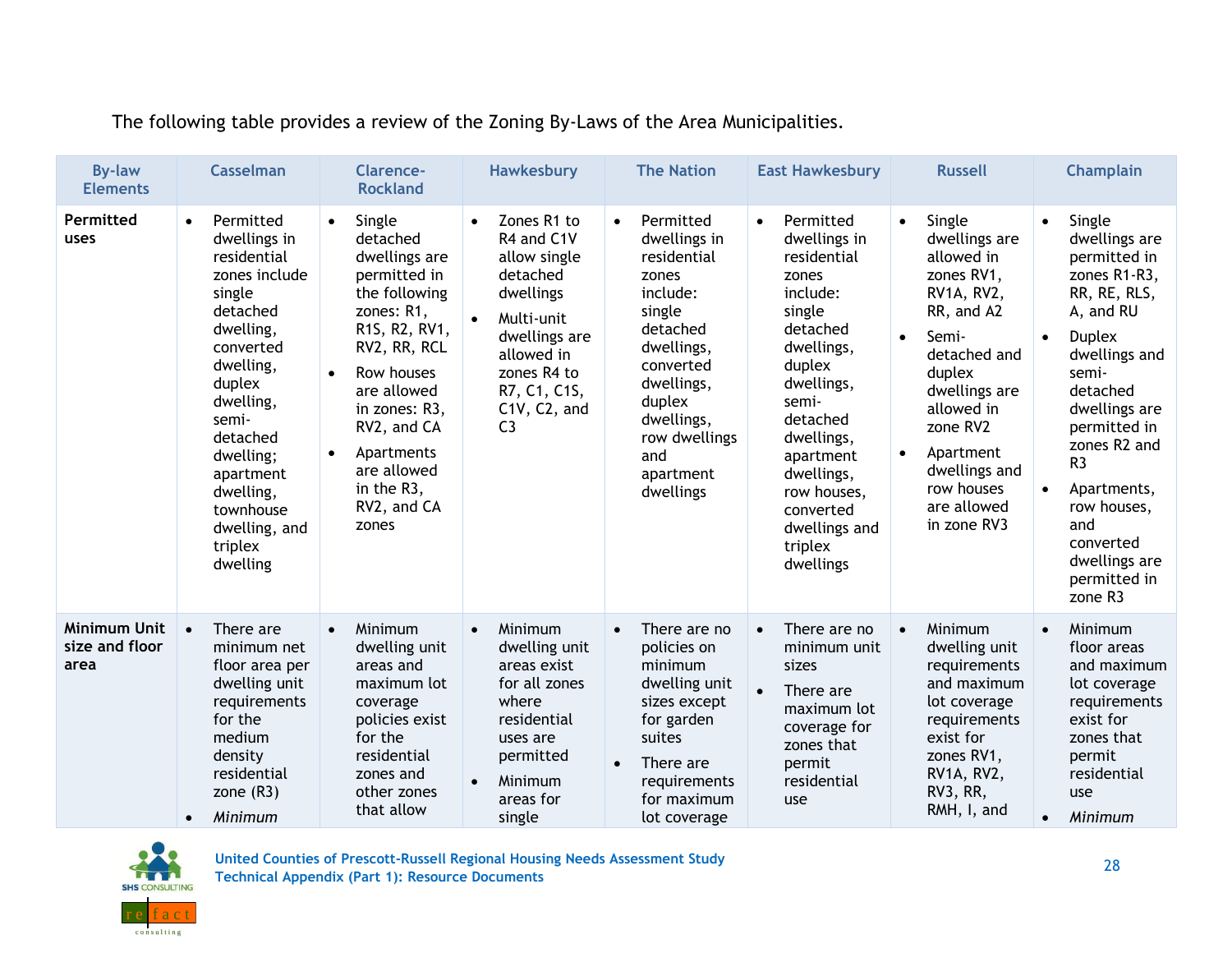| <b>By-law</b><br><b>Elements</b> | <b>Casselman</b>                                                                                                                                                                                  | <b>Clarence-</b><br><b>Rockland</b>                                                                                                                                                                                                              | <b>Hawkesbury</b>                                                                                                                                                                                                                                                                                                                                                                                                                                                                                                                                                      | <b>The Nation</b>                         | <b>East Hawkesbury</b> | <b>Russell</b>                                                                                                                                                                                                                         | <b>Champlain</b>                                                                                                                                                                                  |
|----------------------------------|---------------------------------------------------------------------------------------------------------------------------------------------------------------------------------------------------|--------------------------------------------------------------------------------------------------------------------------------------------------------------------------------------------------------------------------------------------------|------------------------------------------------------------------------------------------------------------------------------------------------------------------------------------------------------------------------------------------------------------------------------------------------------------------------------------------------------------------------------------------------------------------------------------------------------------------------------------------------------------------------------------------------------------------------|-------------------------------------------|------------------------|----------------------------------------------------------------------------------------------------------------------------------------------------------------------------------------------------------------------------------------|---------------------------------------------------------------------------------------------------------------------------------------------------------------------------------------------------|
|                                  | floor areas<br>which exceed<br>Ontario<br><b>Building Code</b><br>requirements<br>create<br>barriers to<br>the creation<br>of smaller<br>housing units<br>which tend to<br>be more<br>affordable. | residential<br>uses<br>Minimum<br>$\bullet$<br>floor areas<br>which exceed<br>Ontario<br><b>Building Code</b><br>requirements<br>create<br>barriers to<br>the creation<br>of smaller<br>housing units<br>which tend to<br>be more<br>affordable. | detached<br>dwellings<br>range from 79<br>$m2$ to 88 m <sup>2</sup><br>Minimum<br>$\bullet$<br>dwelling unit<br>areas for<br>apartments<br>are: bachelor<br>$= 37 \text{ m}^2$ , one<br>$bedroom = 56$<br>$m^2$ , two<br>bedroom 65<br>m <sup>2</sup><br>Boarding /<br>rooming<br>houses in<br>Zone R4<br>should be at<br>least 79 $m2$<br>and should<br>have a<br>maximum<br>density of<br>one dwelling<br>unit per 67<br>m <sup>2</sup><br>Maximum<br>$\bullet$<br>densities and<br>maximum<br>number of<br>units per lot<br>are specified<br>Minimum<br>floor areas | and maximum<br>number of<br>units per lot |                        | A2<br>Minimum<br>$\bullet$<br>floor areas<br>which exceed<br><b>Ontario</b><br><b>Building Code</b><br>requirements<br>create<br>barriers to<br>the creation<br>of smaller<br>housing units<br>which tend to<br>be more<br>affordable. | floor areas<br>which exceed<br>Ontario<br><b>Building Code</b><br>requirements<br>create<br>barriers to<br>the creation<br>of smaller<br>housing units<br>which tend to<br>be more<br>affordable. |

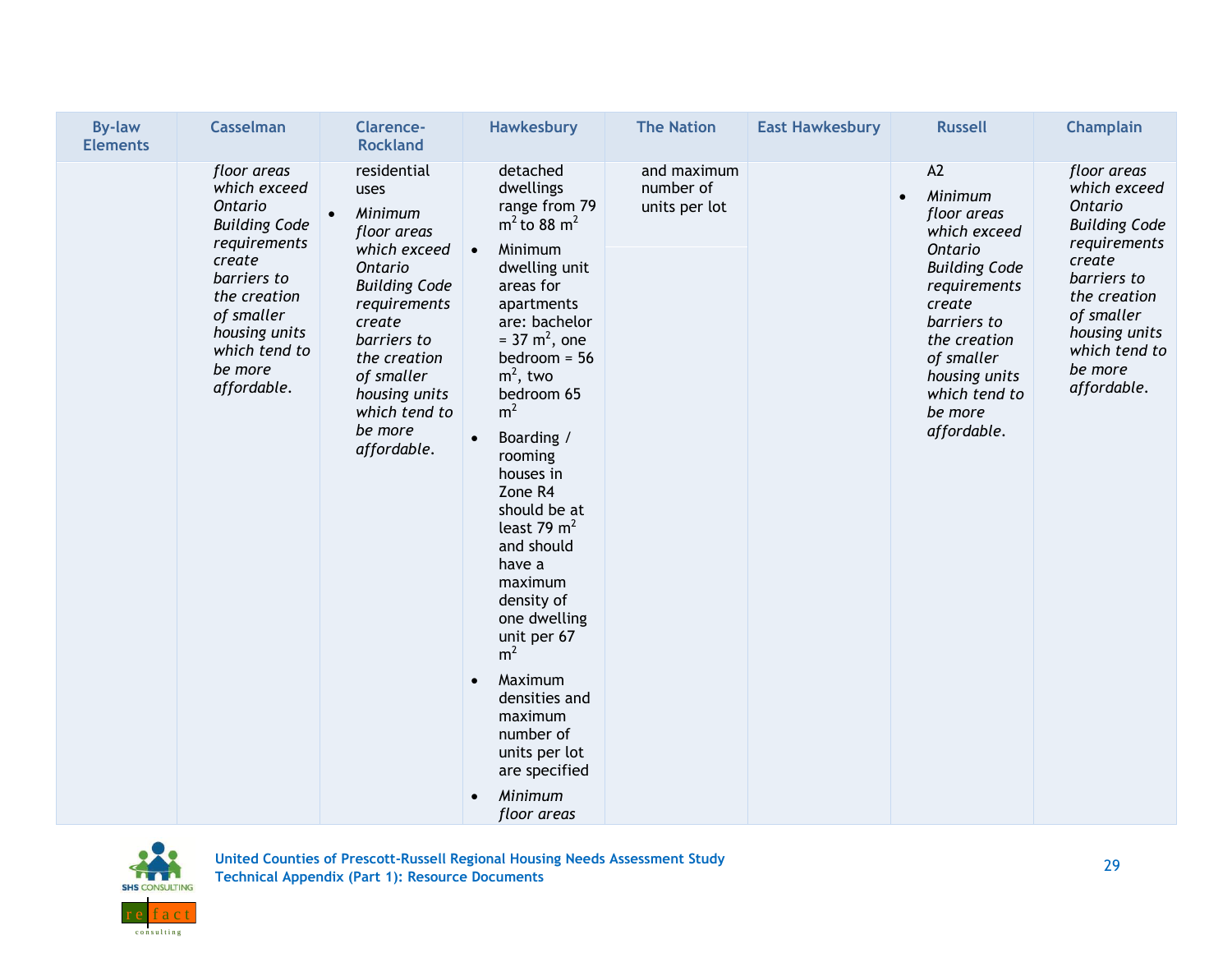| <b>By-law</b><br><b>Elements</b>           | <b>Casselman</b>                                                                                                                                                                                                                                                | <b>Clarence-</b><br><b>Rockland</b>                                                                                                                                                                                                                                                                                                                                             | Hawkesbury                                                                                                                                                                                                                                                                                                                                               | <b>The Nation</b>                                                                                                                                       | <b>East Hawkesbury</b>                                                                                                                                                                                                                                                                                                                      | <b>Russell</b>                                                                                                                                                                                                                                                                                                                                         | <b>Champlain</b>                                                                                                                                                                                                                                                                                                                                              |
|--------------------------------------------|-----------------------------------------------------------------------------------------------------------------------------------------------------------------------------------------------------------------------------------------------------------------|---------------------------------------------------------------------------------------------------------------------------------------------------------------------------------------------------------------------------------------------------------------------------------------------------------------------------------------------------------------------------------|----------------------------------------------------------------------------------------------------------------------------------------------------------------------------------------------------------------------------------------------------------------------------------------------------------------------------------------------------------|---------------------------------------------------------------------------------------------------------------------------------------------------------|---------------------------------------------------------------------------------------------------------------------------------------------------------------------------------------------------------------------------------------------------------------------------------------------------------------------------------------------|--------------------------------------------------------------------------------------------------------------------------------------------------------------------------------------------------------------------------------------------------------------------------------------------------------------------------------------------------------|---------------------------------------------------------------------------------------------------------------------------------------------------------------------------------------------------------------------------------------------------------------------------------------------------------------------------------------------------------------|
|                                            |                                                                                                                                                                                                                                                                 |                                                                                                                                                                                                                                                                                                                                                                                 | which exceed<br>Ontario<br><b>Building Code</b><br>requirements<br>create<br>barriers to<br>the creation<br>of smaller<br>housing units<br>which tend to<br>be more<br>affordable.                                                                                                                                                                       |                                                                                                                                                         |                                                                                                                                                                                                                                                                                                                                             |                                                                                                                                                                                                                                                                                                                                                        |                                                                                                                                                                                                                                                                                                                                                               |
| Group home<br>and rooming<br>house polices | Group homes<br>$\bullet$<br>are allowed<br>in all<br>residential<br>zones<br>Boarding /<br>$\bullet$<br>lodging<br>houses are<br>allowed in<br>medium<br>density<br>residential<br>zones<br>No minimum<br>$\bullet$<br>separation<br>distances are<br>mentioned | Group home<br>$\bullet$<br>type A is<br>permitted in<br>R1, R2, R3,<br>RV1, RV2, RR,<br>RCL, CF, CA,<br>AG, AR, RU<br>zones<br>Group home<br>$\bullet$<br>types B and C<br>are permitted<br>in R1, R2, R3,<br>RV1, RV2, CF,<br>AG, AR, RU<br>zones<br>Not more<br>$\bullet$<br>than 3 group<br>homes are<br>permitted in<br>the<br>municipality<br>and only one<br>each of type | Type A Group<br>$\bullet$<br>Homes are a<br>permitted<br>use in all<br>zones where<br>a single<br>detached<br>dwelling is<br>permitted as<br>a principal<br>use<br>A minimum of<br>$\bullet$<br>200 m in the<br>Core Area<br>and a<br>minimum of<br>300 m outside<br>the Core area<br>is required<br>between two<br>type A group<br>homes<br>The lack of | Group homes<br>$\bullet$<br>are allowed<br>in zones R1 to<br>R <sub>3</sub><br>Boarding /<br>$\bullet$<br>lodging<br>homes are<br>allowed in<br>zone R3 | Group homes<br>$\bullet$<br>are permitted<br>in all zones<br>that allow<br>residential<br>uses<br>There are no<br>$\bullet$<br>minimum<br>distance<br>requirements<br>between<br>group homes<br>The lack of<br>specific<br>policies for<br>boarding /<br>rooming<br>houses does<br>not<br>necessarily<br>present a<br>barrier but it<br>may | Group homes<br>$\bullet$<br>type A are<br>permitted in<br>zones RV1,<br>RV2, RR, I,<br>A1, A2<br>Group homes<br>$\bullet$<br>type B are<br>permitted in<br>zones RV1,<br>RV2, and I<br>The number<br>of group<br>homes in the<br>municipality<br>cannot<br>exceed 1 per<br>4000<br>population<br>(population in<br>2006 was<br>$13,883 =$<br>max. of 3 | Group home<br>$\bullet$<br>type A is<br>permitted in<br>any<br>residential<br>zone,<br>institutional<br>zone, and<br>rural zone<br>Group home<br>$\bullet$<br>type B is<br>permitted in<br>zone l<br>The number<br>$\bullet$<br>of group<br>homes in the<br>municipality<br>shall not<br>exceed 1 per<br>1000<br>population<br>(pop in $2006$<br>is $8,683 =$ |

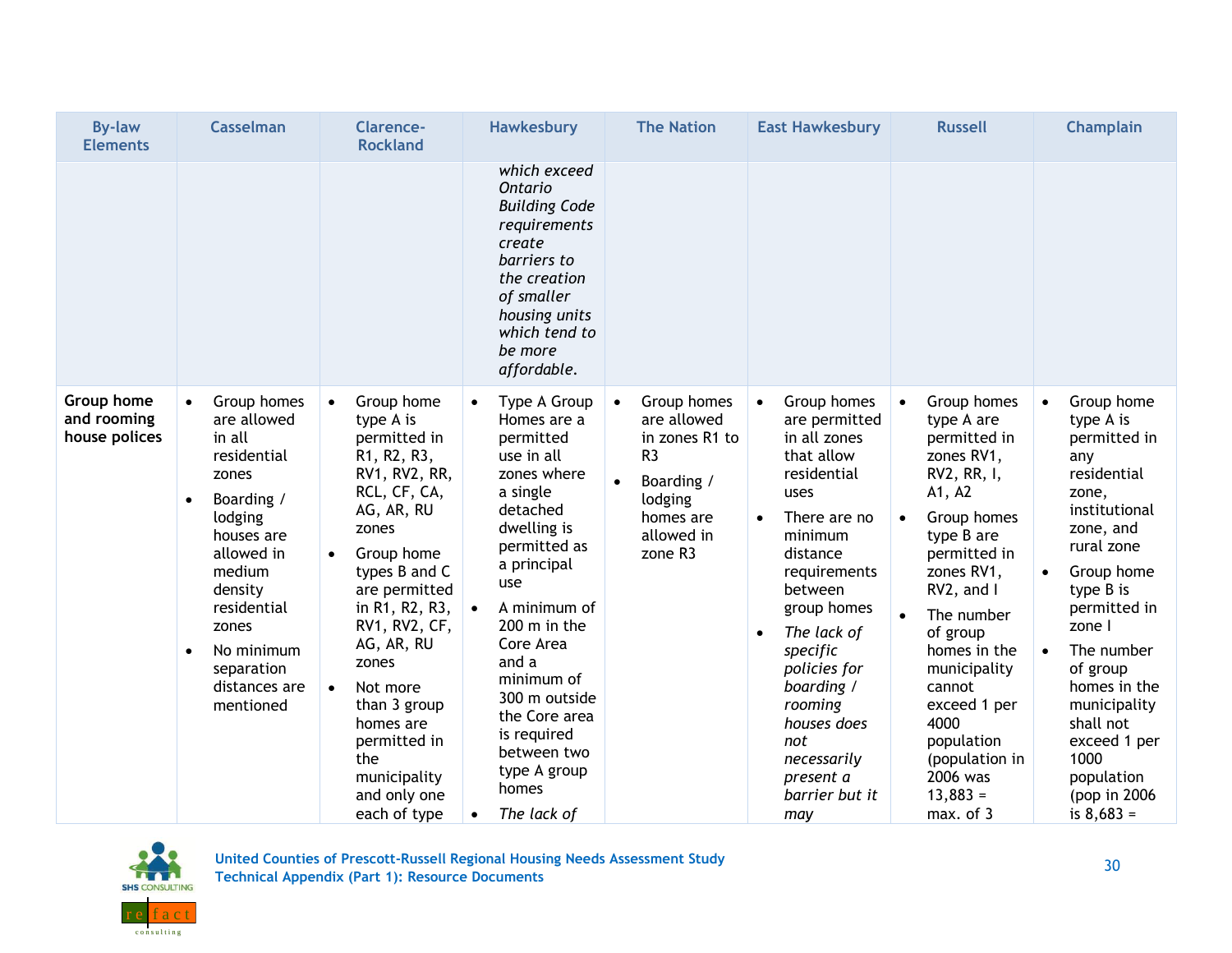| <b>By-law</b><br><b>Elements</b> | <b>Casselman</b> | <b>Clarence-</b><br><b>Rockland</b>                                                                                                                                                                                                                                                                                                                                                                                                                                                                                                            | <b>Hawkesbury</b>                                                                                                                                                                                                                                                                                                                                                                                                                                                                                       | <b>The Nation</b> | <b>East Hawkesbury</b>                                                                                                                                                                                                                                                                                                                                                                                                     | <b>Russell</b>                                                                                                                                                                                                                                                                                                                                                                                                                                                                                                | <b>Champlain</b>                                                                                                                                                                                                                                                                                                                                                                                                                                                                                                                                   |
|----------------------------------|------------------|------------------------------------------------------------------------------------------------------------------------------------------------------------------------------------------------------------------------------------------------------------------------------------------------------------------------------------------------------------------------------------------------------------------------------------------------------------------------------------------------------------------------------------------------|---------------------------------------------------------------------------------------------------------------------------------------------------------------------------------------------------------------------------------------------------------------------------------------------------------------------------------------------------------------------------------------------------------------------------------------------------------------------------------------------------------|-------------------|----------------------------------------------------------------------------------------------------------------------------------------------------------------------------------------------------------------------------------------------------------------------------------------------------------------------------------------------------------------------------------------------------------------------------|---------------------------------------------------------------------------------------------------------------------------------------------------------------------------------------------------------------------------------------------------------------------------------------------------------------------------------------------------------------------------------------------------------------------------------------------------------------------------------------------------------------|----------------------------------------------------------------------------------------------------------------------------------------------------------------------------------------------------------------------------------------------------------------------------------------------------------------------------------------------------------------------------------------------------------------------------------------------------------------------------------------------------------------------------------------------------|
|                                  |                  | <b>B</b> and C<br>There has to<br>$\bullet$<br>be a<br>minimum of 1<br>km distance<br>between 2<br>group homes<br>The by-law<br>$\bullet$<br>may act as a<br>barrier to the<br>development<br>of group<br>homes due to<br>the minimum<br>distance<br>required<br>between<br>group homes<br>and the<br>maximum<br>number of<br>group homes<br>allowed in<br>the area.<br>The lack of<br>$\bullet$<br>specific<br>policies for<br>boarding /<br>rooming<br>houses does<br>not<br>necessarily<br>present a<br>barrier but it<br>may<br>discourage | specific<br>policies for<br>boarding /<br>rooming<br>houses does<br>not<br>necessarily<br>present a<br>barrier but it<br>may<br>discourage<br>the creation<br>of such units<br>due to the<br>absence of<br>clear<br>guidelines<br>and<br>legislation.<br>It is<br>$\bullet$<br>suggested<br>that the<br>Municipality<br>identify<br>rooming /<br>boarding /<br>lodging<br>houses as<br>permitted<br>uses in<br>residential<br>and other<br>zones and<br>include clear<br>guidelines for<br>the creation |                   | discourage<br>the creation<br>of such units<br>due to the<br>absence of<br>clear<br>guidelines<br>and<br>legislation.<br>It is<br>$\bullet$<br>suggested<br>that the<br>Municipality<br>identify<br>rooming /<br>boarding /<br>lodging<br>houses as<br>permitted<br>uses in<br>residential<br>and other<br>zones and<br>include clear<br>guidelines for<br>the creation<br>of these<br>housing units<br>in the by-<br>law. | group homes)<br>Not more<br>than 1 group<br>home type B<br>is permitted<br>in the<br>municipality<br>A minimum<br>$\bullet$<br>separation<br>distance of 1<br>km between<br>2 group<br>homes is<br>required<br>The by-law<br>may act as a<br>barrier to the<br>development<br>of group<br>homes due to<br>the minimum<br>distance<br>required<br>between<br>group homes<br>and the<br>maximum<br>number of<br>group homes<br>allowed in<br>the area.<br>The lack of<br>specific<br>policies for<br>boarding / | max of 8<br>group homes)<br>Only 1 group<br>$\bullet$<br>home type B<br>is allowed in<br>the<br>municipality<br>A minimum<br>$\bullet$<br>separation<br>distance of 1<br>km between<br>2 group<br>homes is<br>required<br>The by-law<br>$\bullet$<br>may act as a<br>barrier to the<br>development<br>of group<br>homes due to<br>the minimum<br>distance<br>required<br>between<br>group homes<br>and the<br>maximum<br>number of<br>group homes<br>allowed in<br>the area.<br>The lack of<br>$\bullet$<br>specific<br>policies for<br>boarding / |

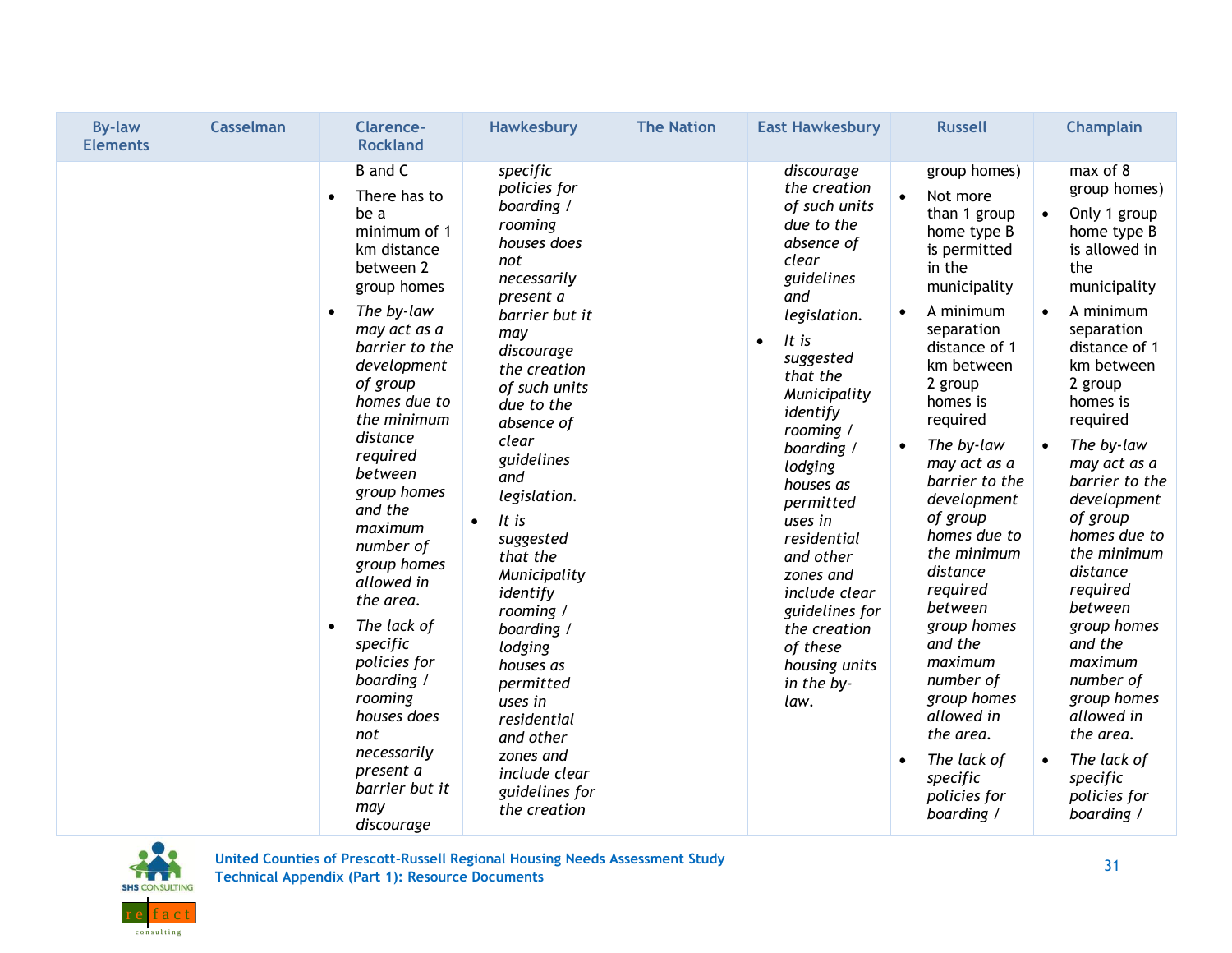| <b>By-law</b><br><b>Elements</b> | <b>Casselman</b>                                                                                                                                                                       | <b>Clarence-</b><br><b>Rockland</b>                                                                           | <b>Hawkesbury</b>                                                                                  | <b>The Nation</b>                                                                                             | <b>East Hawkesbury</b>                                                                                                                                                                                            | <b>Russell</b>                                                                                                                                                                                                                                                                              | <b>Champlain</b>                                                                                                                                                                                            |
|----------------------------------|----------------------------------------------------------------------------------------------------------------------------------------------------------------------------------------|---------------------------------------------------------------------------------------------------------------|----------------------------------------------------------------------------------------------------|---------------------------------------------------------------------------------------------------------------|-------------------------------------------------------------------------------------------------------------------------------------------------------------------------------------------------------------------|---------------------------------------------------------------------------------------------------------------------------------------------------------------------------------------------------------------------------------------------------------------------------------------------|-------------------------------------------------------------------------------------------------------------------------------------------------------------------------------------------------------------|
|                                  |                                                                                                                                                                                        | the creation<br>of such units<br>due to the<br>absence of<br>clear<br>guidelines<br>and<br>legislation.       | of these<br>housing units<br>in the by-<br>law.                                                    |                                                                                                               |                                                                                                                                                                                                                   | rooming<br>houses does<br>not<br>necessarily<br>present a<br>barrier but it<br>may<br>discourage<br>the creation<br>of such units<br>due to the<br>absence of<br>clear<br>guidelines<br>and<br>legislation.                                                                                 | rooming<br>houses does<br>not<br>necessarily<br>present a<br>barrier but it<br>may<br>discourage<br>the creation<br>of such units<br>due to the<br>absence of<br>clear<br>guidelines<br>and<br>legislation. |
| Supportive<br>housing            | No reference<br>$\bullet$<br>to special<br>needs /<br>supportive<br>housing<br>except for<br>homes for the<br>aged which<br>are allowed<br>in the general<br>commercial<br>zone $(GC)$ | No reference<br>$\bullet$<br>to special<br>needs housing<br>except within<br>the context<br>of group<br>homes | Homes for<br>$\bullet$<br>the aged and<br>nursing<br>homes are<br>allowed in<br>Zones R6 and<br>R7 | No reference<br>$\bullet$<br>to special<br>needs housing<br>except within<br>the context<br>of group<br>homes | No reference<br>$\bullet$<br>to special<br>needs /<br>supportive<br>housing<br>Nursing /<br>$\bullet$<br>convalescent<br>homes and<br>homes for the<br>aged are<br>allowed in<br>the<br>institutional<br>(l) zone | <b>Nursing</b><br>$\bullet$<br>homes, rest<br>homes,<br>retirement<br>homes,<br>homes for the<br>aged are<br>allowed in<br>the<br>institutional<br>(l) zone<br>A short and<br>long term<br>residential<br>care and<br>recovery<br>facility that<br>provides<br>supportive in-<br>house care | No reference<br>$\bullet$<br>to special<br>needs /<br>supportive<br>housing<br>except for<br>group homes<br>and nursing<br>homes<br><b>Nursing</b><br>$\bullet$<br>homes are<br>allowed in<br>zone I        |

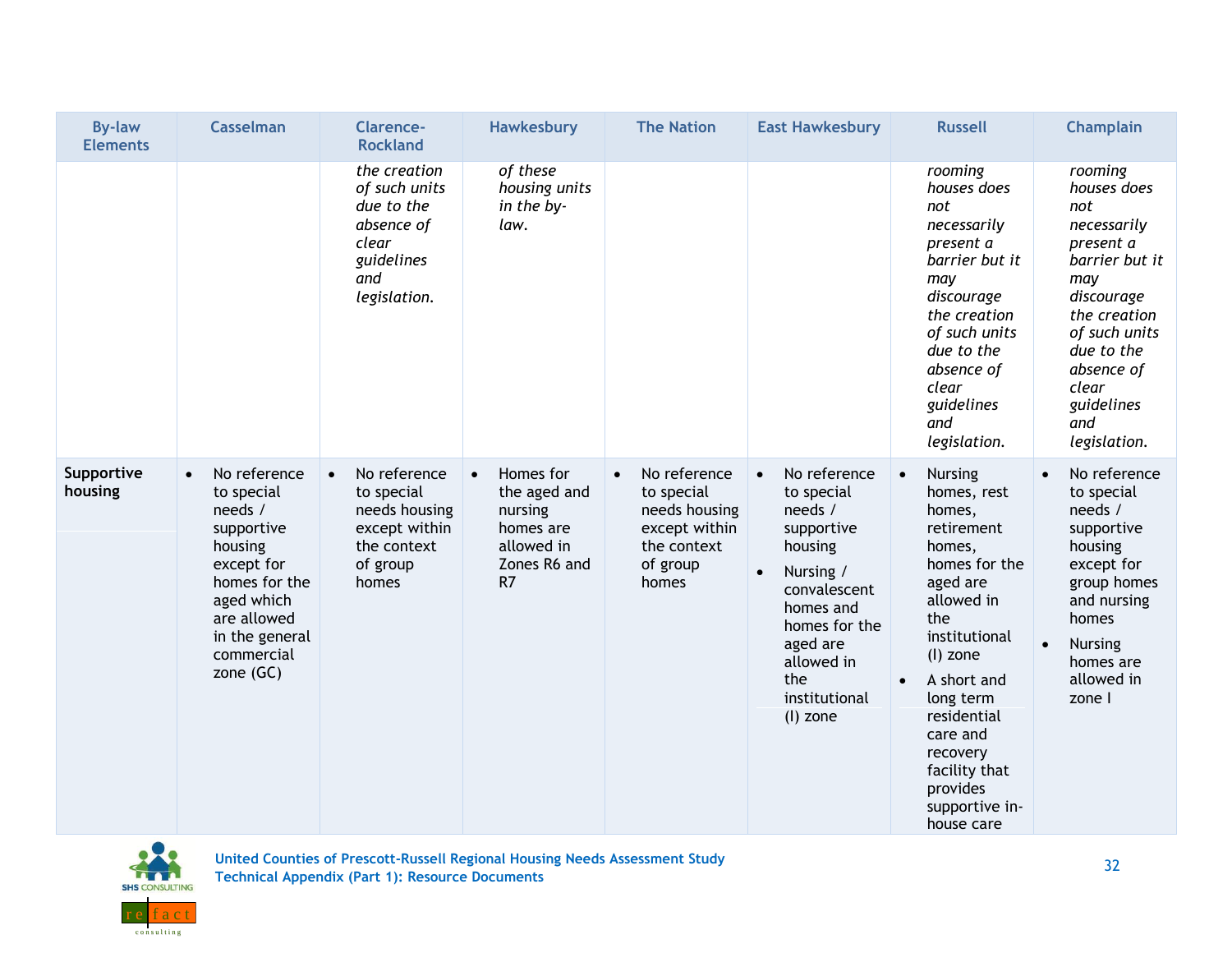| <b>By-law</b><br><b>Elements</b>        | <b>Casselman</b>                                                                                                                                                                                                                                                                                                                                            | <b>Clarence-</b><br><b>Rockland</b>                                                                                                                                                                                                                                                                                                                                                | Hawkesbury                                                                                                                                                                                                                                                                                                                                                                                                   | <b>The Nation</b>                                                                                                                                                                                                                                                                                                                                                                                                        | <b>East Hawkesbury</b>                                                                                                                                                                                                                                                                                                                                                          | <b>Russell</b>                                                                                                                                                                                                         | <b>Champlain</b>                                                                                                                                                                                                                                                                           |
|-----------------------------------------|-------------------------------------------------------------------------------------------------------------------------------------------------------------------------------------------------------------------------------------------------------------------------------------------------------------------------------------------------------------|------------------------------------------------------------------------------------------------------------------------------------------------------------------------------------------------------------------------------------------------------------------------------------------------------------------------------------------------------------------------------------|--------------------------------------------------------------------------------------------------------------------------------------------------------------------------------------------------------------------------------------------------------------------------------------------------------------------------------------------------------------------------------------------------------------|--------------------------------------------------------------------------------------------------------------------------------------------------------------------------------------------------------------------------------------------------------------------------------------------------------------------------------------------------------------------------------------------------------------------------|---------------------------------------------------------------------------------------------------------------------------------------------------------------------------------------------------------------------------------------------------------------------------------------------------------------------------------------------------------------------------------|------------------------------------------------------------------------------------------------------------------------------------------------------------------------------------------------------------------------|--------------------------------------------------------------------------------------------------------------------------------------------------------------------------------------------------------------------------------------------------------------------------------------------|
|                                         |                                                                                                                                                                                                                                                                                                                                                             |                                                                                                                                                                                                                                                                                                                                                                                    |                                                                                                                                                                                                                                                                                                                                                                                                              |                                                                                                                                                                                                                                                                                                                                                                                                                          |                                                                                                                                                                                                                                                                                                                                                                                 | for those who<br>need<br>assistance<br>with daily<br>living is<br>allowed as an<br>exception in<br>zone I                                                                                                              |                                                                                                                                                                                                                                                                                            |
| $\bullet$                               |                                                                                                                                                                                                                                                                                                                                                             |                                                                                                                                                                                                                                                                                                                                                                                    | The lack of clear guidelines and legislation for special needs / supportive housing may make it difficult to create such units                                                                                                                                                                                                                                                                               |                                                                                                                                                                                                                                                                                                                                                                                                                          |                                                                                                                                                                                                                                                                                                                                                                                 |                                                                                                                                                                                                                        |                                                                                                                                                                                                                                                                                            |
| Accessory<br>units and<br>garden suites | Garden suites<br>are permitted<br>in residential<br>zones where<br>a Temporary<br>Use By-law<br>has been<br>enacted and<br>where the<br>minimum lot<br>area is 465<br>m <sup>2</sup><br>Accessory<br>$\bullet$<br>dwelling units<br>are allowed<br>in residential<br>zones but are<br>not allowed<br>to occupy<br>more than<br>10% of the<br>total lot area | Accessory<br>$\bullet$<br>dwelling units<br>are allowed<br>in the CF<br>zone<br>provided they<br>do not<br>exceed 50%<br>of the floor<br>area of the<br>original single<br>detached<br>dwelling or<br>$75 \text{ m}^2$<br>whichever is<br>less<br>The lack of a<br>$\bullet$<br>garden suite<br>by-law may<br>limit the<br>potential for<br>this form of<br>affordable<br>housing. | Accessory<br>$\bullet$<br>apartments<br>are permitted<br>in Zones R2a,<br>R <sub>3</sub> a, and C <sub>1</sub> V<br>$\bullet$<br>Accessory<br>apartments<br>are required<br>to share at<br>least two of<br>the following<br>elements<br>with the<br>principal<br>dwelling unit:<br>building<br>entrance,<br>parking area<br>and/or<br>private<br>amenity area<br>The lack of a<br>garden suite<br>by-law may | Garden suites<br>$\bullet$<br>are permitted<br>uses in zones:<br>R1-R3, A, and<br>RU subject to<br>a Temporary<br>Use By-law<br>Garden suites<br>$\bullet$<br>are allowed<br>in lots with a<br>minimum<br>area of 450<br>$m2$ and the<br>floor area of<br>the garden<br>suite should<br>not exceed<br>50 $m2$<br>Accessory<br>$\bullet$<br>dwellings are<br>permitted in<br>zones R1-R4,<br>CG, CR, CH,<br>CA, I, MR, A, | Garden suites<br>$\bullet$<br>are allowed<br>in zones R2,<br>R, and a<br>subject to a<br>Temporary<br>Use By-law<br>The<br>$\bullet$<br>maximum net<br>floor area of<br>a garden<br>suite is 75 $m2$<br>The lack of a<br>by-law which<br>identifies<br>opportunities<br>for accessory<br>apartments<br>may limit the<br>potential for<br>this form of<br>affordable<br>housing. | Accessory<br>$\bullet$<br>dwelling units<br>are allowed<br>in zones RV1,<br>RV1A, RV2,<br>and I<br>The lack of a<br>garden suite<br>by-law may<br>limit the<br>potential for<br>this form of<br>affordable<br>housing. | Accessory<br>$\bullet$<br>dwellings are<br>permitted in<br>zones CC,<br>and I and are<br>defined as an<br>accessory to<br>a non-<br>residential<br>use<br>The lack of a<br>$\bullet$<br>garden suite<br>by-law may<br>limit the<br>potential for<br>this form of<br>affordable<br>housing. |



33 **United Counties of Prescott-Russell Regional Housing Needs Assessment Study Technical Appendix (Part 1): Resource Documents**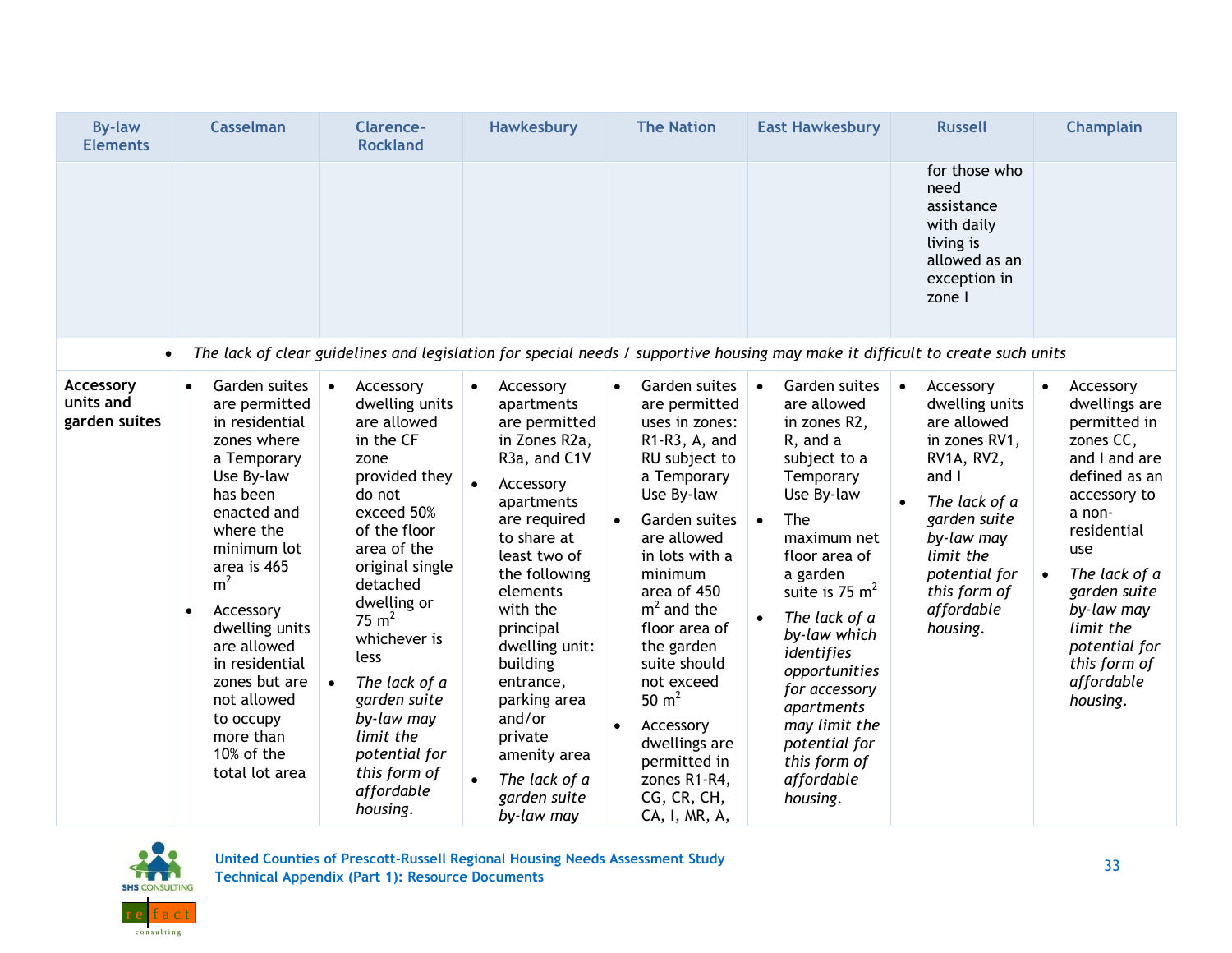| <b>By-law</b><br><b>Elements</b> | <b>Casselman</b>                                                                                                                                                                                                                                                                                                                                                                                                                                                 | <b>Clarence-</b><br><b>Rockland</b>                                                                                                                                                                                                                                                                                                                                                                               | <b>Hawkesbury</b>                                                                                                                                                                                                                                                                                                                                                                                               | <b>The Nation</b>                                                                                                                                                                                                                                                                                                                                                                                                                         | <b>East Hawkesbury</b>                                                                                                                                                                                                                                                                                                                                                                                                                        | <b>Russell</b>                                                                                                                                                                                                                                                                                                                                                                                                                                                             | <b>Champlain</b>                                                                                                                                                                                                                                                                                                                                                                                                                |
|----------------------------------|------------------------------------------------------------------------------------------------------------------------------------------------------------------------------------------------------------------------------------------------------------------------------------------------------------------------------------------------------------------------------------------------------------------------------------------------------------------|-------------------------------------------------------------------------------------------------------------------------------------------------------------------------------------------------------------------------------------------------------------------------------------------------------------------------------------------------------------------------------------------------------------------|-----------------------------------------------------------------------------------------------------------------------------------------------------------------------------------------------------------------------------------------------------------------------------------------------------------------------------------------------------------------------------------------------------------------|-------------------------------------------------------------------------------------------------------------------------------------------------------------------------------------------------------------------------------------------------------------------------------------------------------------------------------------------------------------------------------------------------------------------------------------------|-----------------------------------------------------------------------------------------------------------------------------------------------------------------------------------------------------------------------------------------------------------------------------------------------------------------------------------------------------------------------------------------------------------------------------------------------|----------------------------------------------------------------------------------------------------------------------------------------------------------------------------------------------------------------------------------------------------------------------------------------------------------------------------------------------------------------------------------------------------------------------------------------------------------------------------|---------------------------------------------------------------------------------------------------------------------------------------------------------------------------------------------------------------------------------------------------------------------------------------------------------------------------------------------------------------------------------------------------------------------------------|
|                                  |                                                                                                                                                                                                                                                                                                                                                                                                                                                                  |                                                                                                                                                                                                                                                                                                                                                                                                                   | limit the<br>potential for<br>this form of<br>affordable<br>housing.                                                                                                                                                                                                                                                                                                                                            | and RU                                                                                                                                                                                                                                                                                                                                                                                                                                    |                                                                                                                                                                                                                                                                                                                                                                                                                                               |                                                                                                                                                                                                                                                                                                                                                                                                                                                                            |                                                                                                                                                                                                                                                                                                                                                                                                                                 |
| <b>Parking</b><br>requirements   | Requires one<br>$\bullet$<br>barrier-free<br>parking space<br>for every 20<br>standard<br>spaces for<br>buildings that<br>are required<br>to have<br>barrier-free<br>access<br>Single<br>$\bullet$<br>detached,<br>townhouse,<br>duplex,<br>triplex, semi-<br>detached,<br>and<br>converted<br>dwellings<br>require 1<br>space per<br>dwelling unit<br>Apartment<br>$\bullet$<br>dwellings<br>require 1.25<br>spaces per<br>dwelling<br>Group homes<br>require 1 | Apartments<br>$\bullet$<br>and row<br>houses<br>require 1.5<br>parking<br>spaces per<br>dwelling unit<br>Single<br>detached,<br>semi-<br>detached,<br>and duplex<br>dwellings<br>require 2<br>spaces per<br>dwelling unit<br>Group homes<br>require 1<br>parking space<br>for every 2<br>residents<br><b>Boarding</b><br>houses<br>require 0.5<br>parking<br>spaces per<br>bedroom<br><b>Nursing</b><br>homes and | Single<br>$\bullet$<br>detached,<br>semi<br>detached,<br>duplex<br>dwellings,<br>and<br>townhouse<br>dwellings<br>require 1<br>parking space<br>per dwelling<br>Retirement<br>$\bullet$<br>homes<br>require 1<br>parking space<br>for every 3<br>bed-sitting<br>rooms<br>Boarding or<br>rooming<br>houses<br>require 2<br>parking<br>spaces plus<br>0.50 per<br>boarder<br>Accessory<br>apartments<br>require 1 | One barrier-<br>free parking<br>space is<br>required for<br>every 20<br>standard<br>parking<br>spaces<br>wherever<br>barrier-free<br>access to a<br>building is<br>required<br>Single<br>$\bullet$<br>detached,<br>semi-<br>detached,<br>duplex,<br>converted<br>dwelling, and<br>accessory<br>dwelling<br>requires 2<br>spaces per<br>dwelling unit<br>Apartment<br>$\bullet$<br>dwellings<br>require 1.5<br>spaces per<br>dwelling unit | Single<br>$\bullet$<br>detached,<br>semi-<br>detached,<br>duplex,<br>converted<br>dwelling, and<br>accessory<br>dwelling<br>requires 2<br>spaces per<br>dwelling unit<br>Apartment<br>dwellings<br>require 1.5<br>spaces per<br>dwelling unit<br>Senior citizen<br>dwelling<br>requires 0.5<br>spaces per<br>dwelling unit<br>Group homes<br>$\bullet$<br>require 1<br>space for<br>each non-<br>resident staff<br>member in<br>addition to 3 | Apartments<br>$\bullet$<br>and row<br>houses<br>require 1.5<br>spaces per<br>dwelling unit<br>Single, semi-<br>detached,<br>row houses,<br>and duplex<br>dwellings<br>require 2<br>parking<br>spaces per<br>dwelling unit<br>Senior citizen<br>dwellings<br>require 0.25<br>parking<br>spaces per<br>dwelling unit<br>or guest room<br>1 barrier-free<br>$\bullet$<br>parking space<br>is required<br>for 20-99<br>standard<br>spaces; 2 for<br>100-199; 3<br>for 200-299; | Dwelling<br>$\bullet$<br>units are<br>required to<br>have 2 spaces<br>per unit and<br>nursing<br>homes are<br>required to<br>have 1 space<br>for every 4<br>beds or 37<br>$m2$ ,<br>whichever is<br>greater<br>Parking<br>$\bullet$<br>requirements<br>that do not<br>allow for<br>alternative<br>parking<br>provisions for<br>affordable<br>housing units<br>may present<br>a barrier to<br>the creation<br>of these<br>units. |



34 **United Counties of Prescott-Russell Regional Housing Needs Assessment Study Technical Appendix (Part 1): Resource Documents**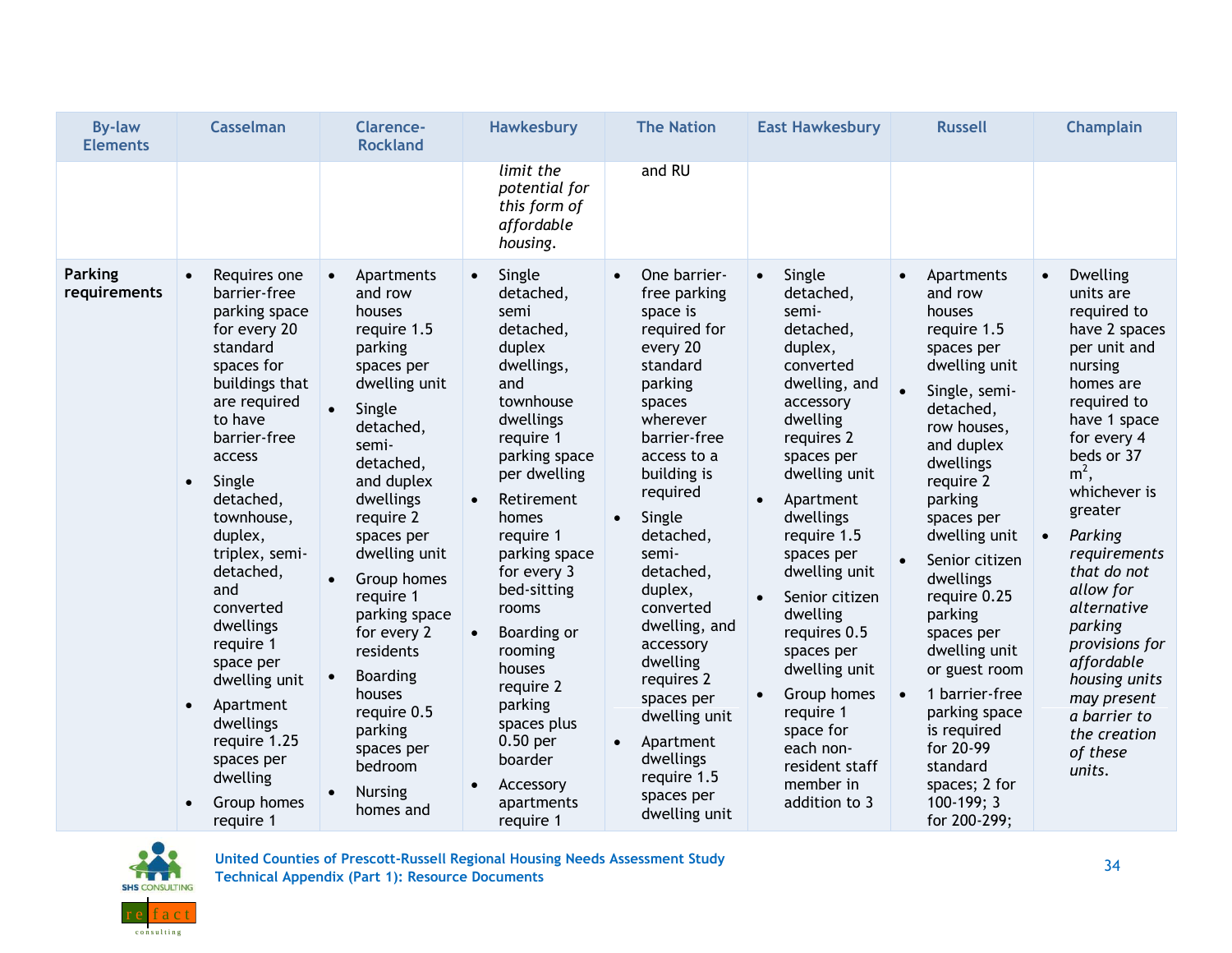| <b>By-law</b><br><b>Elements</b> | <b>Casselman</b>                                                                                                                                                                                                                                                                                                                                                                                   | <b>Clarence-</b><br><b>Rockland</b>                                                                                                                                                                                                                                                                                                                                                                                                                      | <b>Hawkesbury</b>                                                                                                                                                                                                                                                                                                                                      | <b>The Nation</b>                                                                                                                                                                                                                                                                                                                                                                                           | <b>East Hawkesbury</b>                                                                                                                                                                                                                                                                                                                                                                                                                                                          | <b>Russell</b>                                                                                                                                                                                                        | <b>Champlain</b> |
|----------------------------------|----------------------------------------------------------------------------------------------------------------------------------------------------------------------------------------------------------------------------------------------------------------------------------------------------------------------------------------------------------------------------------------------------|----------------------------------------------------------------------------------------------------------------------------------------------------------------------------------------------------------------------------------------------------------------------------------------------------------------------------------------------------------------------------------------------------------------------------------------------------------|--------------------------------------------------------------------------------------------------------------------------------------------------------------------------------------------------------------------------------------------------------------------------------------------------------------------------------------------------------|-------------------------------------------------------------------------------------------------------------------------------------------------------------------------------------------------------------------------------------------------------------------------------------------------------------------------------------------------------------------------------------------------------------|---------------------------------------------------------------------------------------------------------------------------------------------------------------------------------------------------------------------------------------------------------------------------------------------------------------------------------------------------------------------------------------------------------------------------------------------------------------------------------|-----------------------------------------------------------------------------------------------------------------------------------------------------------------------------------------------------------------------|------------------|
|                                  | space per<br>dwelling unit<br>and 1 space<br>for staff<br><b>Nursing</b><br>$\bullet$<br>homes and<br>homes for the<br>aged require<br>1.5 spaces<br>per 100 $m2$ of<br>gross floor<br>area<br>Parking<br>requirements<br>that do not<br>allow for<br>alternative<br>parking<br>provisions for<br>affordable<br>housing units<br>may present<br>a barrier to<br>the creation<br>of these<br>units. | retirement<br>homes<br>require 1<br>space for<br>every 3 beds<br>1 barrier-free<br>$\bullet$<br>parking space<br>is required<br>for 20-99<br>standard<br>spaces; 2 for<br>$100-199; 3$<br>for 200-299;<br>4 for 300-<br>399; 5 for<br>400-499; and<br>6 for 500<br>standard<br>spaces and<br>over<br>The minimum<br>$\bullet$<br>number of<br>parking<br>spaces may<br>be reduced or<br>waived<br>subject to an<br>agreement<br>with the<br>municipality | parking space<br>per dwelling<br>unit<br><b>Nursing</b><br>homes and<br>homes for the<br>aged require<br>1 parking<br>space for<br>every 2 beds<br>Parking<br>requirements<br>that do not<br>allow for<br>alternative<br>parking<br>provisions for<br>affordable<br>housing units<br>may present<br>a barrier to<br>the creation<br>of these<br>units. | $\bullet$<br><b>Nursing</b><br>homes,<br>homes for the<br>aged, and<br>long term<br>care facilities<br>require 1<br>space for<br>every 6<br>patient beds<br>plus 1 space<br>for every 4<br>employees<br>Parking<br>requirements<br>that do not<br>allow for<br>alternative<br>parking<br>provisions for<br>affordable<br>housing units<br>may present<br>a barrier to<br>the creation<br>of these<br>units. | spaces<br><b>Nursing</b><br>homes,<br>homes for the<br>aged, and<br>long term<br>care facilities<br>require 1<br>space for<br>every 6<br>patient beds<br>plus 1 space<br>for every 4<br>employees<br>Retirement<br>$\bullet$<br>homes<br>require 1<br>space per<br>suite<br>Parking<br>requirements<br>that do not<br>allow for<br>alternative<br>parking<br>provisions for<br>affordable<br>housing units<br>may present<br>a barrier to<br>the creation<br>of these<br>units. | 4 for 300-<br>399; 5 for<br>400-499; and<br>6 for 500<br>standard<br>spaces and<br>over<br>Cash payment<br>$\bullet$<br>in lieu of<br>parking is<br>allowed<br>subject to an<br>agreement<br>with the<br>municipality |                  |

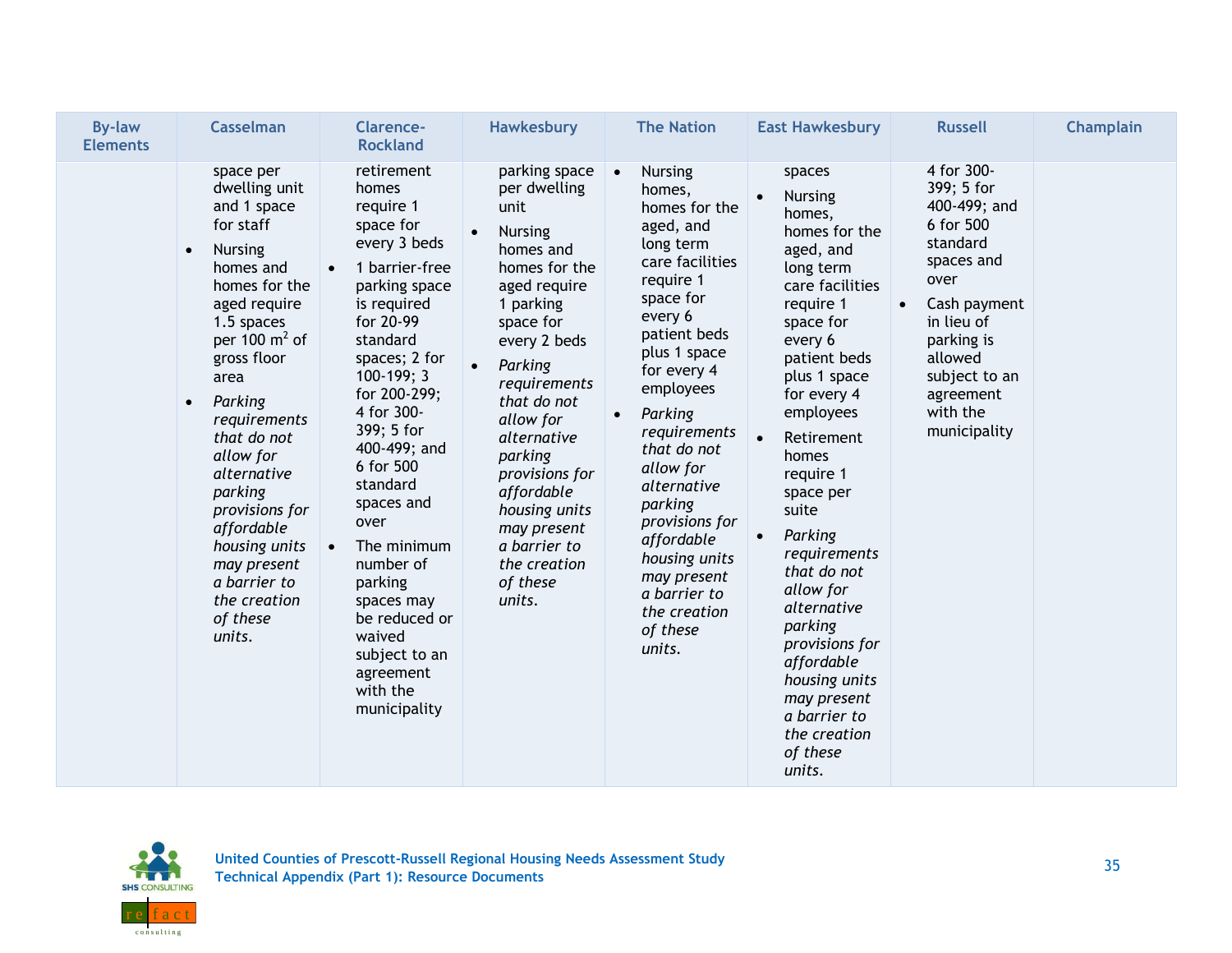### **3.0 Tools and Effective Practices in Addressing the Strategic Directions**

#### **3.1 Strategic Direction #1 – Managing Growth and Diversity**

#### **3.1.1 Objective 1.1 – Addressing the inequity of uneven growth and preserving opportunities for future growth**

#### *3.1.1.1 Inclusionary Zoning*

Inclusionary zoning is the most prevalent of the regulatory initiatives used by US municipalities to stimulate the creation of affordable housing. Also referred to as inclusionary planning, inclusionary zoning typically requires or encourages private developers to construct some proportion of new residential development for affordable housing.

Fees-in-lieu, land and other contributions of an equivalent value are also sometimes accepted by area municipalities. The initial price or rent of the affordable units is typically set by terms of the regulation and first occupancy is limited to incomeeligible households. Restrictions are also placed on subsequent occupants, and on rent increases and resale prices, but these vary widely by municipality.

Inclusionary zoning can be either mandatory or incentive-based. In mandatory programs, developers are required to contribute a certain proportion of affordable housing as a condition of development approval. In exchange, the municipality usually gives cost offsets, such as density bonusing, fee waivers, fast-tracked approvals and/or reduced development standards. In incentive-based programs, the developers are offered density bonuses and other incentives as inducements to contribute affordable housing on a voluntary basis. Research shows, however, that incentive-based programs produce significantly less affordable housing than mandatory ones. Inclusionary zoning initiatives depend on a buoyant housing market to create new affordable housing units.

Inclusionary zoning receives both criticism and praise as an effective tool for affordable housing development. The key goal is to balance public objectives of inclusion and affordability with the rights and incentives for land owners and developers to realize a fair profit, and not impose a "tax" on development or cause development to be unattractive or financially unviable.

Recent experiences from the United States has shown that inclusionary zoning can be an effective tool to help increase the amount of affordable ownership and rental housing if properly designed and implemented. However, experts warn against seeing it as a "quick-fix" method of creating housing for lower income individuals and families. Rather, inclusionary zoning is an option that must be carefully used, and it is typically not able to reach the affordability needs of the lowest income groups, but provides needed housing to households in the lower middle portion of the housing

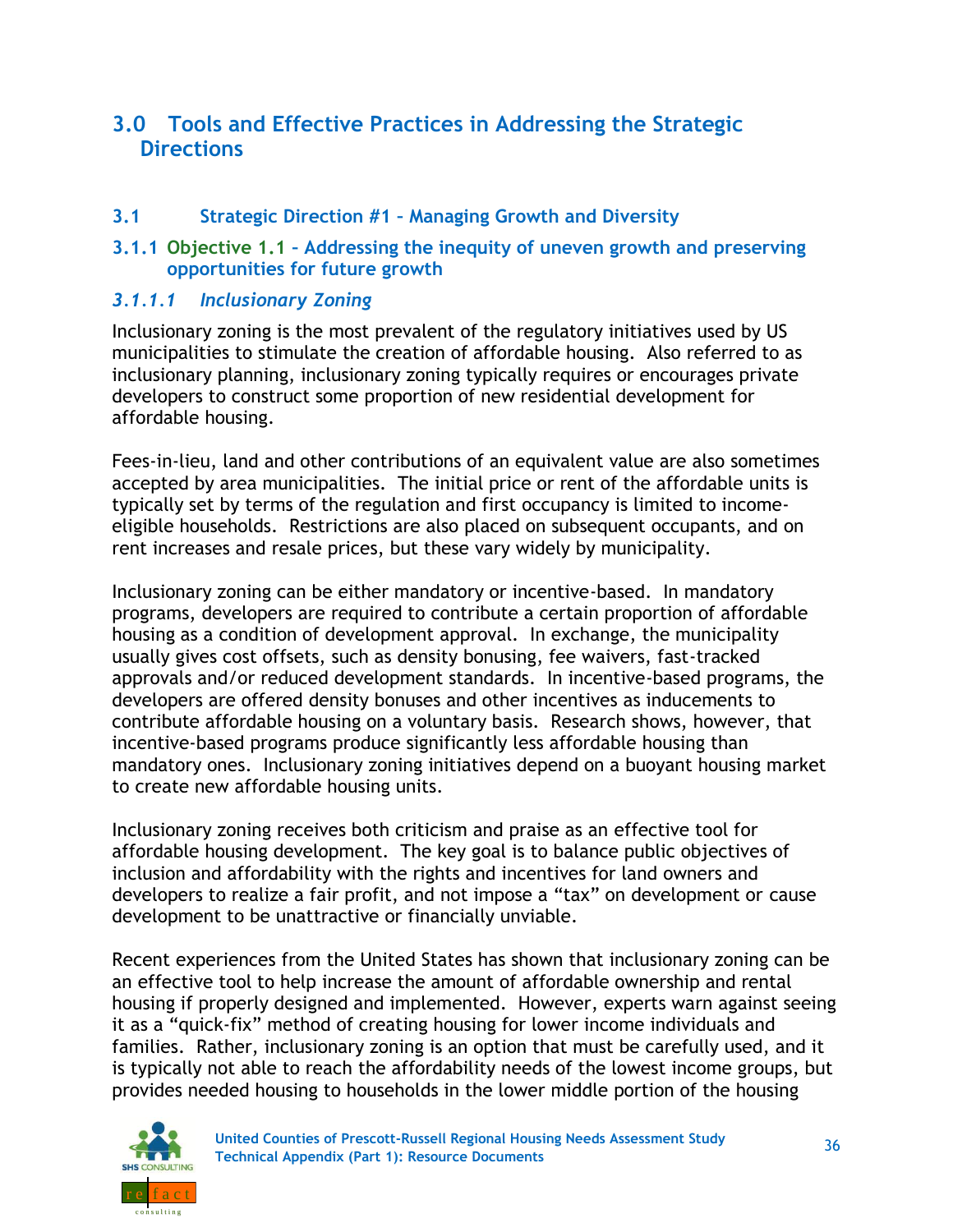continuum. It is also often noted as being most effective in high-growth areas and markets of high density districts.

### **District of Ucluelet**

The District of Ucluelet on Vancouver Island has recently implemented its Perpetual Affordable Housing program, created through a policy added to its Official Plan that zones land as inclusionary and requires between 15% and 20% of units in new multiunit residential developments to be deemed affordable. These units are sold to lowincome, long-term residents of the District, and remain "permanently affordable" through restrictive re-sale conditions placed on the titles, including a capped price increase of 2.4% per year. Eligible owner households cannot earn more than \$52,000 a year, and must use the unit as their primary residence, as well as having had to live in the District for a minimum of 12 months. The District has completed two such units which sold between \$150,000 and \$160,000, and it is anticipated that a total of 120 to be built through the program in the next 5 to 10 years.

### **City of Langford**

Another Vancouver Island community, the City of Langford, has also implemented a similar program, active since 2003. The City's Affordable Housing Policy requires that 10% (1 unit for every 10 units built) of homes built in new residential subdivision developments be designated as "affordable" and sold for \$160,000. Developers are granted density bonusing as a cost-offset to their building of the units. Provision within the Policy allows for certain corrections to be made in the case of sharply increasing costs and house prices, allowing the developers to ask for additional concessions from the City.

The Policy also sets out minimum constructions standards, stating a minimum lot size of 270 m<sup>2</sup>, a minimum unit size of 83 m<sup>2</sup>. Long-term resale restrictions include the inability to sell the home within 5 years of its purchase, and a maximum resale profit of \$2,000 per year after this initial 5 year period. The City will find a buyer for any home sold within 25 years of its original purchase. Eligible households must have either lived in the City or been employed within its limits for at least 2 years, must not have any affiliations with current City of Langford staff, or members of the Housing Committee or Council, be at least a two-person household (or which one person can be a dependent under 18 years or age, or a person with a disability), not currently own real estate, have assets of less than \$50,000, not have a household income of more than \$60,000. As of January 2008, a total of 51 homes were completed or under development. A case study report of the Langford experience noted that the policy would have been more effective had it indexed the prices of the homes to inflation, rather than use a fixed price (Mitchell, 2008).

### **Ontario Experience**

In the late 1980's, many municipalities across Ontario required that 25% of all housing in a new subdivision be affordable to households in the 60th income percentile.

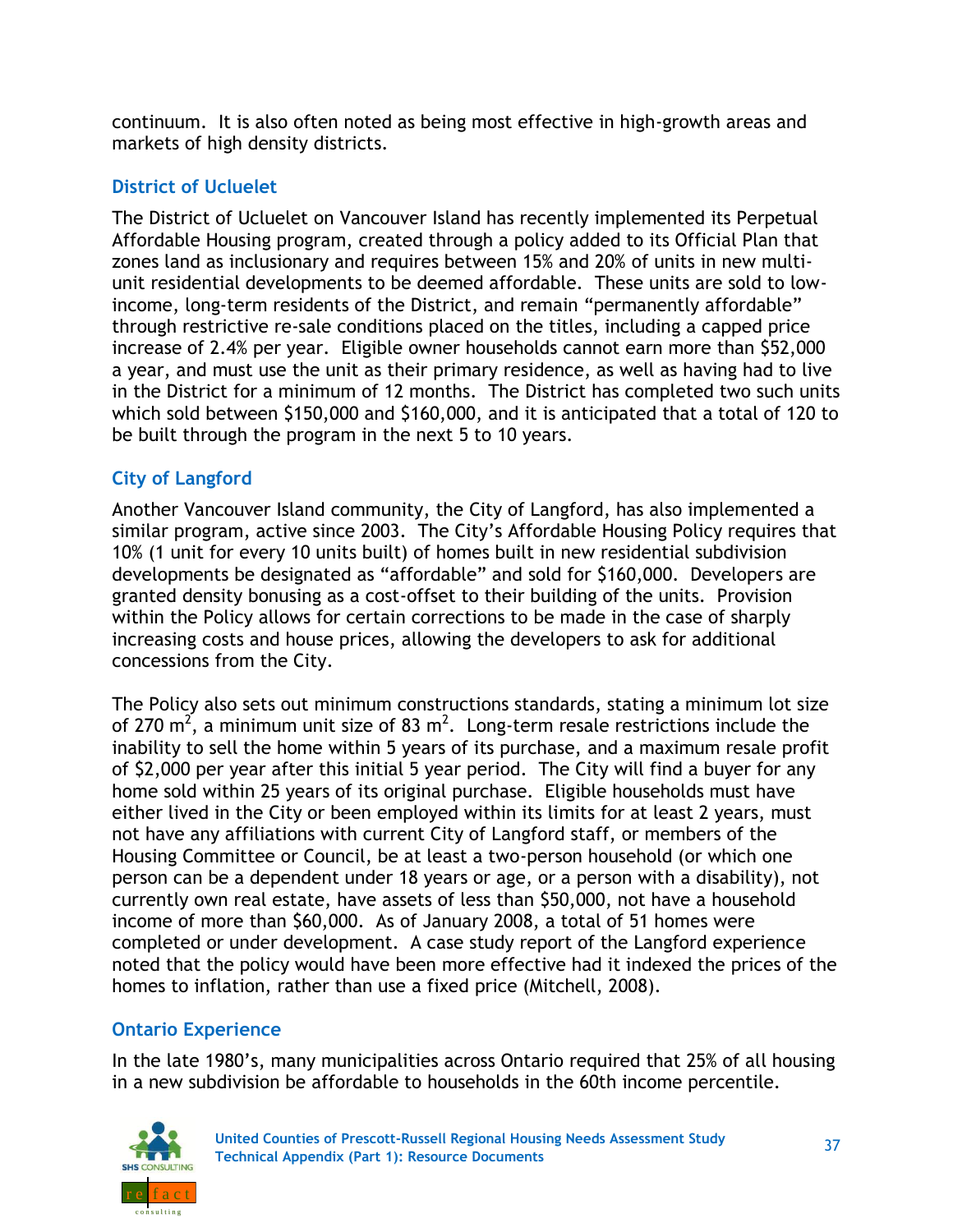These inclusionary zoning requirements were removed in Ontario when the Provincial Land Use Policy Statement was repealed in the mid-1990s.

In January 2007, the Province amended Section 34 of the Planning Act to permit municipalities to zone with "Conditions" (Section 34(16)). However, it is unclear whether a condition of zoning can include the condition of provision of affordable housing. The relevant section is as follows:

### *S.34, ss.16:*

 *[\(16\)](http://www.e-laws.gov.on.ca/html/statutes/french/elaws_statutes_90p13_f.htm#s34s16) If the official plan in effect in a municipality contains policies relating to zoning with conditions, the council of the municipality may, in a by-law passed under this section, permit a use of land or the erection, location or use of buildings or structures and impose one or more prescribed conditions on the use, erection or location. 2006, c. 23, s. 15 (7).*

#### *Same*

 *[\(16.1\)](http://www.e-laws.gov.on.ca/html/statutes/french/elaws_statutes_90p13_f.htm#s34s16p1) The prescribed conditions referred to in subsection (16) may be made subject to such limitations as may be prescribed. 2006, c. 23, s. 15 (7).*

#### *Same*

*[\(16.2\)](http://www.e-laws.gov.on.ca/html/statutes/french/elaws_statutes_90p13_f.htm#s34s16p2) When a prescribed condition is imposed under subsection (16),*

*(a) the municipality may require an owner of land to which the by-law applies to enter into an agreement with the municipality relating to the condition;*

*(b) the agreement may be registered against the land to which it applies; and*

*(c) the municipality may enforce the agreement against the owner and, subject to the Registry Act and the Land Titles Act, any and all subsequent owners of the land. 2006, c. 23, s. 15 (7).*

### *City of Toronto*

 *[\(16.3\)](http://www.e-laws.gov.on.ca/html/statutes/french/elaws_statutes_90p13_f.htm#s34s16p3) Subsections (16), (16.1) and (16.2) do not apply with respect to the City of Toronto. 2006, c. 23, s. 15 (8).*

A private member's bill (Bill 198) passed a second reading on September 24<sup>th</sup> 2009 and has been referred to the Standing Committee on General Government. If passed, it will allow municipalities to pass a by-law requiring a specified percentage of housing units in all new housing developments or twenty units or more be affordable to low and moderate income households, as defined within the PPS. Further, municipalities would not be required to provide any financial assistance or other incentives to developers for the affordable housing units.

### **City of Toronto Large Sites Policy**

The City of Toronto's Official Plan under Section 3.2.1 – Housing, includes a policy with elements of inclusionary zoning that also encourages a mix of housing types and affordability. The policy states that for sites larger than 5 hectares a minimum of 30% of the new units will be of built form other than single and semi-detached units, and

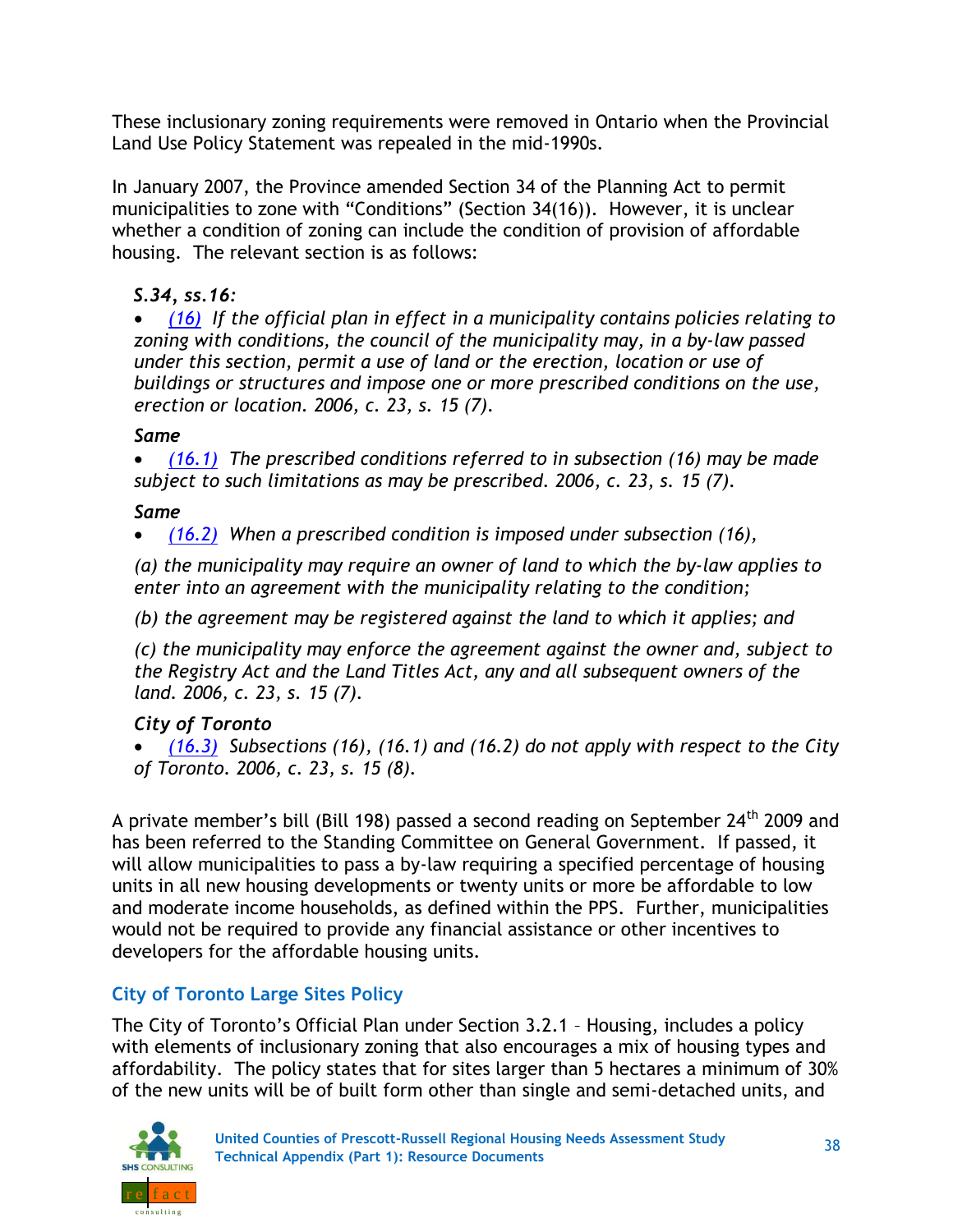includes row houses, triplexes, and multi-unit residential buildings. Another provision of the policy states that if a density increase is sought, the community benefit that will be prioritized will be affordable housing, in which case at least 20% of the additional units granted must be affordable. These affordable units can be built, either near the development or elsewhere in the City, provided through the conveyance of land, or through a cash in-lieu payment for the construction of affordable housing. The policy has not yet been used.

### *3.1.1.2 Infill Development*

Infill development is a form of intensification that refers to development that takes place on land within built-up urban areas that has remained vacant or under-utilized. Infill sites are usually already served by utilities and other services that can reduce a developer's upfront costs, and in turn, may help in reducing the costs of completed housing units. Infill development is strongly encouraged in the Provincial Policy Statement.

There are a number of ways that municipalities can encourage infill development, including:

- Preparing an inventory of potential infill sites, including surplus municipal lands, and making it available to developers
- Adopting flexible zoning and building regulations to allow development of irregular or substandard infill lots
- Allowing mixed uses for infill developments which may enhance economic feasibility of projects
- Allowing sufficient density to induce housing development.

### *3.1.1.3 Brownfields/Greyfields/Bluefields*

Greyfields and brownfields typically refer to lands which have been previously developed and used and brownfields usually refer to abandoned or under-used industrial and commercial land in which there may be environmental remediation issues, such as contaminants, related to the previous or current use. Greyfield is a newer term, usually referring to older commercial lands such as shopping malls or parking lots or other such real estate or lands. Bluefield is a term sometimes used to refer to older, unused institutional lands or buildings.

The redevelopment of such sites has long been recognized as an important way of intensifying and redeveloping land. In some cases, this included revitalizing neighbourhoods or areas, or even creating new residential areas such as the redevelopment of the old Angus rail yards in Montreal.

Given the sometimes unknown nature of the contamination, as well as other complications such as rezoning and neighbourhood acceptance, many municipalities

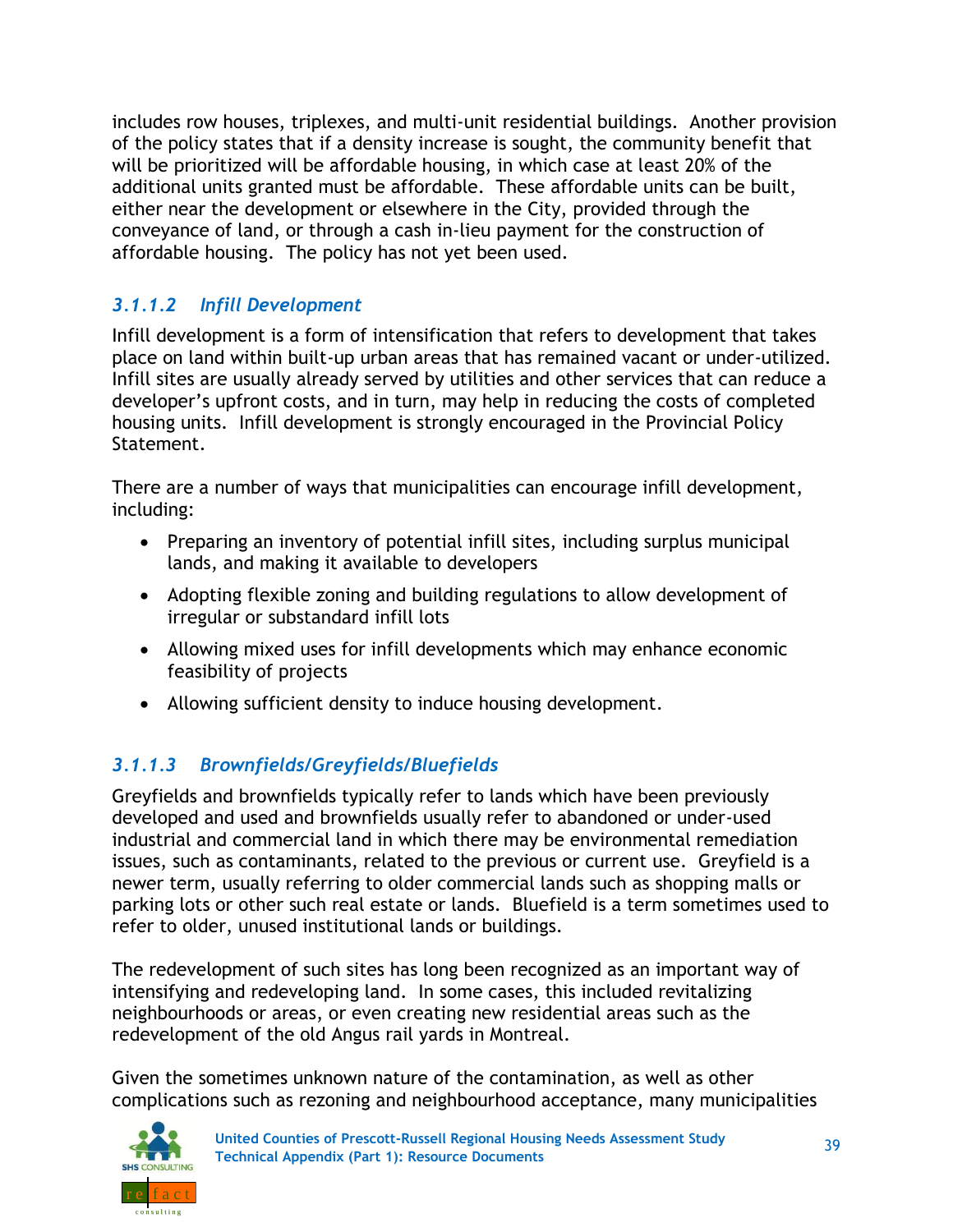have adopted strategies to facilitate and guide brownfield redevelopment. As part of its Growth Strategy, the Niagara Region included provision to further examine the development of strategies to guide such development in the future.

The municipality of Chatham-Kent adopted a Brownfield and Bluefield Strategy, the first in Ontario to address bluefield sites. The study reviewed challenges associated with redeveloping such lands in Ontario and in Chatham-Kent. As a part of its findings, financial issues were highlighted and a financial support program was implemented which provides grants to help offset the cost of feasibility and environmental studies, as well as providing tax assistance and rehabilitation grants to eligible applicants.

## *3.1.1.4 Alternative Housing Options*

### **Convertible House**

The Convertible House in an innovative alternative to installing a secondary suite as a permanent feature. It is designed to look like a single-family dwelling on the outside and can be built with or without a secondary suite. It can later be converted to the alternate form as the homeowners' income and space requirements change. This built form helps maintain the character of single-family neighbourhoods while helping to address the need for more affordable rental housing, by having a secondary suite.

The Convertible House has a total area of 197 square metres (2,118 square feet). Inside the foyer, there are separate entrances to the main dwelling and the secondary suite. The main dwelling is on the ground floor with a floor area of 86 square metres. It has its own kitchen, eating area, bathroom, laundry facilities, and can contain one or two bedrooms depending on the occupants' needs.<sup>6</sup>

### **Quattroplex**

A quattroplex is a housing built form that contains four units. It typically has two units located in the front of the structure and two units in the rear. The exterior of a corner lot quattroplex would look like a large single-detached house while quattroplexes on mid-block lots would look like a semi-detached house. This characteristic makes quattroplexes ideal for neighbourhoods where residents have concerns about higher density house forms.

Each unit in a quattroplex is generally 1,100 to 1,400 square feet and has two or three bedrooms. All the units have combined living/dining rooms, a kitchen/dinette, a full bathroom and a half bathroom. Usually, the basement comes unfinished and this reduces the purchase price of each unit. Quattroplexes normally have on-site parking so this built form does not result in the streetscape being dominated with garages.

 <sup>6</sup> CMHC (2008). Building Housing Incrementally. Accessed from: www.cmhc.schl.gc.ca

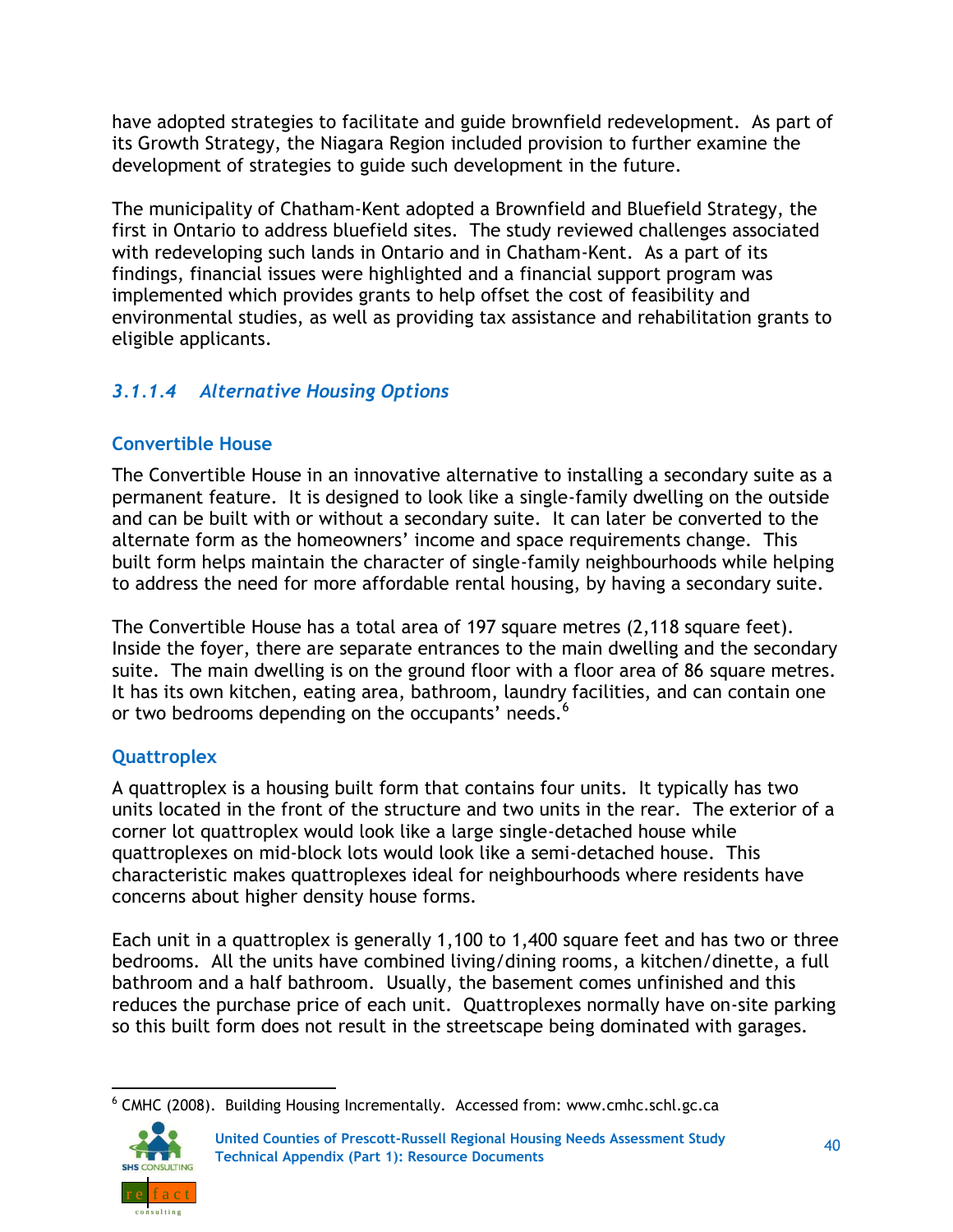#### *City of Brampton*

One example of a residential development with quattroplexes is the KingKnoll subdivision in Brampton, Ontario. This contains 12 quattroplexes representing 48 three-bedroom units. Each unit has a floor area of 1,350 square feet and contains a master bedroom, two other bedrooms, a kitchen/dinette area, living/dining area, and an unfinished basement. There are also two parking spaces per unit<sup>7</sup>.

A number of elements make the quattroplex more affordable. First, the shared walls, roof, and lot are more cost effective when compared to conventional single detached homes that each need walls, roof, and lots. In addition, the quattroplex design results in a 50% saving in lot area, curb length, and roof and foundation areas. There is also a 35% saving in exterior wall perimeter. The quattroplex is an affordable built form that achieves densities comparable to townhouses but still retains the character of conventional neighbourhoods with single detached homes.

#### **Stacked Row/Town House**

Another form of housing that fits in well into low density neighbourhood is the stacked row house. This form of house is usually designed with three full storeys and a basement. Individual living units are layered vertically over each other while maintaining a street-related entrance for each unit.<sup>8</sup>

This built form results in a 50% savings in foundation and roof areas, a 33% saving in lot area and curb length, and a 70% saving in exterior wall perimeter. It also offers a range of unit types and sizes. For example, bachelor units in the basement may be 500 square feet while units in the upper floors may have two storeys with two or three bedrooms and 1,200 square feet. This allows for flexibility in household types and incomes within one structure $^9$ .

Stacked condominium townhouses, or "garden homes," are an alternative to condominium suites for households who are looking for a more affordable alternative to conventional single-detached homes but who do not want to live in a high rise structure. This built form provides an alternative for infill projects where mid or high-rises are inappropriate<sup>10</sup>.

#### **Grow Home**

The concept of the Grow Home was developed by Avi Freedman in 1990 with the purpose of creating a home that would be affordable to low-income households. The typical grow home is a narrow three-storey townhouse with approximately 1,000 square feet. When purchased, the home has a finished first floor that contains a kitchen, bathroom, and living space. The other floors are open concept and are

<sup>8</sup> Design Centre for Sustainability at UBC (2005). Smart Growth on the Ground: Affordable Housing.

 $10$  Raymaker, D. (2007). Another option for families in search of a new house. The Globe and Mail, Real Estate Section.



<sup>7</sup> CMHC (2008). Using Building Form and Design. Accessed from: www.cmhc.schl.gc.ca

<sup>&</sup>lt;sup>9</sup> CMHC (2008). Using Building Form and Design. Accessed from: www.cmhc.schl.gc.ca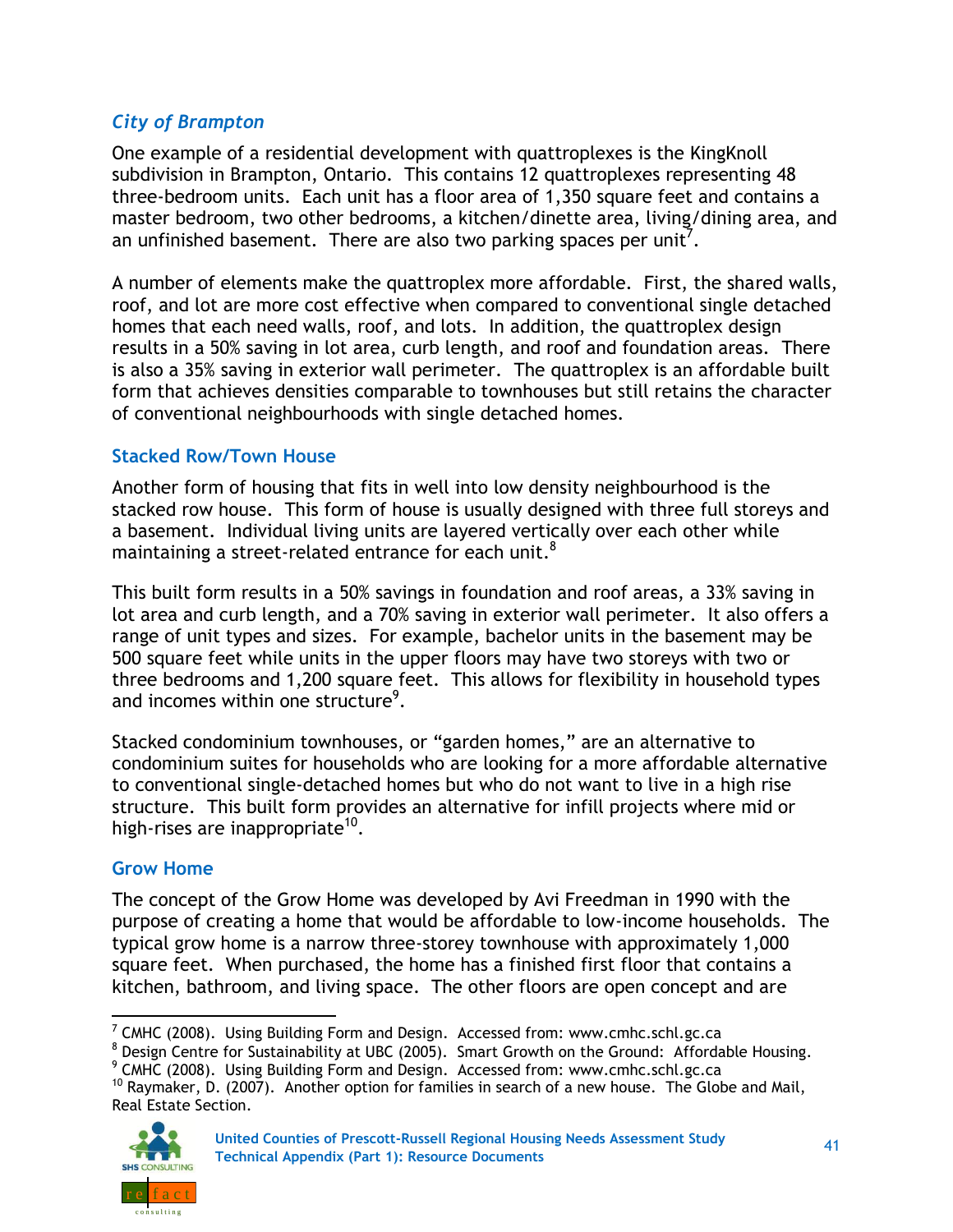unfinished when purchased, allowing the homeowners to finish them based on their space requirements and financial circumstances. There are 33 different options available to homeowners to customize the Grow Home to allow them to make tradeoffs between amenities and their budget.

Grow Homes are built on small lots resulting in higher densities and reduced land costs and per unit hard infrastructure costs. It has one-third the area of exterior walls and one-half the roof area of a conventional detached house so energy costs are reduced by an average of 40% annually. Excluding land costs, a Grow Home can be constructed for about \$40,000 making it very affordable to low-income households<sup>11</sup>.

#### **3.1.2 Objective 1.2 – Meeting the needs of an aging and diversifying population**

### *3.1.2.1 Alternative Housing Options for Seniors*

#### **Care-A-Minium**

Care-A-Miniums are condominiums that provide a support service package for retirement living and continued independence. The model originated in British Columbia and has been implemented in the United States. The residents live in onebedroom, one-bedroom plus den or two bedroom units that feature full kitchens and bathrooms designed specifically for seniors. Care-A-Miniums are generally located close to services and amenities.

Some other features include:

- Daily meals
- 24-hour emergency response system with outside monitoring
- Laundry facilities on each floor
- Weekly housekeeping services
- Weekly laundry of linens and towels
- 24-hour security
- Management by a supportive staff
- Organized social activities

Care-A-Miniums offers a form of homeownership for seniors who are independent and who do not require 24-hour care or assistance with daily person care.

 <sup>11</sup> CMHC (2008). Building Housing Incrementally. Accessed from: www.cmhc.schl.gc.ca

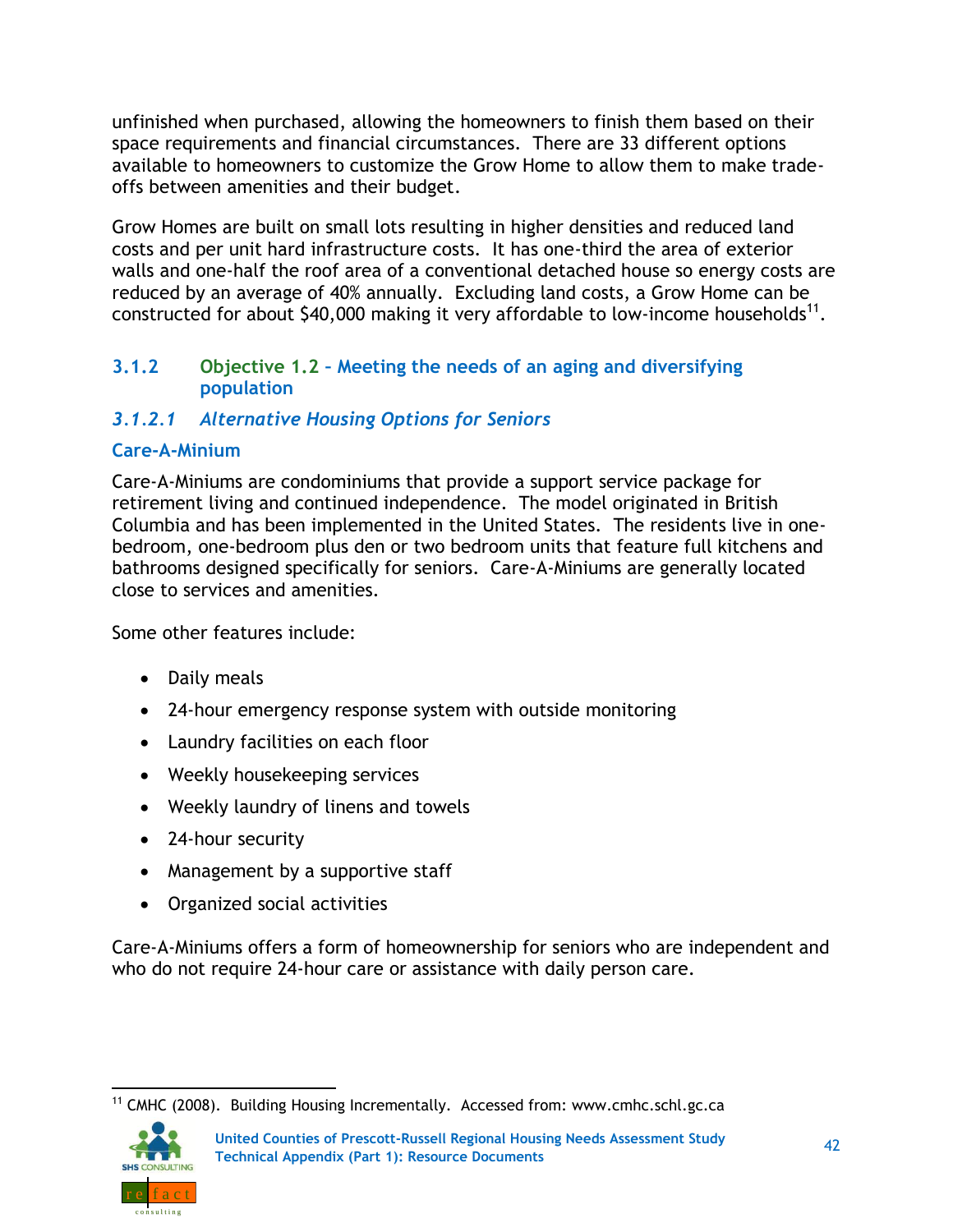#### **Acacia Place, Scottsdale**

Acacia Place in Scottsdale is a three-storey building with 50 condominium units. The building is comprised of one and two bedroom units with a common kitchen, dining area, lounge area, library, recreational room, and management offices. In addition, there are also 10 duplexes scattered around the three-storey building. There are six different floor plans ranging from 685 to 1,125 square feet with prices ranging from \$99,000 to \$169,000. There are also additional fees for maintenance and services. The facility provides 24-hour staff attendance.

#### **Life Lease Housing**

Life lease housing is a type of housing that is owned and managed by a communitybased, not-for-profit group. It provides residents with the right to occupy the unit for the rest of their life in exchange for a lump sum upfront payment and small monthly maintenance fees which can also cover on-site facilities and activities. In some developments, additional services such as meals and housekeeping can be obtained for a fee. There are currently about 125 life lease communities across Ontario.

The Gainsborough Development in London, Ontario was built in 1995 and has 120 onebedroom and two-bedroom units. It is owned and operated by the Salvation Army sponsored non-profit organization, Grace Communities Corporation.

### **Abbeyfield**

In Abbeyfield housing, a number of people share a large house and live like a family with a housekeeper. Residents have private rooms but share a dining room and living room. Usually, about seven to ten people are accommodated in a house with residents sharing two meals a day in the communal dining room and a live-in housekeeper attends to the daily running of the house, the shopping, and the preparing and serving of meals.

Abbeyfield houses are set up and run on a not-for-profit basis under the management of a volunteer board of directors. Costs, which include all meals, are shared by residents.

The Durham Abbeyfield house is a 12-room building that is wheelchair accessible and has an elevator. The rooms are configured such that two can be connected and used as a large one-bedroom suite for a couple.

### **Garden Suites**

A Garden Suite is a form of accessory dwelling unit, defined as being a "portable, self-contained dwelling without a basement [that is] installed temporarily in the rear or side yard of a lot with an existing, permanent, single-family house".<sup>12</sup> Garden suites are authorized in Section 39 of the Act as temporary use "portable" structures.

 <sup>12</sup> CMHC (2008). Modifying Development Standards. Accessed from: [www.cmhc-schl.gc.ca](http://www.cmhc-schl.gc.ca/)

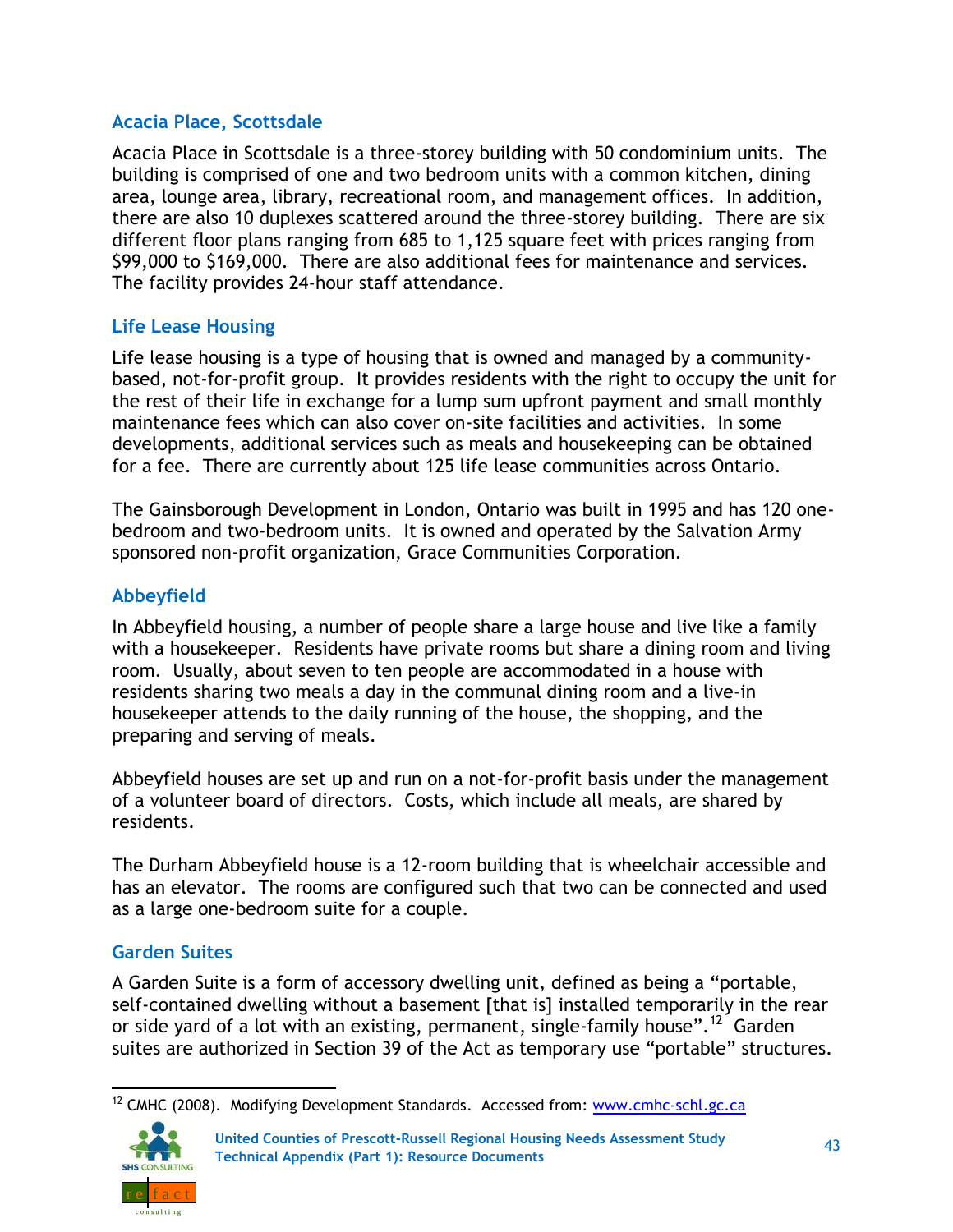A municipality with a garden suite by-law can require the owner of the unit to enter into an agreement which cover timelines for installation and removal, maintenance, the occupancy period, and any monetary security or costs that the units would incur on it.

Garden Suites are designed to allow older singles or couples, usually over 65 years of age, or people with disabilities the ability to live independently, with the benefit of having care and support in close proximity. The "host family", the owners of the single-family home on whose property the garden suite is located, are usually related to the garden suite occupants.

### *3.1.2.2 Flexible Design*

### **CMHC FlexHousing**

FlexHousing is a concept that incorporates, at the design and construction stage, the ability to make future changes to a home easily and with minimum expense to meet the evolving needs of its occupants. FlexHousing allows homeonwers to occupy a dwelling for longer periods of time while adapting to changing circumstances and meeting a wide range of needs. Similar concepts are referred to as *Universal Housing* in the United States and *Lifetime Homes* in the United Kingdom.

This type of housing allows homeowners to adapt their dwellings to their current circumstances without having to move. The changes that can be made include:

- A large bedroom can be renovated into two smaller ones;
- An existing bedroom can be converted into a home office
- An attic can be converted to a large family room or master bedroom
- The basement can be adapted to become a rental suite.

The advantages of FlexHousing are not limited to individual homeowners. By making it possible for people to remain in their homes despite changes in their lives and personal needs, the concept can contribute to neighbourhood stability, helping to foster a sense of community among residents.

The four principles of FlexHousing are:

- Accessibility Homes are user friendly and a fundamental consideration is the reduction of potential hazards
- Adaptability Homes are designed for a variety of possible arrangements
- Affordability although the initial cost of a FlexHouse is slightly more than a conventional home, this investment is recovered over the long-term as preengineered features allow for easy and inexpensive change and renovation.

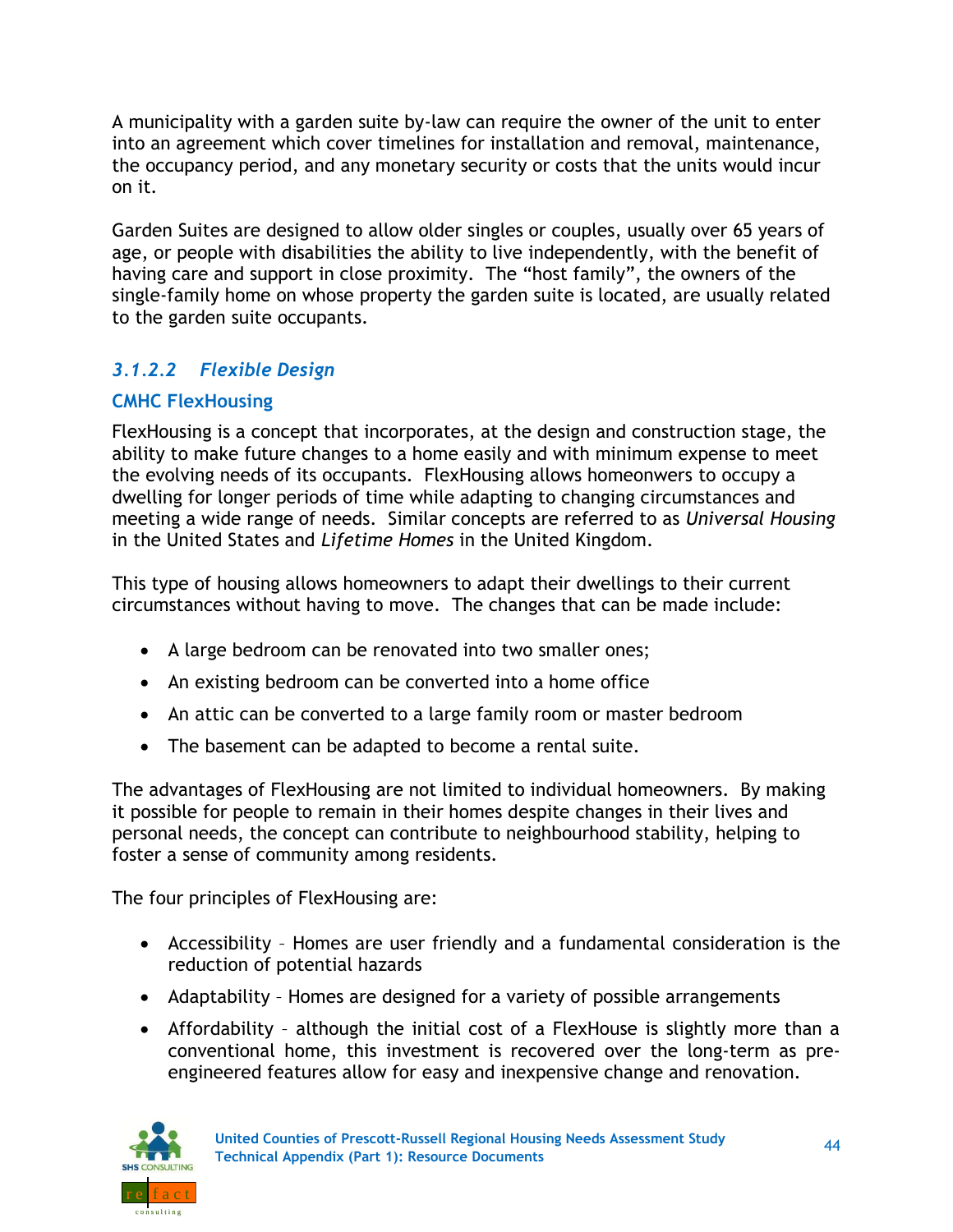Healthy housing – the design of FlexHousing integrates healthy building materials with innovative housing design

The flexibility of FlexHousing lends itself to potentially interesting uses in a changing housing environment, society, and a culturally diverse population. For example, FlexHousing can reduce child-care costs as it creates a liveable space for an aging parent to join the family and take care of a pre-school child. It also reduces the costs associated with moving. It provides the opportunity of having a live-work space.<sup>13</sup>

### **St. Nicholas House – Quebec (Designed by the McGill School of Architecture)**

This house design is intended to grow according to the owner's needs and financial capability. It can be purchased by the storey, both at and after initial construction. Each unit is wheelchair accessible and equipped with safety features. The designers also employed contrasting colours and textures that assist persons with vision difficulties.

### **Richmond Flex House – Richmond, British Columbia**

Based on the CMHC FlexHousing concept, this home is designed to accommodate the growing needs of families and the changing requirements of owners throughout their lifecycle. It is a two-storey, 2,178 square foot, wood frame home that offers a flexible design, where bedrooms may be enlarged and bathrooms may be added or removed. It is designed to be energy efficient with PowerSmart appliances and is fully accessible to meet the changing needs of its occupants. It can also accommodate an elevator and wheelchair ramps, has light and electrical switches in easy to reach places, and can provide separate accommodation for adult children or elderly parents.

# *3.1.2.3 Secondary Suites / Accessory Dwelling Units*

Secondary suites or accessory apartments have been found to offer some of the most affordable forms of accommodation within a community, as well as providing improved housing choices for its residents. They also offer homeowners the opportunity to earn additional income to help meet the costs of homeownership. Places to Grow specifically requires municipalities to "encourage the creation of secondary suites throughout the built-up area."<sup>14</sup> Recent changes to the Planning Act have enabled municipalities to establish second unit policies as of right. Further, second unit policies put in place by municipalities cannot be appealed to the OMB.

### **Cities of Toronto, Ottawa, and Guelph**

These municipalities have passed by-laws to permit accessory dwellings as-of-right in designated areas. In most cases, the by-laws tend to restrict the location of accessory dwellings to specific areas and ensure that such units meet local planning,

 <sup>13</sup> CMHC (2009). FlexHousing. Accessed from: [http://www.cmhc-schl.gc.ca](http://www.cmhc-schl.gc.ca/) <sup>14</sup> Places to Grow, Policy 2.2.3.6.j



<sup>45</sup> **United Counties of Prescott-Russell Regional Housing Needs Assessment Study Technical Appendix (Part 1): Resource Documents**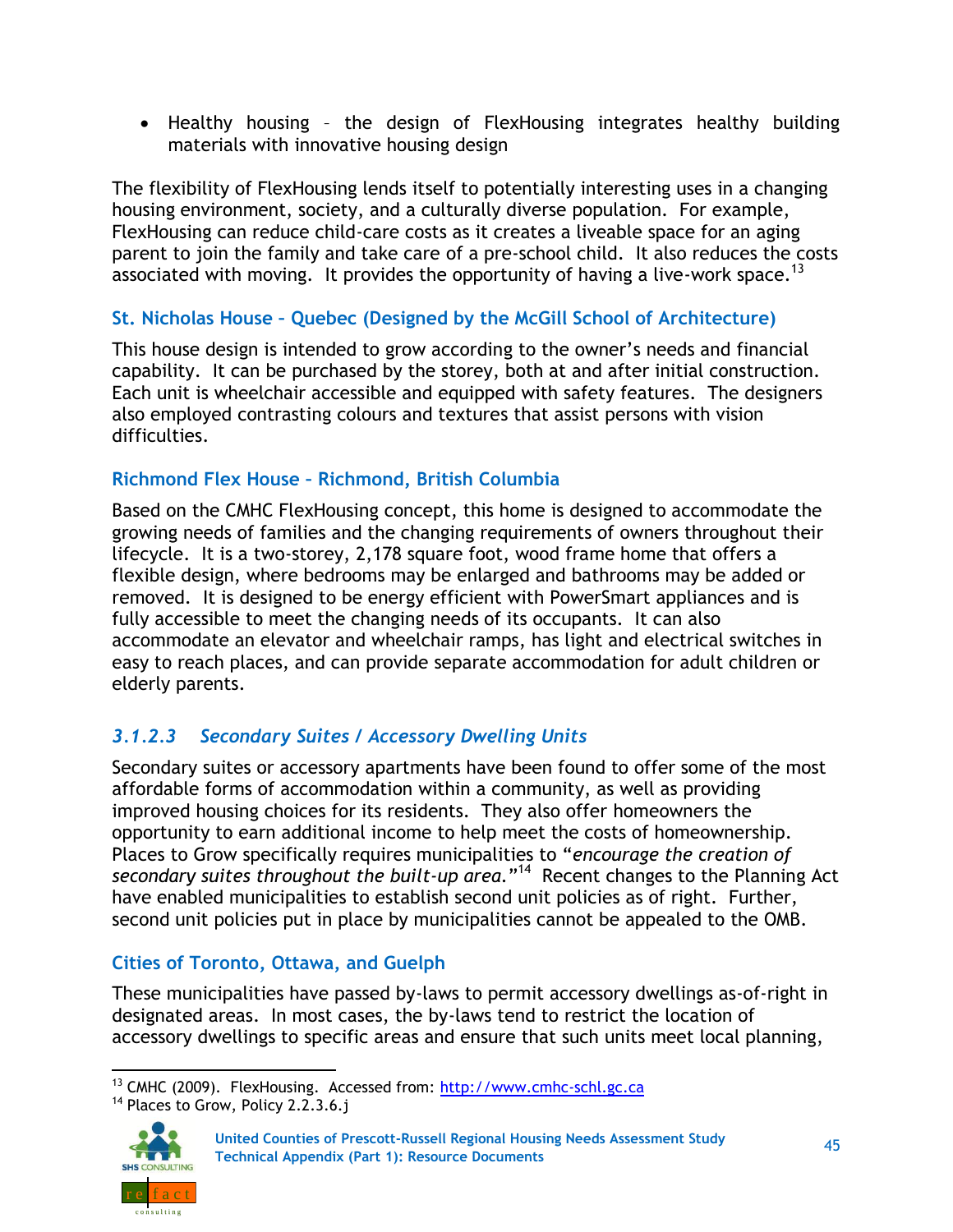building, health and safety standards. However, the City of Ottawa allows such units as-of-right in all areas of the City except for one planning district.

### **Secondary Suite Facilitation: Municipalities in British-Columbia**

The practice of facilitating secondary suites is also being implemented elsewhere in Canada. In Coquitlam, B.C., the local municipality offers utility rebates to secondary suite owners that register their units with the City. Coquitlam also developed a set of alternative life safety standards to address the issue of units in existing homes. The City of New Westminster has established a set of municipal design guidelines for secondary suites in order to help address concerns about their effect on the built form. New Westminster also developed a guideline through which it will only close older "grandfathered" units if there are serious safety issues.

#### **The City of Edmonton**

The City of Edmonton implemented a two-phase transition towards a comprehensive plan to develop secondary suites to help augment the supply of affordable housing. The by-laws were developed with the aid of open houses, public consultations, stakeholder meetings and a web survey. The two-phase plan was designed to enable the legislation, and allow for a trial period after which modifications could be done.

The first phase by-law was passed in December 2007 with the aim of making it easier for individuals to create secondary suites within their homes. The first phase allowed units in targeted smaller-lot suburban areas with units to be contained within singledetached dwellings, large-lot mature areas, and also permitted garage suites above detached garages in both of these zones. The second phase by-law passed in February 2009 included several modifications based on the consultation process and experience. Some location restrictions were removed for large-lot residential areas. Garage suites were permitted to be located in most of the City's low-density residential areas, and at-grade garage suites and garden suites were also permitted to be included with these being authorized on a discretionary basis by the development authority.

#### **Promoting Secondary Suites**

As a part of secondary suite by-laws and policies, many municipalities have jointly implemented education and awareness campaigns in order better inform the public and potential landlords, as well as facilitating the transition towards the use of the legislations and policies. As a part of its implementation, and ongoing information, the City of Toronto published an information guide for secondary suites which details the process involved in setting one up. These guides are available for free at any of the City's Civic Centres or City Hall. Toronto also published two information brochures aimed at secondary suite landlords and tenants respectively, which quickly outlines the issues of becomes a landlord, and what rights tenants have in second suites. The City of Toronto also directs prospective landlords to the Landlord's Self

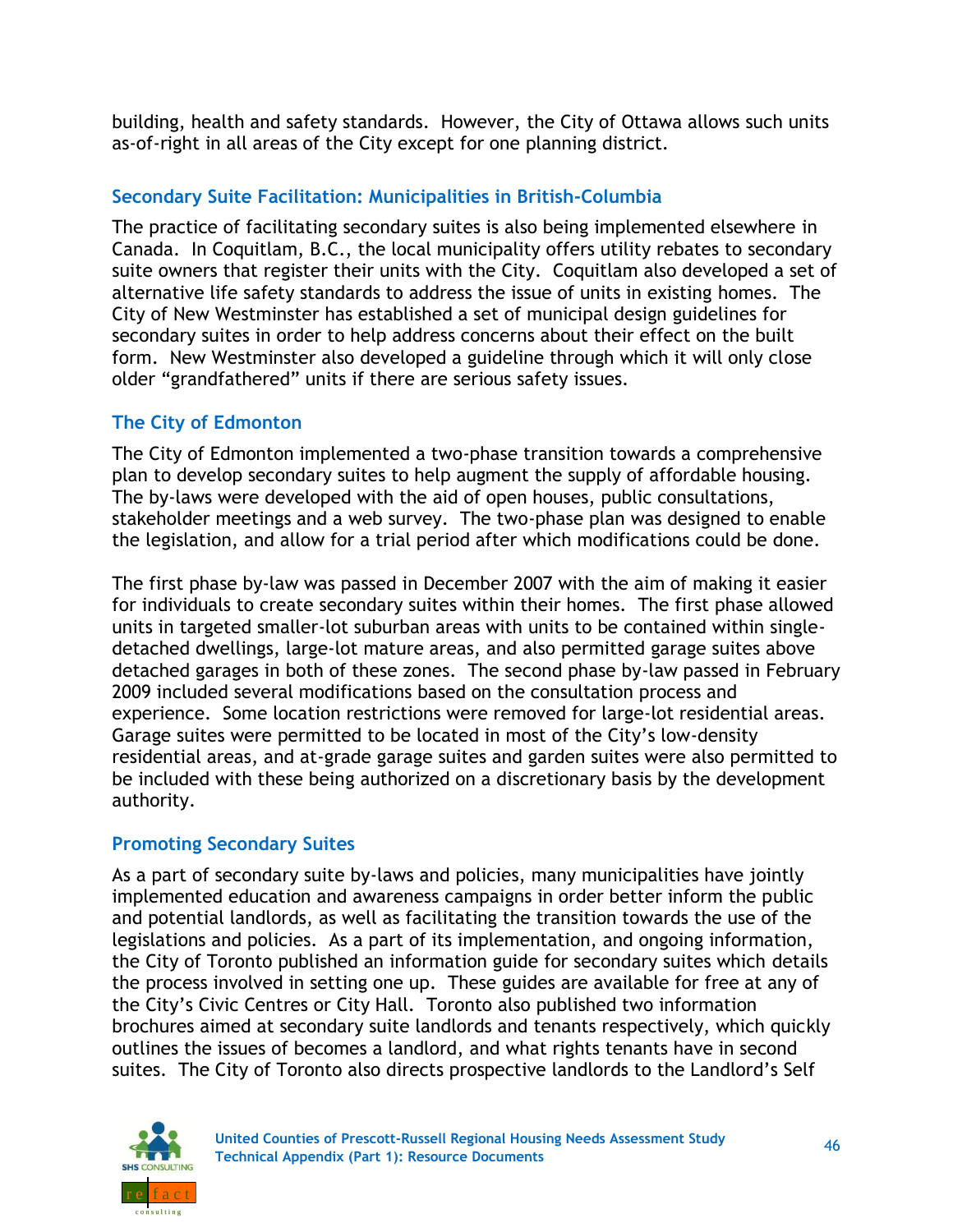Help Centre, a community clinic that provides services to small-scale landlords in Ontario.

Similarly, the City of Ottawa published an educational brochure titled *A Home Within a Home* on secondary suites as a part of its zoning by-law revision. The publication outlines the regulation, building and approval process, discusses certain positive aspects of secondary suites, answers questions regarding them, and highlights funding and grants opportunities. As well, the City has several resources available on its website to help prospective landlords with their decision.

The City of Hamilton has also recently started examining the potential for expanding the areas of the City in which secondary suites and garden suites would be permitted. This review will be a part of their new official plan drafting process.

### *3.1.2.4 Aging at Home Strategy*

The Aging at Home Strategy is aimed at providing seniors, their families and caregivers with a spectrum of care to help them stay healthy, and live independently in their homes. The Strategy is being implemented by the LHINs in their respective territories. Initiatives covered by the strategy are designed to support seniors that live at home and include funding for services such as community support services, home care, assistive devices, supportive living, long-term care beds, and end-of-life care. It also aims at promoting innovation in preventative and wellness services, as well encouraging partnerships with non-traditional providers. Funding for each LHIN is allocated by the Ministry of Health and Long-term Care according to estimated demand for services based on age, gender, socio-economic status and health status of the population residing in each LHIN's territory as well rural geography.

### *3.1.2.5 Accessible Design*

Accessible design and Universal Design concepts generally refer the ability of something to be used by anyone. Accessible design is usually associated with improving accessibility for those with disabilities, while universal design takes a broader, more inclusionary scope that is aimed at simply ensuring that there are no barriers to anyone – that the products and environments be usable by all people, without a need for adaptation or specialized design. <sup>15</sup> Either visions is aimed at removing barriers to daily life to ensure that all individuals, with or without disabilities, can live better.

### **City of London's Facility Accessibility Design Standards**

The City of London developed its own Facility Accessibility Design Standards in 2001, and has since updated it. The aim is to help City staff enhance accessibility beyond the minimal requirements of the Building Code when planning and designing municipal

 <sup>15</sup> Centre for Universal Design (2008). About Universal Design. North Carolina State University. Accessed from: [www.design.ncsu.edu](http://www.design.ncsu.edu/)

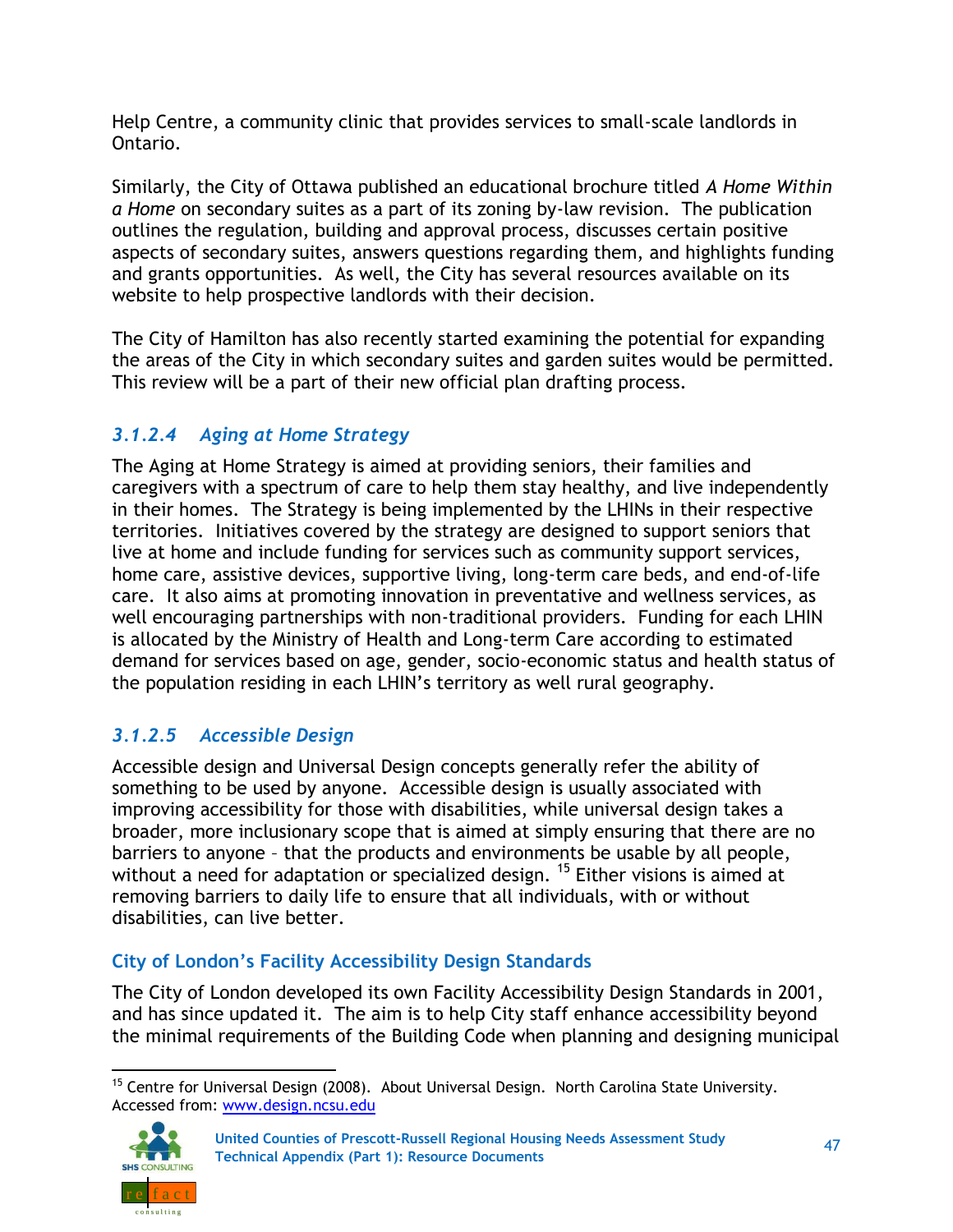facilities. The document was created with the help of consultations with groups such as the March of Dimes, the Canadian Hearing Society, CNIB and others. The City of London freely allows the use and/or reproduction of its standards by other municipalities upon the submission of an authorization request. A complete list of the more than 50 municipalities that have used the standards is available on the City of London's website.

### **Ottawa Municipal Accessibility Plan**

The City of Ottawa promotes increased accessibility in housing under the City of Ottawa Municipal Accessibility Plan (COMAP). This plan responds to the Accessibility for Ontarians Act, 2005. Under its Action Ottawa affordable housing program, the City provides funding to ensure that five percent of units developed under the program are fully wheelchair accessible to enable the occupant to live independently. In addition, 100 percent of the units must meet visitable standards for accessibility to the maximum extent possible. The City's Accessibility Advisory Committee has identified several requirements for visitable housing standards:

- Level or gently sloping approaches to dwellings
- Level no-step access at entry door
- Sufficiently wide doors (32–36 inches or 80-90 cm) and corridors (36 inches or 90 cm) to accommodate a wheelchair
- For multi-level units, a ground floor toilet facility for wheelchair users and the elderly and a ground floor family room and/or kitchen facility.<sup>16</sup>

### **Manitoba Housing and Renewal Corporation Visitable Housing Policy**

The Manitoba Housing and Renewal Corporation (MHRC) encourages visitable design through its Visitable Housing Policy:

- Where major renovations are being undertaken to address building issues in MHRC-owned public housing, these renovations will include basic visitable design features (where financially feasible and practical)
- MHRC will encourage non-profit groups and co-ops to implement basic visitable features when renovating (where financially feasible and practical)
- Where MHRC provides funding for new construction under AHI programs, projects that include visitable features will receive additional weighting
- Project proposals for development of new residential properties on MHRCowned lands, or proposals for the purchase of MHRC-owned lands for

 <sup>16</sup> City of Ottawa (2007). City Housing Strategy 2007 to 2012: City Housing Strategy - Direction 1: Building Healthy, Inclusive, Sustainable Communities. Accessed from [www.ottawa.ca](http://www.ottawa.ca/)

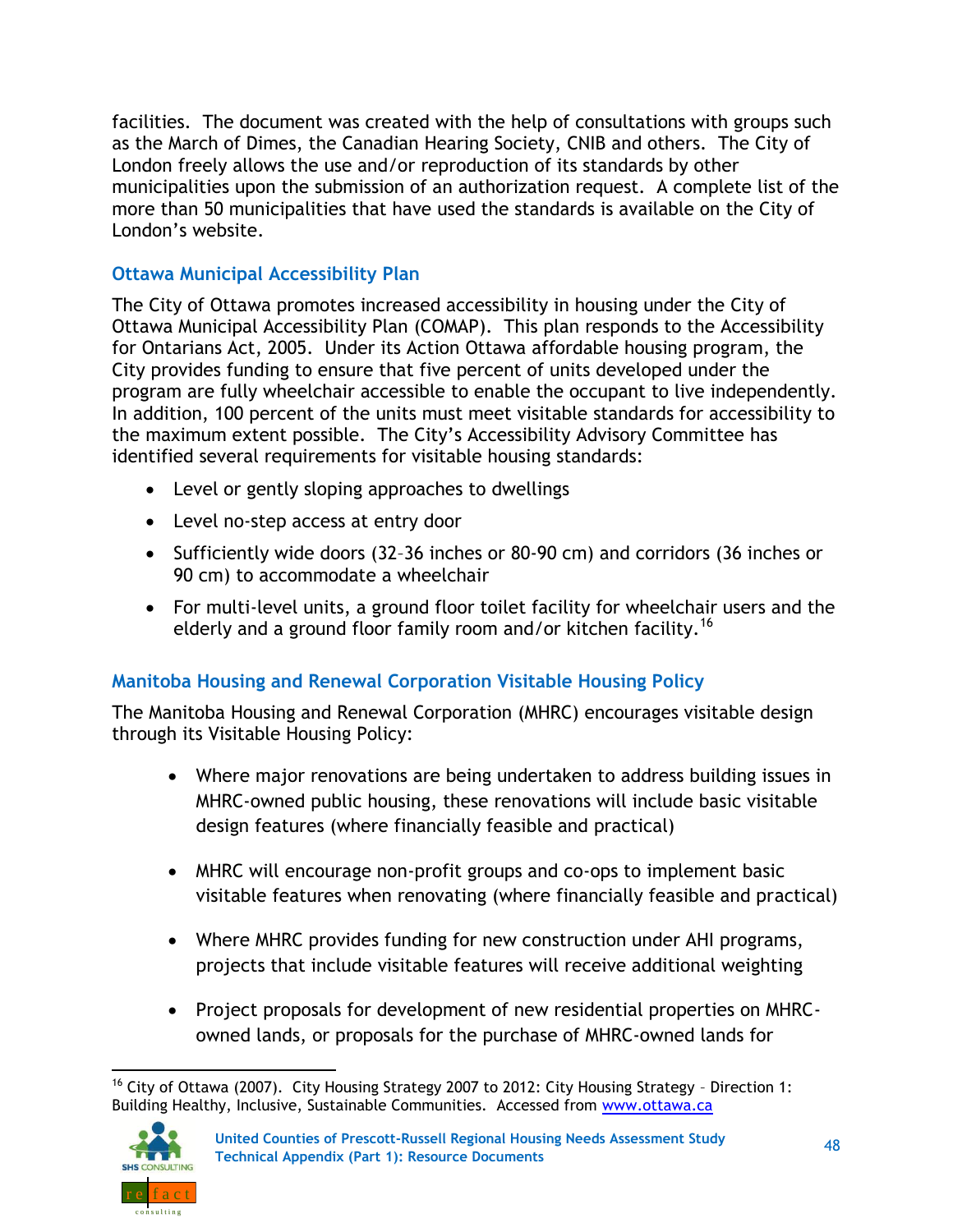residential development will receive additional weighting if they include visitable features.<sup>17</sup>

In addition to the minimum visitable design features, the Manitoba Housing and Renewal Corporation suggests other design features that would improve the convenience and suitability of a home. These include:

- Reinforced bathroom walls (for the installation of grab bars, if desired);
- Levered door handles and single-lever kitchen and bathroom faucets;
- Raised electrical outlets 18 inches (45.7 cm) from the door;
- Lowered climate controls;
- Lowered light switches 48 inches (121.9 cm) from the door.<sup>18</sup>

The inclusion of such design elements are important in improving the ability for older adults and those with disabilities to age in place, and live independently. For some older adults, the financial affordability of such units is possible, but not so for many persons with disabilities. Financial supports should be made more available for those in need. This includes ensuring that programs such as the RRAP and HASI are continued, and that individuals in the community are made aware of them.

## **Region of Peel – 2008 Universal Accessibility Standards (UAS)**

The Region of Peel Accessibility Advisory Committee, Regional staff, and sector partners worked to create the Universal Accessibility Standards (UAS), which was approved in April 2009, for the Region's new affordable residential properties. The UAS will be incorporated into the Region of Peel Affordable Housing Design Guidelines for application in future regional housing developments, subject to site-specific feasibility analysis, project characteristics, and cost. The Accessibility Advisory Committee will also provide input into all future affordable housing projects to determine opportunities to incorporate UAS and to ensure ongoing compliance. The UAS report can be found at [www.peelbuilds.ca](http://www.peelbuilds.ca/) where there is also an interactive webpage that highlights the differences between a standard one-bedroom housing unit and one that has been modified as a fully accessible unit.

# *3.1.2.6 Inventory of Modified Units in Social Housing Stock*

The Region of York and Simcoe County carried out Special Needs Audits to determine the supply of accessible housing in their social housing stock. The findings of these audits enabled each of the municipalities to ensure a better access and knowledge of the accessible housing stock for clients needing modified housing. The Region of York

<sup>&</sup>lt;sup>18</sup> Government of Manitoba (2008). Manitoba Family Services and Housing: Visitable Housing Design. Accessed from: [www.gov.mb.ca/fs/housing/visitable\\_housing.html](http://www.gov.mb.ca/fs/housing/visitable_housing.html) 



<sup>49</sup> **United Counties of Prescott-Russell Regional Housing Needs Assessment Study Technical Appendix (Part 1): Resource Documents**

 <sup>17</sup> Manitoba Housing and Renewal Corporation (2006). Presentation for the Canada Housing and Renewal Association.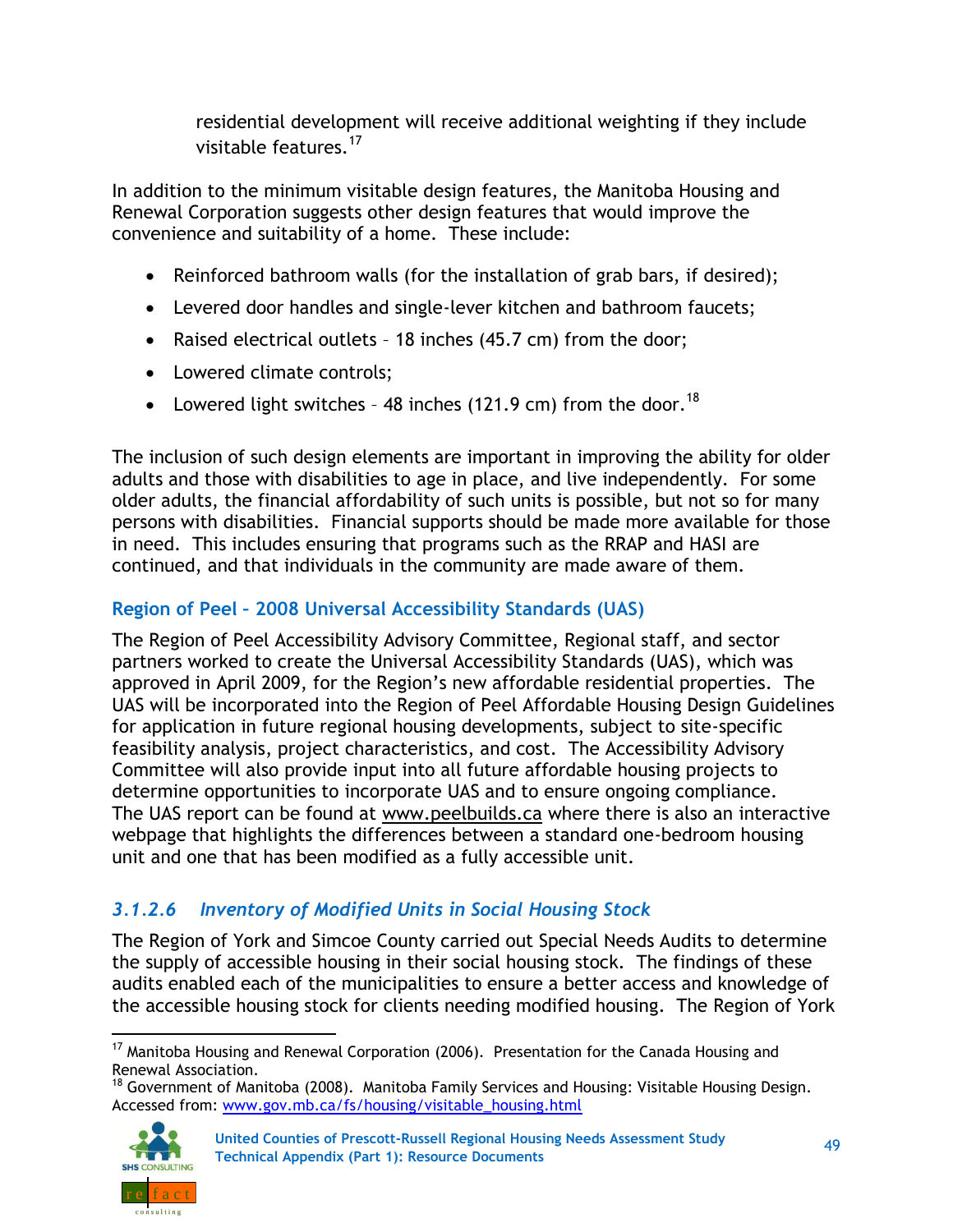has incorporated photographs and descriptions of all modified units under each building, accessible online from its social housing directory.

Simcoe County has also developed a searchable database with the inventory and description of modified units and is available for clients needing modified units. The audit was done by conducting site visits of each housing provider that had modified units in their portfolio, with a total of 25 projects visited and 100 units inventoried. An assessment of buildings and units were conducted to determine whether certain features met current accessibility standards. These features included the unit entry, living area, main bedroom, kitchen, bathroom, doors and windows, controls, parking, ramps, handrails, circulation spaces, common areas, laundry room, garbage room, elevators, and main, secondary entries and emergency exits.

- **3.2 Strategic Direction #2 – Stabilizing, revitalizing and increasing affordable housing stock**
- **3.2.1 Objective 2.1 – Protecting the current supply of rental housing**

### *3.2.1.1 Rental Housing Conversion and Demolition Policies*

Due to the importance of the rental housing stock in providing housing for low and moderate households, some municipalities have passed demolition and conversion policies.

### **City of Ottawa**

The City of Ottawa has policies preserving the existing older rental stock from conversion as part of its Official Plan. Policy 4.5.1 limits the number of rental units that can be converted to ownership formats when vacancy rates are low. The policy also protects housing that is rented at below market rents:

*4.5.1 The conversion of rental housing with five or more rental units to condominium ownership or to free hold ownership as a result of applications such as, but not limited to, applications for severance of properties, is premature and not in the public interest unless the following two criteria are satisfied:* 

*a)The rental vacancy rate by dwelling/structure type for the City of Ottawa as defined and reported yearly through the Canada Mortgage and Housing Corporation (CMHC) Rental Housing Market Survey has been at or above 3 per cent for the preceding two-year reporting period;* 

*b)The existing market rents of the units proposed for conversion are at or above the average market rent levels for the corresponding CMHC survey zone in the City of Ottawa, as reported yearly by the CMHC Survey for rental units of a similar dwelling/structure and bedroom type.*

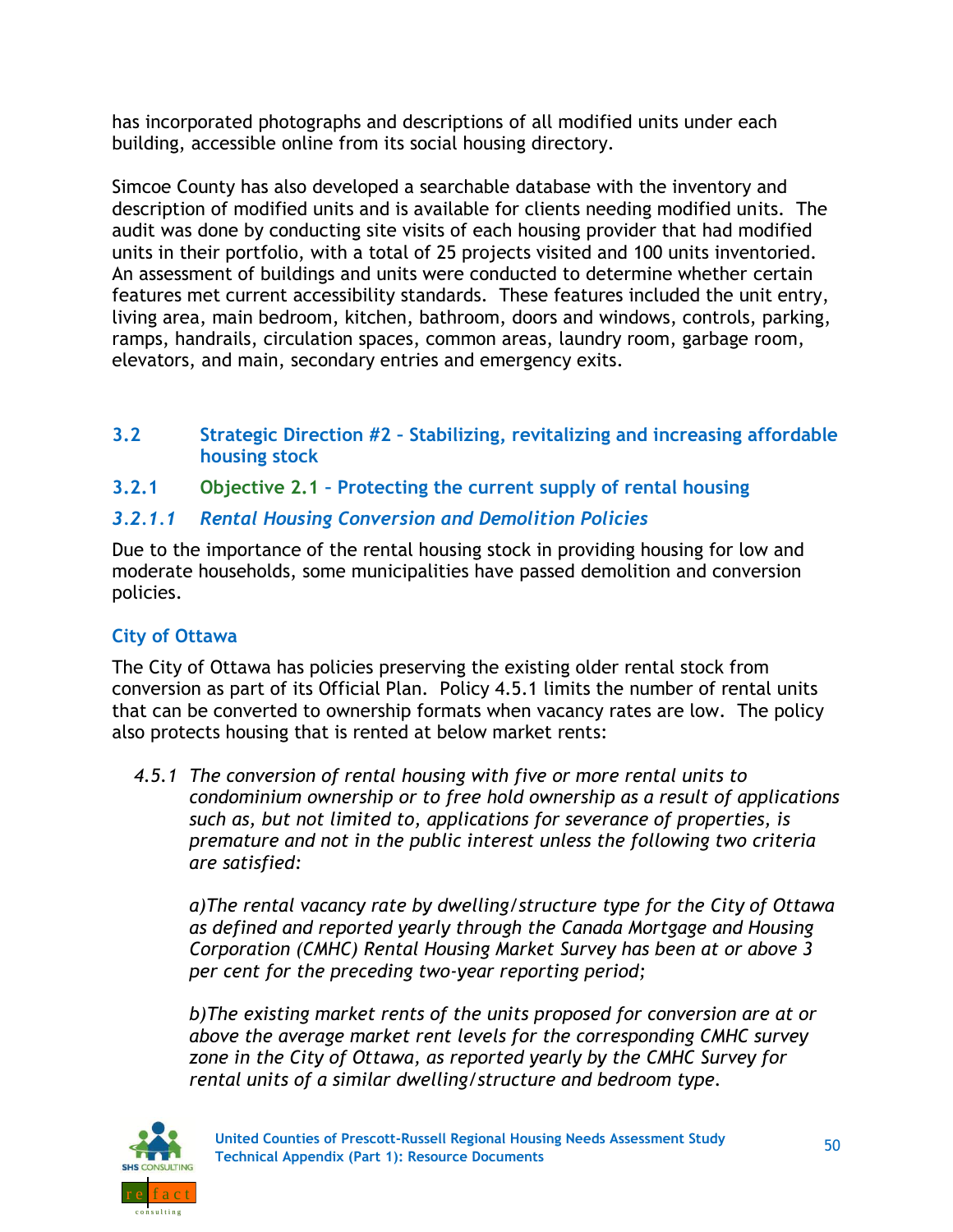- *4.5.4 The maintenance and rehabilitation of the existing housing stock will be ensured through enforcement of the property standards by-law and support for residential rehabilitation assistance programs.*
- *4.5.5 The City will study the use of demolition control throughout the urban area as a means of maintaining the supply of affordable rental housing.*

### **City of Toronto**

The City of Toronto, through By-law 885-2007 has increased power to protect rental housing from conversion and demolition as well. Policies to this effect are also present in the City's Official Plan which states that "the maintenance and rehabilitation of the existing housing stock will be ensured through enforcement of the property standards by-law and support for residential rehabilitation assistance programs."

#### **City of Guelph**

The City of Guelph has also enacted a by-law which designates the City as an area subject to demolition controls, in order to retain existing residential stock and former residential buildings.

#### **City of Burlington**

The City of Burlington passed an Official Plan amendment<sup>19</sup> which sets out a series of policies restricting the demolition and conversion of residential rental properties. This amendment states that demolition or conversion of rental units, properties containing six or more units, is not permitted unless a series of conditions are satisfied. These conditions are: that the rental vacancy rate set out in CMHC's residential rental market survey must have been at 3% or more for the preceding two years, that the building in question meet the property standards by-law, that negative economic and other impacts on tenants be minimized, that requirements of any applicable provincial legislation be met, and that in the case of demolition, replacement units are provided for.

### **City of Brantford**

OPA 125 states that the demolition of affordable rental housing shall not be approved unless an equal number of affordable rental housing units at similar rents are included in the development. Condominium conversion of rental housing units shall only be considered when the vacancy rate has been more than 3% for rental housing for a minimum of three consecutive years.

 $19$  The amendment modified Part III, Section 2.0, Residential Subsection 2.3, subsections 2.3.2 clauses f) and g).

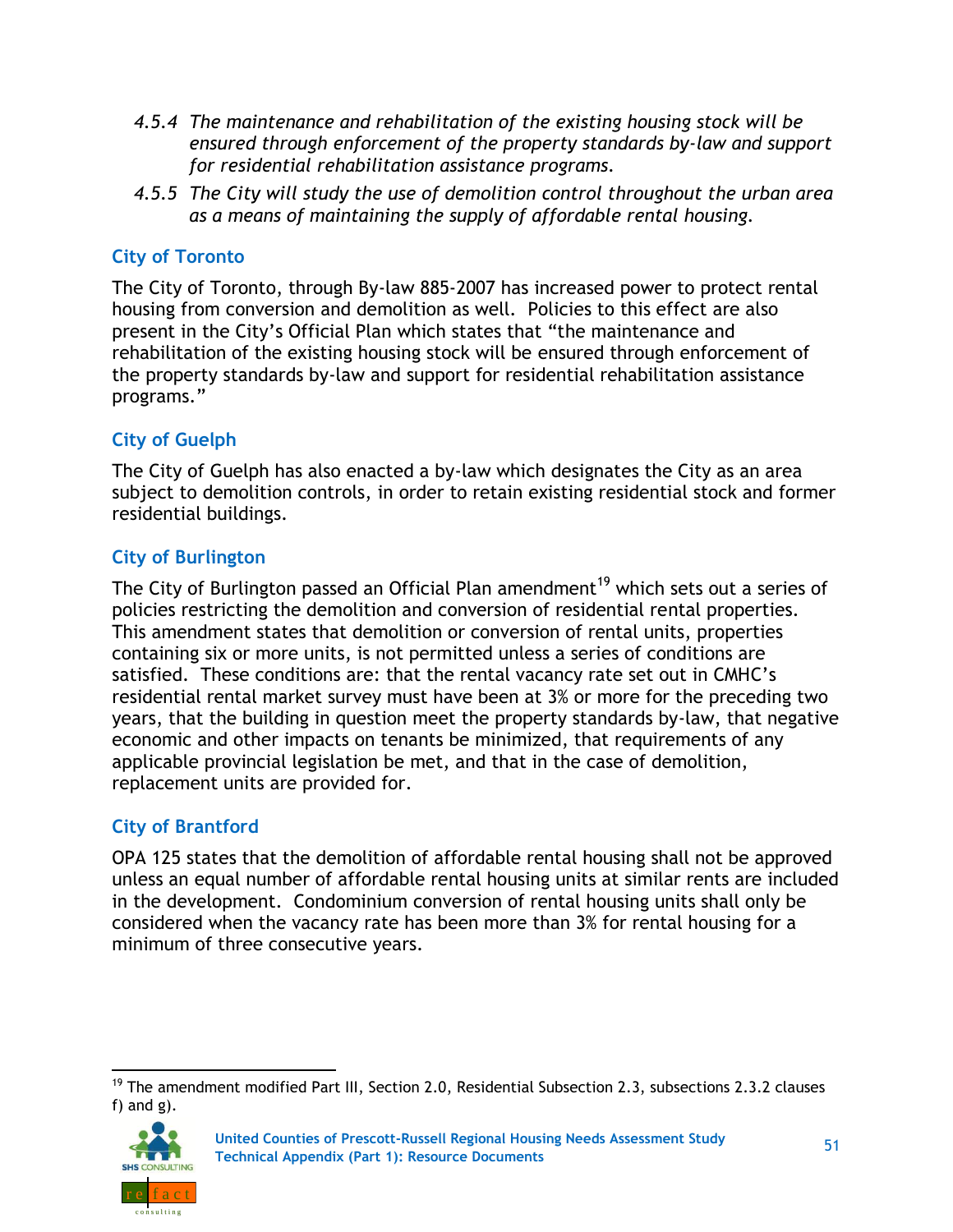### **3.2.2 Objective 2.2 – Revitalizing housing stock that is affordable**

### *3.2.2.1 Residential Rehabilitation Assistance Program*

The Residential Rehabilitation Assistance Program (RRAP), which is administered by CMHC, is designed to help low-income Canadians, people with disabilities, and Aboriginals live in decent, affordable homes by providing funding for improvements, repairs, or renovations to housing units. The general goals of this program are to provide funding to:

- Fix up owner-occupied or private rental properties;
- Modify homes for occupancy by people with disabilities;
- Repair and rehabilitate community shelters;
- Convert buildings from other uses to low-cost housing;
- Facilitate neighbourhood revitalization projects; and,
- Maximize the impact of funds from other sources.

RRAP consists of eight distinct "chapters," each with specific target groups or goals:

- Rental RRAP the component is designed to provide assistance to landlords of affordable housing in order to pay for mandatory repairs to self-contained rental units to be occupied by tenants with low incomes. Funding of up to \$24,000 per unit is available to eligible applicants.
- Rooming Housing RRAP intended to provide assistance to owners of rooming houses to pay for mandatory repairs to housing intended for permanent accommodation at rents which are affordable to low-income individuals.
- RRAP for Non-Residential Conversion this component provides assistance to owners of non-residential buildings to convert their structure for use as permanent rental accommodation at rents that will continue to be affordable. Funding of \$16,000 per bed or \$24,000 per unit is available.
- Homeowner RRAP designed to provide assistance to low-income homeowners to bring their properties up to minimum health and safety standards. Properties must be lacking in basic facilities or require major repairs in one of five key areas: structural, electrical, plumbing, heating, or fire safety. Funding of up to \$16,000 per home is available to eligible households.
- RRAP for Persons with Disabilities this provides support to low-income households with persons with disabilities who require special modifications to their residence to improve access. A maximum of \$24,000 is available for eligible applicants.
- On-Reserve Non-Profit Housing Program designed to provide assistance to lowincome homeowners on reserves in the construction, purchase and rehabilitation, and administration of suitable, adequate and affordable rental housing on-reserve. The loans can be up to 100% of the total eligible capital of

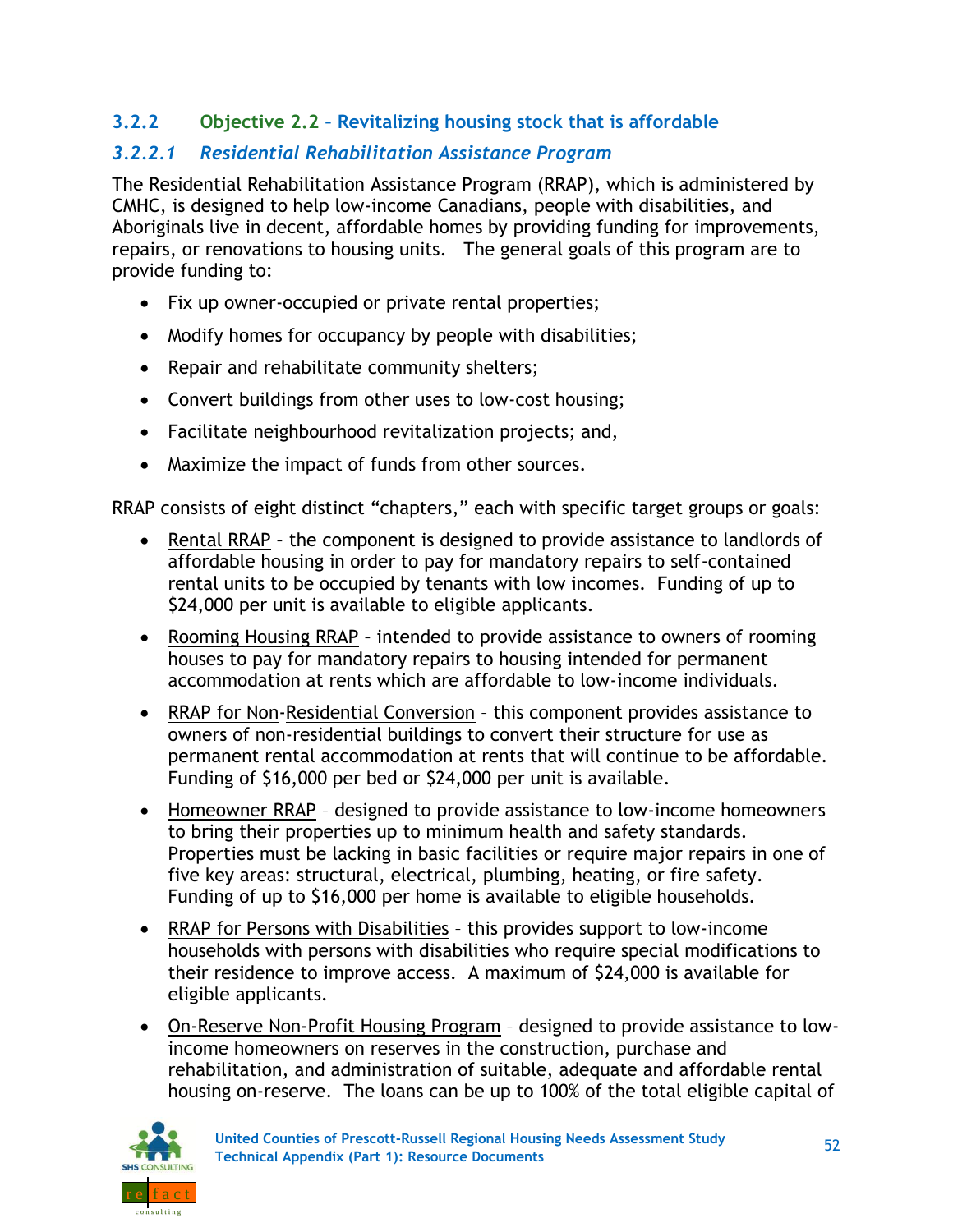a project. CMHC delivers the program in partnership with Indian and Northern Affairs Canada (INAC) and First Nations to determine allocations of funding for eligible reserves.

- Home Adaptations for Seniors' Independence (HASI)-designed to provide assistance to homeowners and landlords to pay for home adaptations which can extend the time low-income seniors can live in their own homes independently. To be eligible occupants must be over the age of 65, have difficulty with daily activities brought on by ageing, have a total household income at or below a specified limit for the area, and have the dwelling unit in question as a permanent residence. Assistance is a forgivable loan of up to \$3,500, applicable to installing elements that include handrails, easy-to-reach work and storage areas in kitchens, lever handles on doors, walk-in showers with grab bars, and bathtub grab bars and seats.
- RRAP for Secondary/Garden Suites this component is designed to provide assistance to homeowners to assist in the creation of secondary rental and garden suites. A secondary suite involves the creation of a unit within an existing dwelling or an addition to the home. A Garden Suite is a separate selfcontained living area created on the owner's property. Homeowners, private landlords, and First Nations owning a single-family residential property that can accommodate the creation of an affordable self-contained secondary suite or garden suite will now be eligible to apply for RRAP funds. Assistance is in the form of a forgivable loan up to \$24,000.

### *3.2.2.2 Social Housing Renovation and Retrofit Program (SHRRP)*

On June 9, 2009, an agreement between the federal and provincial governments was announced that would see \$704 million invested over the next two years to rehabilitate and renovate social housing. The SHRRP is a capital grant program that funds the repairs and regeneration of eligible social housing projects. It aims to:

- Improve the health and safety of residents living in social housing communities
- Provide enhanced accessibility for seniors and persons with disabilities
- Contribute to the reduction of social housing project operating costs
- Assist in the reduction of wait lists for social housing, including restoration of vacant or abandoned units.

For renovation and retrofit projects, the maximum funding per unit is \$28,000 in Southern Ontario.

### **Social Housing Services Corporation (SHSC) – Technical Services**

To ensure that Service Managers and housing providers are able to take full advantage of the SHRRP funding, the SHSC is offering a number of technical services that will give SHRRP applicants the tools and resources to deliver on quality renovations and retrofit projects within the required timelines. These services include:

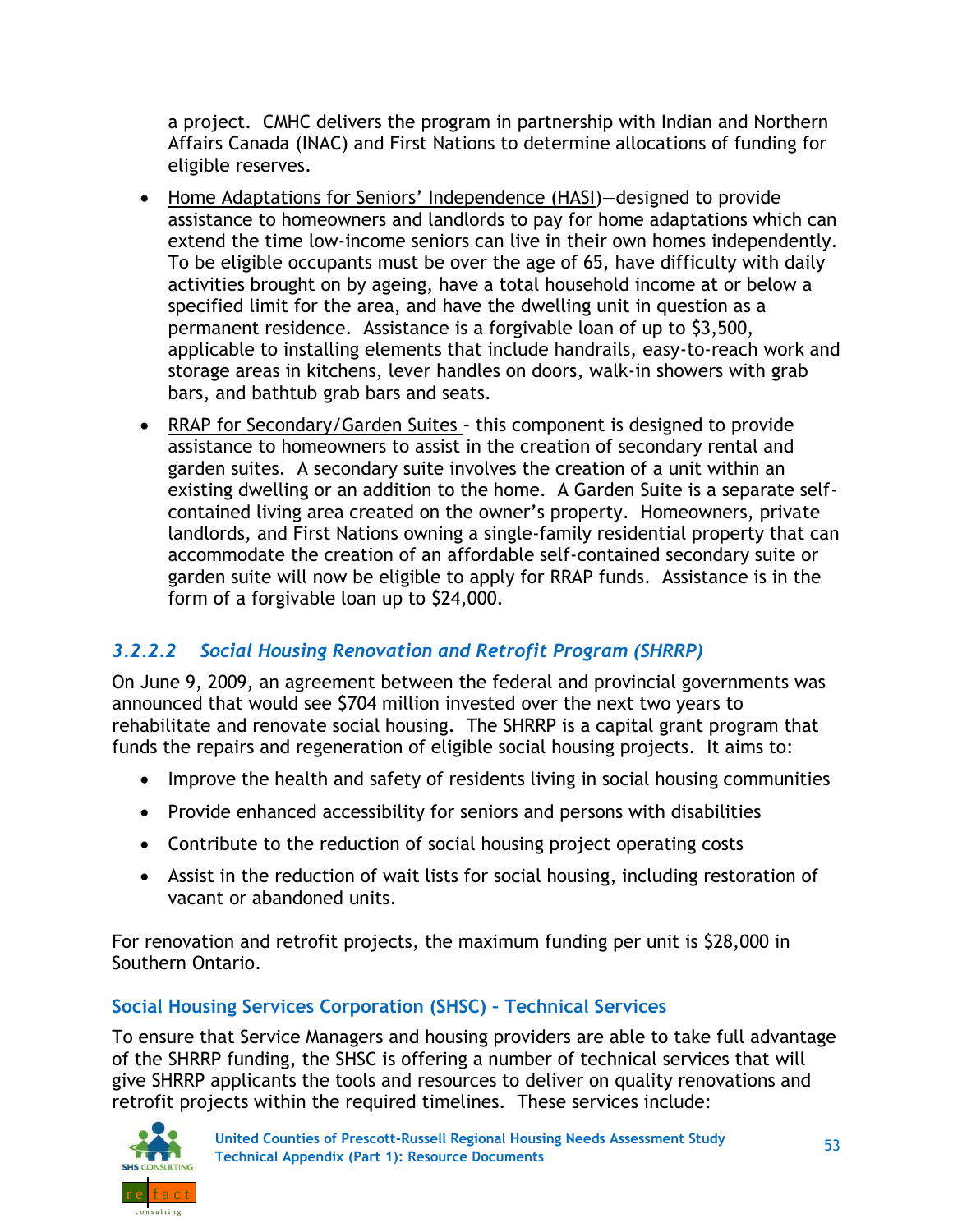- Assessment and capital planning
- Identifying consultants and contractors
- Project design
- Development and administration of the bid processes
- Bid evaluation and contract award
- Contract administration
- Demand and preventative maintenance.

Service managers and housing providers can contact SHSC's Technical Services line for further information.

## *3.2.2.3 Energy Efficiency and Sustainability*

#### **ecoENERGY Programs**

Natural Resources Canada's ecoENERGY Retrofit program is part of the Ministry's ecoACTION initiative. The ecoENERGY program provides financial incentives and support to homeowners, small and medium-sized businesses as well as public institutions and industrial facilities to help fund and implement measures and energysaving projects that reduce greenhouse gases (GHG) and air pollution. The project will end on March 31, 2011 or when all funds have been committed, however the January 2009 federal budget announcement identified a two-year \$300 million allocation that would provide additional retrofit grants to an estimated 200,000 homes in Canada.

The ecoENERGY Retrofit for Homes program was developed to help property owners with retrofit choices designed to improve energy efficiency in their homes up to a maximum of \$5,000 per home or multi-residential unit. Under the program, eligible homes must have undergone an energy efficiency assessment performed by a certified energy advisor. Natural Resources Canada ensures that only properly licensed and independent energy advisors perform an assessment of the properties to identify areas of energy loss through contracts with organizations across the country. The ecoENERGY Retrofit for Small and Medium-Sized Organizations covers businesses and public institutions. Eligible organizations must have performed and submitted a pre-project energy audit of the building or buildings in question. Grants of up to \$10 per gigajoule of estimated energy savings, 25% of eligible project costs, or up to \$50,000 per project are available.

#### **CMHC EQuilibrium Housing**

The CMHC EQuilibrium housing initiative is designed to promote tools and methods that address the practical challenges of sustainable housing design, with the goal of fostering acceptance, capacity-building and use of energy-efficient technologies in home construction, reducing the environmental impacts of future homes. It is based

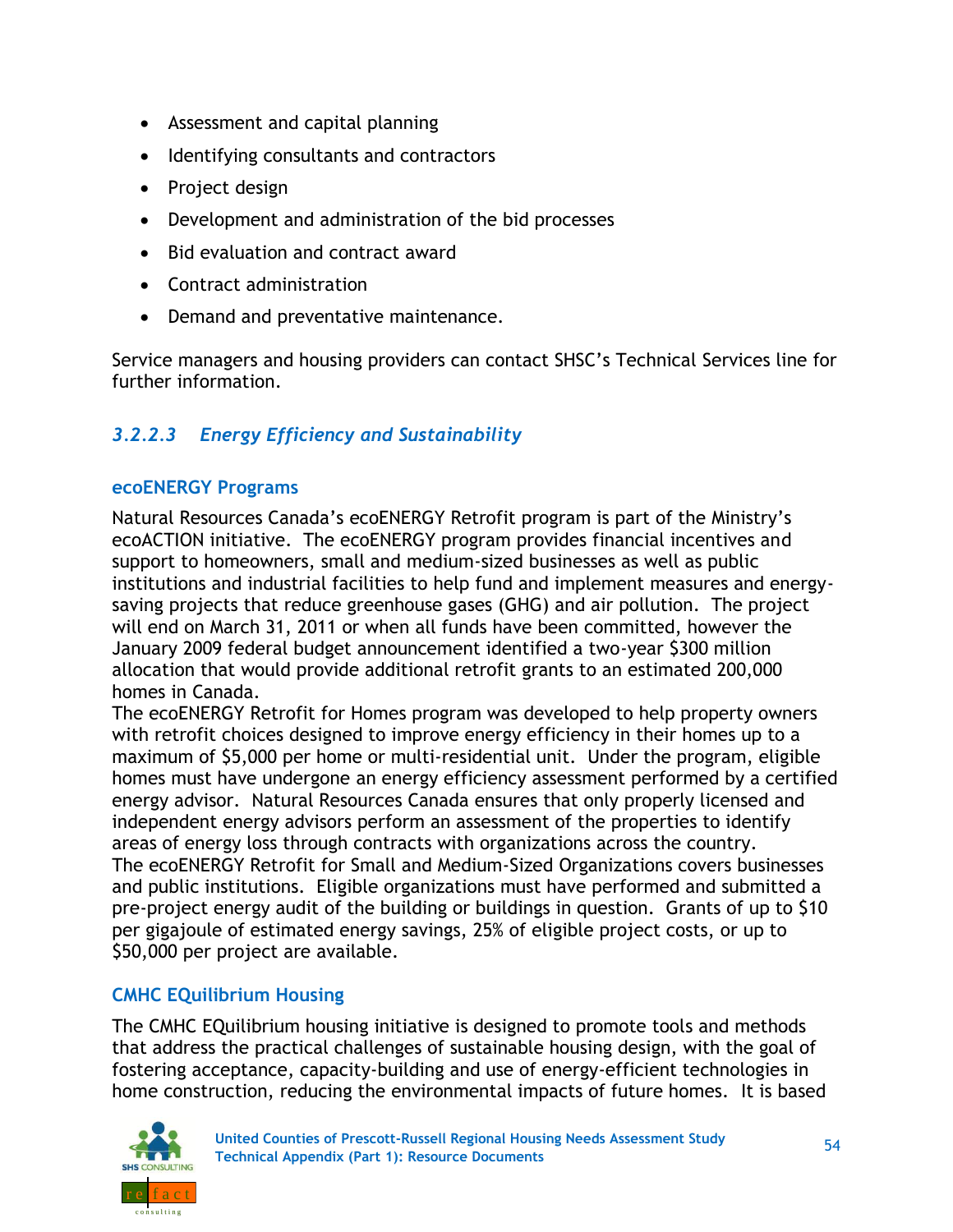on a collaborative effort of the public and private sectors, including all levels of government and the housing industry.

Recently, a national demonstration initiative has led to the construction of twelve pilot-project homes across Canada which showcase the ideas and technologies of the EQuilibrium initiative. The projects are to be built in both rural and urban/suburban settings and as of summer 2008 four of these have been completed and open for public tours.

The projects developed under the initiative will provide concrete experiences of sustainable technologies, and its implementation. One of the completed projects, the Now House, is located in a 1960s post-war suburban Toronto neighbourhood. Using a community based approach, the home was retrofitted with various energyefficiency upgrades, significantly improving efficiency and reducing its impact. It is estimated that the retrofits will reduce the home's greenhouse gas emissions by 5.4 tonnes, allow it to achieve a near zero energy cost and use minimal new resources and produce little waste throughout the renovations. The chosen retrofits included the installation of solar panels, high efficiency low-e windows, new exterior insulation, a grey water heat recovery system and high efficiency furnace.

Although not complete, the Urban Ecology project in one of Winnipeg's downtown neighbourhoods will develop affordable, energy-efficient infill housing aimed at firsttime buyers. It is being developed as part of the Winnipeg Housing Rehabilitation Corporation's neighbourhood rehabilitation and renewal efforts. The houses will be adapted to Winnipeg's difficult climate conditions, and feature solar panels, geothermal strategies, high efficiency appliances and fixtures, and sustainable building materials.

The technologies used by the demonstration projects include climate specific design, energy and resource-efficient construction, passive solar heating and cooling systems, natural daylighting, energy-efficient appliances and lighting, renewable energy systems, water conservation and re-use systems and methods, land and natural habitat conservation, and sustainable community design and green infrastructure practices.

### **CMHC Energy Efficient Housing Mortgage Rebate**

As mentioned above, under CMHC's Energy Efficient Housing initiative, eligible purchasers can receive a 10% refund on their mortgage insurance premiums, and an extension to the amortization period with no surcharge if they are buying an energyefficient home, or renovating a new or existing home to improve its energy efficiency. Similarly, Genworth Financial Canada, the only private sector mortgage insurer in Canada, has an Energy Efficient Housing Program that offers a 10% rebate on its premiums to buyers using Genworth insured mortgages to purchase an energyefficient home, or are refinancing an existing home to make energy-efficient upgrades

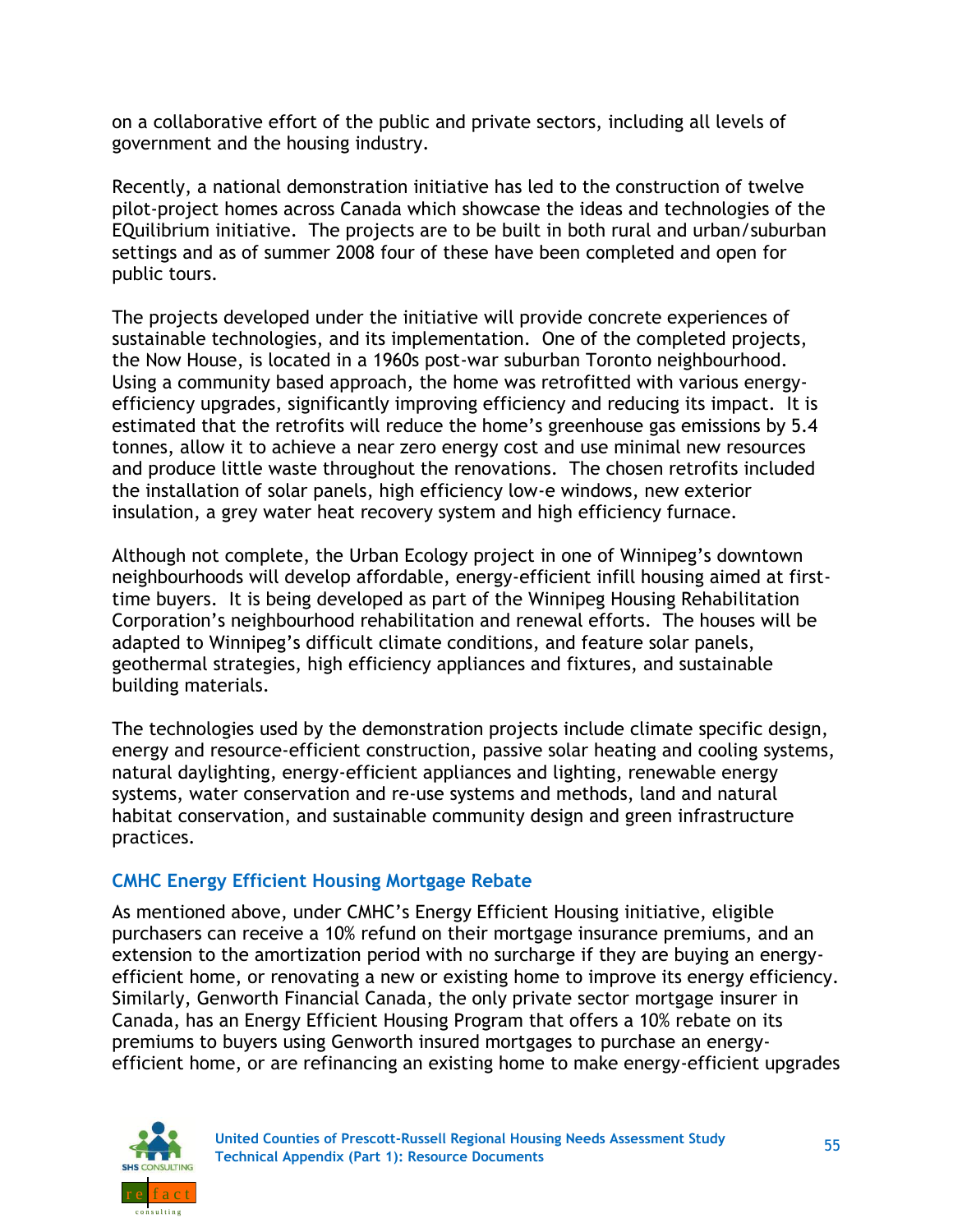and renovations. Eligible loans are offered with an amortization period of up to 35 years at standard mortgage insurance rates.

#### **New Provisions in Ontario Building Code**

As noted above, recent amendments to the Ontario Building Code set "green" standards that make homes 21% more energy efficient. These amendments include a 50% increase in basement wall insulation, 29% increase in ceiling insulation, and 67% increase in the energy efficiency of windows. Some municipalities require higher green standards for buildings constructed within their own jurisdiction. While improving energy efficiency in the community is a laudable goal, it must be recognized that increased green standards impact on housing affordability.

### **Leadership in Energy and Environmental Design**

The Leadership in Energy and Environmental Design (LEED) Green Building Rating System, while originally developed in the U.S. by the U.S. Green Building Council (USGBC) has been adapted to the Canadian climates as well as our construction practices and regulations.

The program rates and tracks the environmental performance of the buildings and their construction, and is quickly gaining popularity. Specifically, it rates five principle categories:

- Sustainable sites
- Water efficiency
- Energy and atmosphere
- Materials and resources
- Indoor environmental quality

There are also ratings for the innovation and design process. It has been noted that a LEED certified building does incur higher costs due to the certification process which requires certification by a qualified third party. The LEED rating system allocates more of its points to materials section than the Green Globes (described below), and allocates points based on having achieved a certain level of performance, rather than for having implemented certain strategies.

### *Region of York Sustainable Development Through LEED*

The Region of York's Sustainable Development Through LEED Program is a voluntary program aimed at creating incentives for developers to build more sustainable high density developments that will lower the amount of resources required. The program grants servicing allocation bonuses of between 20 and 40 percent to create high density residential developments located in the Regional corridors and centres. Developments must meet a LEED Silver certification to qualify, be at least of five storeys, conform to the York Transit-Oriented Development Guidelines, achieve

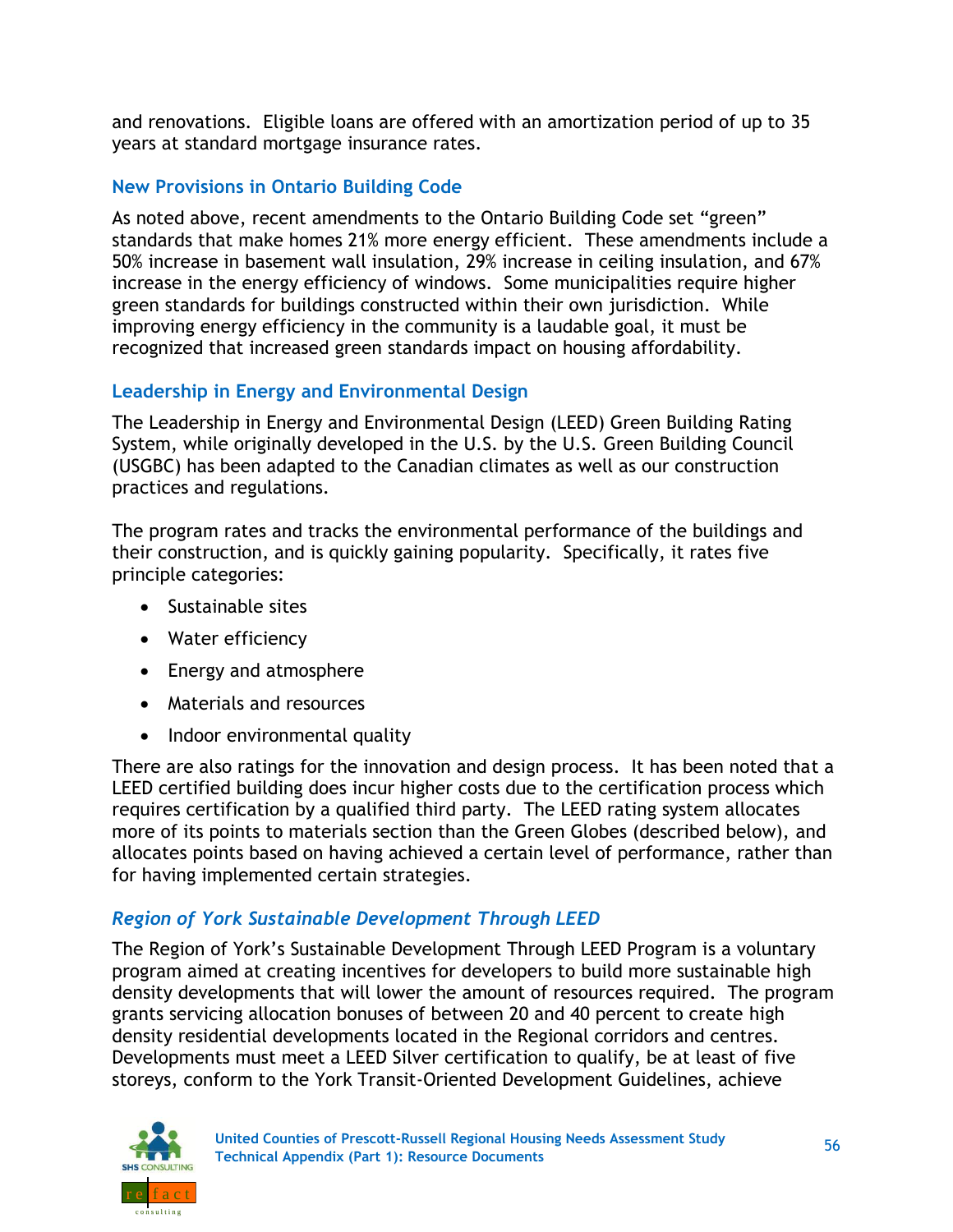significant water conservation, and incorporate the three-stream waste management system.

In partnership with the Region of York, the Town of Markham has joined in the implementation of the Sustainable Development Through LEED initiative. It requires that all new municipal buildings achieve a LEED Silver minimum certification. The Town is also in the process of preparing a Sustainable Development Standards and Guidelines document.

### **Green Globes Certification**

The Green Globes certification was developed in Canada with support of federal and provincial ministries and public utilities and in the UK, by the RICS foundation and Faber Maunsell. It is an online building audit for assessing and rating new and existing buildings against best practices, standards and principles of green architecture. It is being used by BOMA Canada as a national environmental recognition and certification program for existing commercial buildings called the BOMA *Go Green* program.

The federal government has adopted the Green Globes system. It has been explored as a lower cost alternative to LEED certification, which in the context of affordable housing may offer an excellent alternative to the LEED process. Studies have shown both systems to be comparable. A University of Minnesota study from 2006 established that, even though a direct comparison is difficult, the Green Globes online system was deemed to be quicker, simpler, and more cost effective as it provided quicker feedback which could influence any design changes. It also better integrated life-cycle thinking into the rating system.

### **High Performance New Construction Program**

The Ontario Power Authority's (OPA) High Performance New Construction (HPNC) program is a part of the OPA's initiative to promote energy conservation in Ontario. The program is designed to encourage builders and architects to incorporate energy efficient measures in the construction of new buildings, additions, or major renovations that exceed the current Code.

Eligible projects include commercial, industrial and office buildings, multi-unit residential developments, affordable housing complexes, institutional buildings, agricultural buildings, and hotels and motels but single-family homes are not eligible. The project is open to developments across Ontario, with the exception of those in the City of Toronto, which has its own program in conjunction with the OPA, the Better Building Partnership.

The Better Building Partnership is very similar to HPNC with the exception that it funds incentives for retrofits to existing buildings, as well as new construction like the HPNC. Take-up of the BBP has been very good, and as of 2007, 636 buildings had registered in Toronto, totalling a retrofit area of 47 million square feet and a  $CO<sub>2</sub>$ reduction of 200,500 tonnes per year. The retrofits have resulted in about \$19 million

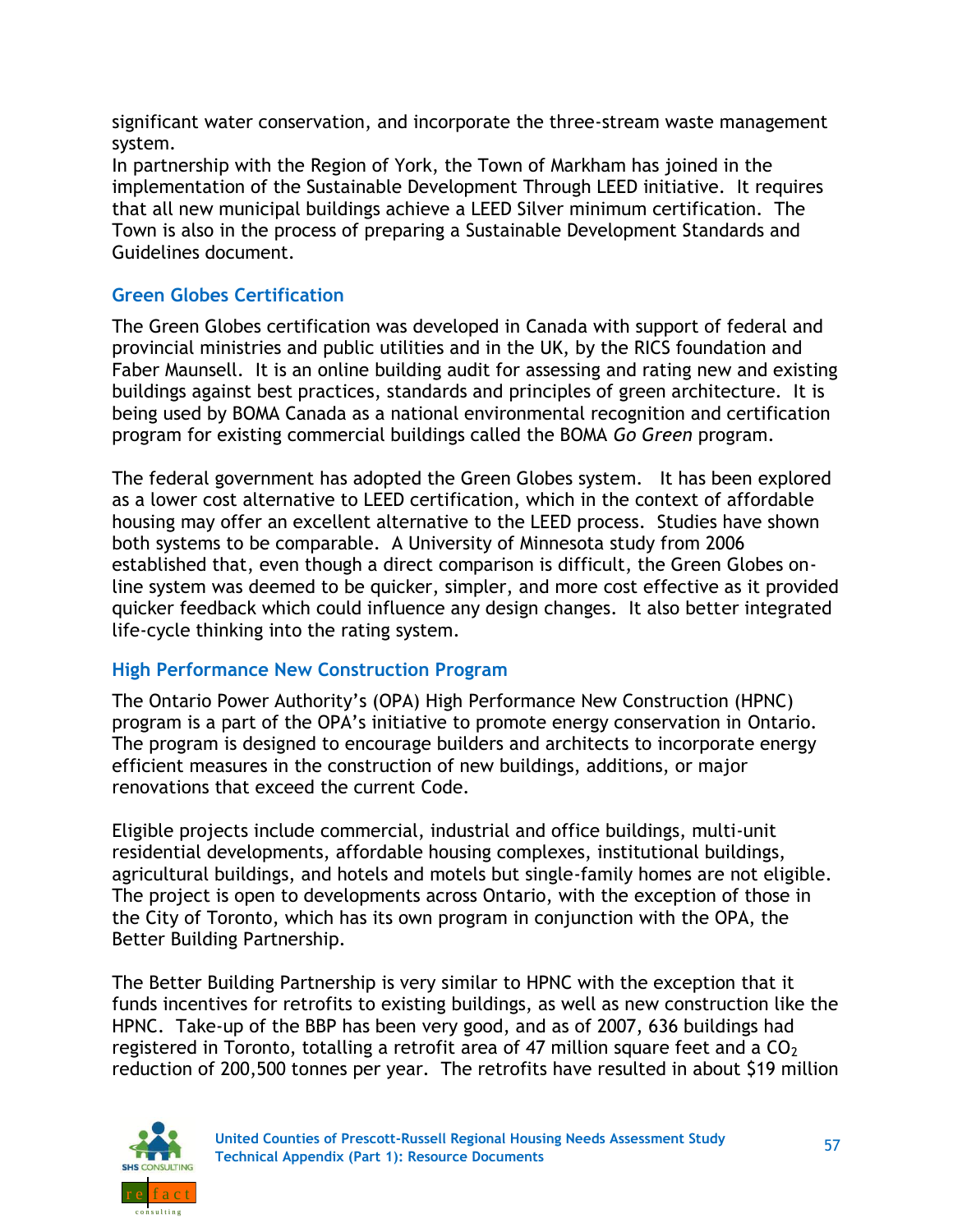in savings per year with an economic impact, including energy savings and job creation, of about \$176 million so far.

Funding allocations are based on kilowatts per hour saved, as opposed to being based on specific types of technologies. Projects are eligible for a minimum of \$1,000 in incentives, and incentives vary depending on the project types, building owners can received between \$250 to \$400 for every verified kilowatt that is saved during peak or mid-peak weekdays in summer, using approved modeling software. Architects can receive between \$50 and \$100 per kilowatt saved above Code. Also eligible in certain cases is the cost of modelling.

It appears the program is tailored towards larger buildings, especially commercial developments, as projects above 75,000 square feet will benefit most from the larger incentives. Currently, stacked townhouses or structures with separate entrances do not appear to be eligible under the program. The HPNC program is accepting application for approval until October 2010, and projects must be completed, evaluated, and deliver energy savings by December 2012.

### *3.2.2.4 CMHC Purchase Plus Improvements Program*

CMHC insured mortgage loans are available to cover the purchase price of a home as well as immediate major renovations that the purchaser would like to undertake. This eliminates the need to obtain secondary financing after the purchase to pay for improvements. The insured loan is based on the lower of the purchase price plus the actual cost of improvements or the "as improved" market value. To obtain this loan, applicants are required to have a minimum of five percent down payment of the total cost, including the cost of renovations, cost estimates for the renovations, and qualifications to obtain a CMHC insured loan.

### *3.2.2.5 Infrastructure Ontario*

Infrastructure Ontario provides an alternative financing solution for public sector agencies, with lower interest loans for up to 40 year terms. The total funding allocated so far has been of \$2 billion.

The program is open to eligible hospices, non-profit long-term care homes, municipal corporations, municipalities, universities and affiliated colleges. Among the eligible capital expenditures are facilities expansions, renovation and retrofits, land, systems and equipment, energy efficiency projects, alternative energy projects and municipal social housing.

Municipal social housing was added as part of a recent program expansion to include social and affordable housing providers, local services boards and non-profit professional art institutes. As a part of this, eligible affordable housing projects are now able to receive these loans.

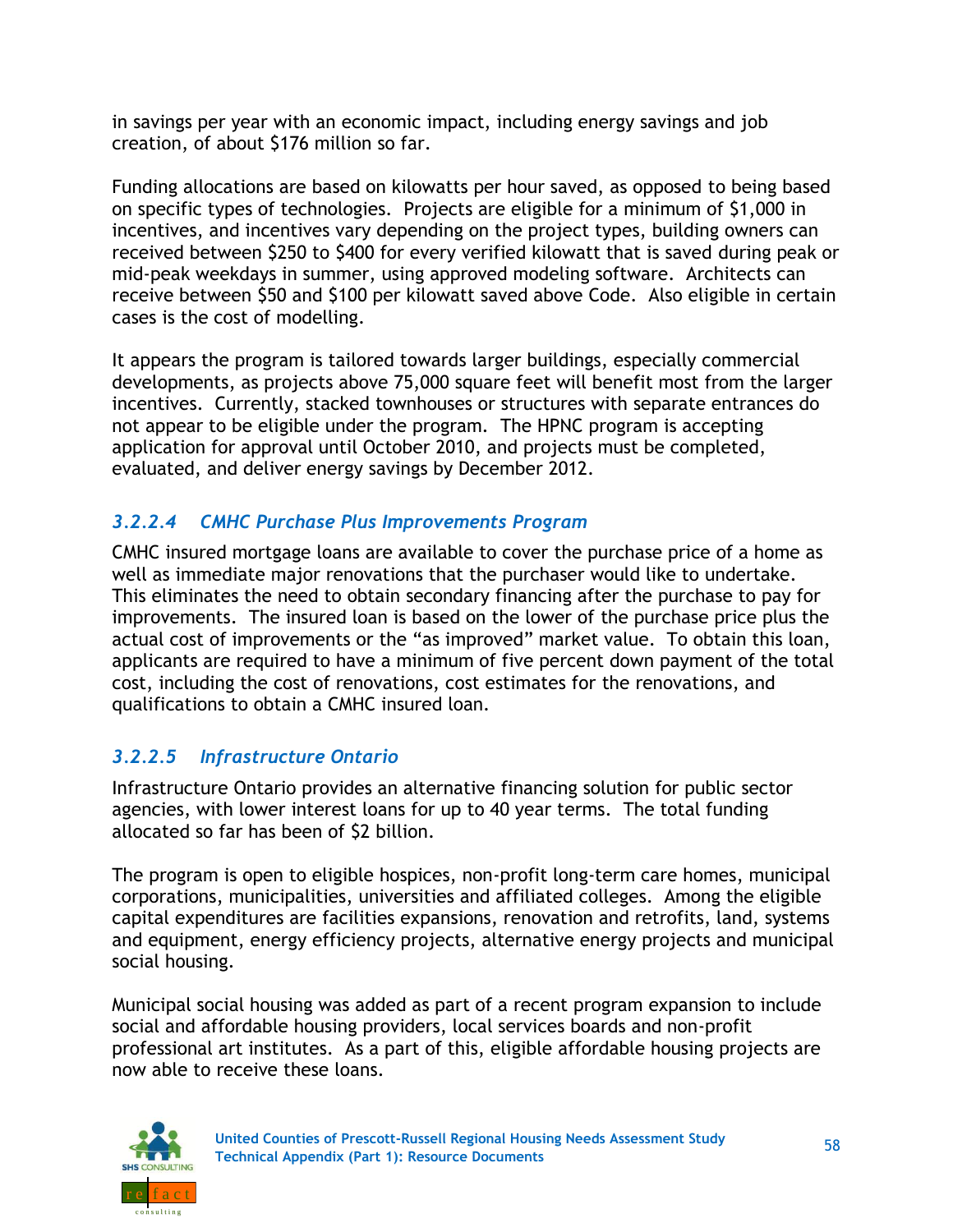#### **3.2.3 Objective 2.3 – Increasing the supply of affordable housing**

#### *3.2.3.1 Canada-Ontario Affordable Housing Program (AHP)*

The Canada-Ontario Affordable Housing Program is administered by the Ministry of Municipal Affairs and Housing. The Ministry directs the allocation of units to the various Service Managers who are responsible for establishing the local councilapproved program requirements for their areas.

The current AHP has several components that include the rental housing component, homeownership component, and the northern component. On March 20, 2009, the provincial government announced an investment of \$622 million to match funding announced in the federal government's 2009 budget. This brings the overall investment for affordable housing in Ontario to \$1.2 billion.

### *3.2.3.2 Strong Communities Rent Supplement Program*

This program assists municipalities to provide affordable housing, based on local needs. This program was implemented prior to the more recent Housing Allowance program under the new Canada-Ontario Affordable Housing Program. This funding is based on tenants' income and provides the m with rent-geared-to-income rent levels. The program provides a rent supplement funding for a twenty year period unlike the Housing Allowance program which is short term (five-year) program.

#### *3.2.3.3 Municipally-Funded Rent Supplement Program*

Rent supplements help low-income individuals and households obtain affordable and adequate housing in the rental housing market. Generally, a rent supplement is a subsidy that is paid to private landlords to cover the difference between the market rent for a unit and the amount a tenant can pay based on their income, based on approximately 30% of their gross monthly household income. Such rent supplement programs can help income integration in communities and buildings, lessening stigma attached to concentrations of social housing and social housing assistance recipients. Funding for much of the existing rent supplement is cost-shared by the Province and the Service Manager.

The data below shows estimated costs of funding rent supplement units in Prescott-Russell based on CMHC average market rents for Hawkesbury and the maximum Ontario Works shelter allowance. Based on this, if Prescott-Russell chose to fund fifty rent supplement units, it would cost an average of \$1,244 per unit per year for a total of \$62,200 annually.

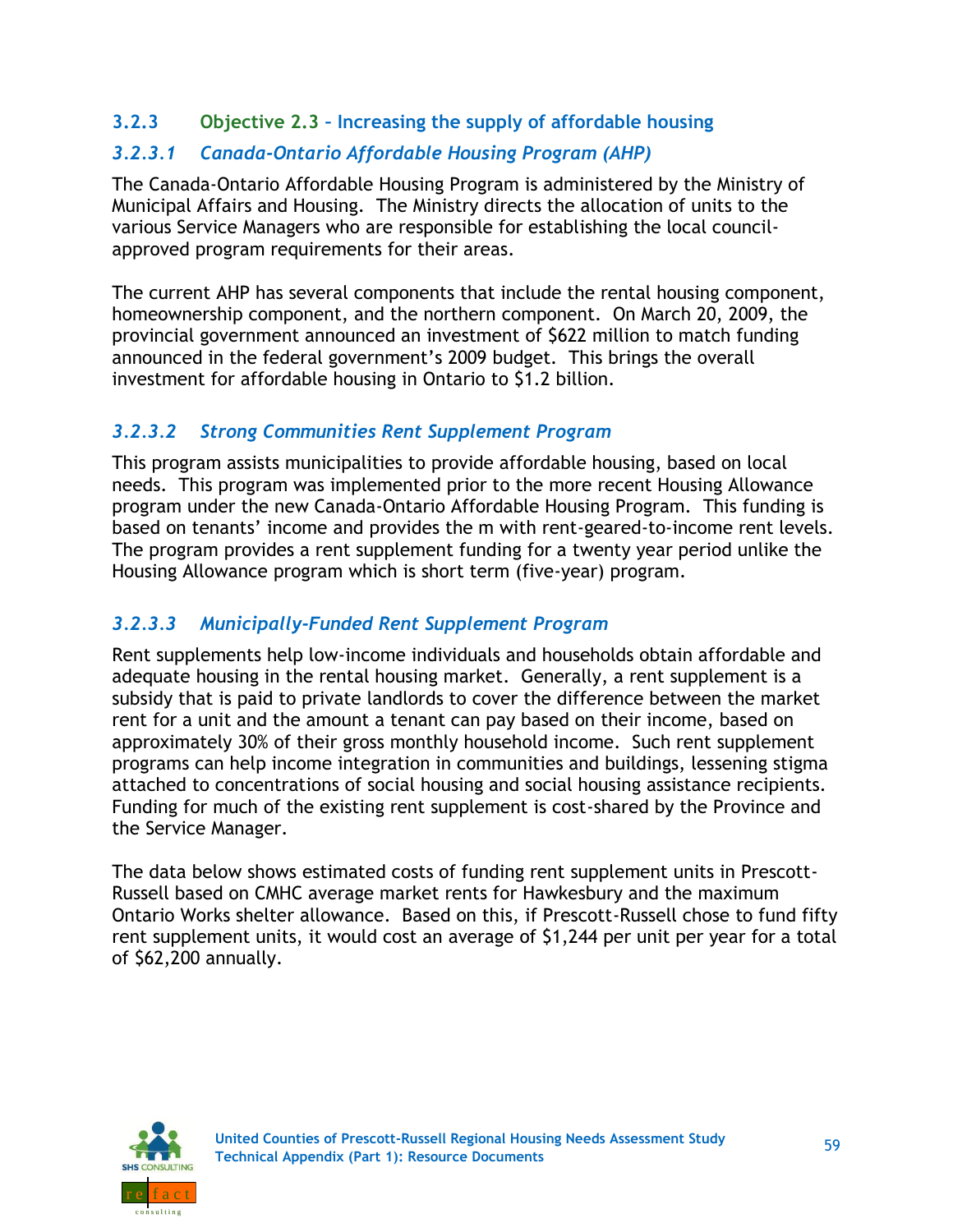| <b>Unit Size</b> | <b>CMHC AMR</b> | Max. OW<br><b>Shelter</b><br><b>Allowance</b> | <b>Municipal Subsidy</b><br><b>Requirement</b><br>(Per Unit) | <b>Municipal Annual</b><br>Subsidy<br><b>Requirement (Per</b><br>Unit) |  |  |  |  |
|------------------|-----------------|-----------------------------------------------|--------------------------------------------------------------|------------------------------------------------------------------------|--|--|--|--|
| 1 Bedroom        | \$518           | \$364                                         | \$154                                                        | \$1,848                                                                |  |  |  |  |
| 2 Bedroom        | \$638           | \$572                                         | \$66                                                         | \$792                                                                  |  |  |  |  |
| $3+$<br>Bedroom  | \$711           | \$620                                         | \$91                                                         | \$1,092                                                                |  |  |  |  |

#### **Potential Costs for a Municipally-Initiated Rent Supplement Program for OW Recipients, Prescott-Russell, 2009**

### **Region of Waterloo Municipally-Funded Rent Supplement Program**

The Rent Supplement Program provides eligible Community Housing tenants with rentgeared-to-income (RGI) accommodation in privately owned buildings. The rent supplement is paid directly to the landlord to bridge the difference between market rent and the tenant's geared-to-income portion. The Ministry of Municipal Affairs and Housing and the Region of Waterloo fund this program and it is administer by the Region.

In Waterloo Region, approximately 800 households receive assistance through the Rent Supplement Program. Tenants are selected from the Region of Waterloo Coordinated Access System (ROW CAS) waiting list)<sup>20</sup>

### *3.2.3.4 Seed Funding Program*

CMHC's Seed funding offers financial assistance to housing proponents that are in the early stages of developing a housing project proposal that will either be affordable, innovative, community-based, or any combination of these characteristics. The funding is offered in conjunction with CMHC's capacity development initiative, with a maximum amount of \$20,000 per housing project proposal. Of this amount, the first \$10,000 is a grant and the second \$10,000 is an interest-free loan. This second \$10,000 is to be repaid when the affordable housing project commences construction.

CMHC Seed funding may be used to pay for a variety of activities in the early stages of developing a housing project proposal, including preparation of housing market studies to evaluate need and demand for the proposed project, development of a business plan, evaluation of procurement options, inspection of existing properties, preliminary architectural drawings, and so on. In situations where the housing project proponent may not yet be an established organization, the CMHC Seed funding may also be used for group development activities.

CMHC is currently accepting Seed funding requests on an on-going basis, which can be used in conjunction with funding through the Affordable Housing Program.

 <sup>20</sup> Region of Waterloo. Rent Supplement Program. Accessed from: [www.region.waterloo.on.ca](http://www.region.waterloo.on.ca/)

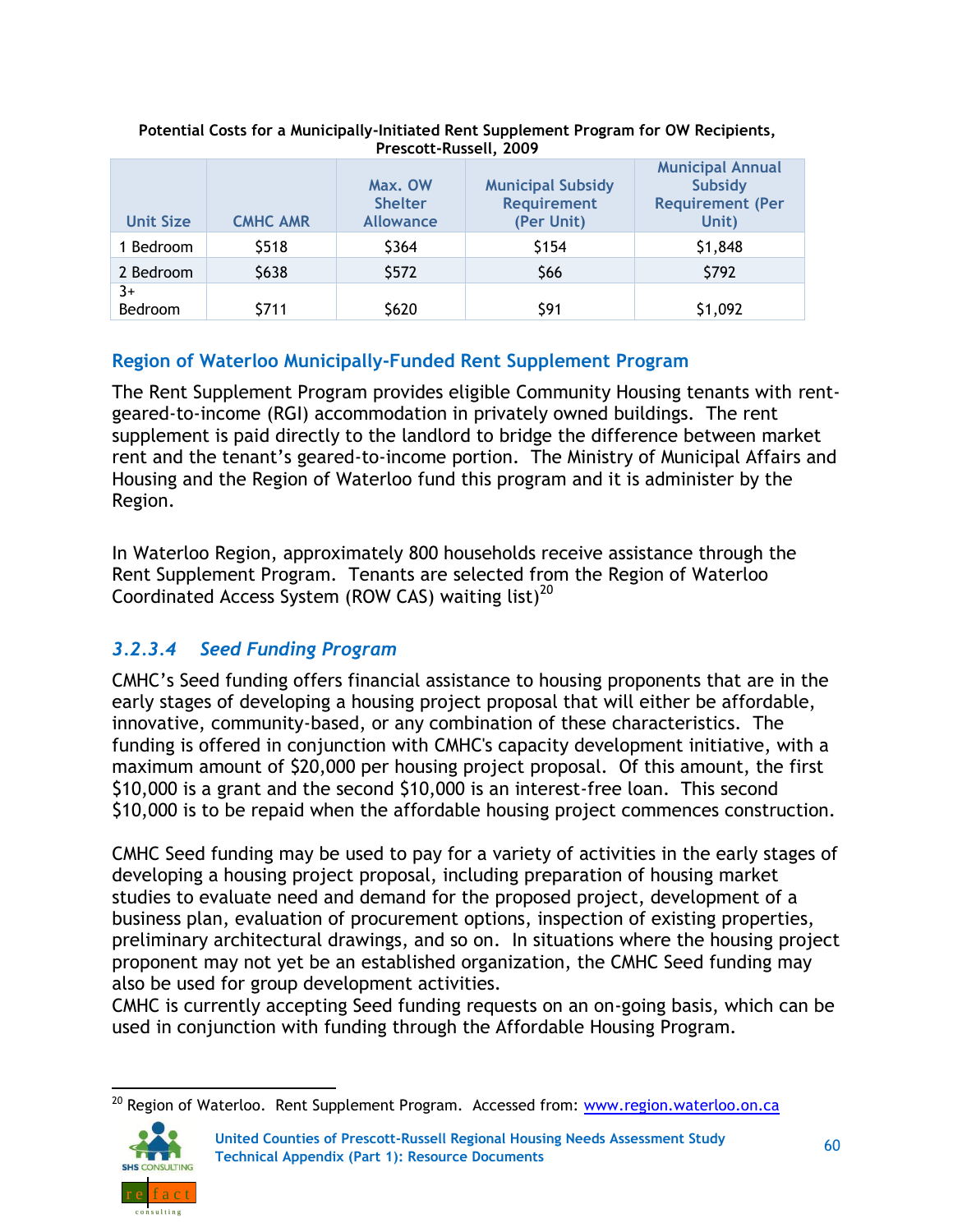Recipients of Seed Funding in Prescott-Russell include:

- 6432581 Canada Inc. Hawkesbury (2008)
- Joseph D'Ignazio Hawkesbury (2007)
- 6432581 Ontario Inc. Hawkesbury (2007)
- Mario Drouin The Nation (2007)

### *3.2.3.5 Federal Home Ownership Initiatives*

The January 2009 federal budget included funding and provisions for home owners through several initiatives. For first-time home buyers, the budget allocated a \$750 tax credit to further assist the purchase of a first home. The federal government also announced a change to the Homes Buyers Plan that allows first-time home buyers to use more of their RRSP savings they can use towards the purchase of a home, increasing the amount to \$25,000 from the previous \$20,000.

For existing home owners, the budget included a \$1,350 tax credit on the first \$10,000 of renovation work through the Home Renovation Tax Credit, to reduce the cost of home renovation.

### *3.2.3.6 Municipal Home Ownership Initiatives*

Affordable homeownership is a component of the housing continuum that can help the supply of affordable rental units in a community. There are several initiatives that can help low and moderate income families access the ownership market. The following are some examples of municipal home ownership initiatives.

### **City of Hamilton's Home Ownership Affordability Partnership**

The City of Hamilton has partnered with the REALTORS Association of Hamilton-Burlington, Scotiabank, and the Threshold School of Building to create the Home Ownership Affordability Partnership initiative which helps tenants in social housing access the ownership market. Through the program, neglected homes are purchased, thus being more affordable, and revitalized by students of Threshold, providing on the job training. The initiative works on the basis of helping one family at a time, and three families have been housed in the Hamilton-Burlington.

Also in Hamilton is the Hamilton HomeStart program in which the City of Hamilton provides a matched down payment assistance amount of \$4,500. It is also in conjunction with Scotiabank. In this case, Scotiabank provides financing, \$1,000 grant per family and financial counselling to ensure that the recipient households are given sufficient financial knowledge as new homeowners. Threshold School of Building assists by providing maintenance workshops for the new home owners.

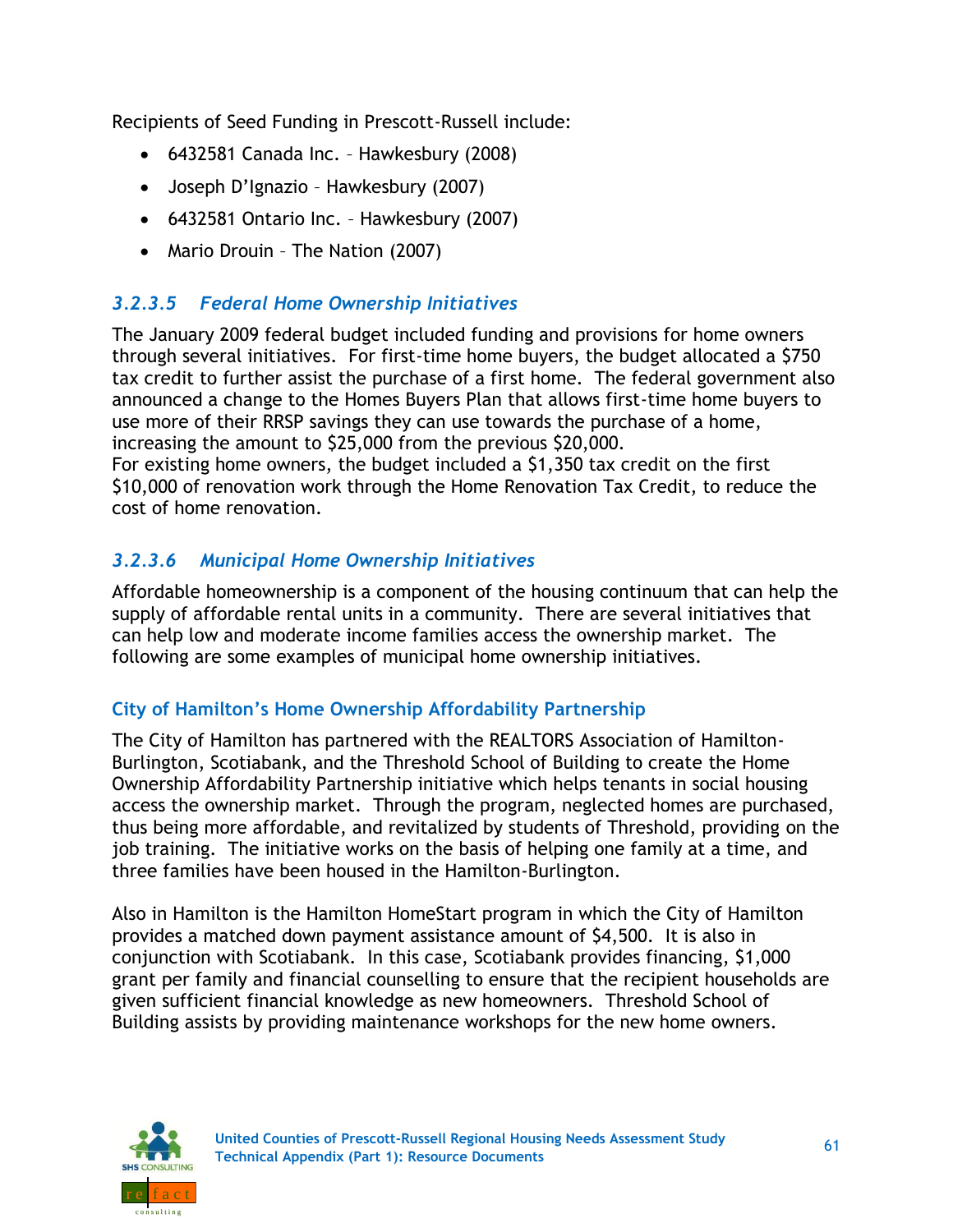#### **BHOME – Brantford Home Ownership Made Easier**

The City of Brantford's Brantford Home Ownership Made Easier (B HOME) initiative provides interest-free loans for 5% of the down payment of a home, up to \$9,250, for low and moderate income families. Eligible household cannot earn more than \$56,000 per year and not have assets exceeding \$30,000, and must also be eligible to obtain a mortgage. Purchase price of the homes cannot exceed \$185,000, and must be of modest size but includes the purchase of semis, townhouses or condos. The loan is forgiven if the house is sold after 20 years, but must be repaid if it is sold before this 20 year period expires. To be eligible, the household must also attend a series of training sessions called the *Home Ownership Training Sessions* that cover budgeting, the mortgage financing process, working with real estate agents, and pros and cons of home ownership.

### **Quint Development Corporation**

In Saskatoon, the Province of Saskatchewan and the City of Saskatoon are important funders of the Quint Development Corporation's Neighbourhood Home Ownership Program. The initiative enables low income families to access homeownership through helping to finance the construction of home ownership cooperatives. Since 1997, eight co-ops have been built that house over 100 families. Eligible households cannot earn more than \$30,000 per year and must have at least one child of 18 years of age or under.

### *3.2.3.7 Other Home Ownership Models*

### **Options for Homes**

Options for Homes is a private non-profit organization that has created a unique concept to approach the development of affordable ownership housing without the need for government assistance. The concept provides an innovative example of a homeownership program initiated by a not-for-profit organization with limited direct municipal involvement.

The Options for Homes concept develops its affordable housing through several elements. First, it passes on the cost savings gained through its "no frills" approach to construction and marketing to the buyers. Second, future purchasers become responsible for raising the construction financing and managing the project's construction. Third, the "profit" or difference between the appraised market value and the production cost of each unit is deferred until the unit is resold. This deferral has a significant impact on the affordability of the unit, and since it is not recovered until resale, the owner can carry the unit at a lower monthly cost than a conventional market unit. Other cost savings that are secured are passed on where possible, such as through reduced development charges and fee waivers.

A second mortgage is retained on each unit for the difference between the production cost and the appraised market value for each unit. Typically, the initial appraised

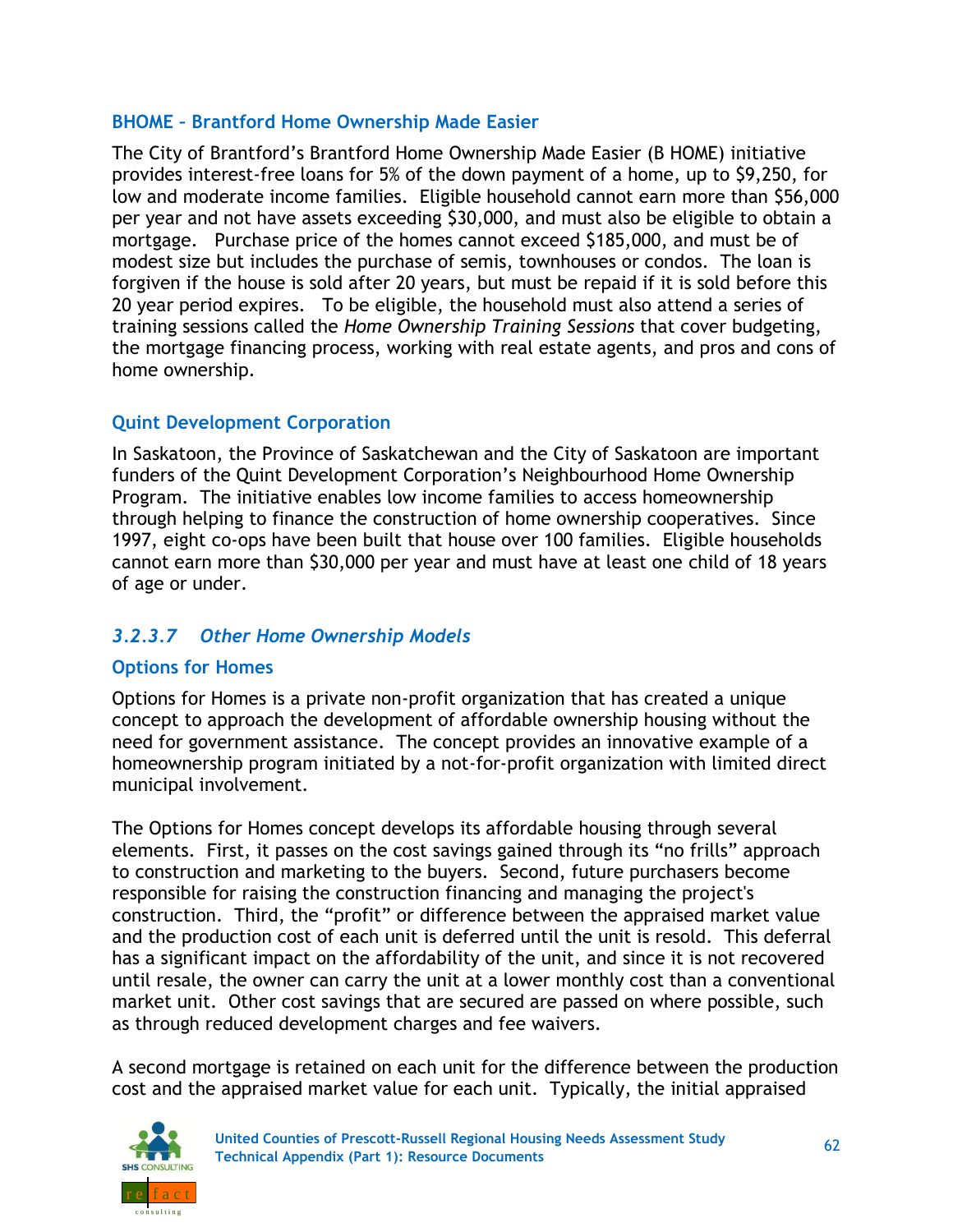value is about 10-15% above the at-cost selling price. The second mortgage is repayable when the unit is resold. The owners can also buy-out the mortgage earlier if they wish. No interest is paid on the mortgage, but its value on resale (or when bought out) will be increased in relation to the market appreciation of the unit at that time. When the unit is sold and the second mortgage is paid, Options for Homes has no further legal interest in the unit. However, the cost savings achieved in the first sale are not passed on to subsequent owners. The second mortgage serves to discourage speculative buying of the units and is a way of recovering the cost savings plus their enhanced value, so that they can be re-invested in subsequent affordable housing projects.

The group has completed eight projects in the Greater Toronto Area since 1993 representing over 1,200 units. There are currently two projects selling units which are located in Markham and in Toronto.

Although Options for Homes is active in the Greater Toronto Area, it also provides training and monitoring for non-profit groups that want to implement the concept in other areas. The concept is being implemented in several cities by groups in Waterloo, Sudbury, and Vancouver. The concept is also being used by the City of Montréal's housing management and development corporation, the Société d'habitation et de développement de Montréal's (SHDM) *Accès Condo* initiative.

#### **Home Ownership Alternatives**

Home Ownership Alternatives (HOA) is a non-profit corporation that aims at helping low income families access home ownership through financing support for developers and home buyers. Affordable home developers can receive funding to help them with early stage studies as well as financial guarantees for construction financing.

The group provides second mortgages for these low-income families that allow them a large enough down payment to obtain a conventional mortgage. The mortgage is the difference between the cost of the unit and its market value, and can be bolstered by additional government or HOA funds depending on the need of the family. While there is no principal or interest payment required on the second mortgage until the home is sold, buyers can pay it out anytime they so choose or are able to. At the point of repayment, a share of the increase in value is also paid. The funds are reinvested by HOA towards new buyers and developments.

Although similar to the Options for Homes concept, HOA's help is focused on the buyers and not associated with development or purchase of a specific housing or unit type. Since its creation in 1998 the group has funded over 2,000 homes for lowincome families in Toronto, Guelph, Waterloo, Pickering, Markham and Kitchener.

#### **Self-Help Housing**

Growing interest has been expressed in the "Self-Help Housing" model. This model involves the extensive use of volunteer labour (including the future occupant) and donated supplies and materials to produce affordable housing. A growing number of

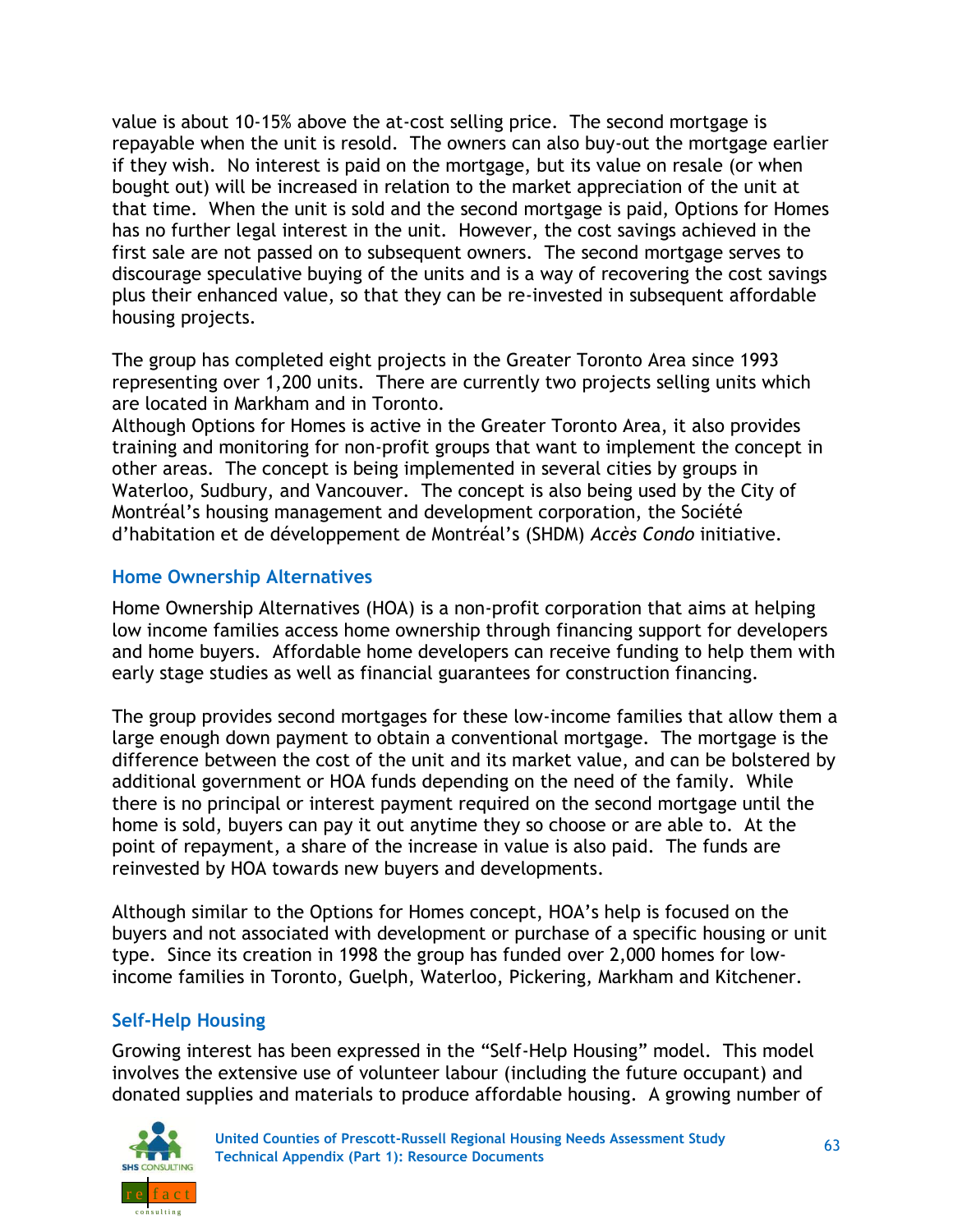non-profit agencies, such as Habitat for Humanity and the Frontiers Foundation, are active across Canada in co-ordinating the production of both ownership and rental housing using the Self-Help model.

#### **Rent-To-Own Housing**

Rent-to-own housing means housing where families pay monthly rental payments to a not-for-profit organization which owns their home, with the intent that the families would eventually purchase the home from the organization. Each month, the not-forprofit organization keeps a portion of the rental payments to cover its costs and the balance goes towards a down payment for the future purchase of the home. Much like the Self-Help model there is growing interest in this approach to affordable home ownership, however, it remains rare in Ontario and Canada presumably due to the current mortgage market. It is not clear whether or not rent-to-own housing is more affordable than other options.

### **Home Ownership Co-operatives**

This is housing where a homeowner must make a five year minimum commitment to be part of a co-operative in exchange for an equity loan from a community based cooperative. During the five year period, the co-op is the "owner" of the homes which make up the co-operative, but individual families pay mortgages on their homes, and they are the *owners.* The co-op provides group resources and security to help families make the transition to home ownership. At the end of the five year period, the equity loan is forgiven, and families have the option of assuming their mortgage and taking title of their home.

In the equity co-op model, the residents buy shares in the co-operative which entitle them to a unit in the development. However, one challenge with this model is that financing can be difficult to obtain for the shares as they are not recognized as collateral for a mortgage. According to the Ontario Co-operative Association, there have been changes to the legislation in other provinces that better define the units with an individual title, helping in financing the mortgages but this is not yet the case in Ontario.

### **Co-housing**

Cohousing is also referred to as collaborative housing and is an opportunity for residents to participate in the planning and design of their housing. Through the design of their community, participants identify communal needs and interests and therefore tailor their housing to meet these needs. Contrary to housing sharing, residents determine community requirements ahead of time in the development phase. Groups will then enter into cost-saving agreements with architects, developers and City officials at early stages and can therefore reduce the cost of the housing.

This form of housing while meeting specific needs of residents and providing an affordable housing option does have challenges. The key challenge is that it is

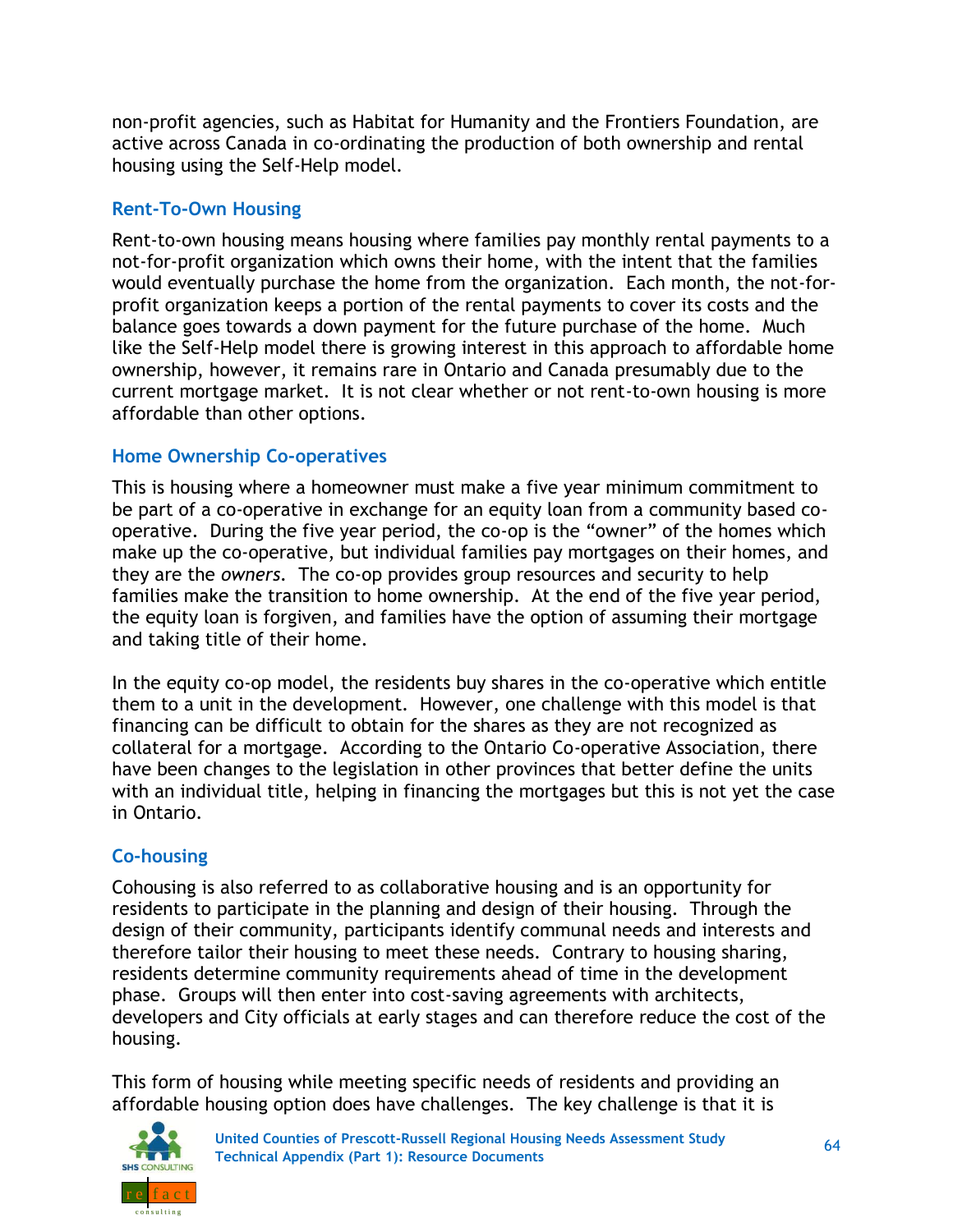unfamiliar to many planning departments as well as builders and can be an overwhelming process for a cohousing group. Cohousing communities typically range from 8 to 30 households that are self-sufficient with self contained kitchens, and dining facilities. All households are clustered around community open space, share amenities such as workshops, office spaces, childcare facilities and gardens.

### *Quayside Village*

Quayside Village is a cohousing community in North Vancouver, comprised of 19 residential units: one bachelor, six one-bedroom apartments, two one-bedroom apartments with dens, five two-bedroom units, one two-bedroom plus a den, and four three-bedroom units. The project also contains retail space on the ground floor (currently contains a convenient store). Every unit contains a kitchen, bathroom, living room and a yard, deck or balcony. The project contains 2,500 square feet of common area. The common areas include outdoor pathways, a common deck, reading room, common playroom, washroom, laundry room, craft area and guest suite. Overall the project incorporates several significant energy efficiency designs, recycled material and accessibility guidelines.

All residents (including children) are eligible to participate in the consensus decision making regarding all aspects of community living. Residents manage the building and grounds.

Cost to develop this project was reduced in a number of ways including smaller unit sizes (ranging from 730 to 780 square feet for the two-bedroom units), residents acted as the project's developer by incorporating their own development company, and the group received an in-kind donation of \$50,000, and CMHC funded the development's multi-family grey water recycling system. In addition, the group received a density bonus of 10% by the municipality (as a result of meeting several of the City of North Vancouver's social policy objectives such as affordable housing, mixed use development, adaptable design and community development) to enable the development to construct two additional units which reduced residents' construction cost per square foot. The City also reduced the tax rate charged on common floor space. Four of the units were sold at prices 20% below market rates. The remaining 14 units were sold at market value ranging from \$164,000 to \$260,000.

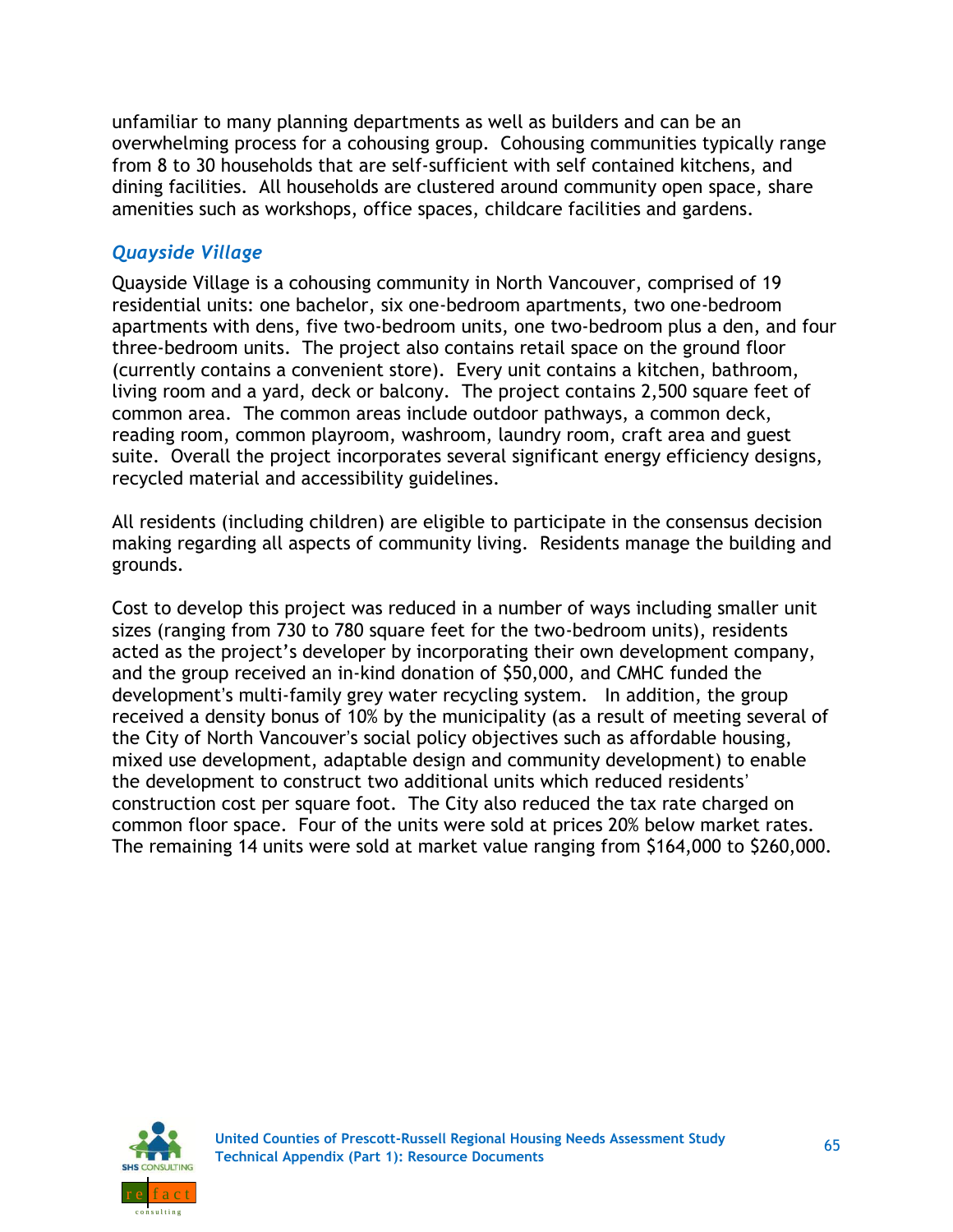**3.3 Strategic Direction #3 – Supporting vulnerable populations**

#### **3.3.1 Objective 3.1 – Improving supports and access to vulnerable populations**

### *3.3.1.1 Homelessness Partnering Strategy*

The Federal government announced a new homelessness program in 2006, the Homelessness Partnering Strategy (HPS), which replaced the previous National Homelessness Initiative (NHI).

The HPS is based on a housing-first approach, which emphasizes transitional and supportive housing followed by supports for the individuals. The Strategy is composed of three main components:

 The **Homelessness Partnership Initiative (HPI)** is a community-based program in which Designated Communities are eligible for funding based on identified needs. The approach encourages community involvement through the use of a community planning process and Community Advisory Boards to include local stakeholders. Funding must be matched from other sources, but can be used to support community planning efforts as well as chosen projects.

Two other funding streams, for Outreach Communities and Aboriginal Communities are also available to respectively service the needs of smaller outlying communities and homeless Aboriginal people in cities and rural areas.

- The **Homelessness Accountability Network** builds on research and data initiatives such as HIFIS (Homeless Individuals and Families Information System) with the goal of developing knowledge of homelessness and improving networking and sharing opportunities.
- The **Surplus Federal Real Property for Homelessness Initiative (SFRPHI)** compensates federal departments and agencies for the transfer of surplus properties to be made available for a variety of housing uses.

In 2006, the government renewed HPS funding for \$526 million over two years, starting as of April 2007. The January 2009 federal budget announced new funding for social/affordable housing including \$1 billion over two years for energy retrofits and renovations for up to 200,000 social housing units, \$400 million over two years for new low-income seniors units, and \$75 million over two years for new supportive housing units for people with disabilities. Additionally, \$150 million of this funding will be allocated to renovations and retrofits of the CMHC administered portion of the social housing stock.

### *3.3.1.2 Homelessness Prevention Program*

The Province of Ontario's Homelessness Prevention Program funds support services and programs for municipalities in order to help individuals who are homeless, or at

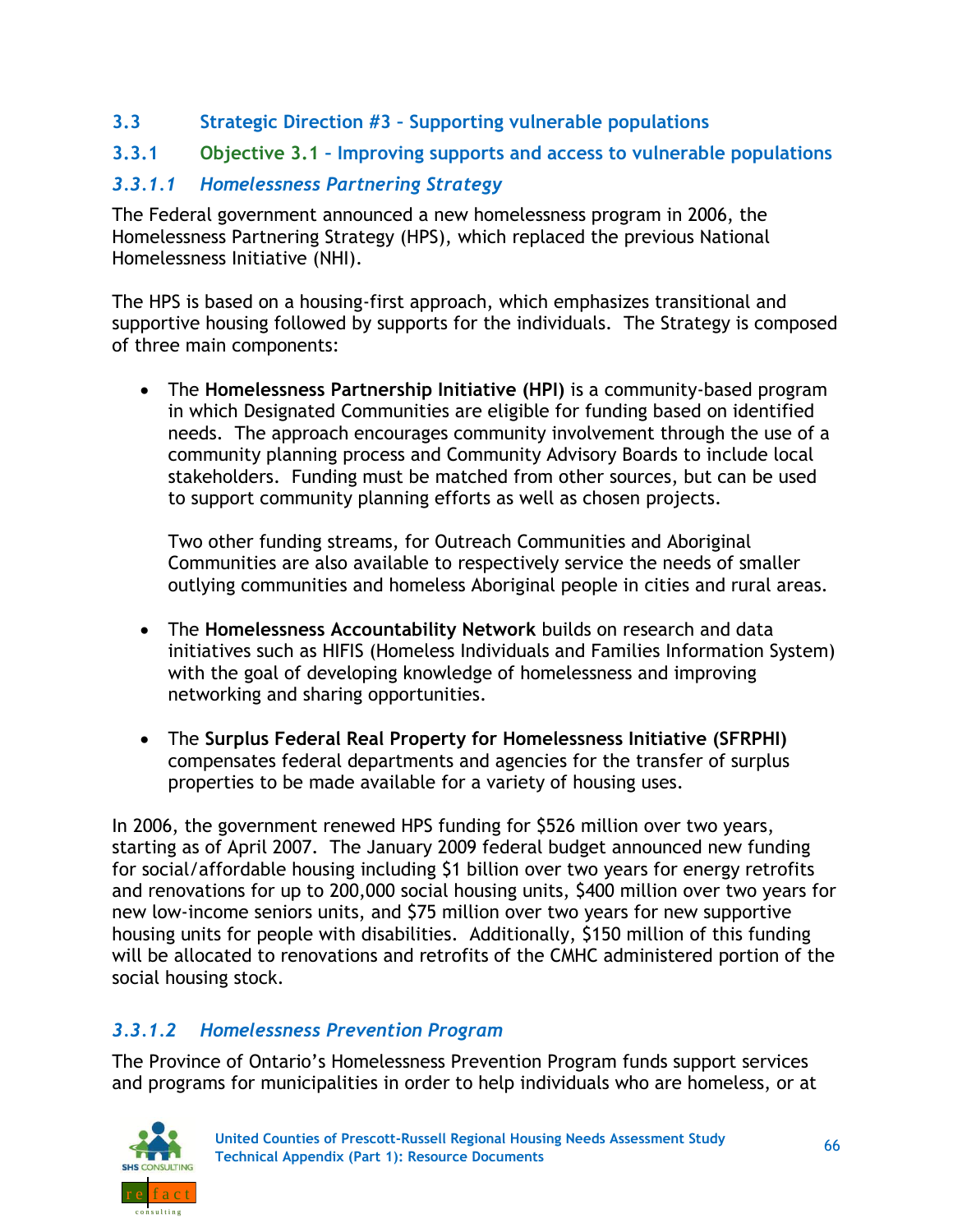risk of becoming homeless. Municipalities administer and, in some cases, develop the programs with the help and partnership or associated community services agencies and other groups.

# *3.3.1.3 Consolidated Homelessness Prevention Program (CHPP)*

This program is designed to help individuals who are homeless and those at risk of becoming homeless. This includes supportive services for "hard to house" populations, such as ex-offenders or individuals with mental illnesses, which can help establish and maintain living independence in their communities. The programs are developed by each municipality and community partners.

# *3.3.1.4 Emergency Energy Fund (EEF)*

The Emergency Energy Fund (EEF) program provides funding for municipalities to enable them to help low-income households pay utility arrears, security deposits, and reconnection costs. The funding comes from the Ministry of Community and Social Services and municipalities deliver this program directly or through a contracted third-party service provider. $^{21}$ 

## *3.3.1.5 Domiciliary and Emergency Hostels*

The program also provides funding for the 280 domiciliary hostels and numerous emergency hostels throughout Ontario. The domiciliary facilities serve individuals with mental health and addiction issues, developmental disabilities, as well as frail and elderly individuals by providing accommodation and supportive services. Emergency hostels emphasize short-term accommodations, board, and personal needs items as well as various supports needed by individuals and families who are homeless and help provide transitional services by moving people off the street and connecting them with resources and community services that can help them. The per diem costs as shared between the province and municipalities.

# *3.3.1.6 Provincial Rent Bank*

The province's Rent Bank program is administered and funded through the Ministry of Municipal Affairs and Housing, and was first launched in 2004 to provide funding to existing municipally-run rent banks, or help service managers set-up rent banks. The program is intended to promote housing stability by assisting low-income people who have short-term rental arrears in avoiding eviction. It is also intended to divert people from emergency shelters, thus creating cost savings for the Province and municipalities who share responsibilities for shelter costs.

The program provides assistance to residents only once and will cover not more than two months of rent arrears or, in the case of subsidized housing, no more than a total

 <sup>21</sup> Ministry of Community and Social Services (2006). Homelessness Prevention Program. Accessed from: [www.mcss.gov.on.ca](http://www.mcss.gov.on.ca/)

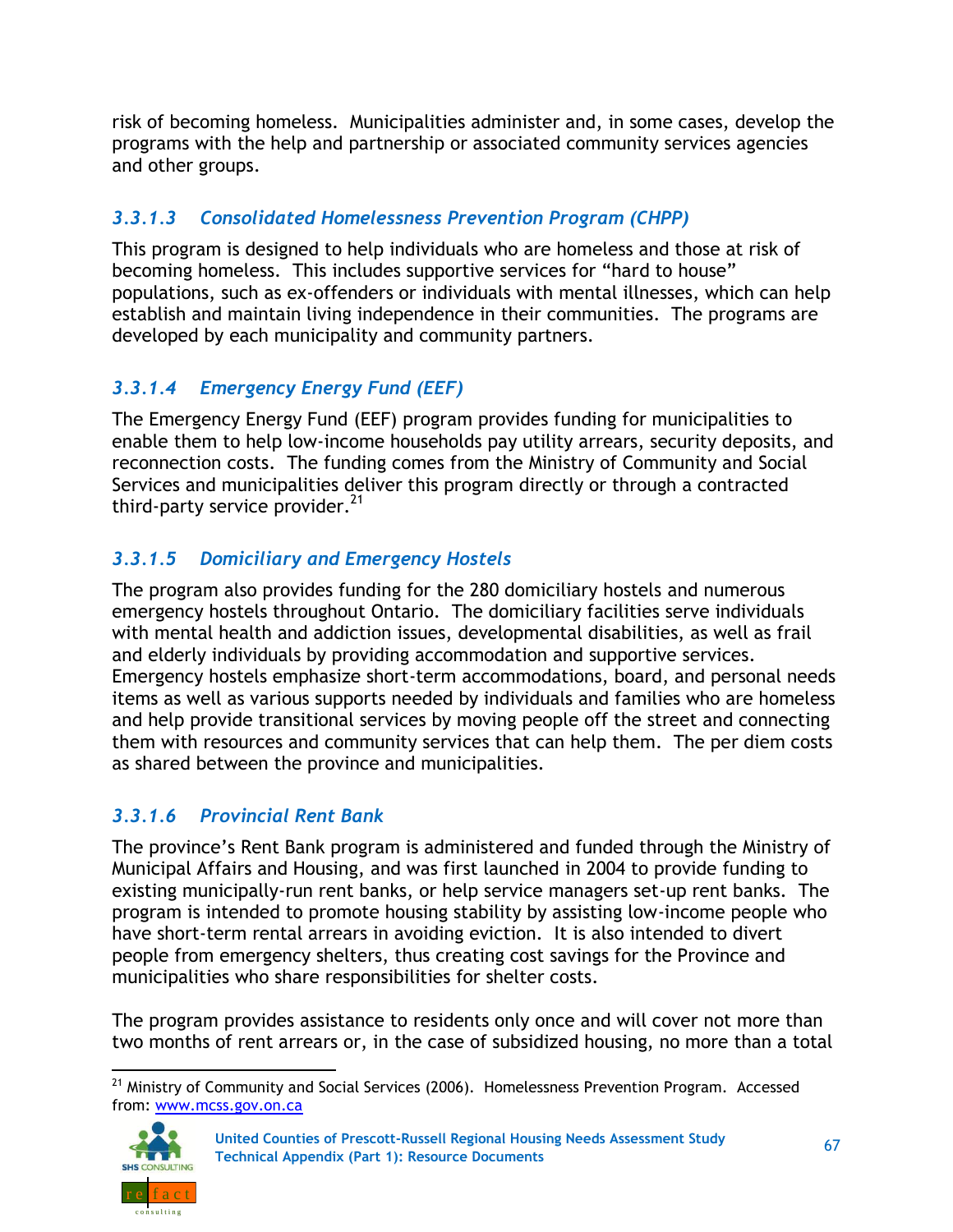of two months average market rent. The rent arrears are paid directly to the landlord. The Intervention Services / Low Income Team administers these funds for all clients, including OW and ODSP clients, and are responsible for the mandatory reporting to the MMAH.

### *3.3.1.7 Shelter Allowances*

There are two shelter allowance programs in Ontario which provide income and employment support for eligible households: Ontario Works and Ontario Disability Support Program.

Ontario Works (OW) provides financial and employment assistance to individuals who are in temporary financial need. Financial assistance helps cover the costs of basic needs such as food, housing, and clothing and some health benefits are also covered such as dental and drug coverage. Employment assistance provides job-skills training, and education programs.

The Ontario Disability Support Program (ODSP) provides income and employment supports to individuals with disabilities and their families who are in financial need. The income supports helps pay for food, housing, as well as some health benefits such as dental and drug coverage. The employment supports provides a variety of help to individuals to train for a job, find employment, or keep a job. It also includes software or mobility devices that can help individuals with their job.

The 2006 Provincial Budget announced in March 2006 provides for a 2% increase to both Ontario Works (OW) and ODSP payments. This announcement resulted in an increase to the shelter allowance of an individual on OW by approximately \$7 per month, and \$9 per month for an individual on ODSP. This change was implemented as of November (ODSP) and December (OW) 2006. A further 2% increase to OW and ODSP rates was made as of November 2007. The 2008 Provincial Budget included a further increase of 2% to the OW and ODSP basic adult allowance and maximum shelter allowance rates, with a \$123 million funding commitment for 2008 to 2010. The 2009 Ontario budget included an increase of 2% for the basic and shelter allowance components of Ontario Works and ODSP.

# *3.3.1.8 Poverty Reduction Strategy*

The Government of Ontario launched a new Poverty Reduction Strategy in December 2008. The focus of the Strategy is primarily to reduce childhood poverty, but it also strengthens the commitment to housing as an important element in poverty reduction. Among the funding commitments announced were additional funds for the Ontario Child Benefit of \$230 million per year up to a total of \$1.3 billion and \$70 million annually for education and community initiatives up to a total of \$350 million which includes increased funding for Aboriginal youth programs. Funding for housing was strengthened by an additional \$5 million annually for the Provincial Rent Bank program. The Government has indicated a willingness to pursue the Strategy as a

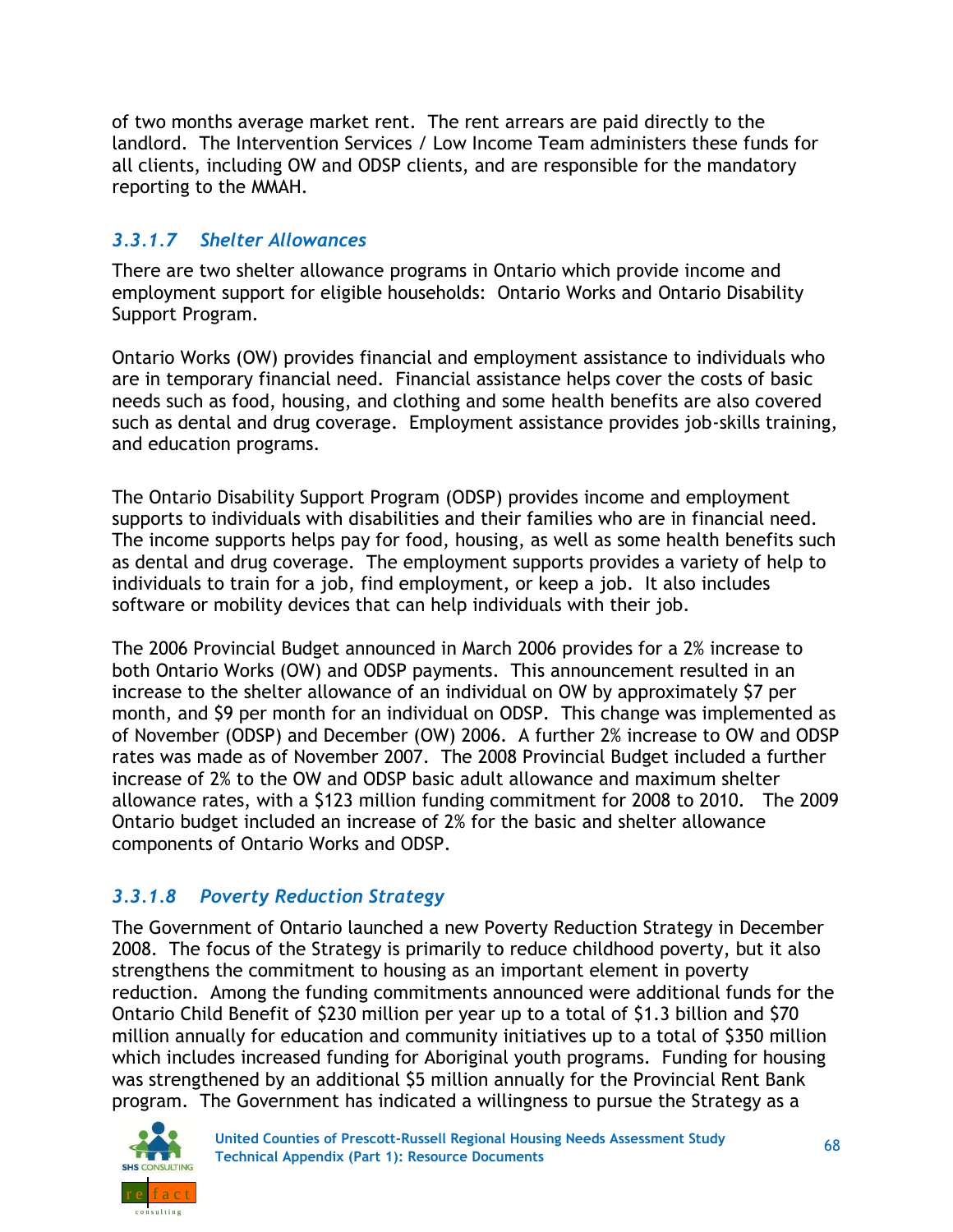long-term plan against poverty, and would look at formalizing this through legislation in 2009.

## *3.3.1.9 Housing First Approach to Homelessness*

The rationale for Housing First was developed in the United States in the 1990's based on work done in New York through the Pathways to Housing agency. The rationale of the Housing First approach is essentially opposite to the traditional "treatment first" model for homeless individuals where a person progresses through the housing and support continuum to more permanent forms of housing. This treatment approach is sometimes accompanied with compliance requirements regarding substance abuse, or following medication regimes. Instead, Housing First operates on the basis that good housing provides a stable cornerstone from which individuals can better address the other barriers in their lives, and provides access to permanent housing along with the support services needed to each person.

### **City of Toronto Streets to Homes**

The City of Toronto's Streets to Homes (S2H) initiative, which began in 2005, operates on the Housing First rationale, emphasizing moving homeless individuals from the streets into safer and more permanent housing. The program includes supports in order to provide a stable framework for individuals, which are provided through a network of support service providers. The 2008 budget was of \$11.3 million, including City staffing and community agency partner grants. Individuals placed in housing are followed-up for a one year period, with the ultimate goal of helping individuals build their capacities in order to live independently.

To date, Toronto, Calgary, and Red Deer have implemented Housing First-type approaches to homelessness in Canada. Through initial and ongoing research, the City of Toronto has compiled a growing body of research that further underlines the positive effects of the Housing First approach used in the Street to Homes initiative. This included the Street Needs Assessment conducted in 2006, and again in 2009, which is designed to better understand the particular needs of homeless individuals that are outdoors, in shelters, correctional facilities and hospital treatment centres in Toronto in order to better provide supports and resources for housing and service programs. The assessment also takes a census of homeless individuals in Toronto at the time of the study. The City also conducted post-occupancy research to evaluate the outcomes of those that were housed under S2H.

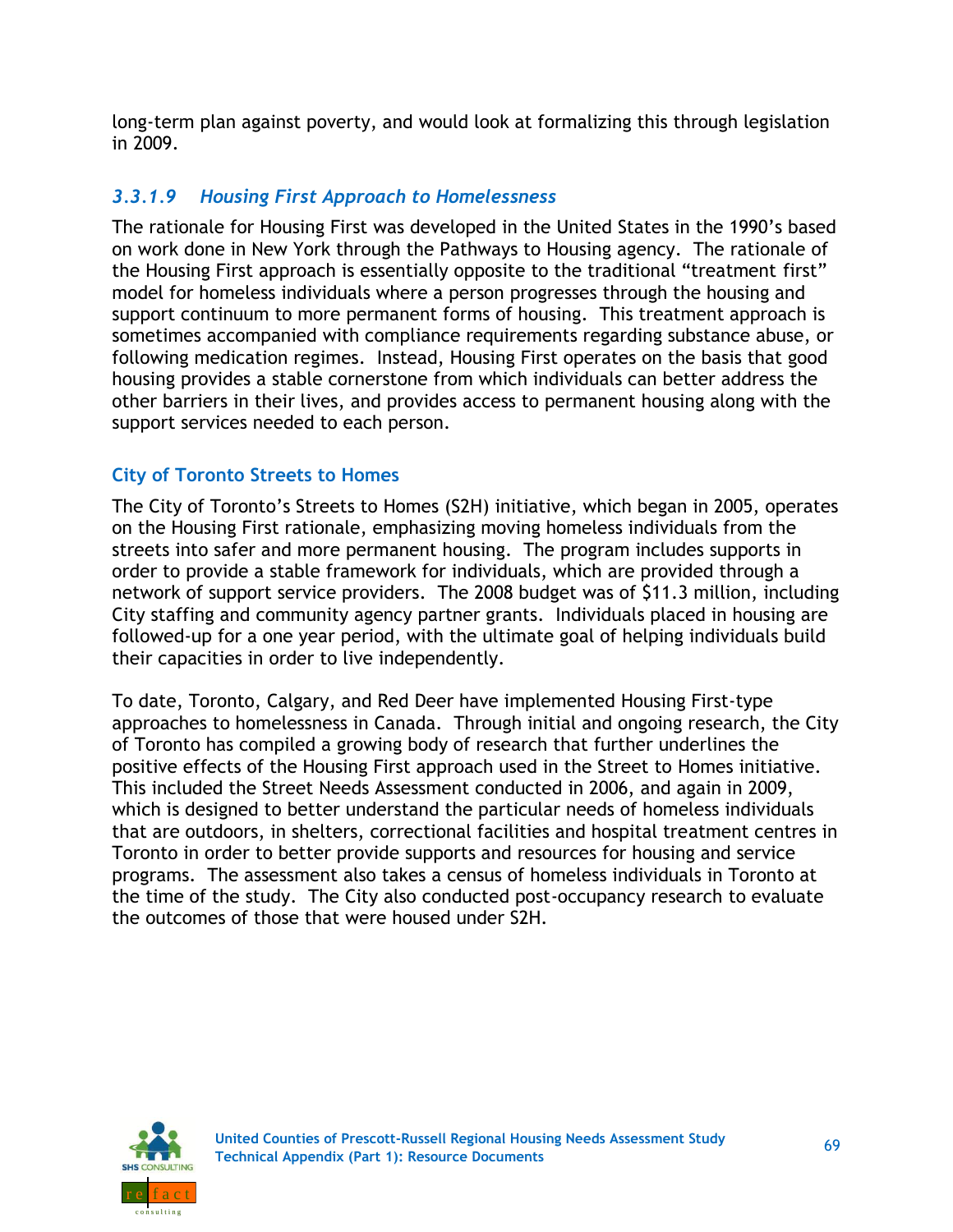### **3.3.2 Objective 3.2 – Promote additions to the local supportive housing stock**

### *3.3.2.1 Youth Housing*

### **Peel Youth Village, Peel**

Peel Youth Village is an innovative mixed-use development that incorporates housing for homeless youth in Peel Region as well as a community centre. The housing component has 48 rooms, 32 of which are organized into four-bedroom apartment pods with a shared kitchen and lounge and are for mid-term or long term stay. The remaining 16 rooms are for short term stay.

The YMCA of Greater Toronto provides onsite services to residents including assisting youth in the various aspects of semi-independent living and in the transition to independent living. The service model at Peel Youth Village is based on the 'foyer' philosophy, an innovative concept that recognizes that for many young people, the move from dependence to independence is not straightforward. "Foyers" provide affordable accommodation, social integration, community peer group support, vocational guidance and advice, links with employers, work experience opportunities, and social facilities.

The YMCA also delivers a wide range of community-based programs, including Ontario Early Years programs, recreation programs such as team sports and arts and crafts, and the Kids Nutrition and Life Skills Club. The Kids Nutrition and Life Skills Club provides healthy breakfasts to school-age children, teaches children about nutrition and healthy eating, conducts cooking and food preparation classes, and teaches life skills to children and youth, including manners at the dinner table. Other communitybased programs at Peel Youth Village include the Peel Youth Village Teen Prenatal Supper Club, a prenatal nutrition program for pregnant teens, and an employment resource centre; a drop in centre that provides access to employment counselors, computers and other resources, and workshops to assist job seekers.

In addition to the YMCA, a number of community partners work with the Region of Peel and YMCA to deliver specialized programs in the community. These community partners include: Acorn Community Out-reach Network, Breakfast With Santa Foundation, Ontario Early Years Centre, Boys and Girls Clubs, A Child's Voice Foundation, and Peel Public Health.

Peel Youth Village is the result of innovative partnerships. The builder, Martinway Contracting, collected donations from its suppliers that allowed the structure to be built with improved quality in order to achieve a longer life span for the building and reduced operating costs for Peel on an ongoing basis. The project is funded through the Region of Peel's social housing reserve fund, the National Homelessness Initiatives' Supporting Communities Partnership Initiative, the Federal Community Affordable Rental Housing Program, and a dedication of surplus land by Peel Living on the Weaver's Hill property<sup>22</sup>.

 <sup>22</sup> Peel Region (n.d.). Peel Youth Village. Accessed from: www.peelregion.ca



<sup>70</sup> **United Counties of Prescott-Russell Regional Housing Needs Assessment Study Technical Appendix (Part 1): Resource Documents**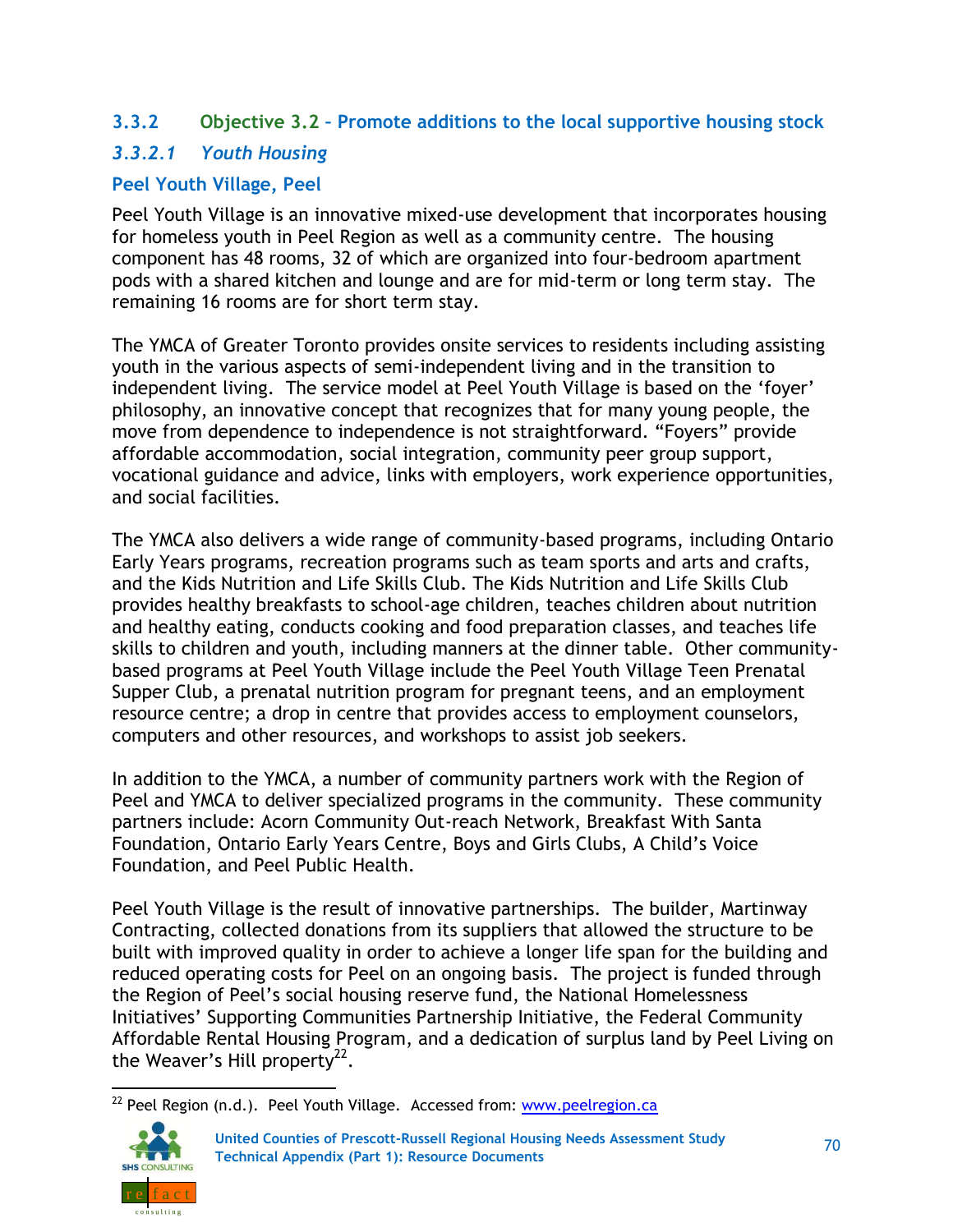### *3.3.2.2 Family Housing*

#### **Hannah's Place (Siloam Mission), Manitoba**

Hannah's Place Emergency Shelter has 110 single beds for homeless individuals and a five-bed family room. The facility has a dry shelter policy and this has encouraged some residents to stay clean and sober in order to have a safe place to sleep.

The shelter is the result of partnerships among the Thomas Sill Foundation, The Winnipeg Foundation, the Ladybug Foundation, and the federal government who contributed funding for construction. Other partners include Capstone Construction, Loewen Mechanical, CEL Electric, and Northwind Innovations. The provincial government contributes to the daily operation costs of the shelter.  $^{23}$ 

Siloam Mission also provides two employment training programs, Mission: Off the Street Team (MOST) and Building Futures, to assist clients in the transition from homelessness to a more self-sufficient lifestyle. This program is the result of a partnership between Siloam Mission and Downtown Winnipeg Biz. It is a for-pay employment program that offers participants a chance to earn as they work on downtown beautification projects. MOST participants also participate in life skills and financial management courses, to help them acquire employable skills. $^{24}$ 

Building Futures is an employment-training program which offers useful job skills to those who are interested in learning about carpentry and woodworking. Participants take part in the program for twelve months and work full time in paid positions. They start by learning basic skills and as they progress, they are moved on to increasingly complex projects. These finished projects are sold and all proceeds go back to Siloam to fund operational costs of the program. Participants also receive additional training in financial management, first aid/CPR, and other applicable courses. Upon completion of the program, a participant may move on to new employment within the industry through businesses that Siloam Mission has developed relationships with.<sup>25</sup>

### *3.3.2.3 Housing for Women*

#### **St. Leonard's Society of Nova Scotia – Barry House**

St. Leonard's Society of Nova Scotia is a not-for-profit charitable organization responsible for the operation of Homeless Shelters and Community Residential Facilities in Halifax, Nova Scotia. Barry House is one of the shelters it operates which provides services to women 16 years or older and their children, if they have children, who are experiencing homelessness and who have difficulty finding shelter due to mental health issues or substance abuse. It is a 20-bed shelter that operates with a

 $25$  Siloam Mission (2007). Employment Training. Accessed from: [www.siloam.ca](http://www.siloam.ca/)



<sup>&</sup>lt;sup>23</sup> Siloam Mission (2007). Hannah's Place Emergency Shelter. Accessed from: **[www.siloam.ca](http://www.siloam.ca/)** 

 $24$  Siloam Mission (2007). Employment Training. Accessed from: [www.siloam.ca](http://www.siloam.ca/)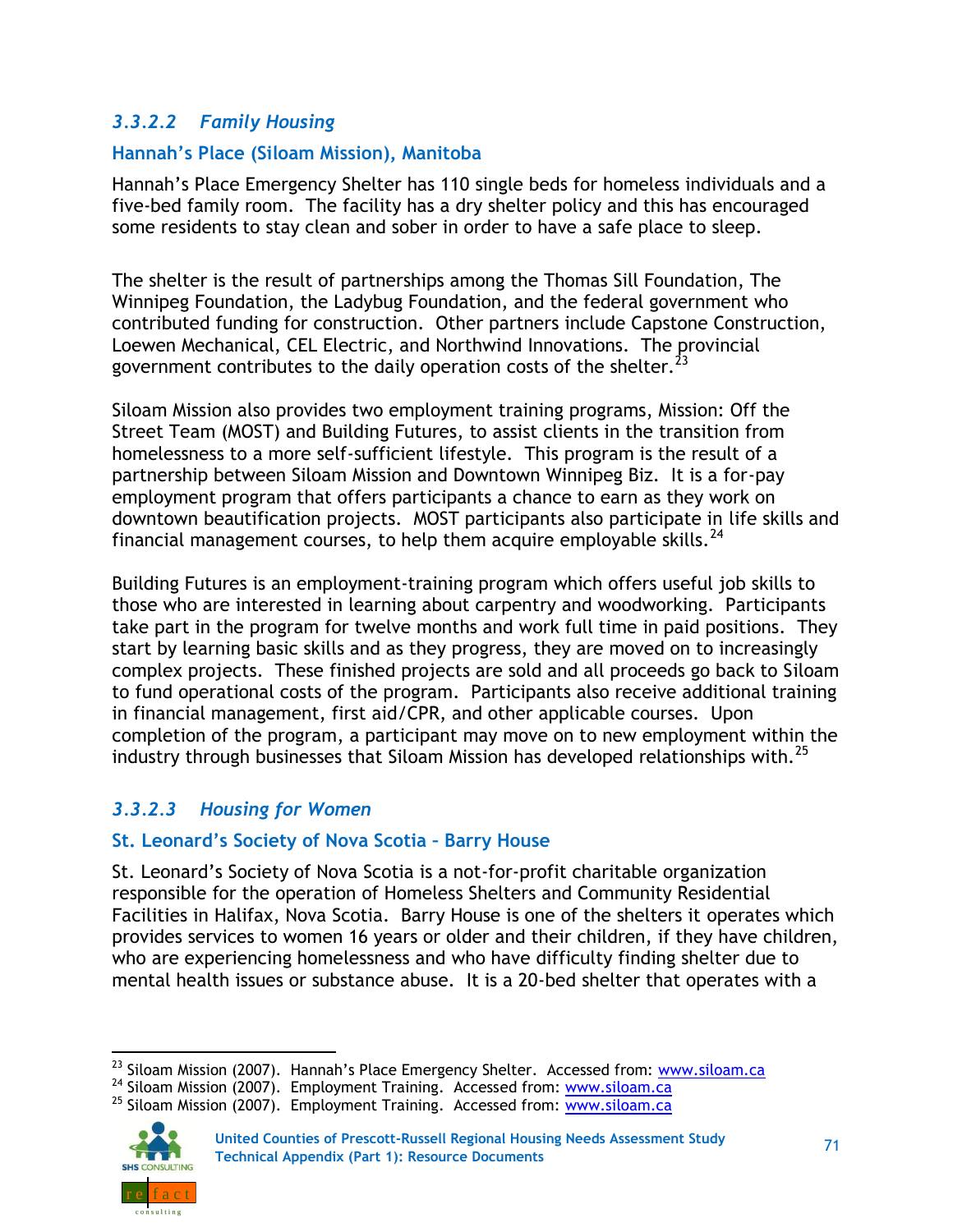harm reduction philosophy, welcoming women who may be under the influence of intoxicants as well as those who may have domestic pets.<sup>26</sup>

### *3.3.2.4 Housing for Men and Single-Parent Families*

### **Home Suite Hope Shared Living Corporation, Halton, Ontario**

Home Suite Hope (HSH) is a homeless initiative that provides shared living accommodation for people who are homeless or at risk of homelessness by purchasing existing market-value homes and renovating them to suit the number of residents and facilities required. Each resident has a private bedroom and each bathroom is shared by two people. The common areas of the home are shared by all who live there. Residents pay rent at a rate that offsets the carrying costs of the house while the costs of maintaining the house are supported by rent subsidies through Halton Region and community donations.

The length of time a resident stays in a HSH house is largely dependent on their needs although the initial program is for eight months. While living in a HSH home, all residents are engaged in an active life and participate in household management, encouraging a productive attitude toward life stabilization and long-term stable housing.

The resident selection process is based on the applicant's need for transitional housing and a commitment to participate in a healthy group dynamic. This approach provides for both immediate shelter needs and the social and relational needs of individuals.

Residents also receive support services that help them develop skills to achieve their potential. Skills development includes:

- Life skills (budgeting, cleaning, cooking)
- Assistance to set up bank accounts, direct rent payment
- Referrals to other support agencies
- Crisis intervention
- Conflict resolution
- Informal counselling
- Fitness opportunities
- Help to connect with market housing when residents are ready to move on.

  $^{26}$  St. Leonard's Society of Nova Scotia (2009). Homeless Shelters. Accessed from: [www.saintleonards.com](http://www.saintleonards.com/)

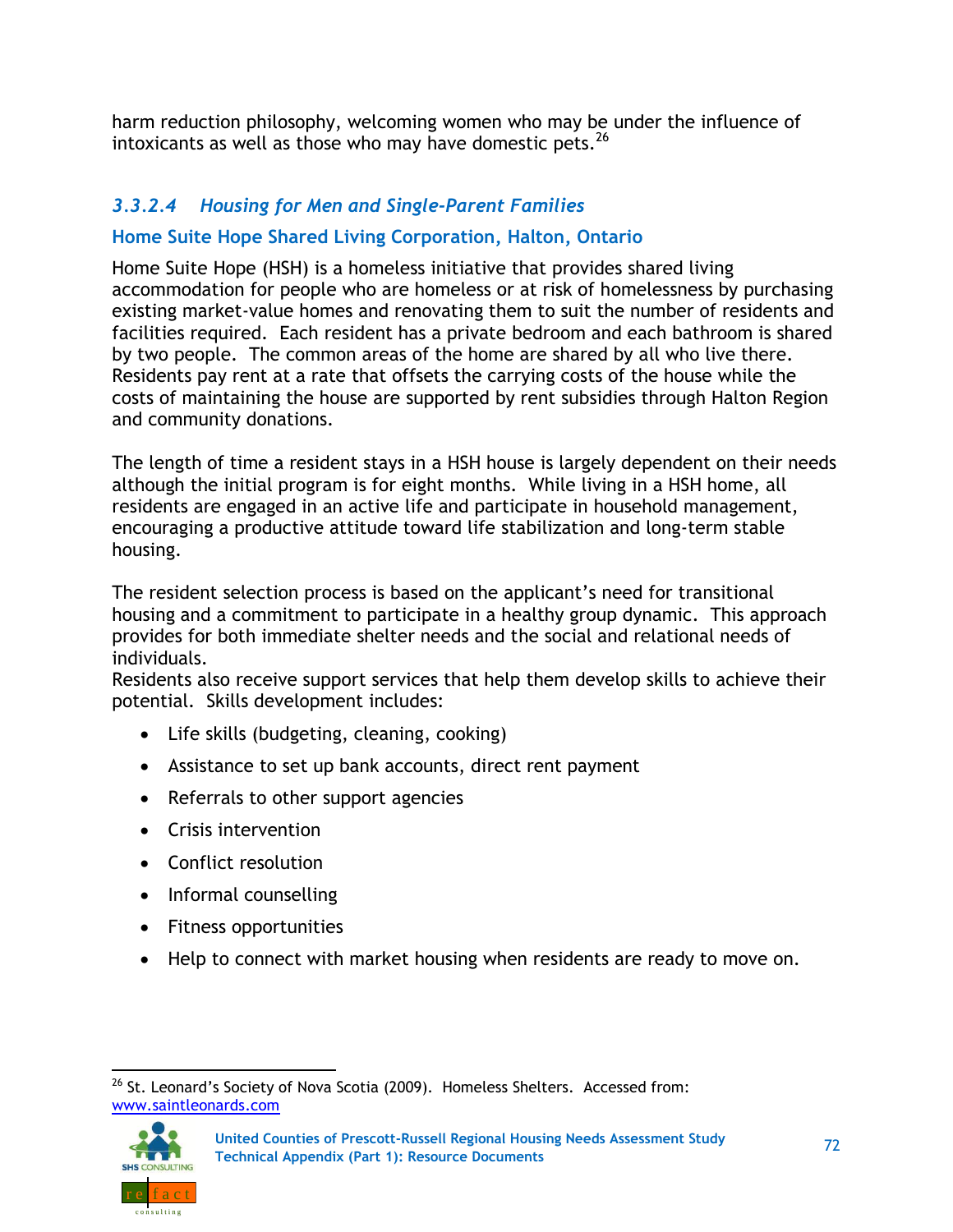### *3.3.2.5 Housing for Men, Women, and Families*

### **Hope Centre, Welland, Ontario**

Hope Centre is a non-profit organization that provides a full continuum of services and supports to individuals and families who are struggling with poverty related issues. It operates Hope House, a 24-hour emergency hostel for men, women, and families. The facility has eight single units for men, seven single units for women, two self-contained apartments for families, and a seven-bed dormitory. Food and housekeeping services are provided in collaboration with the residents. In addition, a full range of support services, including life skills training and assistance with housing searches is provided.

One of the programs that Hope Centre operates is the Housing Stabilization Program which helps tenants find and keep affordable housing. The program also provides mediation and liaison assistance with landlords and community service providers, maintains an affordable housing registry, and provides assistance to pay overdue hydro and gas bills.

### *3.3.2.6 Hostels to Homes Pilot – Ontario*

The Hostels to Homes (H2H) Pilot Program is an MCSS initiative with the purpose of assisting chronic hostel users in attaining safe, appropriate, affordable and stable accommodation. It is based on a Housing First approach where the emphases is on helping homeless people to quickly access and sustain housing. The program is premised on research findings that homeless people are more responsive to intervention and social service supports after they are in their own housing.

The three key components of the H2H Program are:

- 1. Crisis intervention and needs assessment
- 2. Re-housing to more permanent accommodation.
- 3. "Wrap-around" supports based on individualized case management. These supports include health, addictions services, life skills training, informal counselling, and employment supports.

The H2H Program aims to return the use of emergency hostel services to its original intent, which is for short term and infrequent use. It also aims to enhance coordination and integration of housing and other support services and to produce long-term savings for the province and municipalities.

Phase I of the program began in January 2007 and Phase II began in January 2008 with the expected final end date of the pilot program to be June 2010. There are six municipal pilot sites: Hamilton, Kingston, London, Ottawa, Toronto, and Windsor. All pilot sites involve working in collaboration with hostels and other community service providers although the level of integration for service delivery varies among the sites,

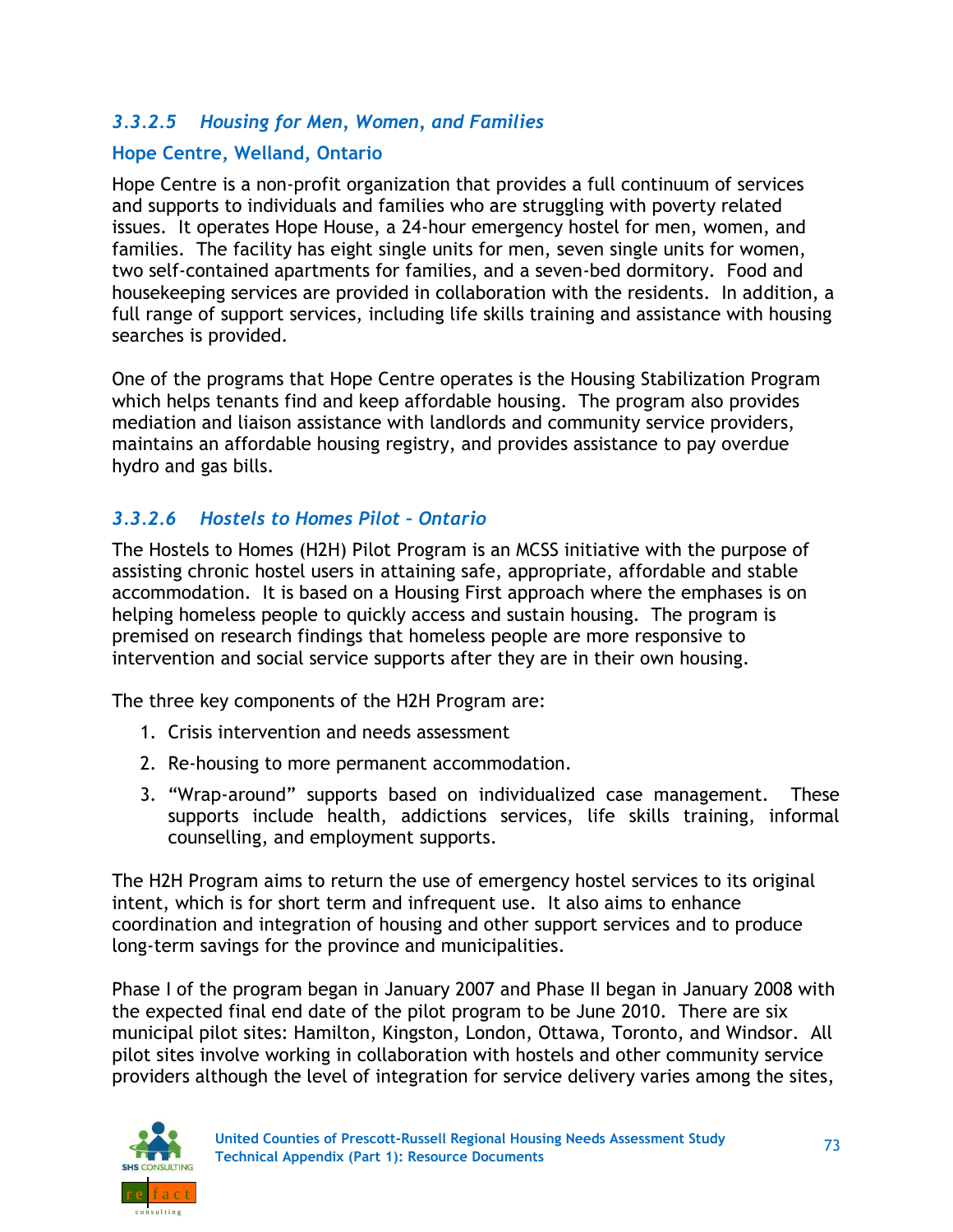resulting in two major service delivery models: purchase of service agreements and direct delivery.

The target population of the H2H program are single adult males, families, youth, single women, and the hard-to-house who are chronic hostel users, spending 30 days or more in a hostel per year, and who are eligible for Ontario Works assistance. The benefit is provided in full for the first 12 months of participation in the program with phase-out services beginning in the 12<sup>th</sup> month and is completely phased out after 18 months. After the 18 months, eligible participants receive regular income assistance and benefits.

The amount of funding provided is the difference between the maximum monthly emergency hostel per diem and the Ontario Works basic needs and shelter and shelter allowance. Approximately \$800 is provided for a single participant.<sup>27</sup>

# *3.3.2.7 Housing for Persons with Mental Illness*

### **Peterborough Homelessness Outreach and Support Project**

The Peterborough Homelessness Outreach and Support Project is the result of partnerships between the Canadian Mental Health Association – Peterborough Branch (CMHA) who is the lead agency for the initiative, Victorian Order of Nurses (VON), Peterborough County-City Health Unit, Peterborough Social Planning Council, and community agencies. The objectives of the program are: to provide accessible, client-centred outreach and integrated case management support to high needs individuals who are homeless or at risk of becoming homeless; to help people to obtain and maintain housing; to assist with money management through a trustee; to provide primary health care; and, to link clients to community resources, such as income, mental health, addictions, employment, and education support. The project is funded through the Peterborough and District United Way and Service Canada. <sup>28</sup> One of the programs of the Peterborough Homelessness Outreach and Support Project is the Trustee Program. Clients choose the level of involvement they wish to have with the Trustee Program although a minimum involvement is required for those in the Homelessness Initiative as they receive funding from either Ontario Works or the Ontario Disability Support Program. This minimum involvement is that a portion of the client's cheque, including the subsidy provided by CMHA be reserved strictly for their rent. Clients may choose a greater level of involvement in the Trustee Program, where they receive help with their budget, which may include a spending allowance, groceries, cable, phone, and other bills and expenses. $^{29}$ 

<sup>&</sup>lt;sup>29</sup> CMHA Peterborough Branch (2001). Homelessness Initiative. Accessed from: [www.peterborough.cmha.on.ca/hi.htm](http://www.peterborough.cmha.on.ca/hi.htm)



74 **United Counties of Prescott-Russell Regional Housing Needs Assessment Study Technical Appendix (Part 1): Resource Documents**

  $27$  Ministry of Community and Social Services, Ontario Works Branch (2009). From Hostels to Homes: Presentation to the National Housing Research Committee.

<sup>&</sup>lt;sup>28</sup> Human Resources and Skills Development Canada (2009). Mental Health and Homelessness Teleforum: Peterborough Homelessness Outreach and Support Project.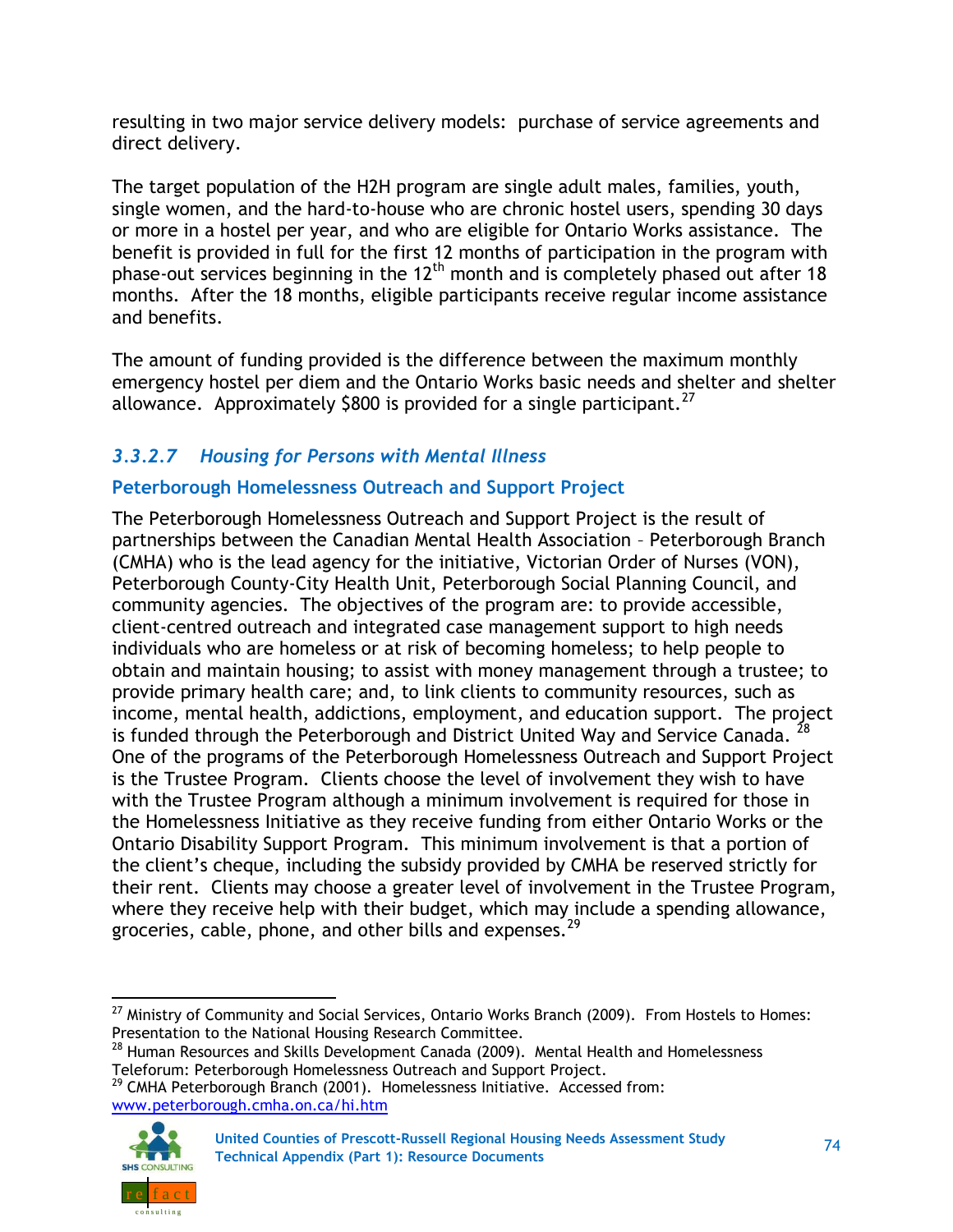In addition to the Trustee Program, every client in the Homelessness Initiative has a Community Support Worker employed with CMHA. The support workers assist their clients in a number of areas including advocacy within the community, life skills, budgeting, issues involving medication, obtaining a doctor and other appointments, developing linkages within the community, and issues with friends or family.<sup>30</sup>

### *3.3.2.8 Housing for Persons with Addictions*

### **Seaton House, Toronto, Ontario**

Seaton house is an emergency shelter for men with very poor health, drug and alcohol problems, and mental illness. It is funded by the City of Toronto and the Ontario government and can help up to 434 homeless men.

Seaton House also has The Annex Harm Reduction Program, which is a 124-bed facility for men with addictions or a "wet" shelter within the main shelter. This program is the result of a partnership with St. Michael's Hospital and focuses more on reducing the harm associated with substance abuse and less on a policy of abstinence. Residents are allowed supervised access to alcohol and the program provides a tolerant and low-demand environment. Counselling is provided and staff members make use of all necessary community care, health, housing and employment and social services to help the men in the program.

The rationale for this technique is to avoid street deaths of men who refuse to give up alcohol for shelter and to avoid having a client finish all his alcohol before arriving at the shelter. By providing these men with shelter, three meals a day, clean clothes and bed sheets, help from doctors and nurses, counselling, and a safe place to deal with their addiction, the shelter staff found that even chronic alcoholics eventually gave up or reduced their alcohol consumption. $31$ 

# *3.3.2.9 Housing for Persons with Physical Disabilities*

### **Participation House Brantford**

Participation House Brantford opened in June 1978 to provide community living accommodation for adults with physical disabilities. Programs available to a resident include: life skills, academic upgrading, communication, occupational therapy, sports, recreation and leisure activities, general hygiene and self care, computer training, community involvement, volunteer and employment experience.

The West Street Centre Apartments have 17 one-bedroom apartments which have been modified to meet the needs of the residents. Modifications include chair high appliances, counters, and spacious washrooms with wheel-in showers. Support service staff is on site 24 hours a day and the facility is funded by the MOHLTC.

<sup>31</sup> City of Toronto (2009). See our shelters. Accessed from: [www.toronto.ca/housing](http://www.toronto.ca/housing)



 <sup>30</sup> CMHA Peterborough Branch (2001). Homelessness Initiative. Accessed from: [www.peterborough.cmha.on.ca/hi.htm](http://www.peterborough.cmha.on.ca/hi.htm)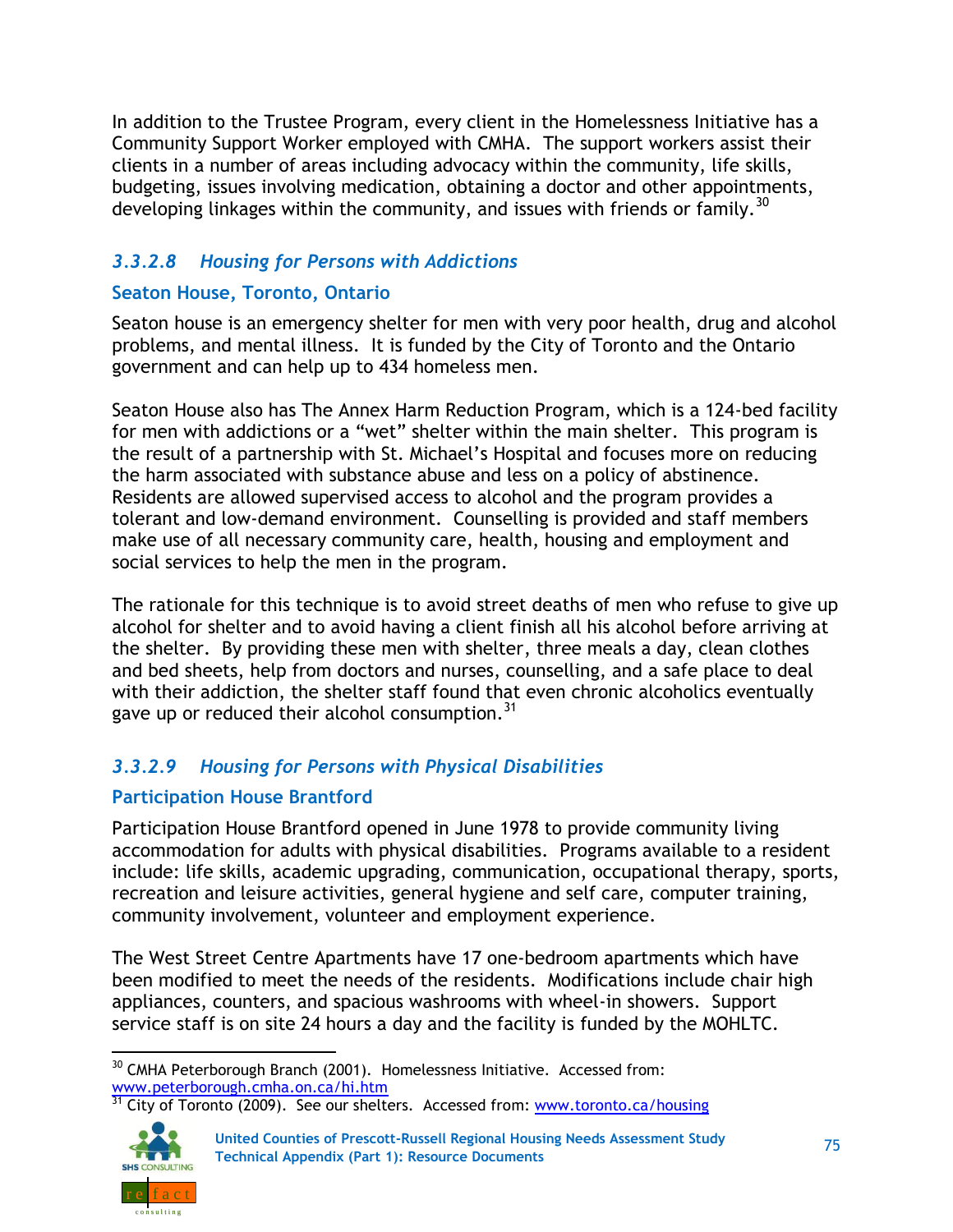Participation House Brantford also has a Community Outreach Attendant Care Program, which was started in 1988 to help meet the needs of persons who are physically disabled in the community of Brant-Brantford. These services allow disabled adults to continue to live independently in the community.<sup>32</sup>

### *3.3.2.10 Housing for Persons with Developmental Disabilities*

### **Community Living**

Community Living Brant provides housing and support services for persons with developmental disabilities and their families. The organization has a Supported Living program for individuals who can live on their own with minimal support. Support services are provided on a as-needed basis and may include:

- Budgeting and money management
- Landlord/tenant issues
- Home and lifestyle maintenance
- Skills development
- Advocacy
- Resource and networking
- Facilitating connections within their community
- Health and wellness

The Residential Services program provides a number of housing options. One option is to share a house with three or four other people with support staff. The organization owns or rents 12 homes, housing more than 50 individuals, under this model. Another option is the Group Living model and the organization owns or rents 15 homes, housing more than 50 individuals. The Associate Family option involves a person or family sharing their home with a person with a developmental disability. This provides a home-like atmosphere while creating a rewarding experience for Associate  $F$ amilies. $33$ 

### *3.3.2.11 Support Services for Persons with Special Needs*

#### **Housing Help Training**

The Toronto-based Resources Exist for Networking and Training (RENT) is a component of the East York East Toronto Family Resources (EYET) and was developed to help further knowledge and experience sharing of the housing help sector through capacity

 $33$  Community Living Brant (2009). Supports and Services. Accessed from: [www.clbrant.com/residential-living.php](http://www.clbrant.com/residential-living.php)



 $32$  Participation House Brantford (n.d.). Services of Participation House. Accessed from: [www.participationhousebrantford.org/html/services.html](http://www.participationhousebrantford.org/html/services.html)

<sup>76</sup> **United Counties of Prescott-Russell Regional Housing Needs Assessment Study Technical Appendix (Part 1): Resource Documents**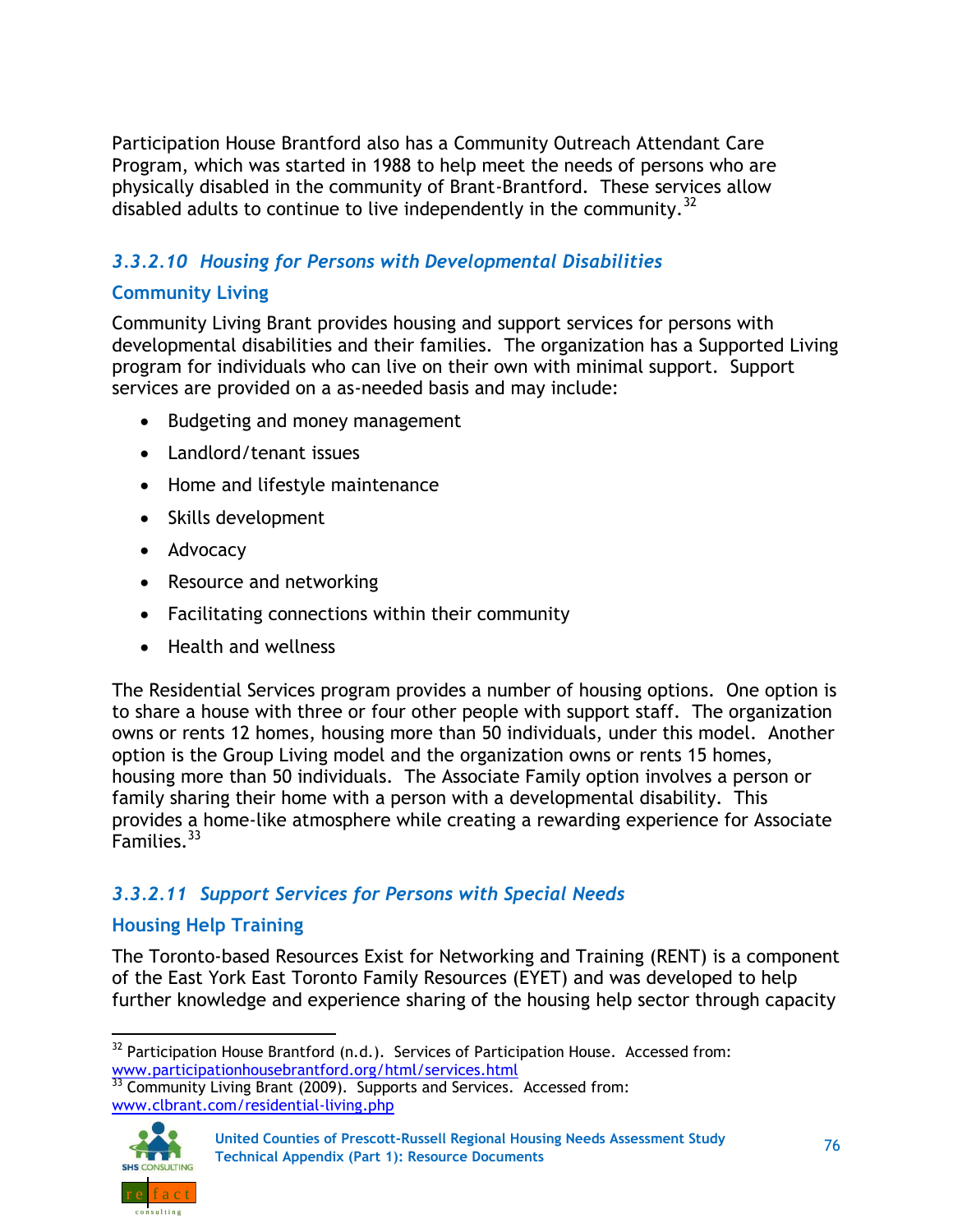building and a peer-learning network. They offer training workshops, networking sessions between various sectors such as housing, income support, and legal services. The group also organizes mentoring and job-shadowing opportunities for staff orientation, and works at developing partnerships between landlords and housing workers to prevent homelessness by keeping strong tenancies. In 2006 RENT piloted an online service, [www.landlordconnect.ca](http://www.landlordconnect.ca/) to help forge stronger partnerships between affordable housing landlords and housing help services.

### **The University of Windsor Community Revitalisation Partnership**

This partnership was established in 2004 by the former Windsor Essex County Housing Corporation (CHC) and the Field Education Program in the School of Social Work at the University of Windsor. It has developed community-based centres for neighbourhood renewal and development which foster a multi-disciplinary universitycommunity collaboration that involves the engagement of university students who are given an opportunity to facilitate leadership development and volunteerism among neighbourhood residents, individuals outside the neighbourhood, community groups and agencies.

In addition to the collaboration with the students, the University of Windsor provides computers, technical support, furniture, and other infrastructure support to the Centre as well as grant and staff/faculty support. Windsor Essex CHC provides in-kind office space, staff support, and assistance as required or needed for the various committees undertaken by the Partnership.

# *3.3.2.12 Community Acceptance Tools*

### **Strategies for Gaining Community Acceptance Workshop**

CMHC, the National Secretariat on Homelessness, and Human Resources and Skills Development Canada formed a partnership to undertake the Strategies for Gaining Community Acceptance Workshop and Train the Trainer session.

The Workshop and workshop material are designed to provide municipalities and service providers with the tools, capacity and best practices to overcome NIMBY opposition as it relates to homelessness and affordable housing, and to deliver the Strategies for Gaining Community Acceptance Workshop within their community. It includes a learning component on understanding NIMBY, a review of case studies throughout Ontario and Canada, and four interactive exercises and an action planning tool.

### **Yes, In My Backyard**

The Ministry of Municipal Affairs and Housing, the Ontario Non-Profit Housing Association (ONPHA), and groups such as the Homecoming Coalition offer many good reports and tools on their websites, such as the publication *Yes, In My Back Yard*. The publication is a guide for supportive housing providers in Ontario that discusses the

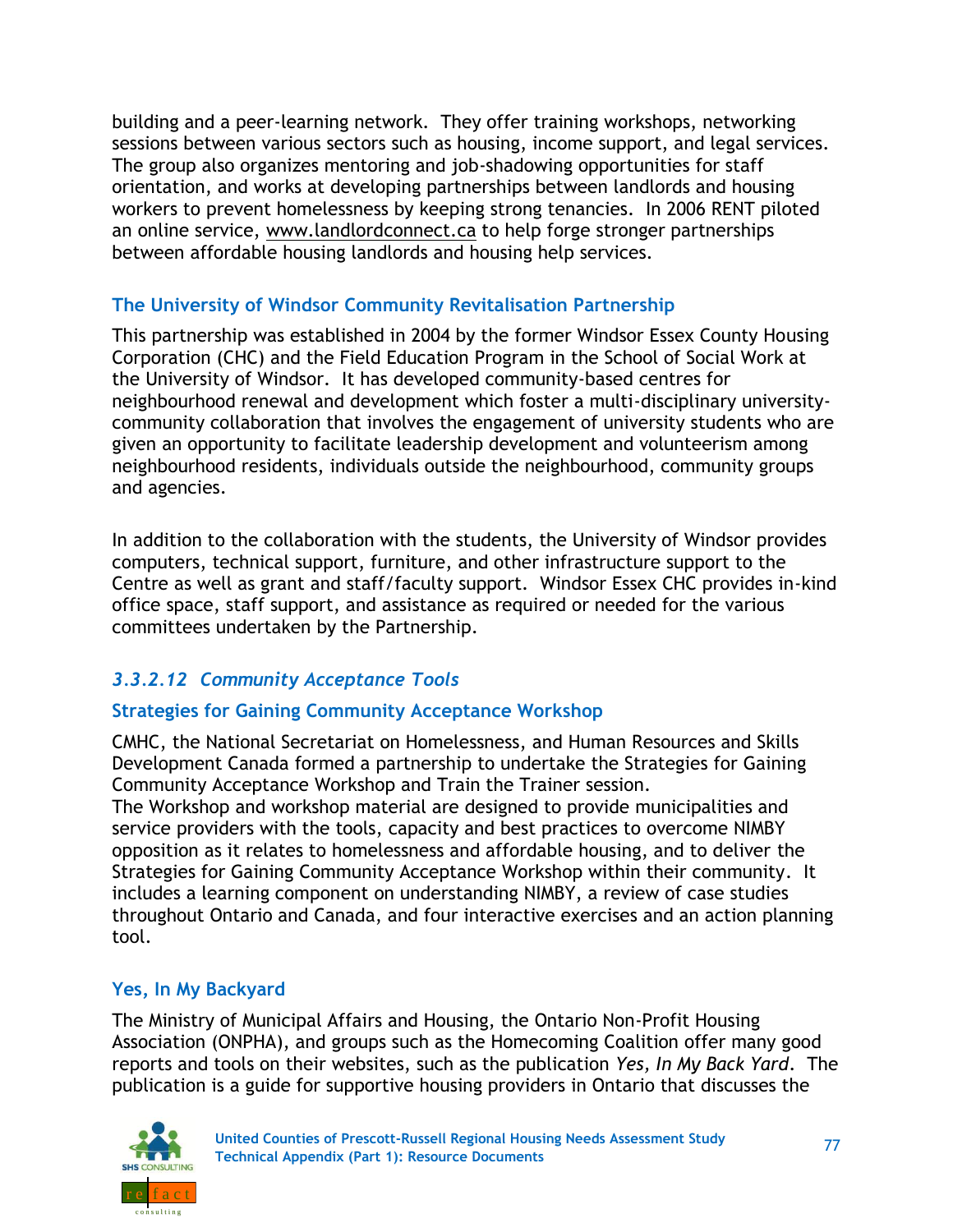various issues surrounding, and dispels myths about NIMBYISM. It also provides information about the planning approval process.

### **Impact of the Development of Social Housing on Neighbouring Property Values**

The idea that property values will go down with the development of social housing in the neighbourhood has been studied extensively, and the overwhelming conclusion has been that the development of social housing – including family housing, seniors housing, singles housing, supportive housing for persons with physical and/or mental challenges, and housing for people with mental illness – has had no negative impact on property values.

A study commissioned in 2008 by the Wellesley Institute in Toronto looked at the impact of two supportive housing projects located in the City on a variety of community, social, economic and attitude changes, including neighbouring property values. Real estate records were examined to gain a sense of economic consequences of the development of supportive housing. A key finding noted in the executive summary of the report was that there was no evidence that the existence of the supportive housing buildings had negatively affected either property values or crime rates in the neighbourhood. In fact, property values had increased, and crime and decreased in the period considered by the study.<sup>34</sup> The report further noted that their findings of there being no negative impact in the neighbouring was similar to research conducted by other urban planning researchers and policy makers examining property values surrounding supportive housing and group homes in a variety of communities over the past 20 years. $35$ 

The impact of non-profit housing on neighbouring residential property values was studied in four neighbourhoods within Region of Peel in 1992.<sup>36</sup> The analysis was conducted at both the neighbourhood (macro) level and the individual properties (micro) level, and looked at real estate data from the neighbourhoods, and from similar neighbourhoods without non-profit developments, over a period of three to four years. The overall conclusion at both the macro and micro levels was that there was no relative decrease in property values in three of the sample neighbourhoods, and the fourth case study was inconclusive. In one of the neighbourhoods, property values actually increased slightly. It is interesting to note that from a survey of local real estate agents and their clients comparing perceived impacts by housing form, both groups felt that the greatest impact is by apartment buildings great than three stories.

A report prepared by Ekos Research Associates Inc. for Canada Mortgage and Housing Corporation looked at the impact of 15 separate social housing projects on the

<sup>36</sup> Smith, L. (1992), *A Property Values Case Study: an Analysis of the Effect of Non-Profit Housing on Neighbouring Residential Property Values*.



<sup>78</sup> **United Counties of Prescott-Russell Regional Housing Needs Assessment Study Technical Appendix (Part 1): Resource Documents**

<sup>&</sup>lt;sup>34</sup> Wellesley Institute (2008), We Are Neighbours: The Impact of Supportive Housing on Community, *Social, Economic and Attitude Changes*.

 $35$  lbid, p. 4-5.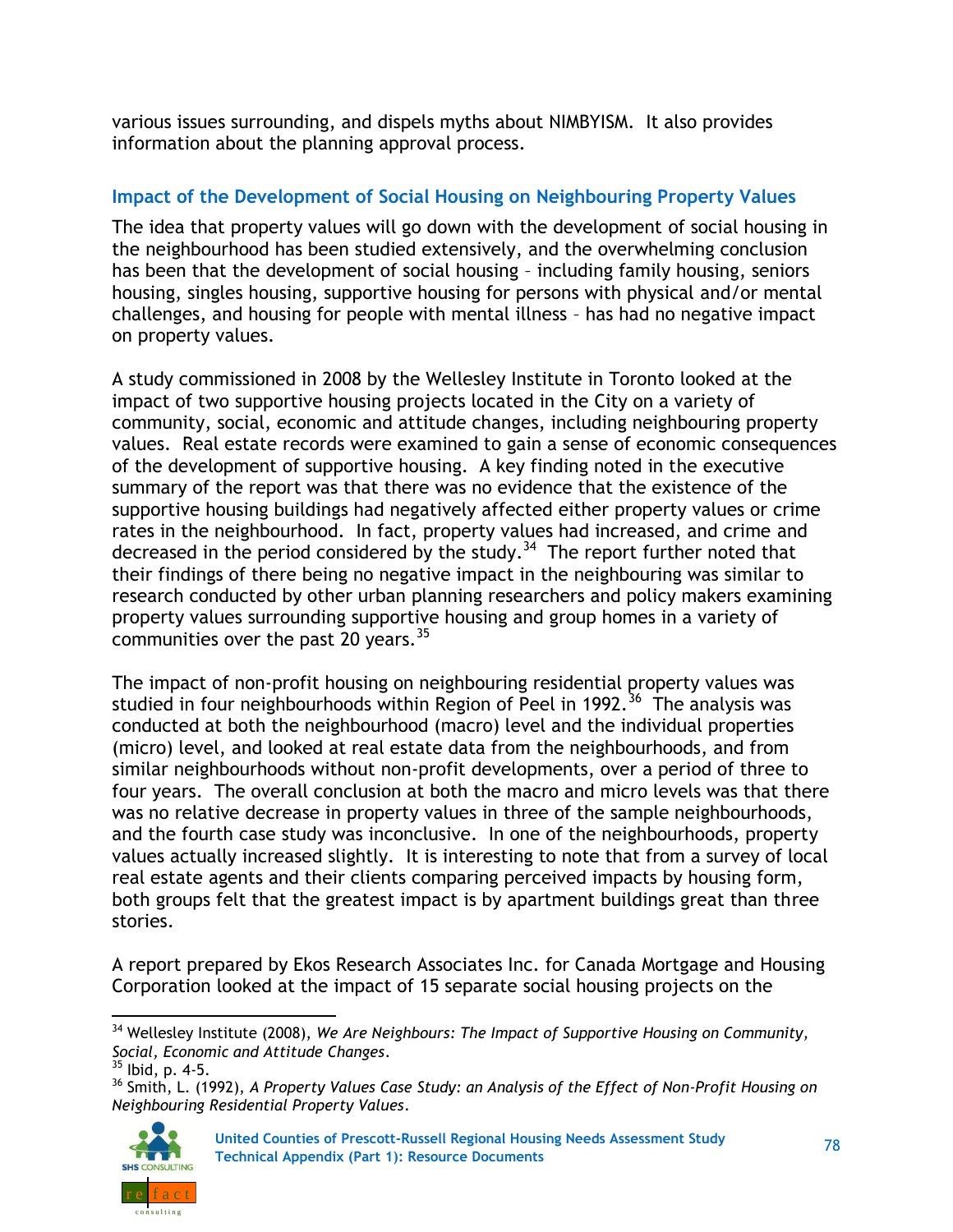property values of nearby homes in a total of four Canadian cities – Vancouver, Ottawa, Montreal and Halifax. The average selling prices for homes close to the projects were compared to control group neighbourhoods further away. A survey was also conducted with over 500 respondents to gauge their impression of how social housing projects had impacted, or might impact, the neighbourhood. The property values analysis did not support the belief held by many of the study respondents that property values will go down with the development of social housing projects in their neighbourhood as none of the statistical models used showed statistically significant findings of differences. The report concluded that there is no positive or negative impact on property values as a result of exposure to social housing, regardless of market area or proximity to the project.<sup>37</sup>

 <sup>37</sup> Ekos Research Associates Inc. (1994), *Impacts of Social Housing, Final Report.*

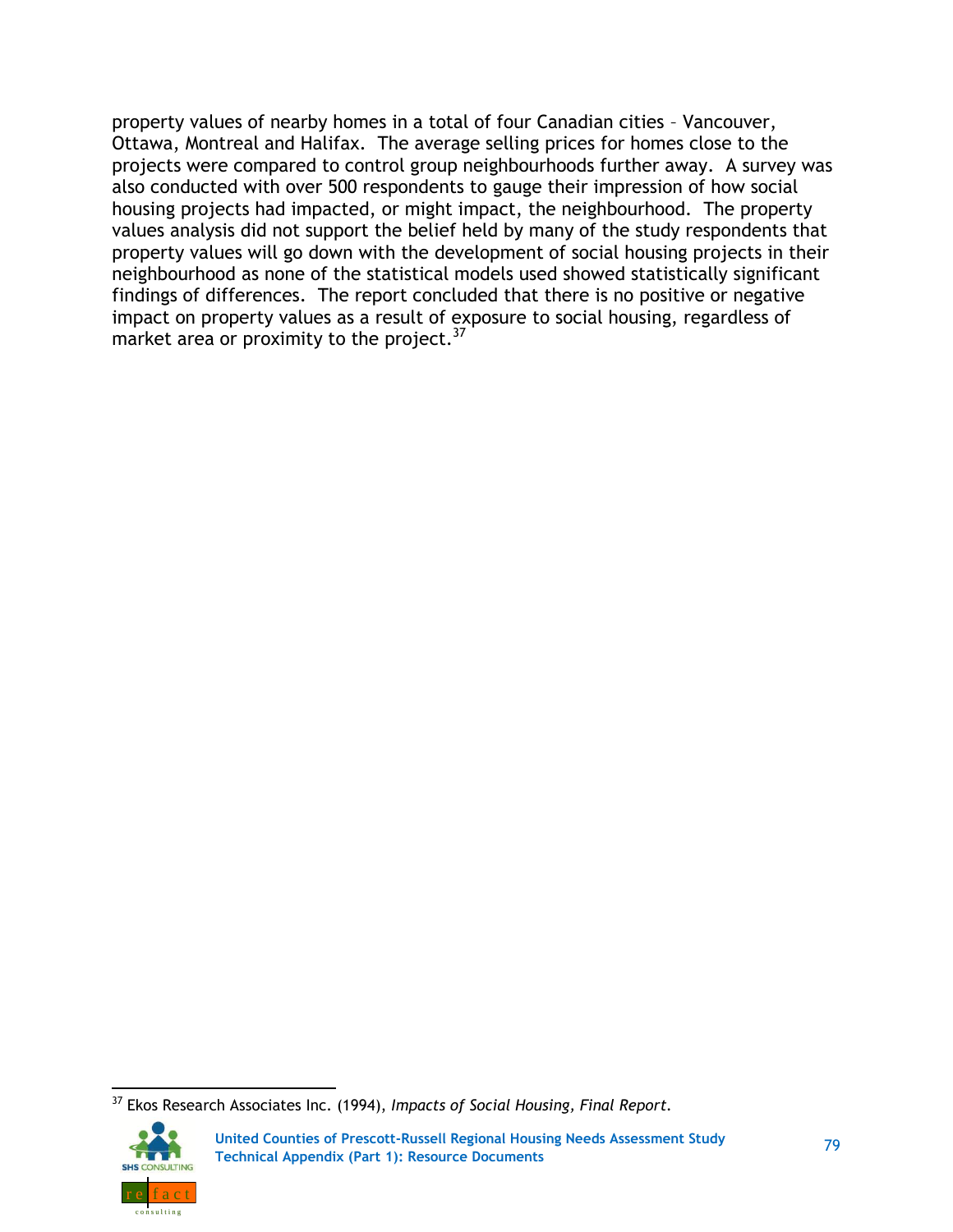# **Bibliography**

Affordability and Choice Today (2008). *ACT Solutions*. Accessed from [www.actprogram.com](http://www.actprogram.com/)

Affordability and Choice Today Program, 2003. *ACT Solutions: Alternative Development Standards for Affordable Housing, Town of Banff, Alberta*. Ottawa.

Baker, Douglas, Neil Sipe, Brendan Gleeson (2004). *Performance-Based Planning: Perspectives from the United States, Australia and New Zealand.* Australia, Griffith University.

<http://www.griffith.edu.au/school/evp/Papers/SipeGleesonBakerPIApaper.pdf>

BMO Capital Markets Economics (May 2009). *Home Truths: The Heavy Impact of Ontario's HST on Housing.*

Calgary Community and Neighbourhood Services (2005*). Ottawa, Ontario: A Case Study of Land Use Policy and Transferability*. Accessed from [http://housingaction.ca/learn/city\\_affordablehousinginottawa\\_3](http://housingaction.ca/learn/city_affordablehousinginottawa_3)

Canada Mortgage and Housing Corporation (2008). *Building Housing Incrementally*. Accessed from [http://www.cmhc](http://www.cmhc-schl.gc.ca/en/inpr/afhoce/tore/afhoid/cohode/buhoin/buhoin_005.cfm)[schl.gc.ca/en/inpr/afhoce/tore/afhoid/cohode/buhoin/buhoin\\_005.cfm](http://www.cmhc-schl.gc.ca/en/inpr/afhoce/tore/afhoid/cohode/buhoin/buhoin_005.cfm)

Canada Mortgage and Housing Corporation (2008). *Designing Flexible Housing*. Accessed from [http://www.cmhc](http://www.cmhc-schl.gc.ca/en/inpr/afhoce/tore/afhoid/cohode/deflho/deflho_005.cfm)[schl.gc.ca/en/inpr/afhoce/tore/afhoid/cohode/deflho/deflho\\_005.cfm](http://www.cmhc-schl.gc.ca/en/inpr/afhoce/tore/afhoid/cohode/deflho/deflho_005.cfm)

Canada Mortgage and Housing Corporation (2008). *Modifying Development Standards*. [http://www.cmhc-schl.gc.ca/en/inpr/afhoce/tore/afhoid/pore/modest/index.cfm,](http://www.cmhc-schl.gc.ca/en/inpr/afhoce/tore/afhoid/pore/modest/index.cfm) accessed August, 2008.

Canada Mortgage and Housing Corporation (2008). *Project Profile – Ucluelet Perpetual Affordable Housing Program*. [http://www.cmhc.ca/en/inpr/afhoce/prpr/loader.cfm?csModule=security/getfile&pa](http://www.cmhc.ca/en/inpr/afhoce/prpr/loader.cfm?csModule=security/getfile&pageid=175695) [geid=175695,](http://www.cmhc.ca/en/inpr/afhoce/prpr/loader.cfm?csModule=security/getfile&pageid=175695) accessed September 2008.

Canada Mortgage and Housing Corporation (2008). *Renovation Fact Sheet – Garden Suites*. Ottawa, About Your House – General Series. [http://www.cmhc](http://www.cmhc-schl.gc.ca/en/co/renoho/refash/refash_026.cfm)[schl.gc.ca/en/co/renoho/refash/refash\\_026.cfm,](http://www.cmhc-schl.gc.ca/en/co/renoho/refash/refash_026.cfm) accessed October 2008.

Canada Mortgage and Housing Corporation (2008). *Shared Facilities*. Accessed from [http://www.cmhc-schl.gc.ca/en/inpr/afhoce/tore/afhoid/cohode/shfa/shfa\\_001.cfm](http://www.cmhc-schl.gc.ca/en/inpr/afhoce/tore/afhoid/cohode/shfa/shfa_001.cfm)

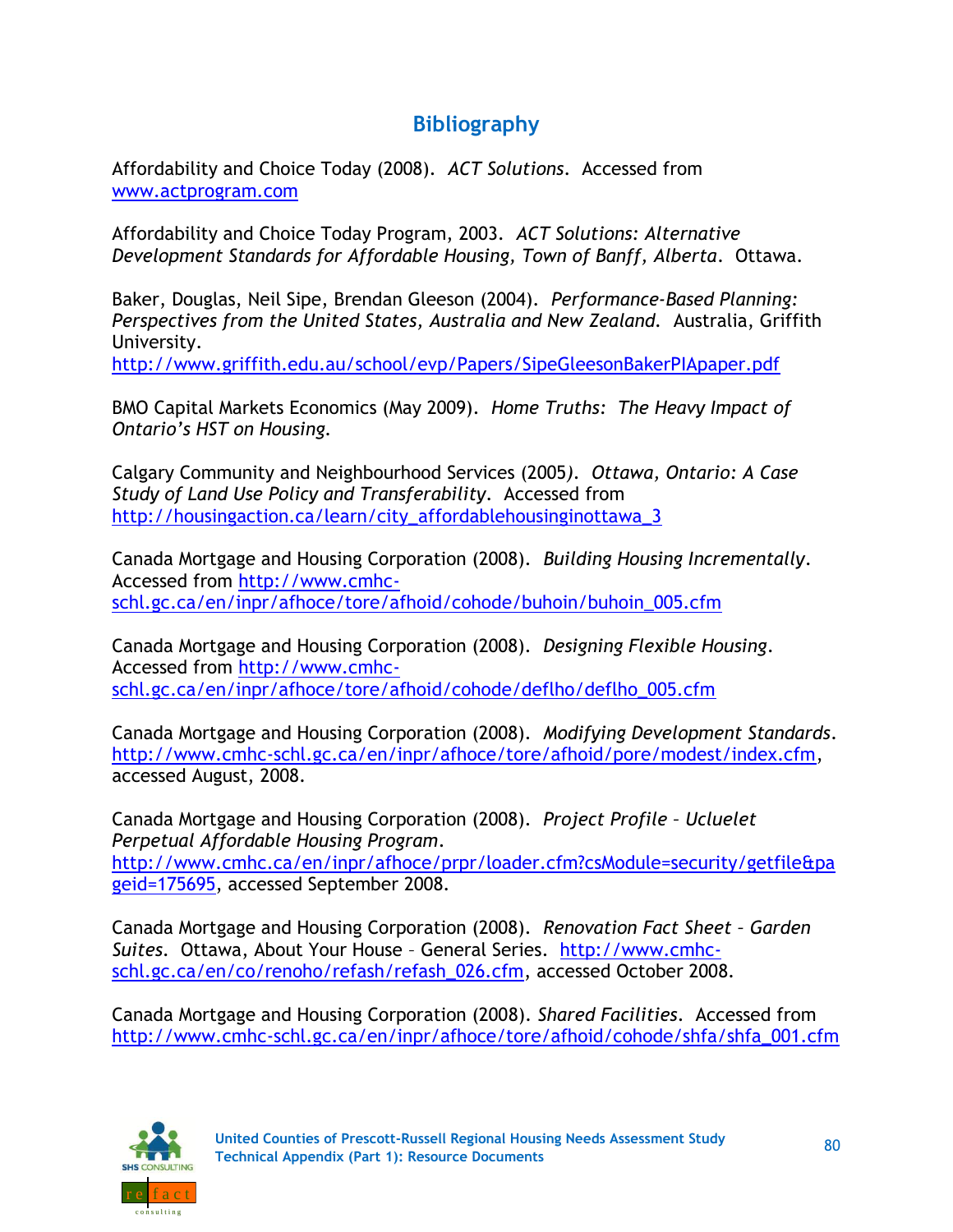Canada Mortgage and Housing Corporation (2008). *Using Building Form and Design*. Accessed from [http://www.cmhc](http://www.cmhc-schl.gc.ca/en/inpr/afhoce/tore/afhoid/cohode/usbufode/usbufode_005.cfm)[schl.gc.ca/en/inpr/afhoce/tore/afhoid/cohode/usbufode/usbufode\\_005.cfm](http://www.cmhc-schl.gc.ca/en/inpr/afhoce/tore/afhoid/cohode/usbufode/usbufode_005.cfm)

Canada Mortgage and Housing Corporation (2007). *An Examination of Life Lease Housing Issues*. Ottawa, Research Highlight, Socio-economic Series 07-006

Canada Mortgage and Housing Corporation (2007). *Project Profile – Affordable Housing Program*. Ottawa. [http://www.cmhc.ca/en/inpr/afhoce/prpr/loader.cfm?csModule=security/getfile&pa](http://www.cmhc.ca/en/inpr/afhoce/prpr/loader.cfm?csModule=security/getfile&pageid=154268) [geid=154268](http://www.cmhc.ca/en/inpr/afhoce/prpr/loader.cfm?csModule=security/getfile&pageid=154268)

Canada Mortgage and Housing Corporation (2001). *Regulatory Factors in the Retention and Expansion of Rooming House Stock*. 1-5

Canada Mortgage and Housing Corporation (2000). *Alternate Tenure Arrangements*. Ottawa, Research Highlight, Socio-economic Series 65.

Canada Mortgage and Housing Corporation (2000). *International Experiences with Performance-Based Planning*. Ottawa, Research Highlight, Socio-economic Series.

Canadian Federation of Apartment Associations (2008). *Tax Deferral on Reinvestment – Facts and Recommendations*. Ottawa, CFAA Statement.

Center for Universal Design (2008). *About UD*. North Carolina State University. [http://www.design.ncsu.edu/cud/about\\_ud/about\\_ud.htm,](http://www.design.ncsu.edu/cud/about_ud/about_ud.htm) accessed October 2008.

City of Langford (2008). *City of Langford Affordable Housing*. British Columbia.

City of Ottawa (2007) *City Housing Strategy 2007 to 2012: City Housing Strategy – Direction 1: Building Healthy, Inclusive, Sustainable Communities*. Accessed from [http://www.ottawa.ca/residents/housing/housing\\_strategy/strategy/communities\\_e](http://www.ottawa.ca/residents/housing/housing_strategy/strategy/communities_en.html) [n.html](http://www.ottawa.ca/residents/housing/housing_strategy/strategy/communities_en.html)

City of Toronto (2009). *See Our Shelters*. Accessed from: [www.toronto.ca/housing](http://www.toronto.ca/housing)

CMHA Peterborough Branch (2001). *Homelessness Initiative*. Accessed from: [www.peterborough.cmha.on.ca/hi.htm](http://www.peterborough.cmha.on.ca/hi.htm)

Daly, G. (1996). *Homeless: Policies, Strategies, and Lives on the Street*. Routledge.

Design Centre for Sustainability at UBC (2005). *Smart Growth on the Ground: Affordable Housing*.

District of Columbia (2007). *DC Office of Planning Inclusionary Zoning Presentation*. District of Columbia, Accessed from

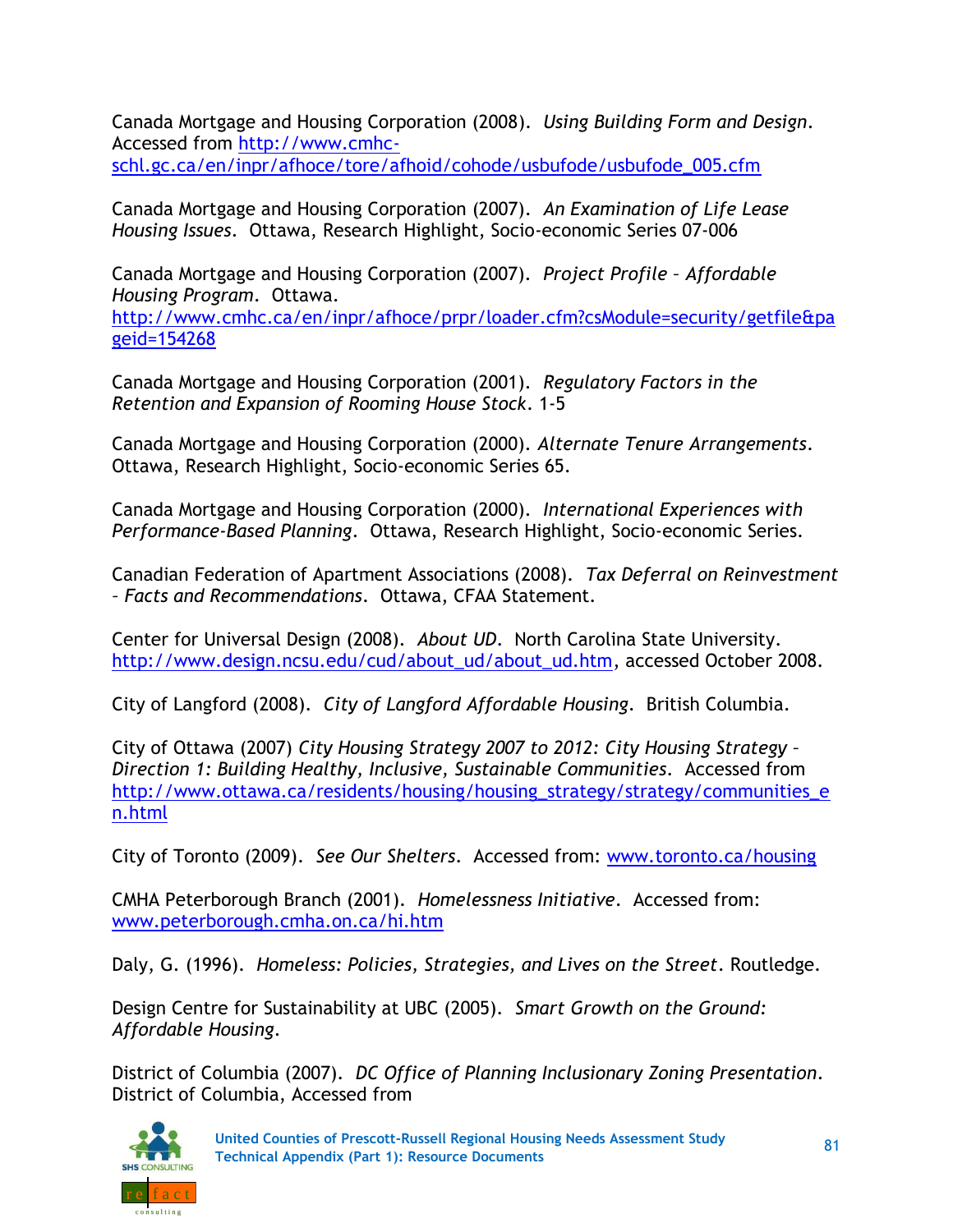[http://www.washingtonregion.net/docs/pdf/IZ%20Mapping%20Briefing%20Handout%2](http://www.washingtonregion.net/docs/pdf/IZ%20Mapping%20Briefing%20Handout%20092506.pdf) [0092506.pdf.](http://www.washingtonregion.net/docs/pdf/IZ%20Mapping%20Briefing%20Handout%20092506.pdf)

Drdla, Richard & Associates Inc. *Municipal Regulatory Initiatives: Providing Affordable Housing.* Ottawa: CMHC, 1999.

Ekos Research Associates Inc. (1994). *Impacts of Social Housing, Final Report*.

Federation of Canadian Municipalities (n.d.). *Affordable Housing and Homelessness*. Accessed from<http://www.fcm.ca/English/View.asp?mp=467&x=712>

Government of Ontario (2007). *Best Practices and Consumer Protection for Life Lease Housing in Ontario*. Ontario. <http://www.ontla.on.ca/library/repository/mon/16000/271294.pdf>

Greer, S. (2005). *Flexing for the future*. Toronto Star, April 9th, 2005.

Housing Supply Work Group (2002). *Creating a Positive Climate for Rental Housing Development Through Tax and Mortgage Insurance Reform*. Ontario.

Housing Supply Work Group (2001). *Affordable Rental Housing Supply: The Dynamics Of The Market and Recommendations For Encouraging New Supply*. Ontario.

Human Resources and Social Development Canada (2006). *Evaluation of the National Homelessness Initiative*. Accessed from [http://www.hrsdc.gc.ca/en/cs/sp/hrsdc/edd/reports/2003-002435/page05.shtml.](http://www.hrsdc.gc.ca/en/cs/sp/hrsdc/edd/reports/2003-002435/page05.shtml)

Manitoba Housing and Renewal Corporation presentation for the Canada Housing and Renewal Association December 14, 2006.

Manitoba, Government of (2008). *Manitoba Family Services and Housing: Visitable Housing Design*. Accessed from [http://www.gov.mb.ca/fs/housing/visitable\\_housing.html.](http://www.gov.mb.ca/fs/housing/visitable_housing.html)

Massachusetts Law Links (2008). *Affordable Zoning Under Chapter 40b*. Massachusetts. [http://www.masslawlinks.com/new\\_page\\_2.htm,](http://www.masslawlinks.com/new_page_2.htm) accessed October 2008.

MacLennan, D. for CHRA (2006). *Rent Supplements, Shelter Allowances and a Modern Housing Policy*.

McMurty, R. and A. Curling (2008). *The Review of the Roots of Youth Violence*. Government of Ontario, Ontario.

Ministry of Community and Social Services (2006). *Homelessness Prevention Program*. Accessed from: [www.mcss.gov.on.ca](http://www.mcss.gov.on.ca/)

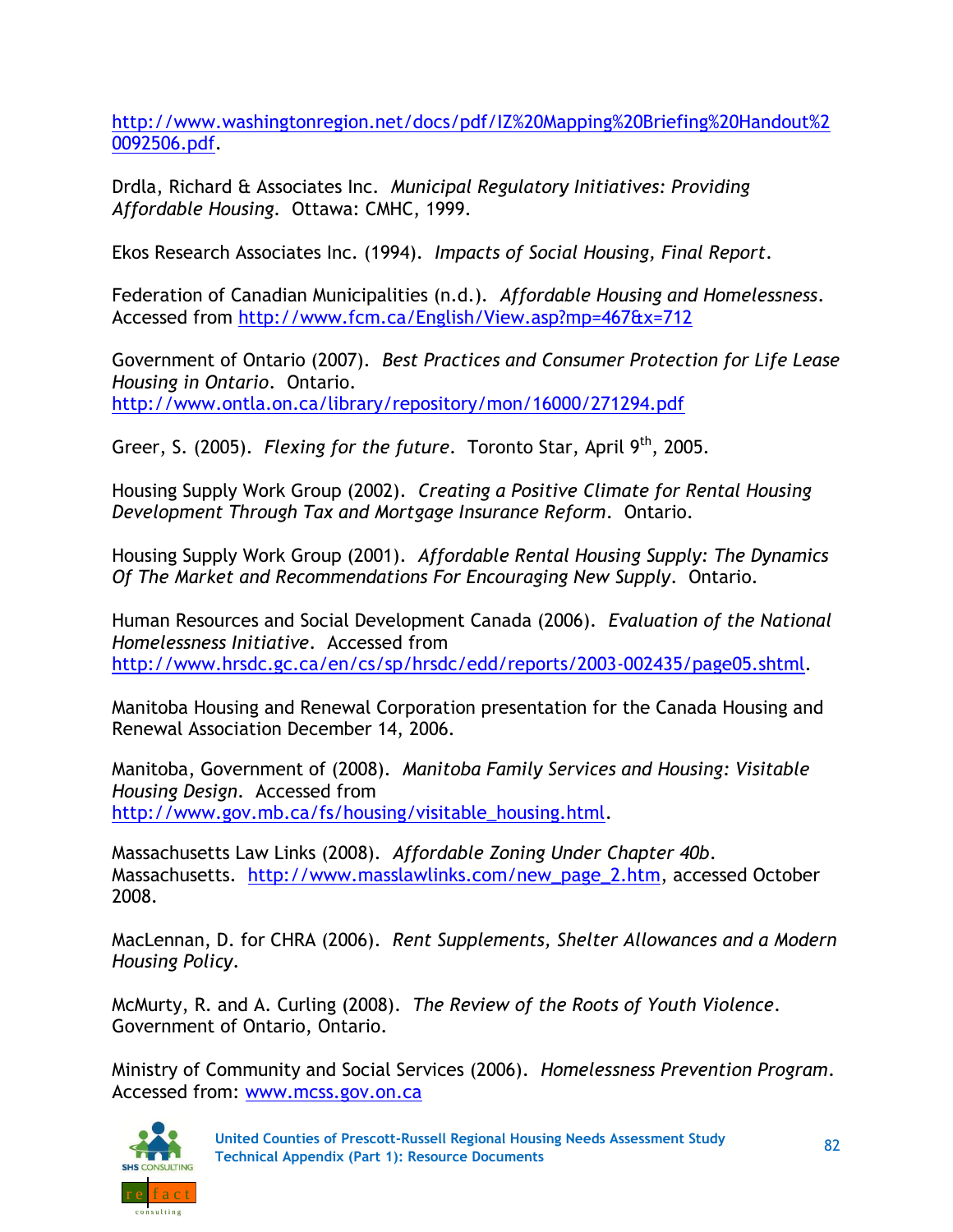Mitchell, James (2008). *Affordable Housing Program – City of Langford*. Housing Affordability Partnership, British-Columbia.

[http://www.cityoflangford.ca/Documents/brochures/AffordableHousing/Affordable%](http://www.cityoflangford.ca/Documents/brochures/AffordableHousing/Affordable%20Housing%20Program%20Case%20Study.pdf) [20Housing%20Program%20Case%20Study.pdf.](http://www.cityoflangford.ca/Documents/brochures/AffordableHousing/Affordable%20Housing%20Program%20Case%20Study.pdf)

Ontario Municipal Social Services Association (OMSSA); (2008). *A Strategy to End Homelessness*.

Oriole Research and Design Inc. (2008). *Shared Accommodation in Toronto: Successful Practices and Opportunities for Change in the Rooming House Sector*. Component 1: Good Practices in Toronto's Rooming House Sector.

Participation House Brantford (n.d.). *Services of Participation House*. Accessed from: [www.participationhousebrantford.org](http://www.participationhousebrantford.org/)

Raymaker, D. (2007). Another option for families in search of a new house. *The Globe and Mail*, Real Estate Section.

Remington Group of Companies (2006). *Downtown Markham*. Accessed from <http://www.downtownmarkham.ca/>

Regional Municipality of Ottawa-Carleton (1994). *Alternative Development Standards for Affordable Housing in Ottawa-Carleton*. Ottawa, Affordability and Choice Today Program Demonstration Project.

Region of Peel (n.d.) *Peel Youth Village*. Accessed from [http://www.region.peel.on.ca/ow/ourservices/community](http://www.region.peel.on.ca/ow/ourservices/community%20program/housing/pyv/live/facilities.htm)  [program/housing/pyv/live/facilities.htm.](http://www.region.peel.on.ca/ow/ourservices/community%20program/housing/pyv/live/facilities.htm)

Region of Waterloo (2008). *Housing Incentives and Funding Resource Guide*.

Region of Waterloo (n.d.). *Rent Supplement Program.* Accessed from: www.region.waterloo.on.ca

Salmon Arm Economic Development Society (2007). *Affordable Housing Project Final Report and Recommendations/Options.*

Shapcott, M. for the Wellesley Institute (2008). *Wellesley Institute National Housing Report Card*.

Shapcott, M. for the Wellesley Institute (2007). *Ten Things about Housing and Homelessness.*

Shapcott, M. for the Wellesley Institute (2006). *Federal role in housing: Constitutional and legal issues.*